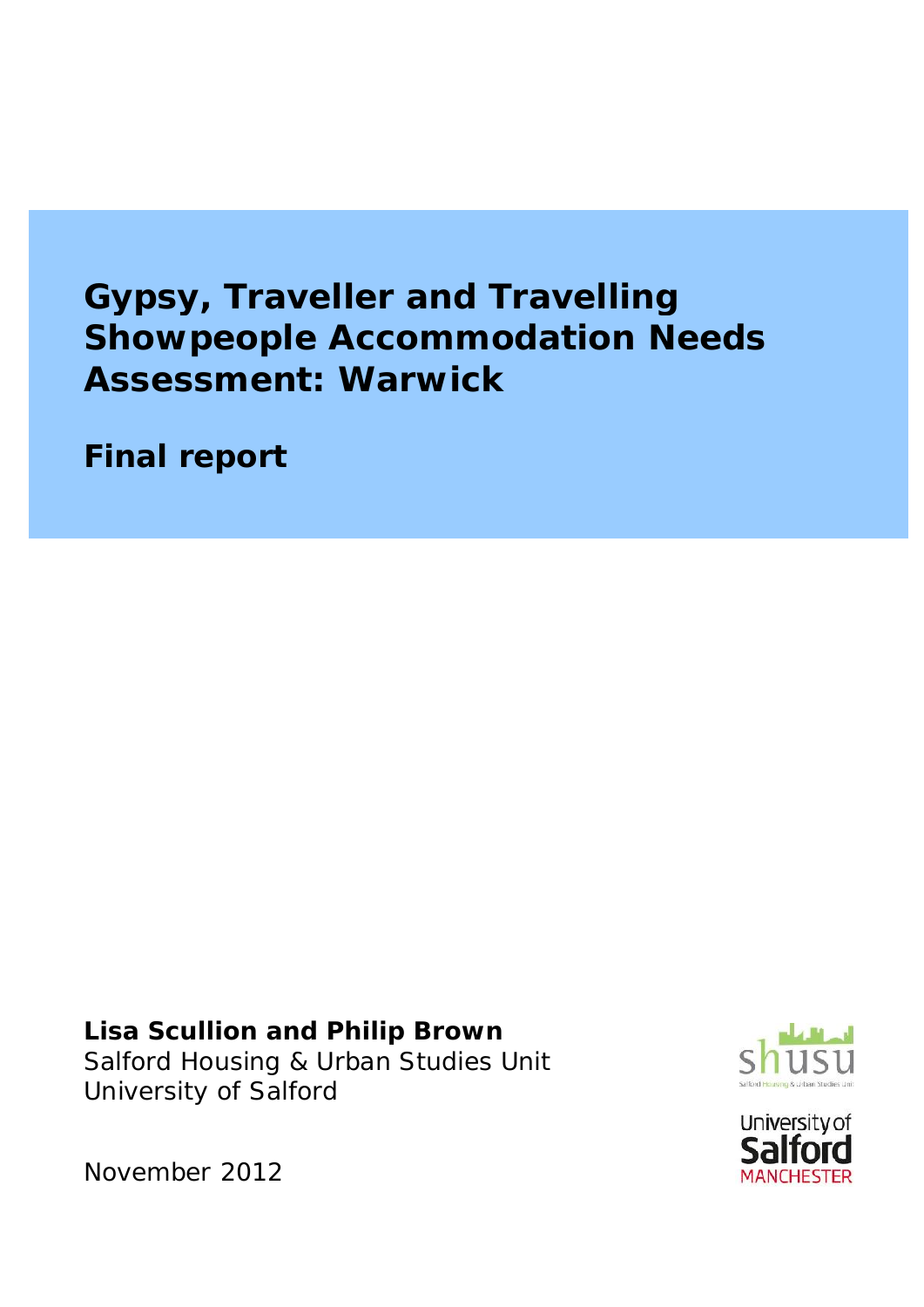# **About the Authors**

Lisa Scullion and Philip Brown are Research Fellows and in the Salford Housing & Urban Studies Unit (SHUSU) at the University of Salford.

The Salford Housing & Urban Studies Unit is a dedicated multi-disciplinary research and consultancy unit providing a range of services relating to housing and urban management to public and private sector clients. The Unit brings together researchers drawn from a range of disciplines including: social policy, housing management, urban geography, environmental management, psychology, social care and social work.

# **Study Team**

| Core team members:                                     | Community Interviewers:                      |
|--------------------------------------------------------|----------------------------------------------|
| Dr Lisa Scullion<br>Dr Philip Brown<br>Victoria Morris | <b>Sharon Finney</b><br><b>Tracey Finney</b> |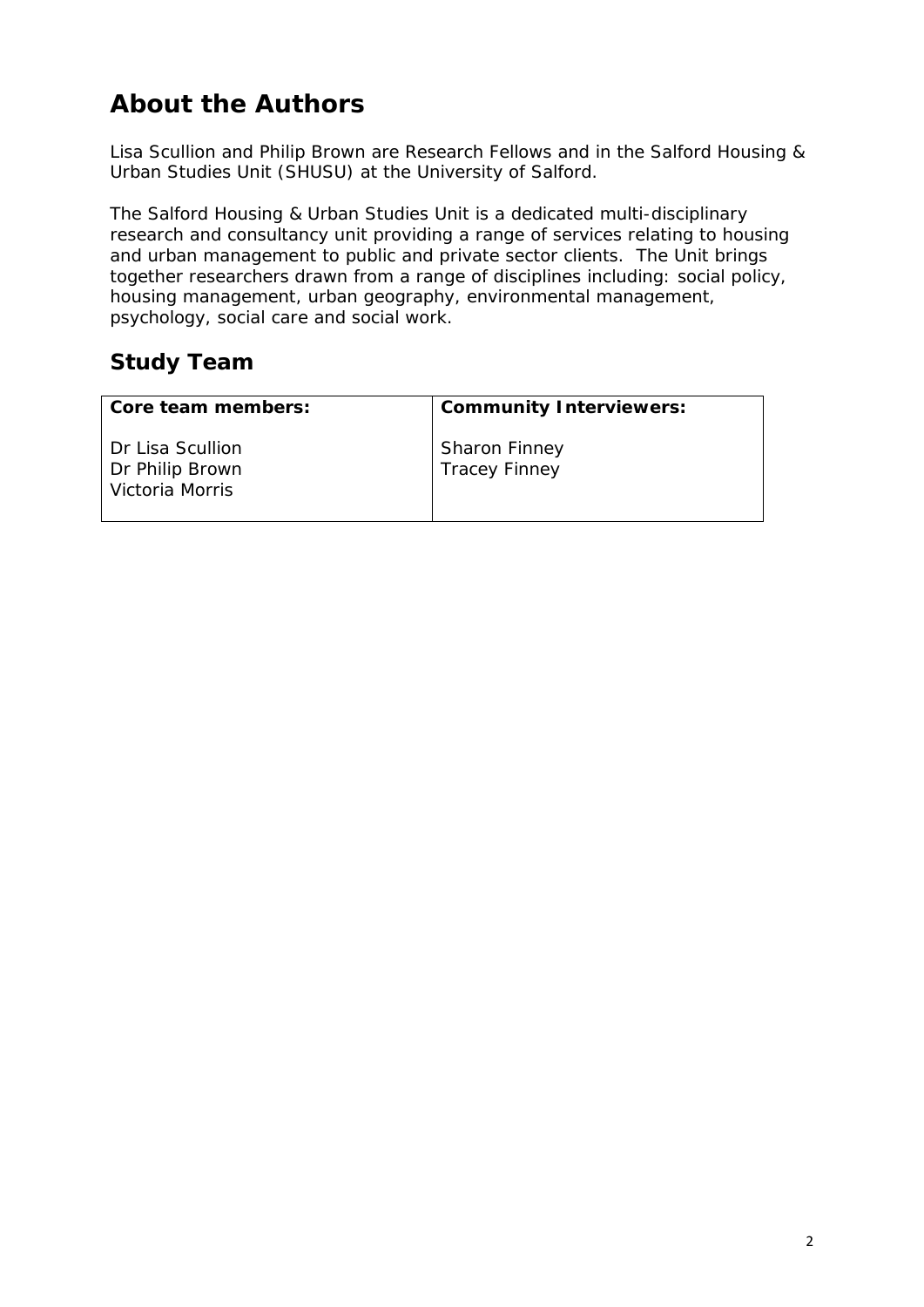# **Acknowledgements**

Without the time, expertise and contributions of a number of individuals and organisations, this study could not have been completed. Officers from within Warwick District Council provided guidance and assistance throughout the project and thanks must go to all of them for their support.

Particular thanks must, of course, go to the people who found the time to talk to us and answer our questions in a full, honest and patient manner. It is hoped that this report is able to accurately reflect their experiences and needs.

This report is based on research undertaken by the study team and the analysis and comment thereafter do not necessarily reflect the views and opinions of the research commissioners, or any participating stakeholders and agencies. The authors take responsibility for any inaccuracies or omissions in the report.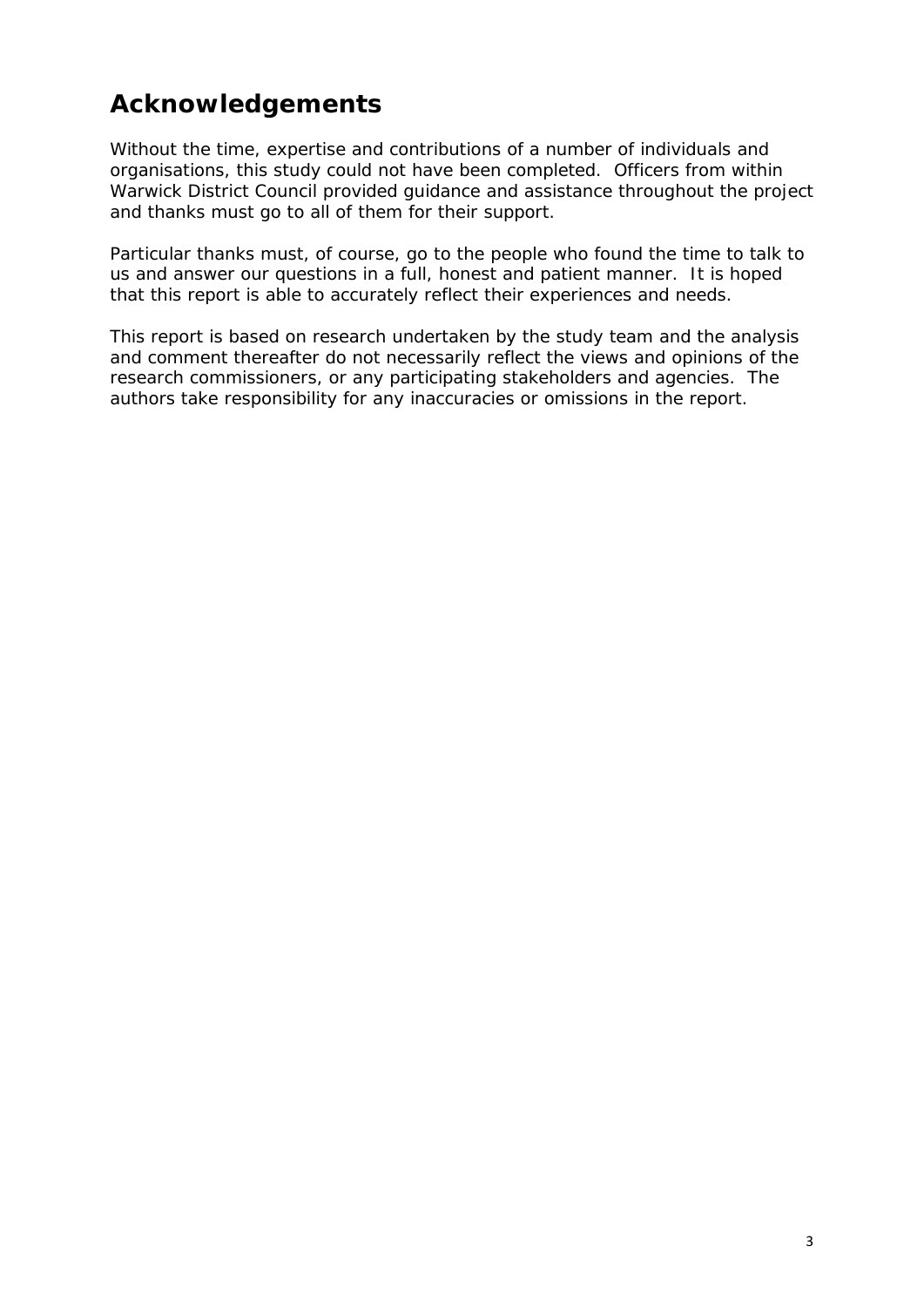| 1 <sub>1</sub>                                                                                                                                         |  |
|--------------------------------------------------------------------------------------------------------------------------------------------------------|--|
|                                                                                                                                                        |  |
|                                                                                                                                                        |  |
| 2.                                                                                                                                                     |  |
|                                                                                                                                                        |  |
|                                                                                                                                                        |  |
|                                                                                                                                                        |  |
|                                                                                                                                                        |  |
|                                                                                                                                                        |  |
|                                                                                                                                                        |  |
| 3.                                                                                                                                                     |  |
|                                                                                                                                                        |  |
| 4.                                                                                                                                                     |  |
|                                                                                                                                                        |  |
| 5.                                                                                                                                                     |  |
| Unauthorised development of Gypsy and Traveller sites  24                                                                                              |  |
|                                                                                                                                                        |  |
|                                                                                                                                                        |  |
|                                                                                                                                                        |  |
| Gypsies and Travellers in affordable and private bricks and mortar<br>6.<br>Estimating the size of Gypsy and Traveller population in bricks and mortar |  |
|                                                                                                                                                        |  |
| Living in bricks and mortar accommodation: survey findings 35                                                                                          |  |

# **Contents**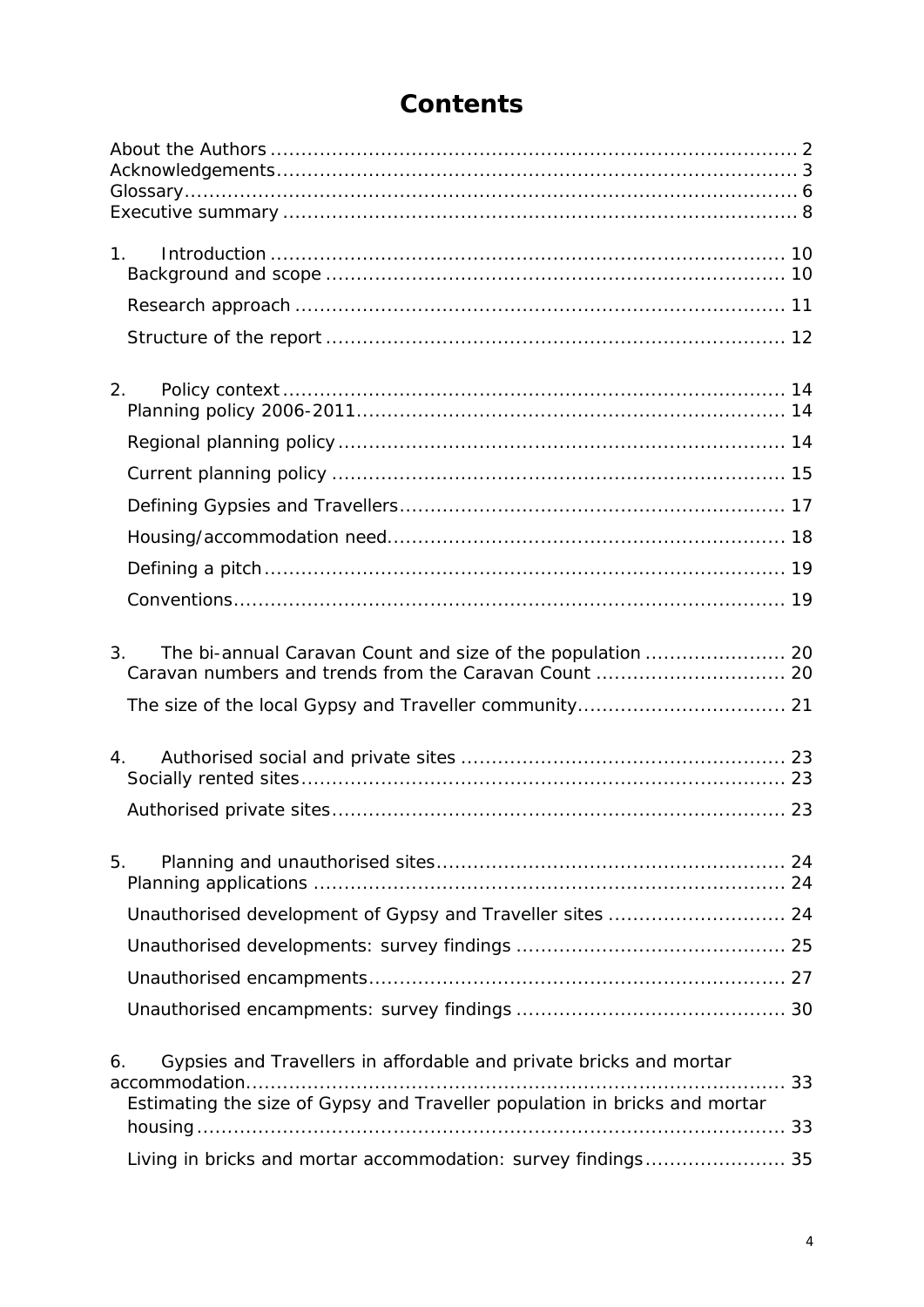| 7 <sub>1</sub>                            | Future accommodation, household formation and accommodation   |  |
|-------------------------------------------|---------------------------------------------------------------|--|
|                                           |                                                               |  |
|                                           |                                                               |  |
|                                           |                                                               |  |
| 8.                                        |                                                               |  |
|                                           |                                                               |  |
|                                           |                                                               |  |
| 9.                                        |                                                               |  |
|                                           | Assessment of accommodation need for Travelling Showpeople 52 |  |
|                                           |                                                               |  |
|                                           |                                                               |  |
| 10.                                       |                                                               |  |
|                                           |                                                               |  |
|                                           |                                                               |  |
| 11.                                       |                                                               |  |
| Appendix 1:<br>Appendix 2:<br>Appendix 3: | Demographics of the local Gypsy and Traveller population  66  |  |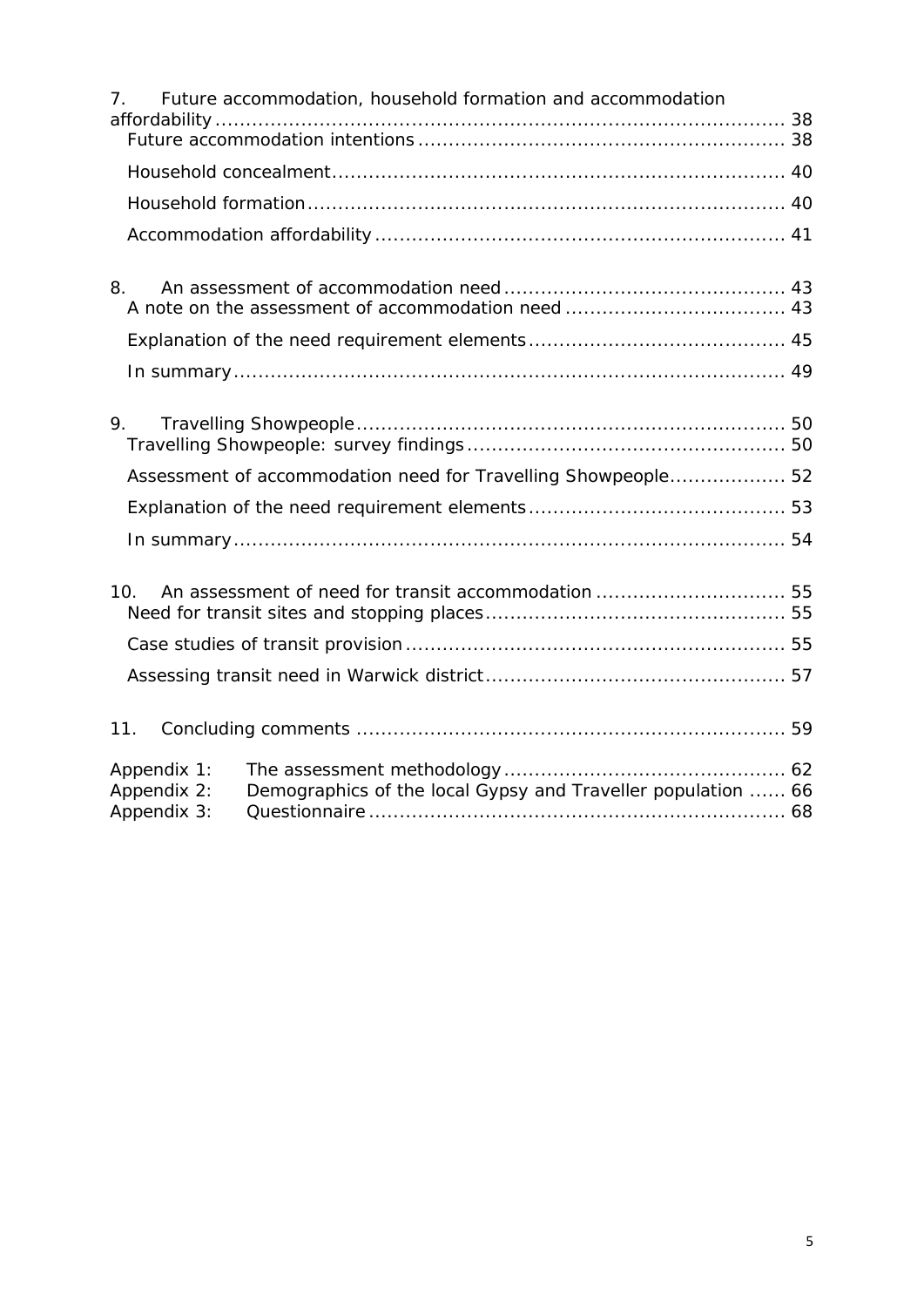# **Glossary**

The following terms are used in this report and or are used in conjunction with planning for Gypsy, Traveller and Showpeople accommodation. As such these terms may need some clarification. In the case of those terms which are related to Gypsy and Traveller Accommodation and culture, it is noted that a number of these terms are often contested and debated. It is not the intention of the authors to present these terms as absolute definitions; rather, the explanations provided are those the authors used in this assessment as their frames of reference.

| Explanation                                               |
|-----------------------------------------------------------|
| On most residential Gypsy/Travellers sites these are      |
| buildings where basic plumbing amenities                  |
| (bath/shower, WC and sink) are provided at the rate       |
| of one building per pitch.                                |
| An authorised site owned by either the local authority    |
| or a Registered Housing Provider.                         |
| An authorised site owned by a private individual (who     |
| may or may not be a Gypsy or a Traveller). These          |
| sites can be owner-occupied, rented or a mixture of       |
| owner-occupied and rented pitches.                        |
| Permanent mainstream housing.                             |
| Mobile living vehicle used by Gypsies and Travellers.     |
| Also referred to as trailers.                             |
| Bi-annual count of Gypsy and Traveller caravans           |
| conducted every January and July by local authorities     |
| published by the CLG                                      |
| In the absence of a specific definition the term 'chalet' |
| is used here to refer to single storey residential units  |
| which resemble mobile homes but can be dismantled.        |
| Key compulsory Development Plan Document in the           |
| Local Development Framework which sets out                |
| principles on which other Development Plan                |
| Documents are built.                                      |
| The main government department responsible for            |
| Gypsy and Traveller accommodation issues                  |
|                                                           |
| Documents which outline the key development goals         |
| of the Local Development Framework.                       |
| The main document that identifies the accommodation       |
| requirements of Gypsies and Travellers.                   |
|                                                           |
| A policy or land use designation used to retain areas     |
| of largely undeveloped, wild, or agricultural land        |
| surrounding or neighbouring urban areas.                  |
| Members of Gypsy or Traveller communities. Usually        |
| used to describe Romany (English) Gypsies originating     |
| from India. This term is not acceptable to all            |
| Travellers.                                               |
|                                                           |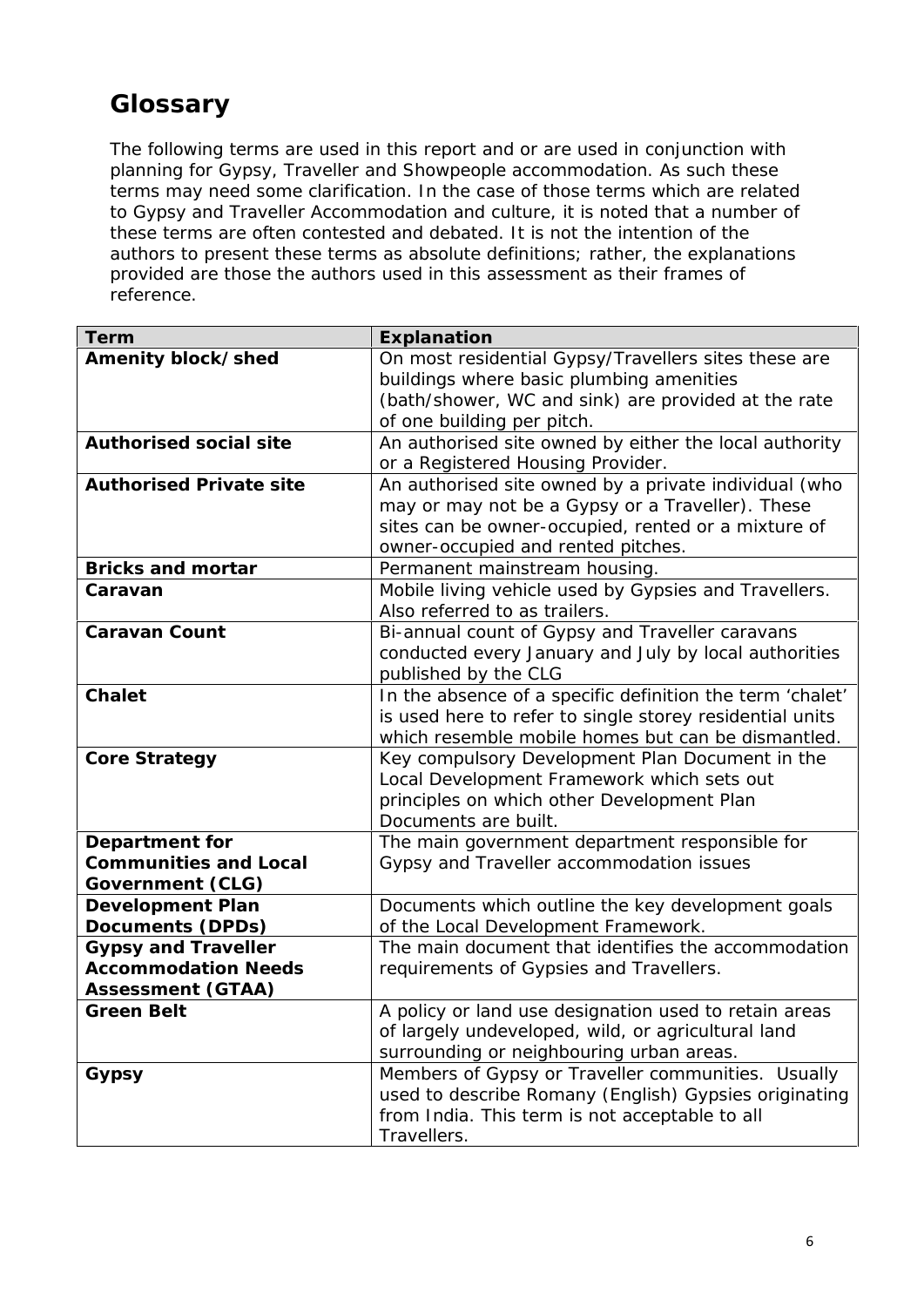| Gypsies and Travellers (as<br>used in this report) | Consistent with the Housing Act 2004, inclusive of: all<br>Gypsies, Irish Travellers, New Travellers, Show                                                                                                                                                                                                |
|----------------------------------------------------|-----------------------------------------------------------------------------------------------------------------------------------------------------------------------------------------------------------------------------------------------------------------------------------------------------------|
|                                                    | People, Circus People and Gypsies and Travellers in<br>bricks and mortar accommodation.                                                                                                                                                                                                                   |
| Homes and Communities<br>Agency (HCA)              | National housing and regeneration agency. Has been<br>responsible for administering the Gypsy and Traveller                                                                                                                                                                                               |
|                                                    | Site Grant since 2009/10.                                                                                                                                                                                                                                                                                 |
| Local Plan/Local<br>Development Framework<br>(LDF) | A set of documents which a Local Planning Authority<br>creates to describe their strategy for development and<br>use of land in their area of authority.                                                                                                                                                  |
| Pitch/plot                                         | Area of land on a site/development generally home to<br>one licensee household. Can be varying sizes and<br>have varying caravan occupancy levels. Often also<br>referred to as a plot, particularly in relation to<br>Travelling Showpeople. There is no agreed definition<br>as to the size of a pitch. |
| Regional Spatial Strategy<br>(RSS)                 | Previous planning approach across England. In July<br>2010 the government announced its decision to<br>revoke RSSs.                                                                                                                                                                                       |
| Settled community/people                           | Reference to non-Travellers (those who live in<br>houses).                                                                                                                                                                                                                                                |
| Site                                               | An authorised area of land on which Gypsies and<br>Travellers are accommodated in trailers/chalets/<br>vehicles. Can contain one or multiple pitches.                                                                                                                                                     |
| Static caravan                                     | Larger caravan than the 'tourer' type. Can be moved<br>but only with the use of a large vehicle. Often<br>referred to simply as a trailer.                                                                                                                                                                |
| Stopping place                                     | Locations frequented by Gypsies and Travellers,<br>usually for short periods of time.                                                                                                                                                                                                                     |
| Suppressed/concealed<br>household                  | Households, living within other households, who are<br>unable to set up separate family units and who are<br>unable to access a place on an authorised site, or<br>obtain or afford land to develop one.                                                                                                  |
| Trailer                                            | Term commonly used by Gypsies and Travellers to<br>refer to a moveable caravan.                                                                                                                                                                                                                           |
| Transit site                                       | Site intended for short stays. Such sites are usually<br>permanent, but there is a limit on the length of time<br>residents can stay.                                                                                                                                                                     |
| <b>Travelling Showpeople</b>                       | Commonly referred to as Showmen, these are a group<br>of occupational Travellers who work on travelling<br>shows and fairs across the UK and abroad.                                                                                                                                                      |
| Unauthorised Development                           | This refers to a caravan/trailer or group of<br>caravans/trailers on land owned (possibly developed)<br>by Gypsies and Travellers without planning<br>permission.                                                                                                                                         |
| Unauthorised Encampment                            | Residing in caravans/trailers on private/public land<br>without the landowner's permission (for example, at<br>the side of the road, on a car park or on a piece of<br>undeveloped land).                                                                                                                 |
| Yard                                               | Term used by Travelling Showpeople to refer to a site.                                                                                                                                                                                                                                                    |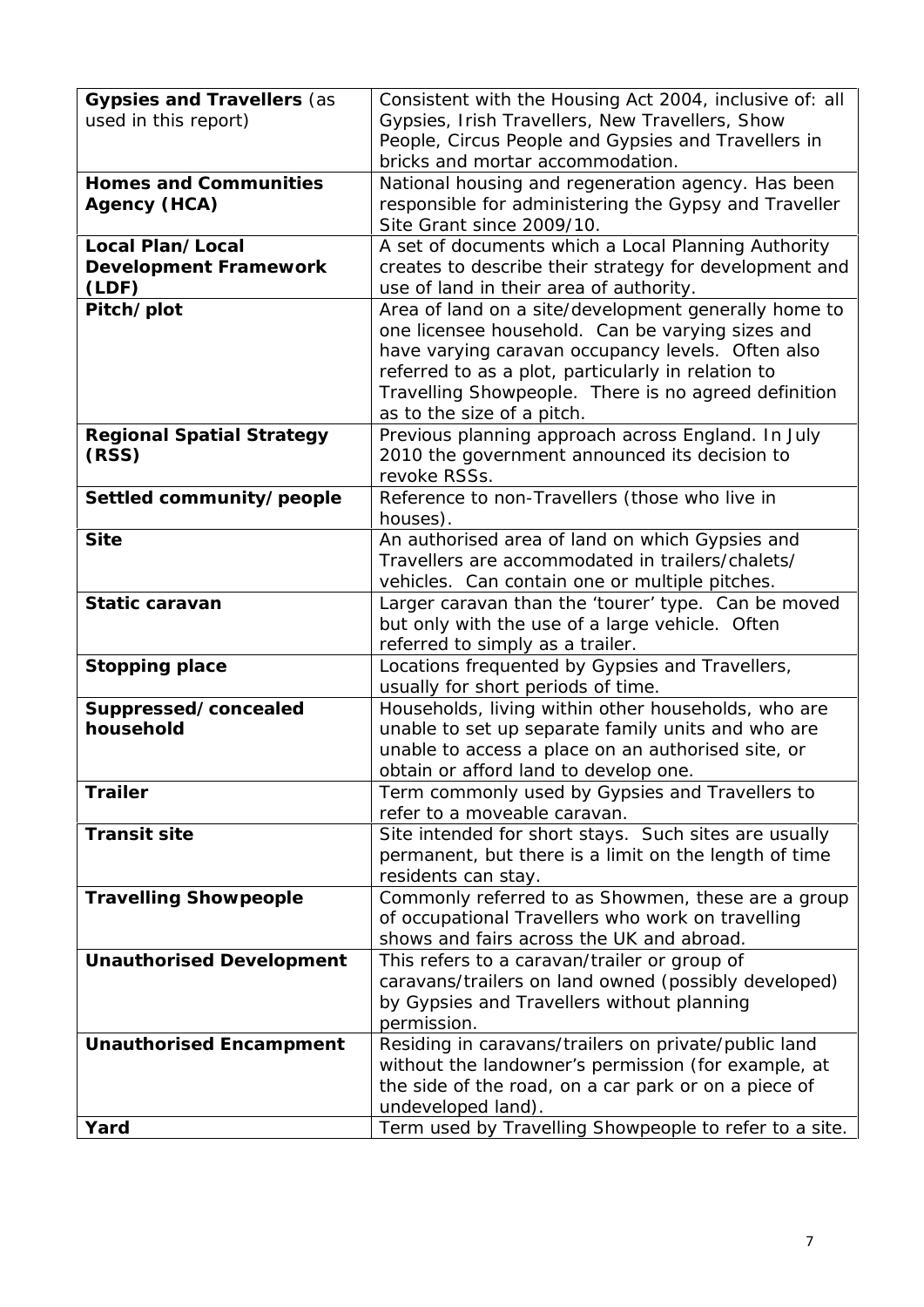# **Executive summary**

# **The study**

- 1. The Housing Act 2004 placed a duty upon local authorities to produce assessments of accommodation need for Gypsies and Travellers. In 2008, Warwick district was included in the Gypsy and Traveller Accommodation Assessment for the South Housing Market Area of the West Midlands Region. This assessment identified the accommodation need – in the form of residential pitch shortfall – of the population on an individual local authority level.
- 2. In April 2012 Warwick District Council commissioned the Salford Housing & Urban Studies Unit (SHUSU) at the University of Salford to produce a Gypsy, Traveller and Travelling Showpeople Accommodation Assessment. The primary purpose of this assessment was to provide up to date information and data regarding the needs and requirements of the Gypsy, Traveller and Travelling Showpeople communities. This report presents the projection of the requirements for the period 2012 – 2026.
- 3. The assessment was undertaken by conducting a review of the following data sources:
	- The previous assessment of need and information submitted through the previous regional planning process;
	- The policy and guidance context;
	- The bi-annual Caravan Count;
	- Information from the local authorities with regards to pitch provision and supply;
	- Information from key stakeholders; and
	- A survey of forty-three Gypsy, Traveller and Travelling Showpeople households living in trailer-based and bricks and mortar accommodation across Warwick district.
- 4. From the estimation of a base population of thirty-three resident households in Warwick, we consulted with twenty-eight households; 85% of the estimated Gypsy, Traveller and Travelling Showpeople community.
- 5. We believe that the sample is as representative as can be reasonably expected given the relatively hidden nature of the population. The fieldwork took place over an eight week period starting on 29<sup>th</sup> May 2012. The base date used in this assessment is the  $29<sup>th</sup>$  May 2012.

**Local accommodation provision**

6. There is no one source of information about the size of the Gypsy, Traveller and Travelling Showpeople population across Warwick district. Using the best information available we estimate that there are at least 124 individuals or thirty-three households resident in the study area.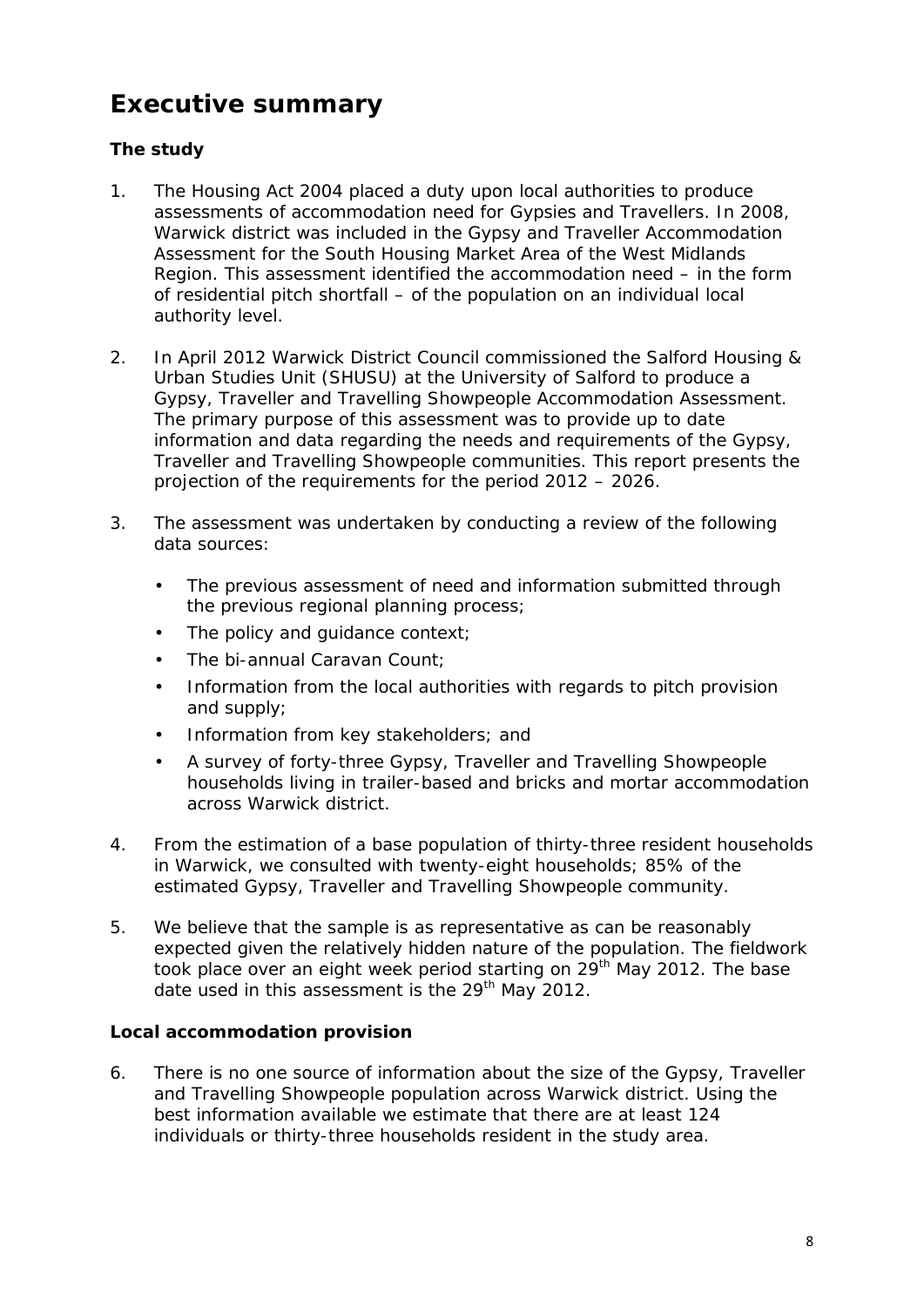7. There are no socially rented sites or authorised private sites in Warwick district. The population was found on one unauthorised development, one Travelling Showpeople site and in bricks and mortar accommodation. The study team were also aware of the occurrence of unauthorised encampments during the fieldwork period (and interviewed a number of households on encampments).

### **Accommodation need and supply**

- 8. There are no signs that the growth in the Gypsy and Traveller population will slow significantly. Research from the Equalities and Human Rights Commission (EHRC) has indicated that around 6,000 additional pitches for Gypsies and Travellers are immediately required to meet the current shortage of accommodation within England.
- 9. This study has taken a thorough assessment of the need arising from all accommodation types present at the time of the survey. As such this assessment of need should be regarded as a reasonable and robust assessment of need upon which to base planning decisions going forward. Sites developed after  $29<sup>th</sup>$  May 2012 contribute to the need requirements detailed in the table below.

|                                                          | Gypsy and Traveller<br>Pitch Need Total (No.<br>of pitches) | <b>Travelling Showpeople</b><br>Pitch Need Total (No.<br>of pitches) |
|----------------------------------------------------------|-------------------------------------------------------------|----------------------------------------------------------------------|
| Current authorised<br>residential provision<br>(pitches) | Ω                                                           | 5                                                                    |
| Residential need 2012 -<br>2016 (pitches)                | 25                                                          | Ω                                                                    |
| Residential need 2017 -<br>2021 (pitches)                | 3                                                           | Ω                                                                    |
| Residential need 2022 -<br>2026 (pitches)                | 3                                                           | Ω                                                                    |
| Residential need 2012 -<br>2026 (pitches)                | 31                                                          |                                                                      |

Table i: Gypsy, Traveller and Travelling Showpeople residential pitch need (2012 - 2026)

- 10. It is recommended that this assessment of accommodation need is repeated in due course (circa 5 years) to ensure it remains as accurate as possible.
- 11. Numerical transit requirements are difficult to provide from this assessment. A need to provide twelve transit pitches has been suggested, based on recent work around transit need undertaken by Warwick District Council. An indication of how provision for short-stay households could be made is detailed in the main report.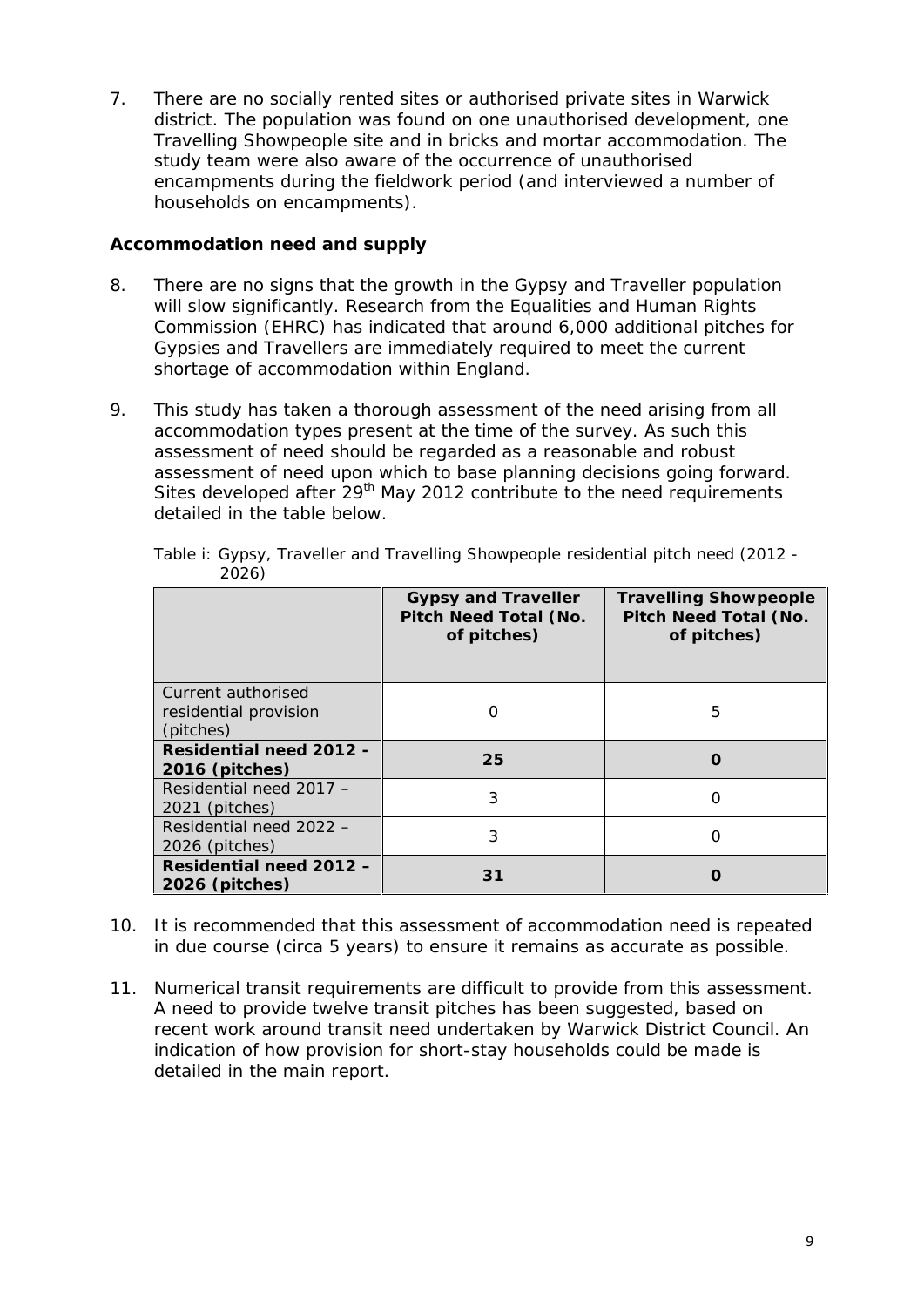# **1. Introduction**

### **Background and scope**

- 1.1 The Housing Act 2004 placed a duty upon local authorities to produce assessments of accommodation need for Gypsies and Travellers. In 2008, Warwick district was included in the *Gypsy and Traveller Accommodation Assessment for the South Housing Market Area of the West Midlands* Region<sup>1</sup>, which provided an overview of the accommodation and related needs and experiences of the Gypsy, Traveller and Travelling Showpeople population across this region. Crucially, it identified the accommodation need – in the form of residential and transit pitch shortfall – of the population on an individual district level. For Warwick district, the assessment identified a need for a total of **26 pitches: 11 permanent pitches** and **15 transit pitches** over the period 2008-2013. This assessment included Travelling Showpeople, but did not identify any need arising from Travelling Showpeople in the district.
- 1.2 Planning guidance contained within Circular 01/2006 indicated that the district level requirements identified in Gypsy and Traveller Accommodation Assessments (GTAAs) were to be submitted to the Regional Planning Body (RPB) – in this case the West Midlands Regional Assembly – and a 'strategic view' of need taken. The intention was that these figures, once agreed, would be incorporated into the Regional Spatial Strategy which in turn would be adopted by each local authority's Local Development Framework (LDF). The adopted West Midlands Regional Spatial Strategy required that 'development plans should ensure adequate provision is made for suitable sites to accommodate gypsies and other travellers'. This provision had to reflect demand shown by Caravan Count data and 'any additional local information'. The West Midlands RSS Interim Statement looked at the distribution of existing pitches and pitch requirements across the region and diverted some of the requirement from areas which already had large levels of provision to those with none or low levels. Consequently, the allocation for Warwick district was **23 permanent** pitches over the period  $2007 - 2017$ .<sup>2</sup>
- 1.3 In 2010, the new coalition government revoked the RSS indicating that local authorities would be responsible for determining provision, reflecting local need and historic demand. Consequently, in 2011, the Planning Policy and Housing Strategy teams at Warwick District Council produced a report on the local and historic demand for Gypsy and Traveller sites within the District.<sup>3</sup> The purpose of this report was to provide an update on the 2008 GTAA, which the report suggested was based on limited evidence and therefore not robust or reliable. The report produced by Warwick District Council suggested that demand for permanent site-based accommodation in the area was 'low and transitory in nature'. The report recommended provision of a transit site that could accommodate 15 caravans.

<sup>1</sup> Scott, R. (2008) *A Gypsy and Traveller Accommodation Assessment for the South Housing Market Area of the West Midlands Region*, report prepared on behalf of the South Housing Market Partnership.

<sup>2</sup> West Midlands Regional Assembly (2010) *West Midlands Regional Spatial Strategy, Phase Three Revision, Interim Policy Statements and Policy Recommendations*, March 2010.

<sup>3</sup> Planning Policy and Housing Strategy teams (2011) *Evidence of Local Needs and Historic Demand for Gypsy and Traveller Sites in Warwick District*, April 2011, Warwick District Council.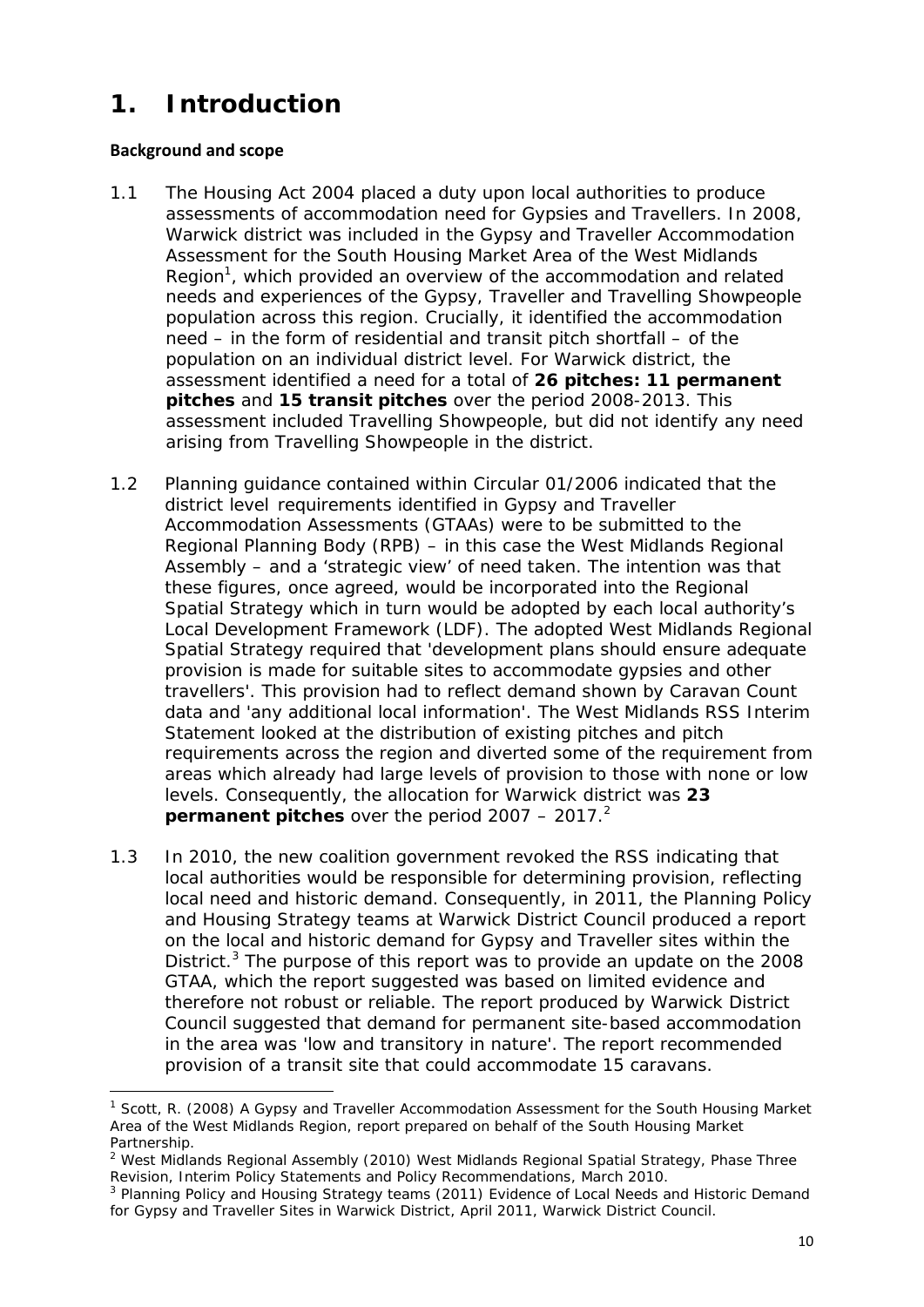- 1.4 In early 2012 a revised policy for the planning of Gypsy and Traveller sites was released by CLG replacing previous guidance in this area $^4$ .
- 1.5 In April2012 Warwick District Council commissioned the Salford Housing & Urban Studies Unit (SHUSU) at the University of Salford to produce a Gypsy, Traveller and Travelling Showpeople Accommodation Assessment. The primary purpose of this report is to provide up to date information and data regarding the needs and requirements of the Gypsy, Traveller and Travelling Showpeople communities. This report presents the findings of this assessment; in particular the projection of permanent and transit requirements for the following periods:
	- $\bullet$  2012 2016 (0-5 years)
	- $\bullet$  2017 2021 (6-10 years)
	- $\bullet$  2022 2026 (11-15 years)

## **Research approach**

- 1.6 The approach to this study involved bringing together various existing data sources with empirical research with the Gypsy, Traveller and Travelling Showpeople communities across Warwick district. Details about the methodology for the assessment can be found in Appendix 1. The methodology entailed a review of the following data sources:
	- Previous assessments of need and information submitted through the previous regional planning process
	- The policy and guidance context
	- The bi-annual Caravan Count
	- Information from the local authority with regards to pitch provision and supply
	- Information from key stakeholders. These included representatives from Warwick District Council; Warwickshire County Council; Warwickshire Police; Warwickshire Supporting People; and officers from other local authorities across England (focusing specifically on the issues of transit provision). Consultations (written and verbal) were undertaken in order to develop a clearer understanding about the context of provision and need and to help inform the assessment of need. This information has been incorporated into this report in the appropriate places.
	- A survey of Gypsies, Travellers and Travelling Showpeople currently residing in Warwick district. This entailed the completion of interviews with **43** households living in trailer-based and bricks and mortar accommodation across Warwick district. See Appendix 1 of this report for specific details of this process.
- 1.7 Table 1.1 summarises the response to the survey by number of sites and estimated/ known number of households across Warwick.

<sup>4</sup> CLG (2012) *Planning for traveller sites*

http://www.communities.gov.uk/documents/planningandbuilding/pdf/2113371.pdf.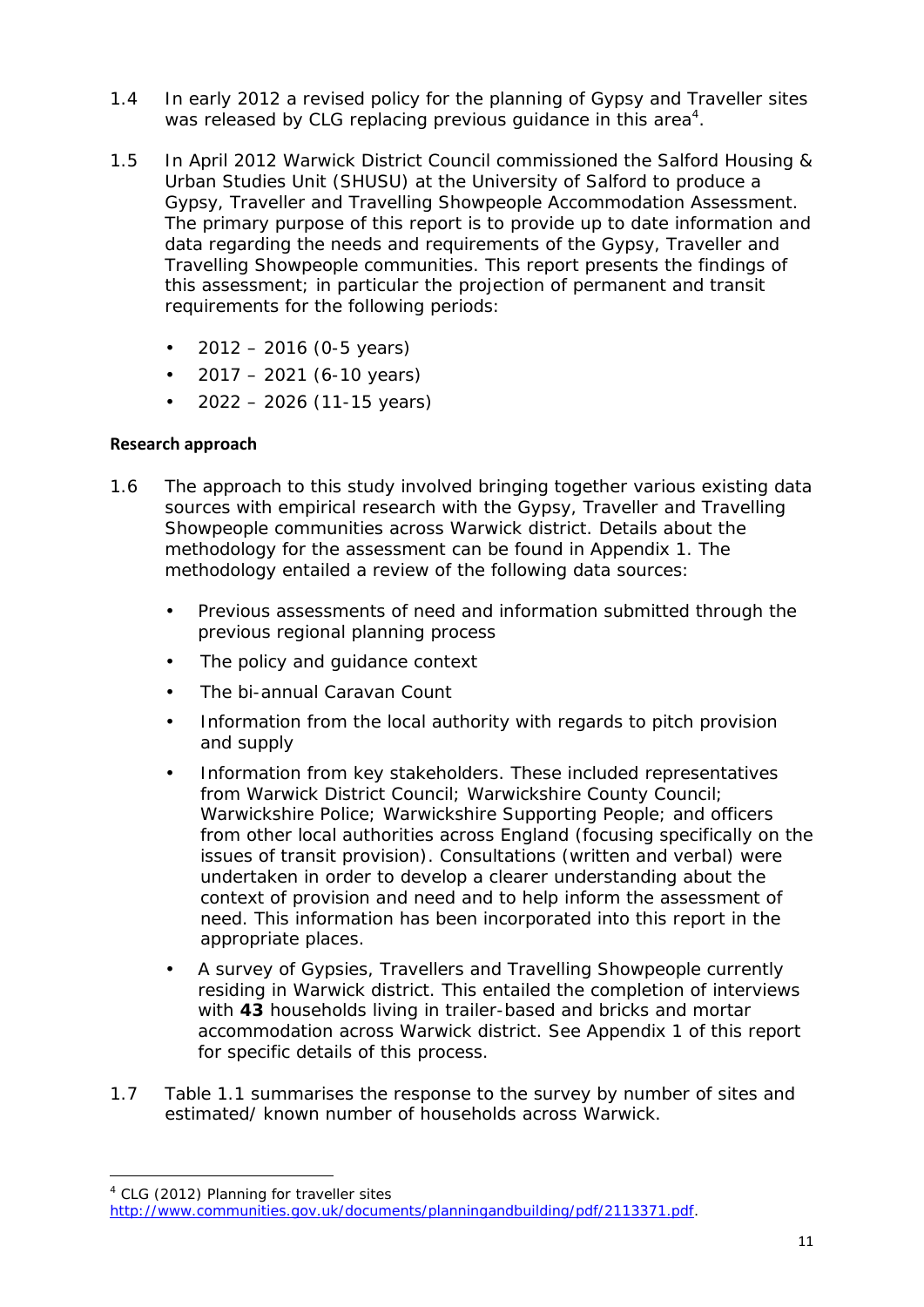|                             | No. of sites |        |     | No. of known occupied<br>pitches/households |                    |           |
|-----------------------------|--------------|--------|-----|---------------------------------------------|--------------------|-----------|
| Type of accommodation       | Total        | Sample | %   | Total                                       | nterview<br>Sample | %         |
| Unauthorised developments   |              |        | 100 |                                             |                    | 100       |
| Travelling Showpeople sites |              |        | 100 | 3                                           | 3                  | 100       |
| Unauthorised encampments    | ΝA           | ΝA     | ΝA  | ΝA                                          | 15                 | <b>NA</b> |
| Bricks and mortar           | ΝA           | ΝA     | ΝA  | ΝA                                          | 18                 | <b>NA</b> |

#### Table 1.1: Sample in relation to local Gypsy, Traveller and Travelling Showpeople population

- 1.8 The key points to note from the methodological approach adopted is that:
	- A sample of around 85% has been achieved across the study area. We believe that the sample is as representative as can be reasonably expected.
	- Due to the size of the sample it is reasonable to gross up findings from the survey to the total population of Gypsies, Travellers and Travelling Showpeople in the district. See Chapters 8 and 9 for a description of how the survey findings have been translated into accommodation need.

#### **Structure of the report**

- 1.9 This report is intended to assist Warwick District Council in their formulation of planning policies for the provision of accommodation for the Gypsy, Traveller and Travelling Showpeople communities. It sets out the background and current policy context, identifies the estimated Gypsy, Traveller and Travelling Showpeople population and presents evidence of need arising within Warwick.
	- **Chapter 2** looks at the past, present and emerging policy context in the area of Gypsy, Traveller and Travelling Showpeople accommodation.
	- **Chapter 3** looks at the trends in caravan numbers evident from the bi annual count of caravans and estimates the size of the local Gypsy and Traveller community.
	- **Chapter 4** discusses current authorised provision across the study area.
	- **Chapter 5** looks at the level of planning applications made in Warwick district, the presence of unauthorised sites and the views of households on unauthorised sites obtained through the household survey.
	- **Chapter 6** looks at the numbers of Gypsies and Travellers living in bricks and mortar accommodation as well as drawing upon the views of people obtained through the household survey.
	- **Chapter 7** looks at a range of issues including the movement intentions of the sample, the formation of new households and concealment of existing ones and the accommodation preferences of the Gypsy and Traveller population.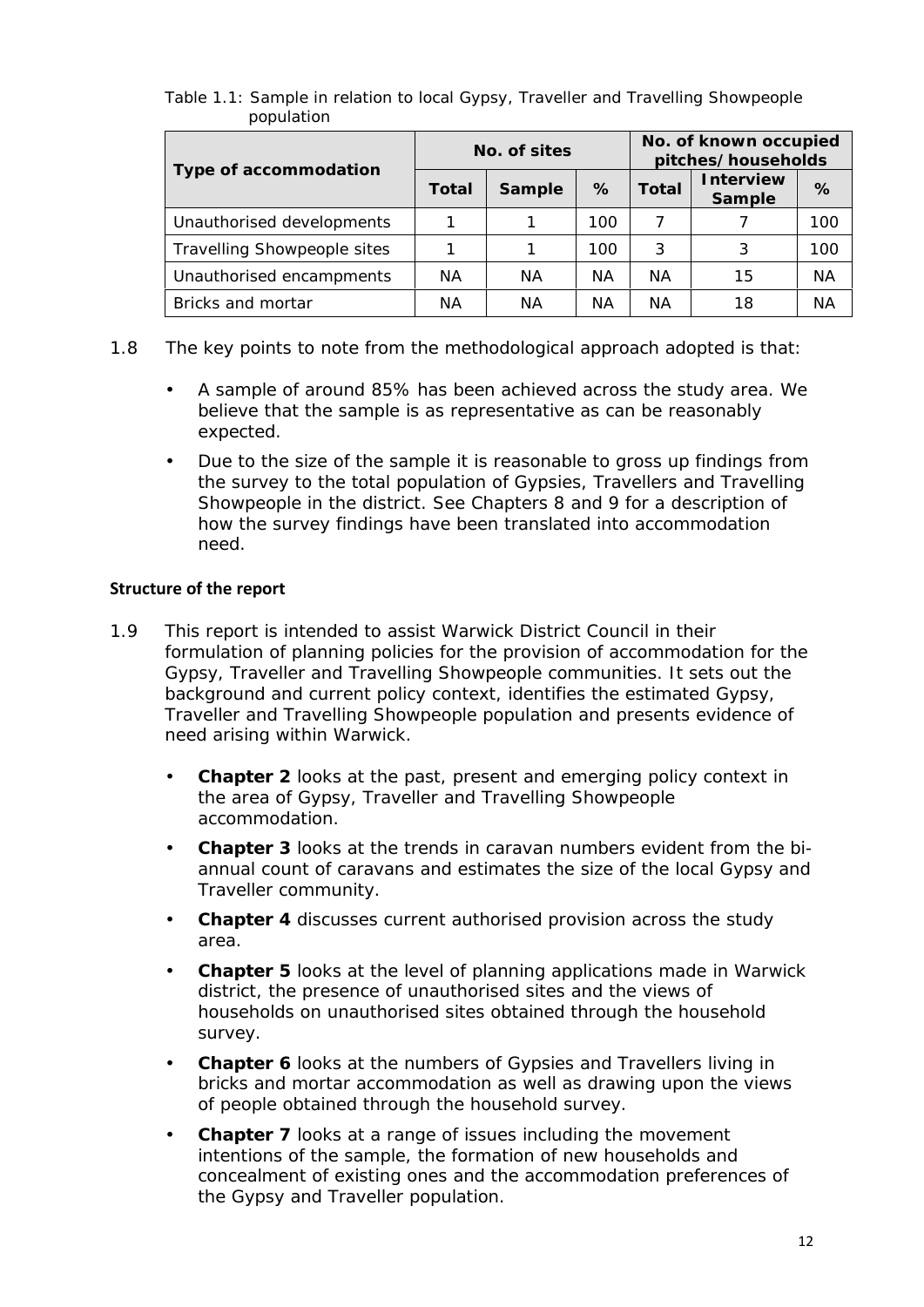- **Chapter 8** provides the numerical assessment of accommodation need for Gypsies and Travellers in Warwick district.
- **Chapter 9** looks at the issue of Travelling Showpeople, drawing upon the views of people obtained through the household survey and providing a numerical assessment of accommodation need.
- **Chapter 10** provides an analysis of the need for transit provision, including case studies of different forms of transit provision.
- **Chapter 11** provides concluding comments on the assessment.
- 1.10 The base date for this assessment is the 29<sup>th</sup> May 2012.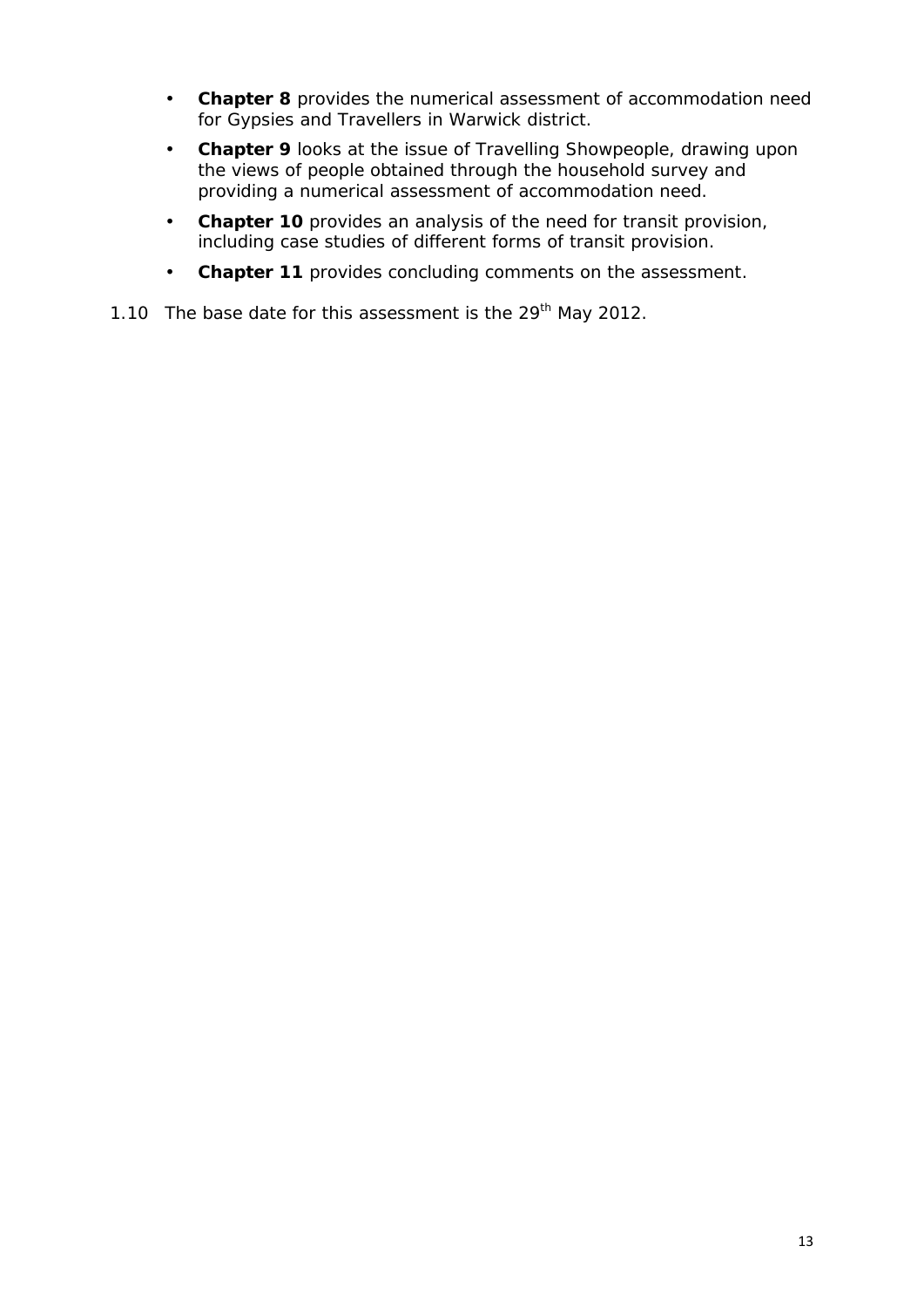# **2. Policy context**

2.1 This chapter looks at the current and past policy context impacting on the assessment of need and the provision of accommodation for Gypsies, Travellers and Travelling Showpeople.

## **Planning policy 2006-2011**

- 2.2 The main document for detailing planning policy in England over the 2006- 2011 period was ODPM Circular 01/2006 *Planning for Gypsy and Traveller Caravan Sites*. This specifies that the aims of legislation and policy were to:
	- ensure that Gypsies and Travellers have fair access to suitable accommodation, education, health and welfare provision;
	- reduce the number of unauthorised encampments and developments;
	- increase significantly the number of Gypsy and Traveller sites in appropriate locations and with planning permission in order to address under-provision by 2011;
	- protect the traditional travelling way of life of Gypsies and Travellers;
	- underline the importance of assessing accommodation need;
	- promote private site provision; and,
	- avoid Gypsies and Travellers becoming homeless, where eviction from unauthorised sites occurs and where there is no alternative accommodation.
- 2.3 The circular directed local authorities to assess needs through Gypsy and Traveller Accommodation Assessments which should then form part of the evidence base for subsequent Development Plan Documents.
- 2.4 Travelling Showpeople were the subject of separate planning guidance, CLG Circular 04/07, which aimed to ensure that the system for pitch assessment, identification and allocation as introduced for Gypsies and Travellers was also applied to Travelling Showpeople.

### **Regional planning policy**

2.5 ODPM Circular 01/2006 made it clear that district level requirements identified in GTAAs were to be submitted to the relevant Regional Planning Body (RPB) – in this case the West Midlands Regional Assembly. The RPB would then, in turn, provide pitch requirements on a district by district basis once a strategic view of needs had been taken through the process of producing the Regional Spatial Strategy (RSS). The broad purpose of the strategic view was to ensure requirements were identified fairly and not compound existing inequalities of accommodation provision. The intention was that these figures, once agreed, would be incorporated into the RSS which in turn would be adopted by each local authority's Local Development Framework (LDF).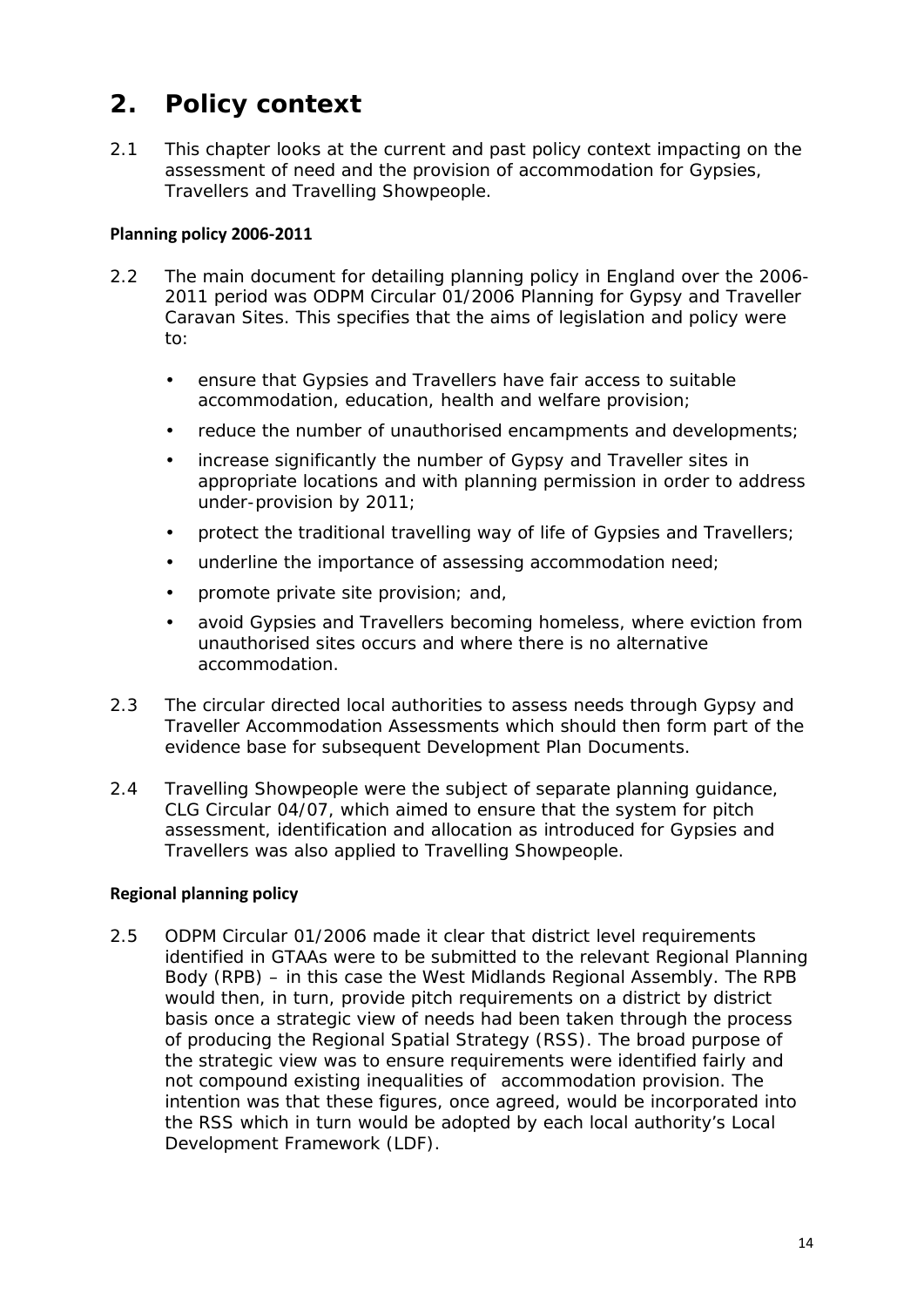- 2.6 The adopted West Midlands Regional Spatial Strategy required that 'development plans should ensure adequate provision is made for suitable sites to accommodate gypsies and other travellers'. The West Midlands RSS Interim Statement looked at the distribution of existing pitches and pitch requirements across the region. The pitch requirements suggested for Warwick district were increased based on the view that provision should be redistributed to authorities who currently make little or no pitch provision. Consequently, the allocation for Warwick district was **23 permanent pitches over the period 2007 – 2017.**<sup>5</sup>
- 2.7 In July 2010 the Secretary of State announced the revocation of Regional Strategies. Local authorities were advised to continue to develop LDF core strategies and, where these had already been adopted, use the adopted Development Plan Documents as the local planning framework. Specific guidance was provided in July 2010 in the form of a letter from the Chief Planner in order to assist in the determination of provision for Gypsy and Traveller sites. <sup>6</sup> With respect to the needs of Gypsies and Travellers this guidance stated that:

*"Local councils are best placed to assess the needs of travellers. The abolition of Regional Strategies means that local authorities will be responsible for determining the right level of site provision, reflecting local need and historic demand, and for bringing forward land in DPDs. They should continue to do this in line with current policy. Gypsy and Traveller Accommodation Assessments (GTAAs) have been undertaken by all local authorities and if local authorities decide to review the levels of provision these assessments will form a good starting point. However, local authorities are not bound by them. We will review relevant regulations and guidance on this matter in due course."*

### **Current planning policy**

- 2.8 The government has formulated a new planning framework for England and Wales in the form of the National Planning Policy Framework (NPPF). Among the many significant changes to the planning system the NPPF places greater emphasis of the role communities can play in the planning process. The NPPF also contains a presumption in favour of sustainable development and makes provisions for the protection of the Green Belt.
- 2.9 The specific planning framework that will be implemented for Gypsy, Traveller and Travelling Showpeople accommodation provision was also released in early 2012. This replaces Circulars 01/06 and 04/2007.<sup>7</sup> This states that:

*Planning law requires that applications for planning permission must be determined in accordance with the development plan, unless material considerations indicate otherwise. This policy must be taken into account in the preparation of development plans, and is a*

<sup>5</sup> West Midlands Regional Assembly (2010) *West Midlands Regional Spatial Strategy, Phase Three Revision, Interim Policy Statements and Policy Recommendations*, March 2010.

<sup>6</sup> http://www.communities.gov.uk/documents/planningandbuilding/pdf/1631904.pdf <sup>7</sup> CLG (2012) *Planning for traveller sites*

http://www.communities.gov.uk/documents/planningandbuilding/pdf/2113371.pdf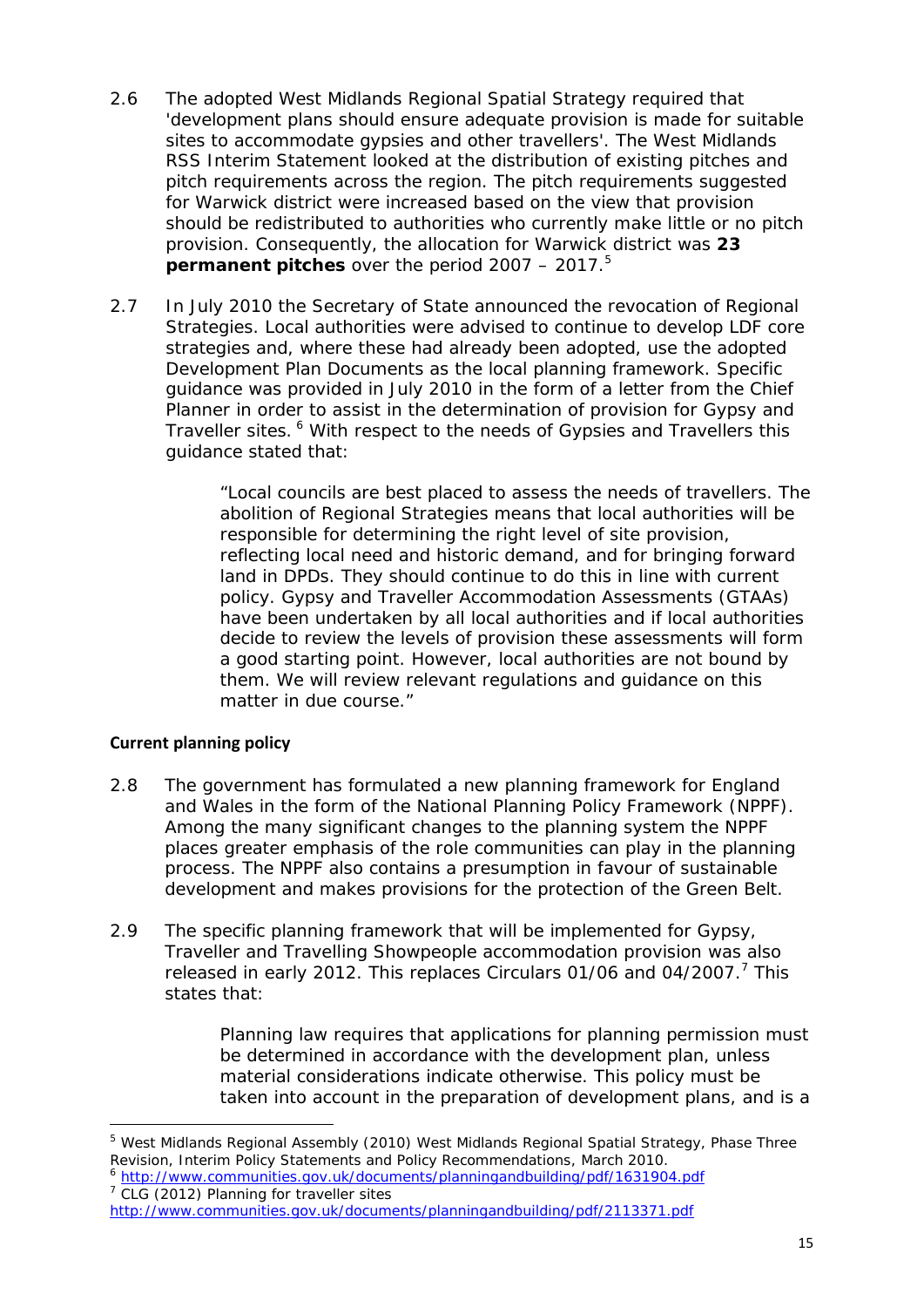*material consideration in planning decisions. Local planning authorities preparing plans for and taking decisions on traveller sites should also have regard to the policies in the National Planning Policy Framework so far as relevant.*

2.10 The Policy states that the Government's overarching aim is:

*to ensure fair and equal treatment for travellers, in a way that facilitates the traditional and nomadic way of life of travellers while respecting the interests of the settled community.*

- 2.11 The Policy outlines the Government's aims in respect of Traveller sites:
	- that local planning authorities should make their own assessment of need for the purposes of planning;
	- to ensure that local planning authorities, working collaboratively, develop fair and effective strategies to meet need through the identification of land for sites;
	- to encourage local planning authorities to plan for sites over a reasonable timescale;
	- that plan-making and decision-taking should protect Green Belt from inappropriate development;
	- to promote more private traveller site provision while recognising that there will always be those travellers who cannot provide their own sites;
	- that plan-making and decision-taking should aim to reduce the number of unauthorised developments and encampments and make enforcement more effective;
	- for local planning authorities to ensure that their Local Plan includes fair, realistic and inclusive policies;
	- to increase the number of traveller sites in appropriate locations with planning permission, to address under provision and maintain an appropriate level of supply;
	- to reduce tensions between settled and traveller communities in plan making and planning decisions;
	- to enable provision of suitable accommodation from which travellers can access education, health, welfare and employment infrastructure; and,
	- for local planning authorities to have due regard to the protection of local amenity and local environment.
- 2.12 Policy A of 'Planning Policy for Traveller Sites' states that in assembling the evidence base necessary to support their planning approach, local planning authorities should:
	- a) pay particular attention to early and effective community engagement with both settled and traveller communities (including discussing travellers' accommodation needs with travellers themselves, their representative bodies and local support groups)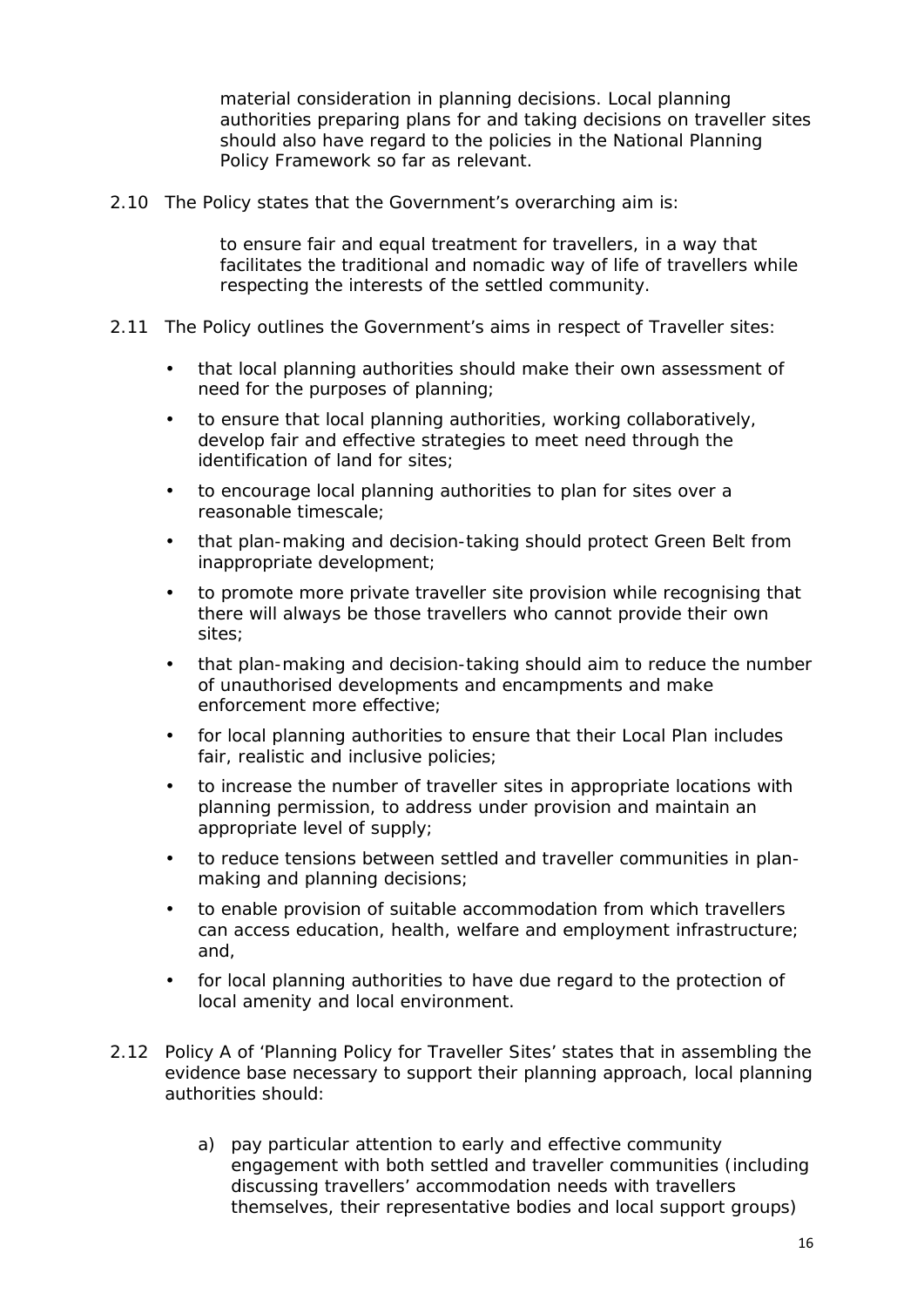- b) co-operate with travellers, their representative bodies and local support groups, other local authorities and relevant interest groups to prepare and maintain an up-to-date understanding of the likely permanent and transit accommodation needs of their areas over the lifespan of their development plan working collaboratively with neighbouring local planning authorities
- c) use a robust evidence base to establish accommodation needs to inform the preparation of local plans and make planning decisions.
- 2.13 This accommodation assessment is one of the main components in the evidence base required in the preparation of the planning approach for Gypsy, Traveller and Travelling Showpeople sites for Warwick District Council. It has been developed through engagement with Gypsies, Traveller and Travelling Showpeople in Warwick district and through discussion with key stakeholders, in accordance with national policy.

#### **Defining Gypsies and Travellers**

- 2.14 Defining Gypsies and Travellers is not straightforward. Different definitions are used for a variety of purposes. At a very broad level the term 'Gypsies and Travellers' is used by non-Gypsies and Travellers to encompass a variety of groups and individuals who have in common a tradition or practice of nomadism. More narrowly both Romany Gypsies and Irish Travellers are recognised minority ethnic groupings.
- 2.15 At the same time Gypsies and Travellers have been defined for accommodation and planning purposes. The statutory definition of Gypsies and Travellers for Gypsy and Traveller Accommodation Assessment required by the Housing Act 2004 is:
	- *(a) persons with a cultural tradition of nomadism or of living in a caravan; and*
	- *(b) all other persons of a nomadic habit of life, whatever their race or origin, including:*
		- *(i) such persons who, on grounds only of their own or their family's or dependant's educational or health needs or old age, have ceased to travel temporarily or permanently; and*
		- *(ii) members of an organised group of travelling showpeople or circus people (whether or not travelling together as such).*
- 2.16 The new planning policy contains a separate definition for planning purposes which offers a narrower definition and excludes Travelling Showpeople:

*Persons of nomadic habit of life whatever their race or origin, including such persons who on grounds only of their own or their family's or dependants' educational or health needs or old age have ceased to travel temporarily or permanently, but excluding members of an organised group of travelling show people or circus people travelling together as such.*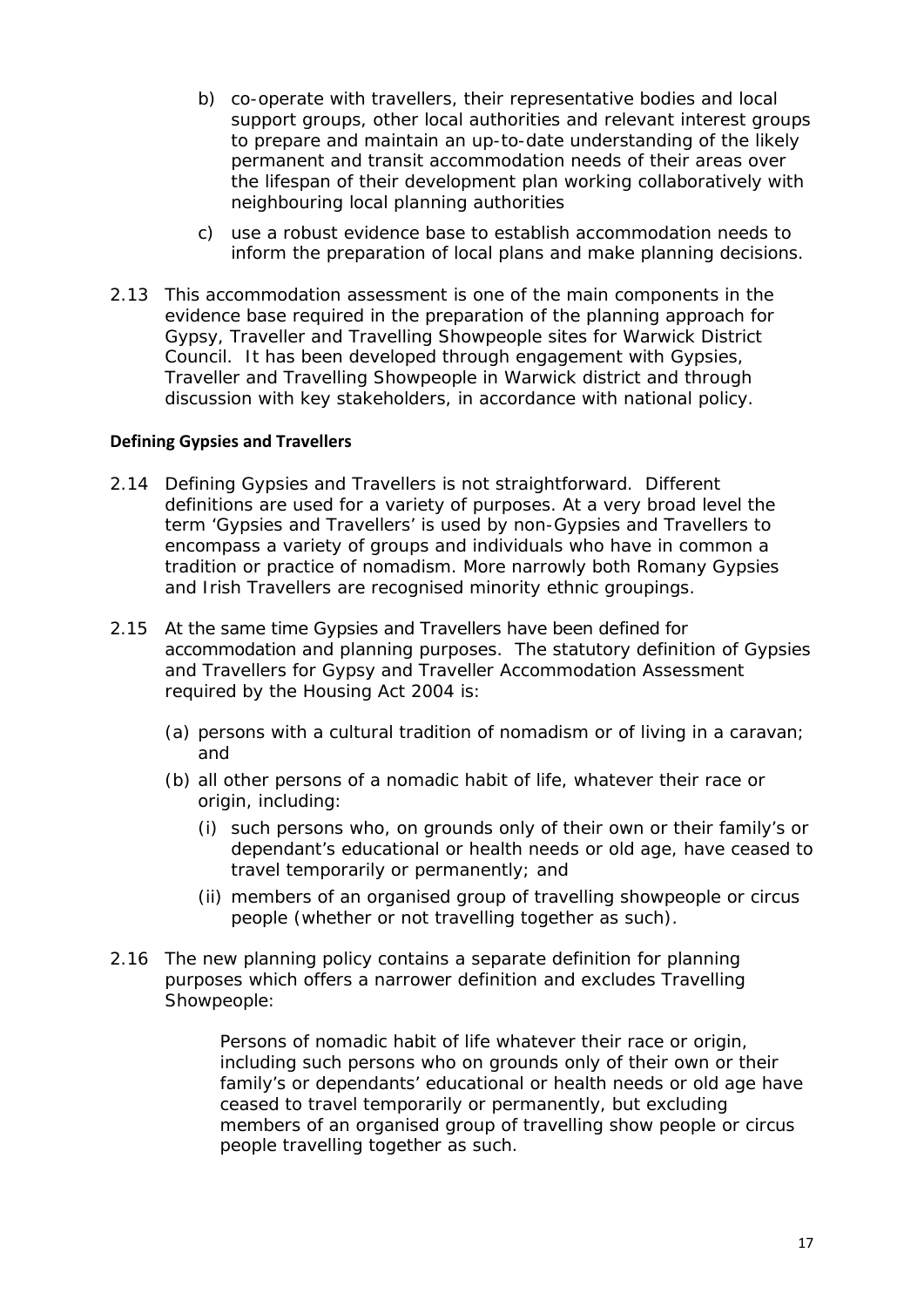- 2.17 This definition focuses more narrowly upon people who either still travel or have ceased to do so as a result of specific issues and can as a consequence demonstrate specific land use requirements.
- 2.18 A separate definition of Travelling Showpeople is provided within the planning policy:

*Members of a group organised for the purposes of holding fairs, circuses or shows (whether or not travelling together as such). This includes such persons who on the grounds of their own or their family's or dependants' more localised pattern of trading, educational or health needs or old age have ceased to travel temporarily or permanently, but excludes Gypsies and Travellers as defined above.*

2.19 The new planning policy document uses the term 'traveller' to refer to both Gypsy and Traveller communities and populations of Travelling Showpeople. This has been used as it is recognised that this definition is '…more pragmatic and wider and enables local planning authorities to understand the possible future accommodation needs of this group and plan strategically to meet those needs'.<sup>8</sup> However, the study has also had regard to the planning definition where it is considered appropriate to do so.

### **Housing/accommodation need**

- 2.20 Crucially, for Gypsies and Travellers, the definition of housing need is varied slightly to acknowledge the different contexts in which members of these communities live. The general definition of housing need is "households who are unable to access suitable housing without some financial assistance", with housing demand defined as "the quantity of housing that households are willing and able to buy or rent."<sup>9</sup>
- 2.21 In recognising that in many cases these definitions are inappropriate for Gypsies and Travellers, the guidance on producing Gypsy and Traveller Accommodation Assessments<sup>10</sup> refers to distinctive requirements that necessitate moving beyond the limitations of the definition for both caravan dwellers and those in bricks and mortar housing. For caravan dwelling households, need may take the form of those: $11$ 
	- who have no authorised site on which to reside;
	- whose existing site accommodation is overcrowded or unsuitable, but who are unable to obtain larger or more suitable accommodation; and
	- who contain suppressed households who are unable to set up separate family units and are unable to access a place on an authorised site, or obtain or afford land to develop one.

<sup>8</sup> CLG (2011) *Planning for traveller sites.* Consultation Paper, April, London: HMSO http://www.communities.gov.uk/documents/planningandbuilding/pdf/1886164.pdf <sup>9</sup> ODPM (2006) *Definition of the term 'Gypsies and Travellers' for the purposes of the Housing Act*

*<sup>2004</sup>*. Consultation Paper, February, London: HMSO.

<sup>&</sup>lt;sup>10</sup> GTAA guidance has been used in developing the methodology but variations to the approach have been made to take account of local circumstances, where considered appropriate <sup>11</sup> CLG (2007) *Gypsy and Traveller Accommodation Needs Assessments* – Guidance. London: HMSO.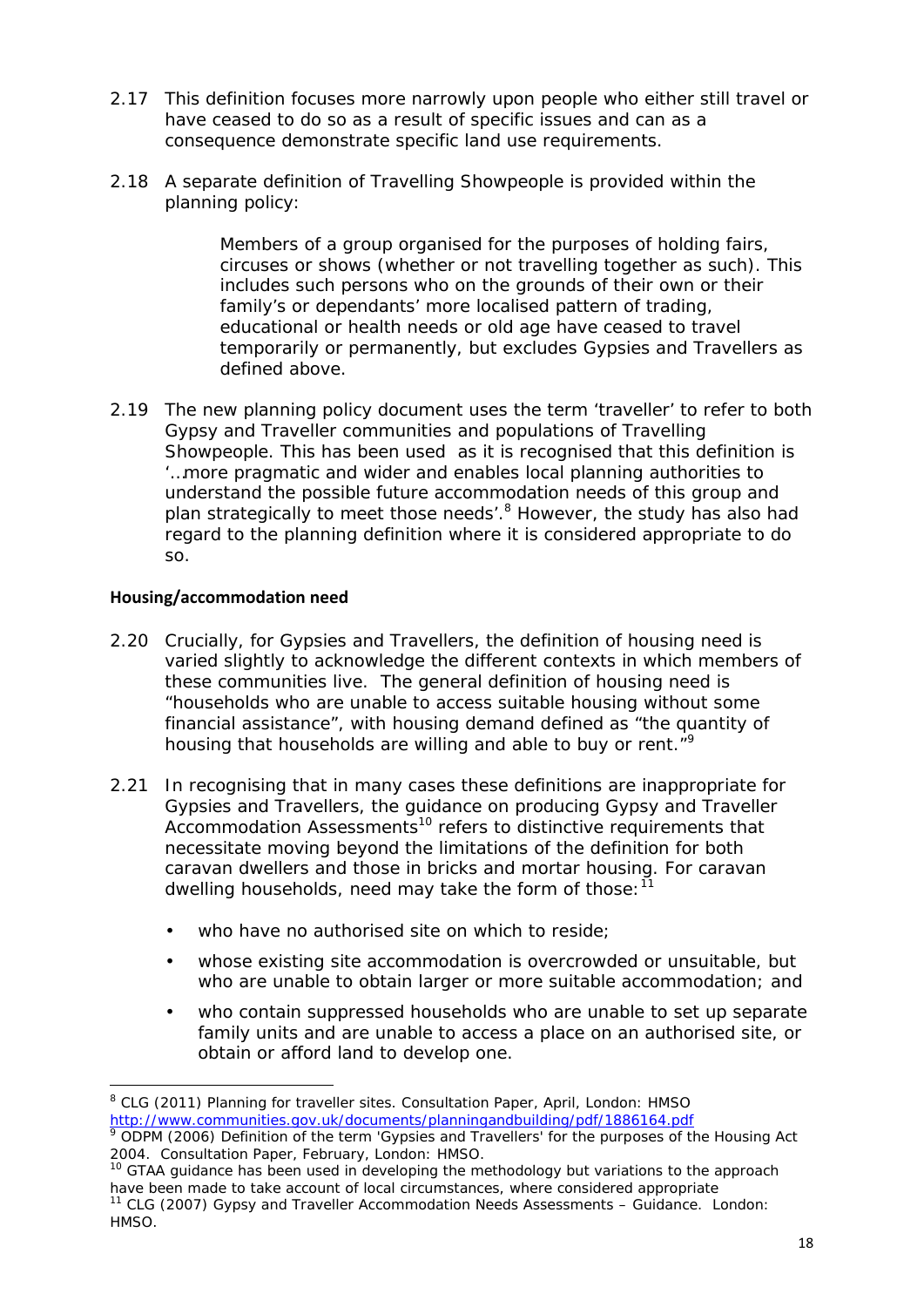- 2.22 In the context of bricks and mortar dwelling households, need may take the form of:
	- those whose existing accommodation is overcrowded or unsuitable (including unsuitability by virtue of psychological aversion to bricks and mortar accommodation).
- 2.23 The needs presented in this report reflect both the definition of Gypsies and Travellers as used in the Housing Act 2004, which gives an overall strategic level of accommodation need, and the new planning policy which indicates the proportion of site-based need for operational purposes. It should also be noted that steps have been taken within this report to analyse need in the context of local and historic demand.
- 2.24 Housing need is assessed at the level of a single family unit or household (broadly a group of people who regularly live and eat together). On Gypsy and Traveller sites, this is assumed to equate to a 'pitch'; in housing, to a separate dwelling.

#### **Defining a pitch**

- 2.25 There is no set definition for what constitutes a Gypsy and Traveller residential pitch. In the same way as in the settled community, Gypsies and Travellers require various accommodation sizes, depending on the number of family members.
- 2.26 The convention used in this report is that a pitch is the place on a Gypsy and Traveller site accommodating a single family/household. In some cases a single pitch may account for the entire site. The number of caravans that a household uses can be a single unit (trailer, touring caravan, static, chalet etc.) or more. In order to ensure comparability across accommodation types it is important to determine a convention when translating caravan numbers into pitches/households.
- 2.27 The convention in the last round of GTAAs, and an approach advocated by CLG guidance, was the use of a 1.7 caravan to pitch ratio. Taking a more locally informed approach, this assessment has indicated that from a base of ten resident trailer-based interviewees, a total sixteen caravans are owned/used. This provides a 1.6 caravan to pitch ratio across the sample. Therefore throughout this assessment a 1.6 caravan to pitch ratio is used to determine need.

#### **Conventions**

- 2.28 Two conventions are followed in this report:
	- Percentages in text and tables are rounded to the nearest whole number; this means that they do not always sum to exactly 100.
	- 'Quotes' included from Gypsies, Travellers and Travelling Showpeople are sometimes in first and sometimes in third person form because interviews were not audio recorded but noted in written form. They are distinguished by being in italic type and usually inset.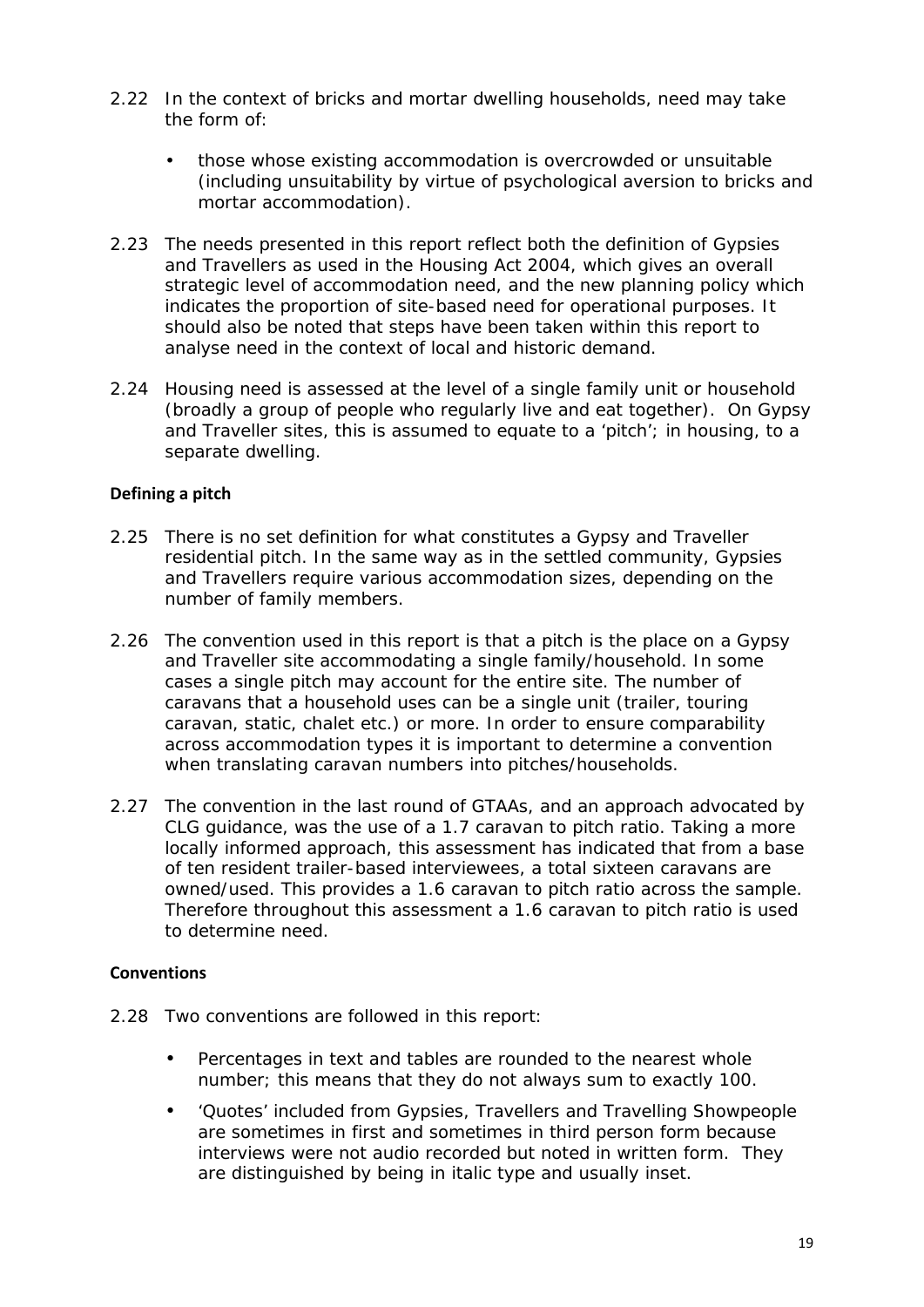# **3. The bi-annual Caravan Count and size of the population**

3.1 This chapter looks at the Count of Gypsy and Traveller Caravans in order to present what is known about Gypsies and Travellers within Warwick district. This chapter presents information on the estimated size of the Gypsy, Traveller and Travelling Showpeople population.

#### **Caravan numbers and trends from the Caravan Count**

- 3.2 The bi-annual caravan count provides a snapshot of the local context in terms of the scale and distribution of caravan numbers across the District. The Count provides a starting point in assessing the current picture and recent trends. Indeed, in the absence of other datasets it is virtually the only source of information on Gypsy and Traveller caravan data. However, there are a number of well documented issues with the robustness of the count.<sup>12</sup> These issues include: the 'snapshot' nature of the data, the inclusion of caravans and not households, the historic exclusion of Travelling Showpeople,<sup>13</sup> and the exclusion of Gypsies and Travellers in housing. It should be noted that the analysis contained in this report should be considered a more robust assessment of the current situation with regards to the local population than the Caravan Count.
- 3.3 Table 3.1 provides the distribution of caravan numbers for Warwick district since January 2006. Table 3.1 shows the following:
	- There have been no caravans recorded on socially rented sites over the period.
	- There were no caravans recorded on private sites, until in the inclusion of Travelling Showpeople in the January 2011 and January 2012 counts. Five Travelling Showpeople caravans were recorded in each of these counts.
	- Since July 2010 a consistent number of caravans (sixteen) has been recorded on a 'not tolerated' unauthorised development.
	- There have been very few caravans recorded on unauthorised encampments over the period. This is in contrast with the information provided by Warwick District Council on the number of encampments that have occurred, which suggests a relatively large number of encampments occur each year (see section on unauthorised encampments in Chapter 5).

<sup>12</sup> Niner, P. (2002) *Review of the ODPM Caravan Count*, London: ODPM.

<sup>&</sup>lt;sup>13</sup> The January 2011 and January 2012 count included Travelling Showpeople caravans for the first time. These are shown in the authorised private sites count.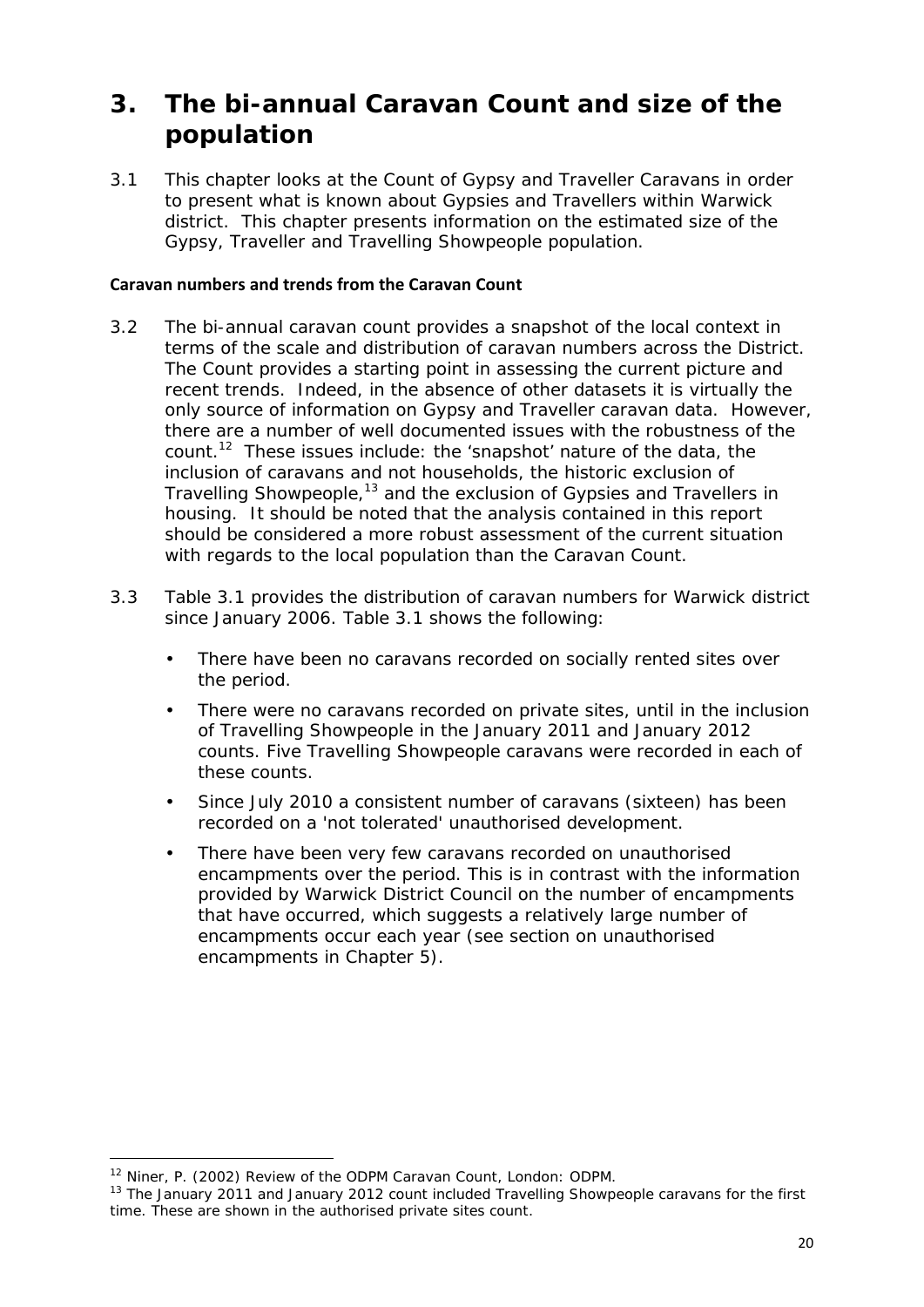|               | Authorised sites (with | planning permission)    |                              |               | Unauthorised sites (without<br>planning permission) |                              |                |                             |                |
|---------------|------------------------|-------------------------|------------------------------|---------------|-----------------------------------------------------|------------------------------|----------------|-----------------------------|----------------|
|               |                        |                         | Private                      |               |                                                     | Unauthorised<br>developments |                | Unauthorised<br>encampments |                |
| Count         | Socially<br>rented     | permission<br>Temporary | Permanent<br>permission      | private<br>₹  | Tolerated                                           | 'Not<br>tolerated'           | Tolerated      | 'Not<br>Tolerated'          | Total          |
| <b>Jan 12</b> | $\mathbf 0$            | $\overline{O}$          | 5                            | $\mathbf{O}$  | $\overline{0}$                                      | 16                           | $\overline{O}$ | $\mathbf{O}$                | 21             |
| <b>Jul 11</b> | $\mathbf{O}$           | $\mathbf 0$             | $\mathbf 0$                  | 0             | $\mathbf 0$                                         | 16                           | O              | 0                           | 16             |
| <b>Jan 11</b> | $\Omega$               | $\Omega$                | 5                            | $\Omega$      | $\Omega$                                            | 16                           | $\Omega$       | $\Omega$                    | 21             |
| <b>Jul 10</b> | $\overline{0}$         | $\Omega$                | $\mathcal{O}$                | $\mathbf{O}$  | $\overline{0}$                                      | 16                           | $\mathbf 0$    | 8                           | 24             |
| Jan $10^{14}$ | $\overline{O}$         | $\mathbf 0$             | $\overline{O}$               | $\mathbf{O}$  | $\overline{0}$                                      | 0                            | $\mathbf 0$    | $\overline{0}$              | $\mathbf 0$    |
| <b>Jul 09</b> | $\Omega$               |                         | $\overline{\phantom{a}}$     | $\Omega$      | $\Omega$                                            | $\Omega$                     | $\mathbf 0$    | $\Omega$                    | $\Omega$       |
| Jan 09        | $\mathbf{O}$           |                         | $\qquad \qquad -$            | 0             | $\overline{0}$                                      | $\Omega$                     | O              | $\Omega$                    | $\Omega$       |
| <b>Jul 08</b> | $\Omega$               |                         | $\qquad \qquad \blacksquare$ | $\mathbf{O}$  | $\overline{O}$                                      | $\Omega$                     | $\mathbf 0$    | $\Omega$                    | $\Omega$       |
| Jan 08        | $\mathbf{O}$           |                         |                              | $\mathbf 0$   | $\overline{O}$                                      | $\mathbf 0$                  | $\mathbf 0$    | $\mathbf 0$                 | $\overline{O}$ |
| <b>Jul 07</b> | $\Omega$               |                         |                              | $\mathbf 0$   | $\overline{0}$                                      | $\Omega$                     | $\mathbf 0$    | $\Omega$                    | $\Omega$       |
| Jan 07        | $\mathbf{O}$           |                         | $\qquad \qquad -$            | $\mathbf 0$   | $\overline{O}$                                      | $\Omega$                     | O              | $\Omega$                    | $\Omega$       |
| <b>Jul 06</b> | $\mathbf{O}$           |                         |                              | $\mathcal{O}$ | $\overline{0}$                                      | 0                            | $\mathbf 0$    | $\mathbf{O}$                | $\mathbf{O}$   |
| Jan 06        | $\mathbf 0$            |                         |                              | $\mathbf 0$   | $\mathbf 0$                                         | $\mathbf 0$                  | $\mathbf 0$    | $\overline{4}$              | $\overline{4}$ |

Table 3.1: Caravan numbers across accommodation types within Warwick district

#### **The size of the local Gypsy and Traveller community**

- 3.4 For most minority ethnic communities, presenting data about the size of the community in question is usually relatively straightforward (with the exception of communities which have large numbers of irregular migrants and migrant workers, etc. amongst them). However, for Gypsies, Travellers and Travelling Showpeople, one of the most difficult issues is providing accurate information on the size of the population. As a result, we have used information provided by the local authorities and key stakeholders, together with our survey findings, in order to provide a best estimate as to the size of the local Gypsy and Traveller population at the time of the assessment.
- 3.5 Table 3.2 presents the estimation of the size of the Gypsy, Traveller and Travelling Showpeople population across Warwick district. Using the best information available we estimate that there are at least 124 individuals or thirty-three households in the study area.

<sup>&</sup>lt;sup>14</sup> Please note that data which breaks down private sites into permanent/temporary permission was not available or not required to be collected until this time.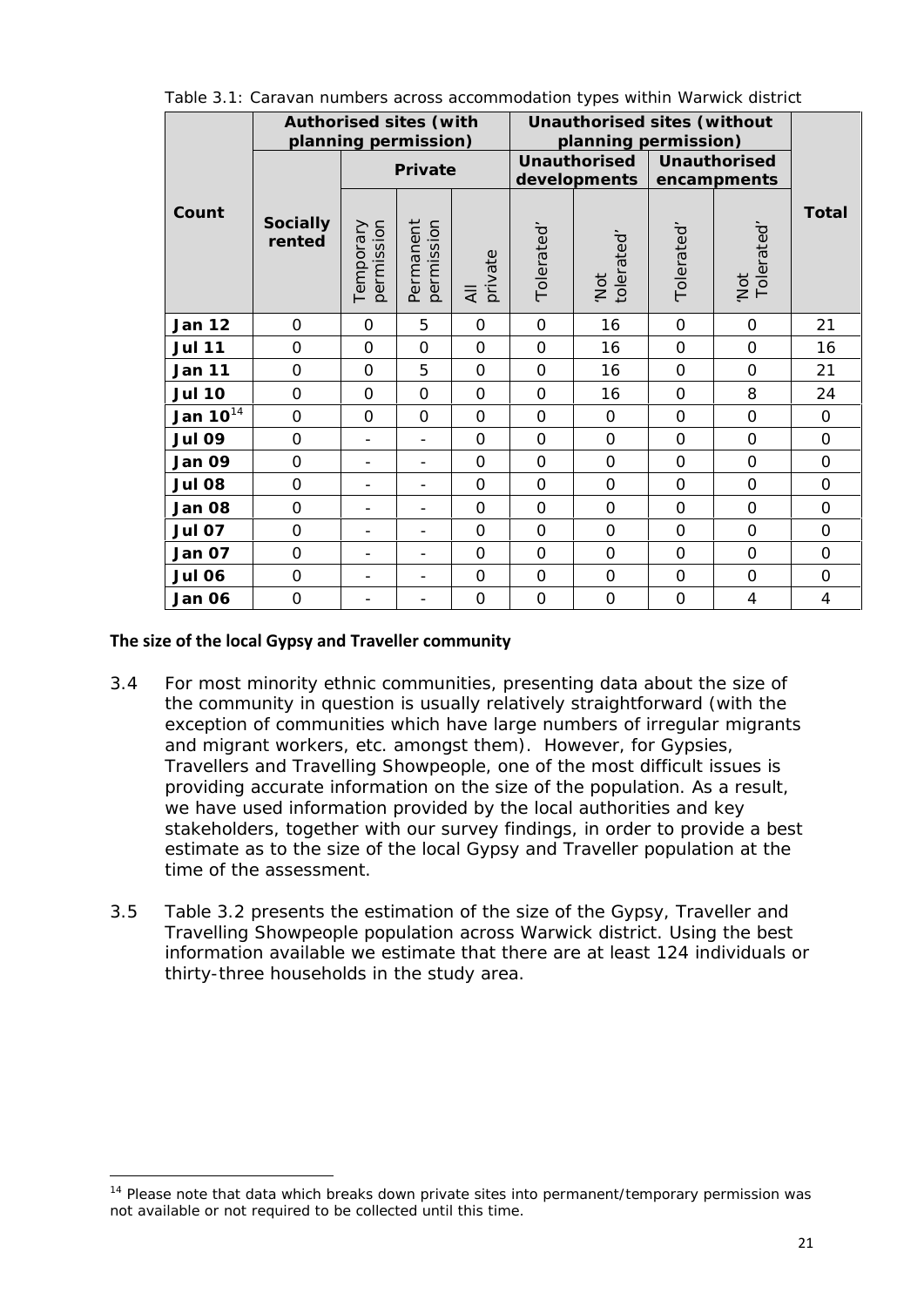| Type of<br>accommodation      | Families/<br><b>Households</b><br>(based on 1<br>$pitch/house = 1$<br>household) | Individuals | Derivation                                                                                                           |
|-------------------------------|----------------------------------------------------------------------------------|-------------|----------------------------------------------------------------------------------------------------------------------|
| Unauthorised<br>developments  | 7                                                                                | 25          | Based on household<br>information provided by the<br>seven households currently on<br>the development                |
| Travelling<br>Showpeople site | 3                                                                                | 9           | Based on household<br>information provided by the<br>three households currently on<br>the site                       |
| Bricks and mortar             | $23^{15}$                                                                        | 90          | Number of families estimated<br>to live in the area multiplied<br>by average household size<br>from the survey (3.9) |
| Total                         | 33                                                                               | 124         |                                                                                                                      |

Table 3.3: Gypsy, Traveller and Travelling Showpeople population based in Warwick district

<sup>&</sup>lt;sup>15</sup> We did not receive any information regarding the accurate size of the Gypsy and Traveller bricks and mortar-based population. It is generally agreed that there are now more Gypsies and Travellers living in conventional housing in the UK than living on sites or unauthorised encampments. The Commission for Racial Equality's 2006 report *Common Ground: Equality, good race relations and sites for Gypsies and Irish Travellers* suggested that the housed population could be around 3 times the trailer-based population. Using a multiplier of 3 times the site population may be excessive in the absence of definitive evidence of the size of the population. In the absence of accurate evidence, the estimate of the base population of Gypsies, Travellers and Travelling Showpeople living in houses is based on the assumption that the number of interviews with bricks and mortar households that were secured was a minimum of 75% of the housed population. In a number of GTAAs we have carried out in other areas, an assumption has been made that survey samples have included around 50% of the housed population. This has been based on a range of information, including that provided by stakeholders, as well as taking into account the fieldwork period and how many additional interviews the Community Interviewers could have achieved with more time. In relation to the fieldwork in Warwick, the Community Interviewers indicated that they had exhausted achievable bricks and mortar interviews within the study area through site-based contacts and snowball sampling. However, it is recognised that the survey is unlikely to have captured *all* bricks and mortar residents. It is therefore reasonable to assume that the sample constitutes three quarters of the housed population.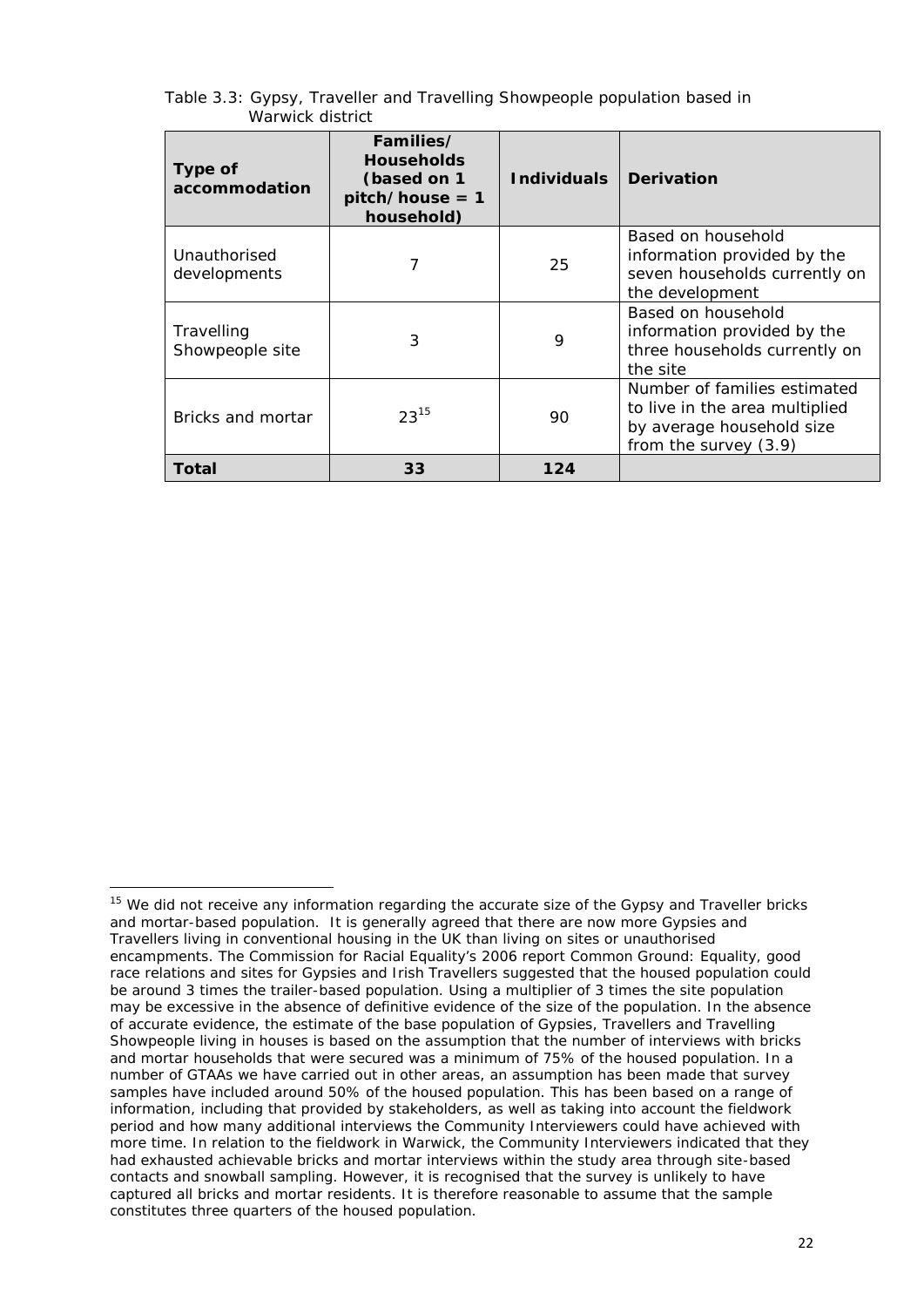# **4. Authorised social and private sites**

4.1 A certain degree of caution needs to be taken when extrapolating the characteristics, trends and needs of the Gypsy and Traveller population from the Caravan Counts and other such data alone. In order to provide more specific information on the local Gypsy, Traveller and Travelling Showpeople population, this section draws upon the information provided by Warwick District Council on site provision within the district.

## **Socially rented sites**

4.2 There are currently no socially rented sites within the district of Warwick. Warwick District Council indicated that they did have plans to provide a Gypsy and Traveller site within the area over the next five years. The location, number of pitches and whether it would be permanent or transit were unknown; however, the Council indicated that they had been proactively seeking land for a transit site.

## **Authorised private sites**

4.3 There are currently no authorised private sites within the district of Warwick. Warwick District Council indicated that they did not know if the number of private sites was likely to increase over the next five years.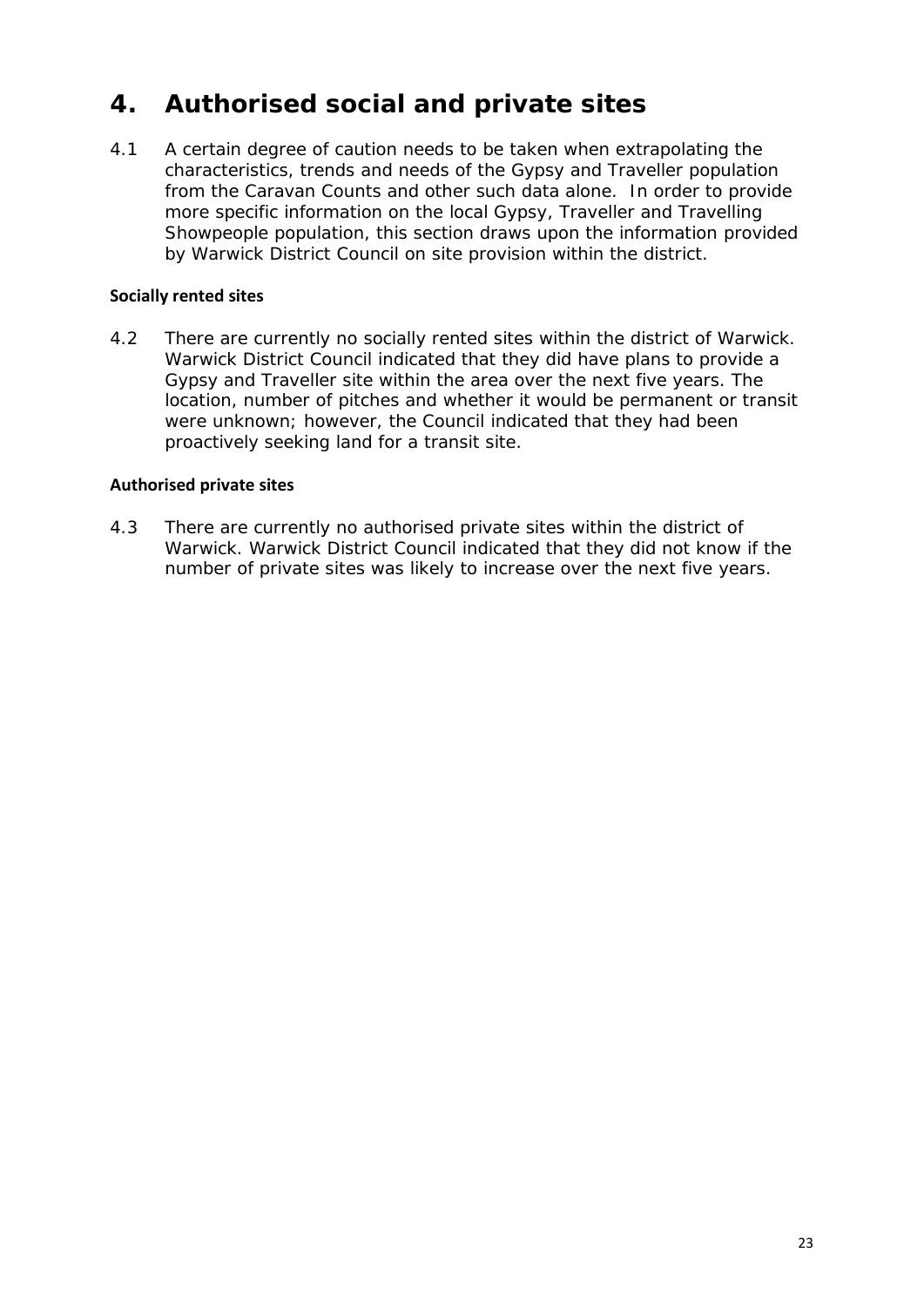# **5. Planning and unauthorised sites**

- 5.1 The development of unauthorised sites for Gypsies and Travellers can be a major source of tension between Gypsies and Travellers and the settled population. The current planning system is intended to create conditions where there is no need for unauthorised developments because land will be allocated for authorised site development within the Local Development Framework. This chapter focuses upon the development of Gypsy and Traveller sites without planning permission. This chapter also looks at the presence of unauthorised encampments in the area.
- 5.2 The current development plan against which applications for a Gypsy and Traveller site are assessed is the Warwick District Local Plan 1996 – 2011; however, the Council indicated that this plan does not include a policy towards Gypsy and Traveller sites. The Council indicated that there will be relevant policies for Gypsy and Traveller sites in their emerging Development Plan Documents under the new planning system.

#### **Planning applications**

5.3 Warwick District Council had received two planning applications for the development of Gypsy and Traveller sites since 2006. Table 5.1 below provides details of these.

| Year | Location                                            | <b>Number</b><br>Οf<br>pitches | Outcome                            | Reason                                                                 |
|------|-----------------------------------------------------|--------------------------------|------------------------------------|------------------------------------------------------------------------|
| 2010 | Kites Nest<br>Lane/Brownley Green<br>Lane, Beausale | 13                             | Refused<br>and appeal<br>dismissed | <b>Primarily Green Belt</b><br>and Special<br>Landscape<br>Designation |
| 2009 | Hampton Road/Henley<br>Road, Hampton on the<br>Hill |                                | Refused<br>and appeal<br>dismissed | <b>Primarily Green Belt</b>                                            |

Table 5.1: Planning applications since 2006

#### **Unauthorised development of Gypsy and Traveller sites**

5.4 Warwick District Council indicated that there was currently one unauthorised development within the district. This development is the Kites Nest Lane/Brownley Green Lane site, referred to in Table 5.1 above. While the application was for thirteen pitches, Warwick District Council indicated that only seven pitches had been occupied on this site, with the remaining six pitches undeveloped at present. Warwick District Council indicated that enforcement action had been taken against this site. Following an unsuccessful appeal, the residents had been given until September 2012 to vacate the site. The Council indicated that this has not been complied with and a High Court hearing date has been arranged for February 2013 where the Council will apply for a further injunction order requiring compliance with the Enforcement Notice previously issued by a date which will be determined by the judge.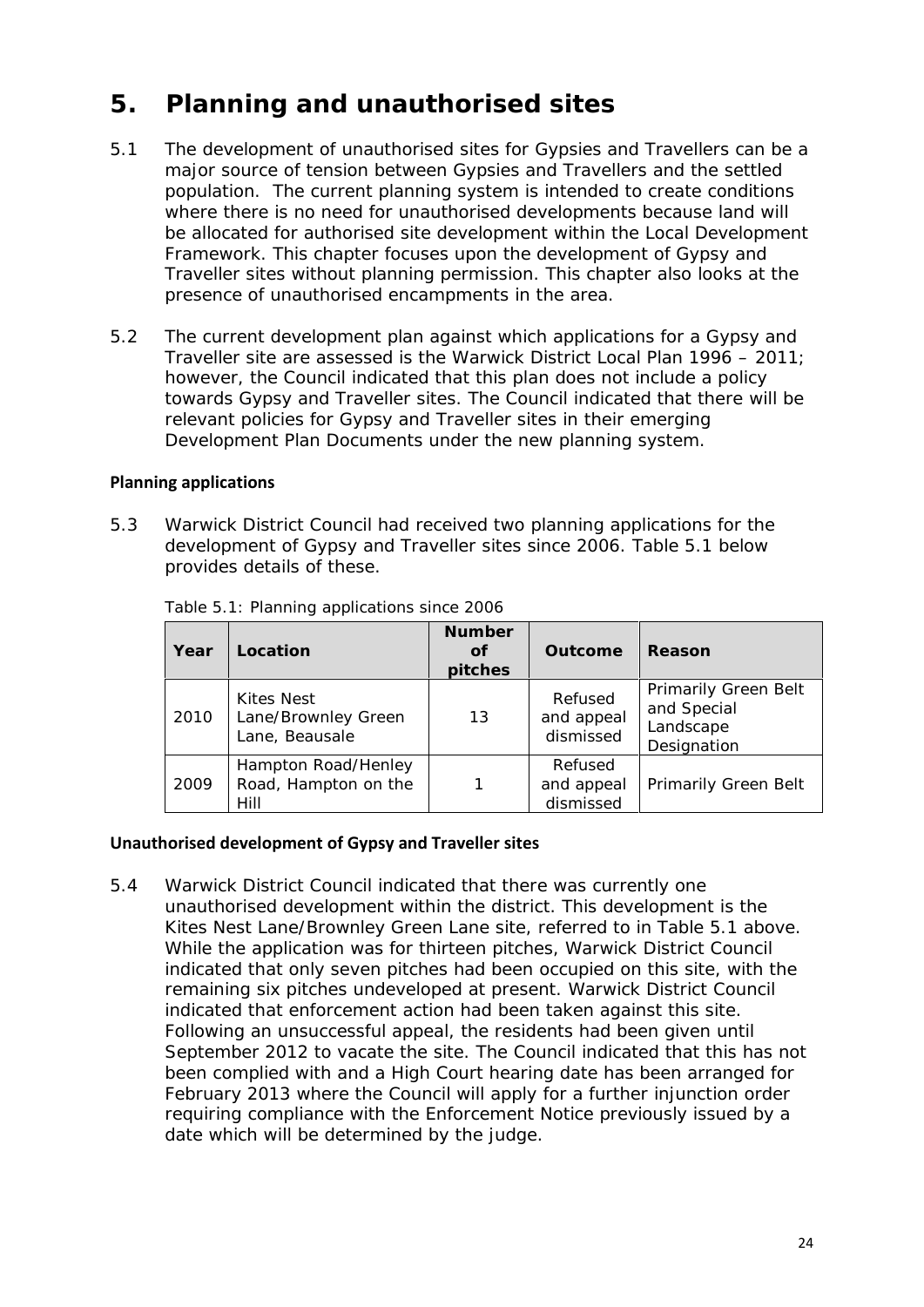#### **Unauthorised developments: survey findings**

5.5 As highlighted above, at the time of the assessment, there was one unauthorised development. The Community Interviewers indicated that – during the fieldwork period – there were seven households living on the site and seven interviews were carried out (as highlighted above, there are currently only seven pitches occupied on the site). All of the respondents on the unauthorised development indicated that they were Romany Gypsies.

*Views on size and facilities*

- 5.6 All the respondents on the unauthorised development owned their trailers; four respondents had two trailers, two had one trailer and one respondent had three trailers. The average number of caravans to households was 1.9. All of the respondents reported that they had enough space.
- 5.7 The respondents stated that they did not have visitors to stay on their site/pitch with them<sup>16</sup>. When asked if hosting visitors would be an issue, three respondents said no, while four respondents said yes. These four respondents all made reference to the fact that the site did not have planning permission and therefore they felt that they could not have visitors. The following are some of the comments that were made:

*"We can't have anyone stay for a week or two as they don't even want us on here"*

*"[The site is] not passed yet, but when or if it does get passed then there will be no problem"*

5.8 All of the households were self employed. Three worked within the same local area as the site, three worked within the district of Warwick, and one worked within the West Midlands. None of the respondents indicated that they had any site needs relating to their work.

*Previous accommodation experiences*

- 5.9 When asked why they had come to live on their current site, five respondents (71%) indicated that that they had moved there to be near family/friends; one respondent said that it was because the land was available to buy, while the remaining respondent indicated it was because they were born/raised in the area.
- 5.10 When asked what type of accommodation they had immediately before their current site, all respondents indicated that they had moved to the site from the roadside (i.e. unauthorised encampments). Six of these respondents stated that they had been stopping at the roadside within the district of Warwick<sup>17</sup>, while one respondent indicated *"anywhere around Warwickshire we could get a few days stopping"*. One of the respondents

<sup>&</sup>lt;sup>16</sup> Information provided by Warwick Council, however, suggested that immediate family members may sometimes visit/stay with site residents on a transit basis.

 $17$  Although no records are held by Warwick District Council as to their presence in the area prior to moving on to the development.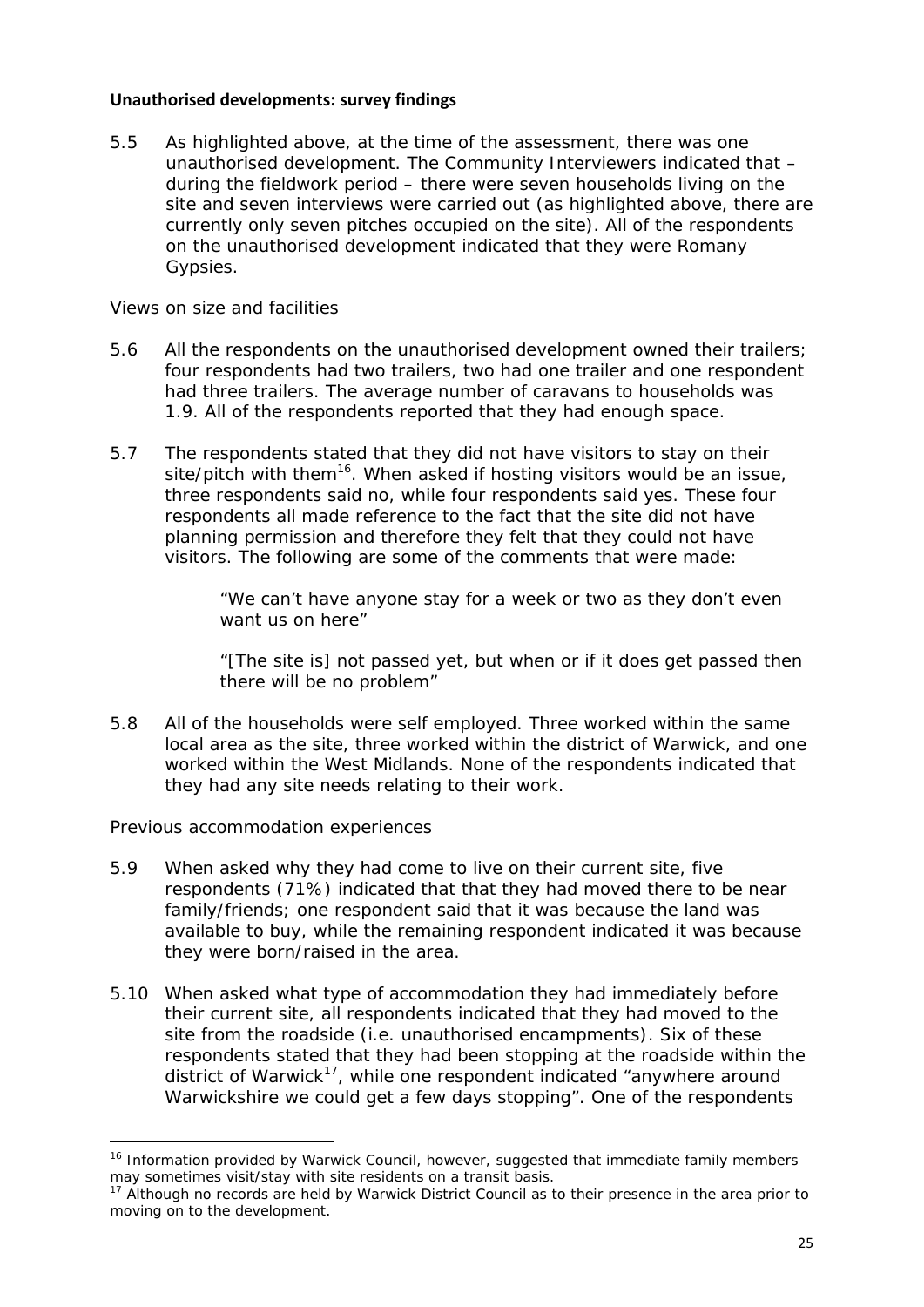who had been on unauthorised encampments within Warwick district made the following comment:

*"[We] were always made to move every few days, sometimes every day. [We] have even been moved on twice in one day"*

- 5.11 When asked the main reason for leaving this previous form of accommodation, three respondents stated that it was because this land was available to buy. With regards to the remaining respondents, two indicated that they *"got sick of being moved on all the time",* one said it was due to eviction from previous encampments and one due to children's education.
- 5.12 None of the respondents had ever lived in bricks and mortar accommodation.

*Length of time in the area and on the site*

- 5.13 All of the respondents indicated that they had lived in the general area for ten years or more<sup>18</sup>. The main reasons for staying in the area, in order of frequency, were: having family in the area (all respondents); being born/raised in the area (six respondents); work available in the area (six respondents); children's education (four respondents); lack of sites (three respondents); own/family members health (two respondents); to look after a family member in older age (one respondent); and only place I could find (one respondent). When asked to select the main reason from this list, four respondents said that it was due to having family living in the area, one due to children's education and one due to their own or a family member's health.
- 5.14 With regards to length of time on their current site, all respondents indicated that they had lived there for between one and three years.
- 5.15 None of the respondents reported having a base elsewhere.

*Travelling experiences*

5.16 None of the respondents travelled at present and none had travelled in the last twelve months. When asked why they did not travel, respondents made reference to children's education, older age and health reasons. However, as above, a key issue also related to the fact that they were trying to get planning permission on the site. One respondent made the following comment:

> *"Have not moved off here since we came about two years [ago]. Trying really hard to get it passed and kids are settled in school"*

<sup>&</sup>lt;sup>18</sup> It should be noted that a Planning Inspector's report from September 2011 provides further exploration into residential history of some existing or intended occupants from this site, suggesting previous residency outside the study area. However, it is unclear whether the report encompasses the same people as were included in this assessment.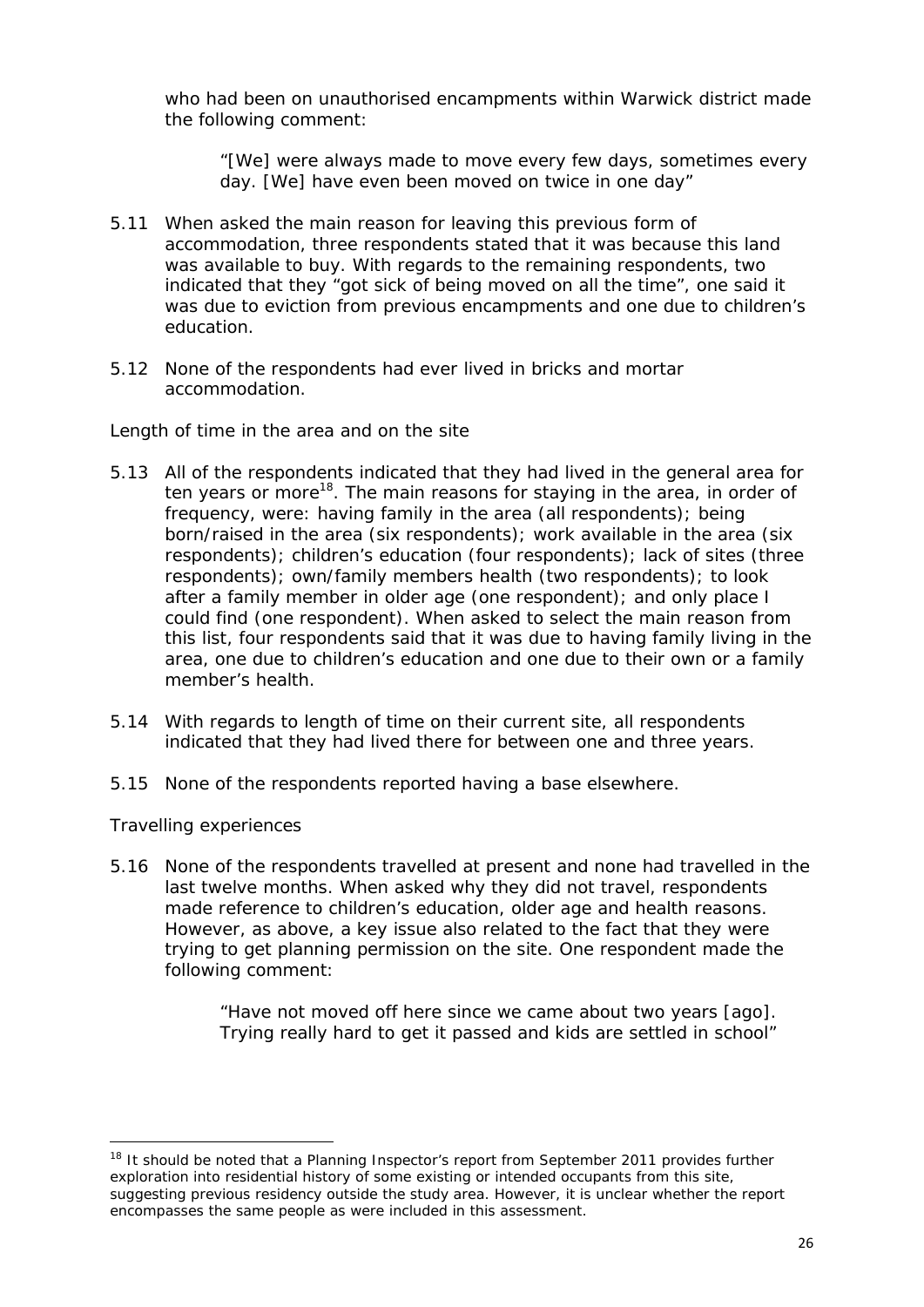### *Access to health services*

5.17 The respondents were asked if they had access to the following health services: GP/health centre; health visitor; maternity care; A & E; and dentist. All respondents indicated that they had sufficient access to these services and none of the respondents reported any issues or problems with access to health care services.

### **Unauthorised encampments**

- 5.18 The presence and incidence of unauthorised encampments is often a significant issue that impacts upon local authorities, landowners, Gypsies and Travellers and the settled population. Due to the nature of unauthorised encampments (i.e. unpredictability, seasonal fluctuations, etc.), it is often very difficult to grasp a comprehensive picture of need for residential and/or transit accommodation without considering a range of interconnected issues. According to the Caravan Count – and highlighted in Chapter 3 – the level of encampments has been very low over the last five years. However, as highlighted previously, the Caravan Count provides only a 'snap shot' twice a year and information provided by Warwick District Council (see Table 5.2 below) suggested a significant number of encampments occurred each year. Furthermore, during the fieldwork for this assessment we received notification of eleven unauthorised encampments. A total of fifteen interviews were carried out with Gypsies and Travellers on unauthorised encampments.
- 5.19 Warwick District Council indicated that it is party to a joint agreement/protocol with the other Warwickshire local authorities in relation to managing unauthorised encampments.<sup>19</sup> It was indicated that any of the following services would normally first make contact with Gypsies and Travellers on unauthorised encampments: an officer within Warwick District Council; an officer within Warwickshire County Council; the Police; Traveller Education Service; bailiff; or health services.
- 5.20 Warwick District Council indicated that it keeps a log of all known unauthorised encampments in the district. The records indicated that there had been seventy-two separate encampments during 2009 – 2012: twenty in 2009; twenty-six in 2010; and twenty-six in 2011. Table 5.2 below shows the encampments recorded during 2011. The average size of encampment consisted of around nine to eleven caravans/trailers (ten caravans/trailers). However, it is recognised that this may be skewed by the occurrence of a small number of large encampments/gatherings. It is also apparent from the information provided by the Council that a number of these encampments were the same group moving around different locations. Excluding the large gatherings but also those instances where the same group feature in a number of areas shows that there were eighteen encampments during 2011 (the excluded encampments are the ones that are shaded in the table below). The average number of caravans

<sup>19</sup> Warwickshire Gypsy and Traveller Special Interest Panel (2007) The Warwickshire Protocol: *Firm but fair: Managing Unauthorised Encampments – the Warwickshire Way,* http://www.warwickdc.gov.uk/NR/rdonlyres/3B1D672A-D05C-461D-B02C- 0140301CEC51/0/Unauthorisedencampmentspolicy\_151107.pdf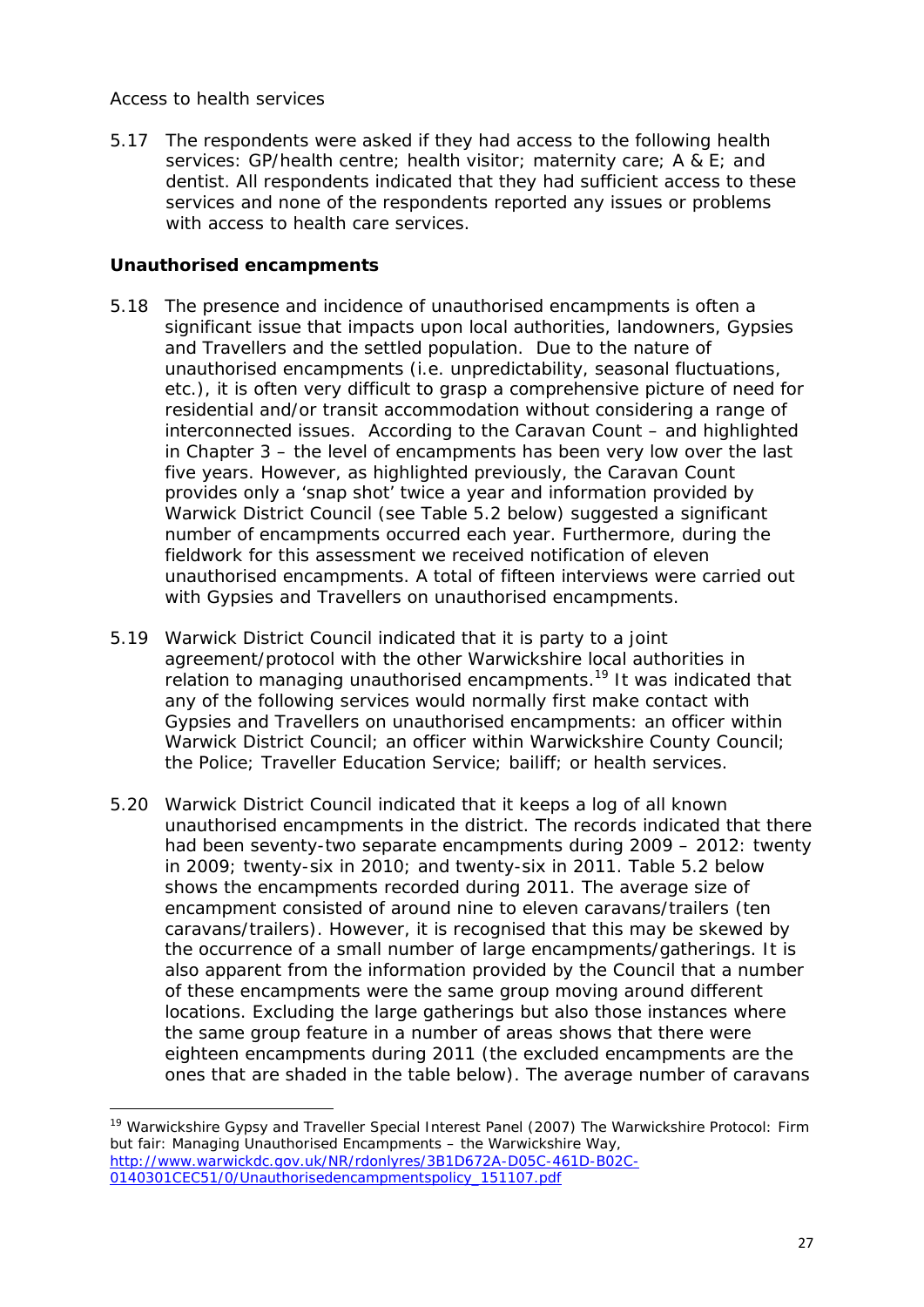across these eighteen encampments was seven to eight caravans (based on the fifteen cases where the number of caravans is recorded). The average duration was six days.

| Camp           | Location                                         | No. of<br>caravans<br>involved | Duration Type of<br>(days) | departure                  | Comments                                                                                         |
|----------------|--------------------------------------------------|--------------------------------|----------------------------|----------------------------|--------------------------------------------------------------------------------------------------|
| 1              | Spartan/Delphi<br>Close, Leamington<br>Spa       | Not<br>recorded                | 5                          | Voluntary                  |                                                                                                  |
| $\overline{2}$ | Spartan/Delphi<br>Close, Leamington<br>Spa       | Not<br>recorded                | $\overline{2}$             | WCC/WDC visit              | Family on the way<br>back to Ireland                                                             |
| 3              | Spartan/Delphi<br>Close, Leamington<br>Spa       | $4 - 12$                       | 14                         | <b>WCC Court</b><br>Action | Number of<br>caravans increased<br>from $4$ to $7$ to $12$<br>over the period                    |
| 4              | Macbeth Approach,<br>Leamington Spa              | 10                             | 3                          | Private action             | Indicated that they<br>were just travelling<br>through                                           |
| 5              | Spartan/Delphi<br>Close, Leamington<br>Spa       | 8                              | $\overline{4}$             | Voluntary                  |                                                                                                  |
| 6              | Olympus Avenue,<br>Leamington Spa                | 3                              | 1                          | Private action             |                                                                                                  |
| $\overline{7}$ | Spartan/Delphi<br>Close, Leamington<br>Spa       | 5                              | 7                          | Voluntary                  | Having a baby at<br>Warwick Hospital                                                             |
| 8              | Harbury Lane<br>Sports Fields,<br>Leamington Spa | $6 - 20$                       | 16                         | <b>WDC Court</b><br>Action | Increased from 6<br>to 20 caravans<br>during day 3                                               |
| 9              | Longfield Road,<br>Leamington Spa                | 3                              | $\overline{2}$             | Private action             | Same family -                                                                                    |
| 10             | St Marys Road,<br>Leamington Spa                 | $\mathcal{S}$                  | 2                          | Private action             | indicated that they<br>have a permanent                                                          |
| 11             | Leicester Lane,<br>Leamington Spa                | $\mathfrak{Z}$                 | 1                          | WCC visit                  | base elsewhere                                                                                   |
| 12             | Spartan/Delphi<br>Close, Leamington<br>Spa       | 6                              | 7                          | Voluntary                  | Moved onto the<br><b>Gallagher Property</b><br>(Macbeth<br>Approach)                             |
| 13             | Macbeth Approach,<br>Leamington Spa              | $5 - 27$                       | 10                         | Private action             | Increase to 27 with<br>groups from St<br>Mary's Rd (number<br>10) and Harbury<br>Lane (number 8) |
| 14             | Harbury Lane<br>Sports Fields,<br>Leamington Spa | 56                             | 1                          | Police<br>assistance       | Moved onto the<br>Gallagher Property<br>(Macbeth<br>Approach)                                    |
| 15             | St Marys Road,<br>Leamington Spa                 | Not<br>recorded                | 3                          | Private action             | Moved onto the<br>Gallagher Property<br>(Macbeth<br>Approach)                                    |

| Table 5.2: Unauthorised encampments 1 <sup>st</sup> January 2011 – 31 <sup>st</sup> December 2011 |  |  |  |  |  |  |  |
|---------------------------------------------------------------------------------------------------|--|--|--|--|--|--|--|
|---------------------------------------------------------------------------------------------------|--|--|--|--|--|--|--|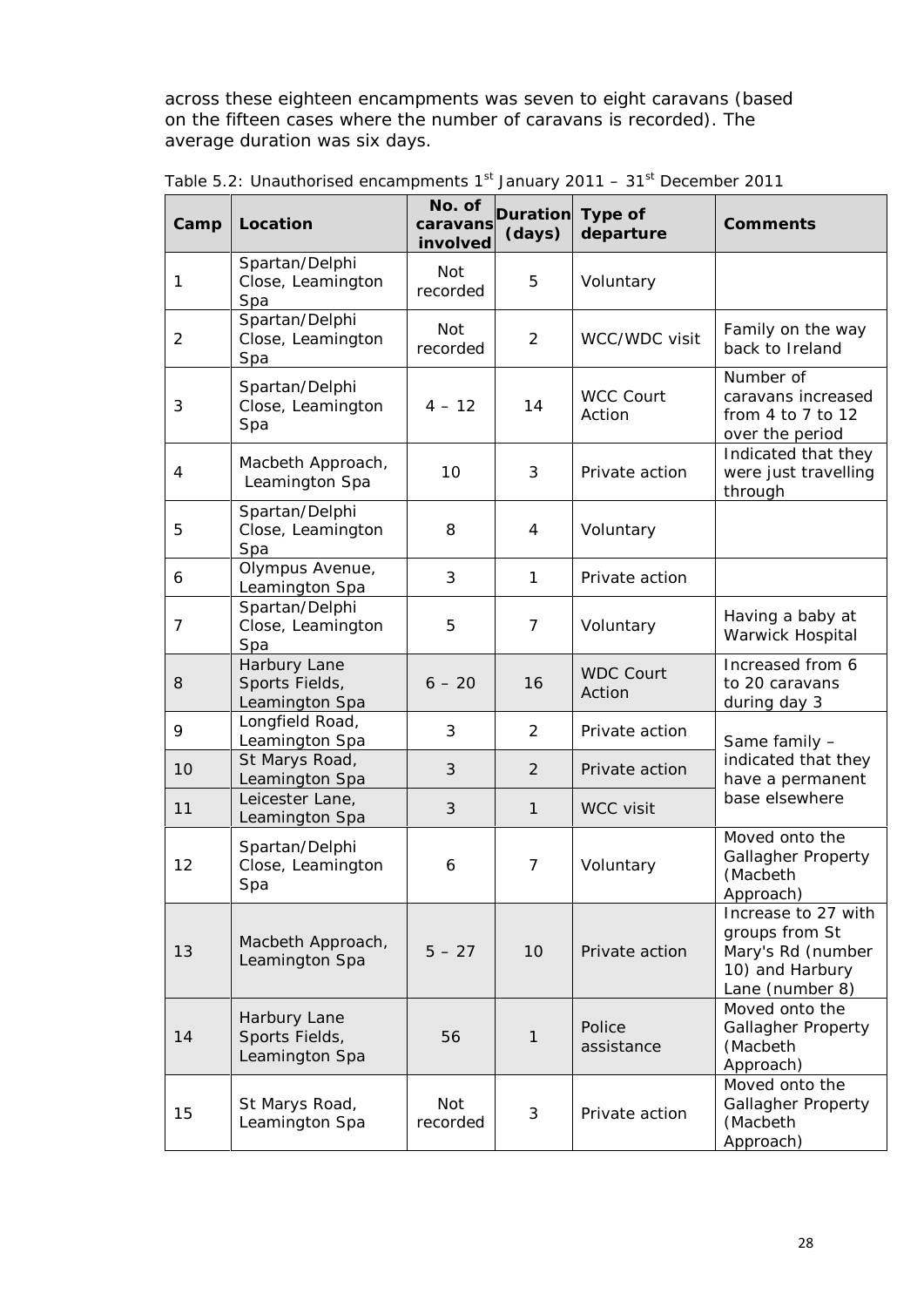| 16 | B4462 Bishops<br>Tachbrook,<br>Leamington Spa         | 15             | 4              | Private action             | Part of group from<br>Gallagher's                                                                |
|----|-------------------------------------------------------|----------------|----------------|----------------------------|--------------------------------------------------------------------------------------------------|
| 17 | Spartan/Delphi<br>Close, Leamington<br>Spa            | $4 - 8$        | 10             | Voluntary                  | Increased from 4 -<br>8 on day 4                                                                 |
| 18 | Tachbrook Road,<br>Leamington Spa                     | 6              | 5              | Private action             | 3 of this group<br>moved from                                                                    |
| 19 | Station Approach,<br>Leamington Spa                   | 3              | 2              | Private action             | Tachbrook Road to<br>Station Approach<br>(number 19)                                             |
| 20 | Heathcote Way,<br>Leamington Spa                      | 4              | 4              | Voluntary                  |                                                                                                  |
| 21 | Spartan/Delphi<br>Close, Leamington<br>Spa            | $\overline{2}$ | $\overline{7}$ | WCC action                 | Left before court<br>action                                                                      |
| 22 | Stratford Road,<br>Leamington Spa                     | 10             | $\overline{4}$ | Private action             | 22 and 23 same                                                                                   |
| 23 | Rock Farm Lane,<br>Baginton                           | 10             | 2              | Voluntary                  | group                                                                                            |
| 24 | Spartan/Delphi<br>Close, Leamington<br>Spa            | 11             | 12             | WCC action                 | Some of the group<br>indicated have<br>permanent base in<br>Ireland. Left before<br>court action |
| 25 | Siskin Parkway<br>East,<br>Coventry/Warwick<br>border | 12             | 10             | Private action             | Indicated that they<br>were in the area to<br>attend a wedding                                   |
| 26 | Spartan/Delphi<br>Close, Leamington<br>Spa            | $12 - 26$      | 15             | <b>WCC Court</b><br>action | Increased from 12<br>$-26 -$ date of<br>increase not<br>recorded                                 |

- 5.21 As can be seen, the same location (Spartan/Delphi Close) features in a number of encampments. Consultation with Warwick District Council suggested that this location was popular due to it being a cul-de-sac (i.e. perceived as relatively safe); having access to water through a nearby fire hydrant; and it being known as Warwickshire County Council land, which meant that households would usually be able to stay longer than on private land due to the length of time required for enforcement action.
- 5.22 There were reportedly more encampments during the summer, although information provided by Warwick Council and Warwickshire Police did show that encampments occurred during the winter as well. It was suggested that households on unauthorised encampments were mostly those 'in transit'; however, Warwickshire Police were aware of a group who have visited the area recently (i.e. at the time of the assessment) who wanted permanent site-based accommodation in the district so they would to be able to send their children to school. It was reported by Warwick District Council and Warwickshire Police that the households on unauthorised encampments were predominantly Irish Travellers. The Council indicated that they were unsure whether the number of encampments would increase, decrease or stay the same over the next five years. However, it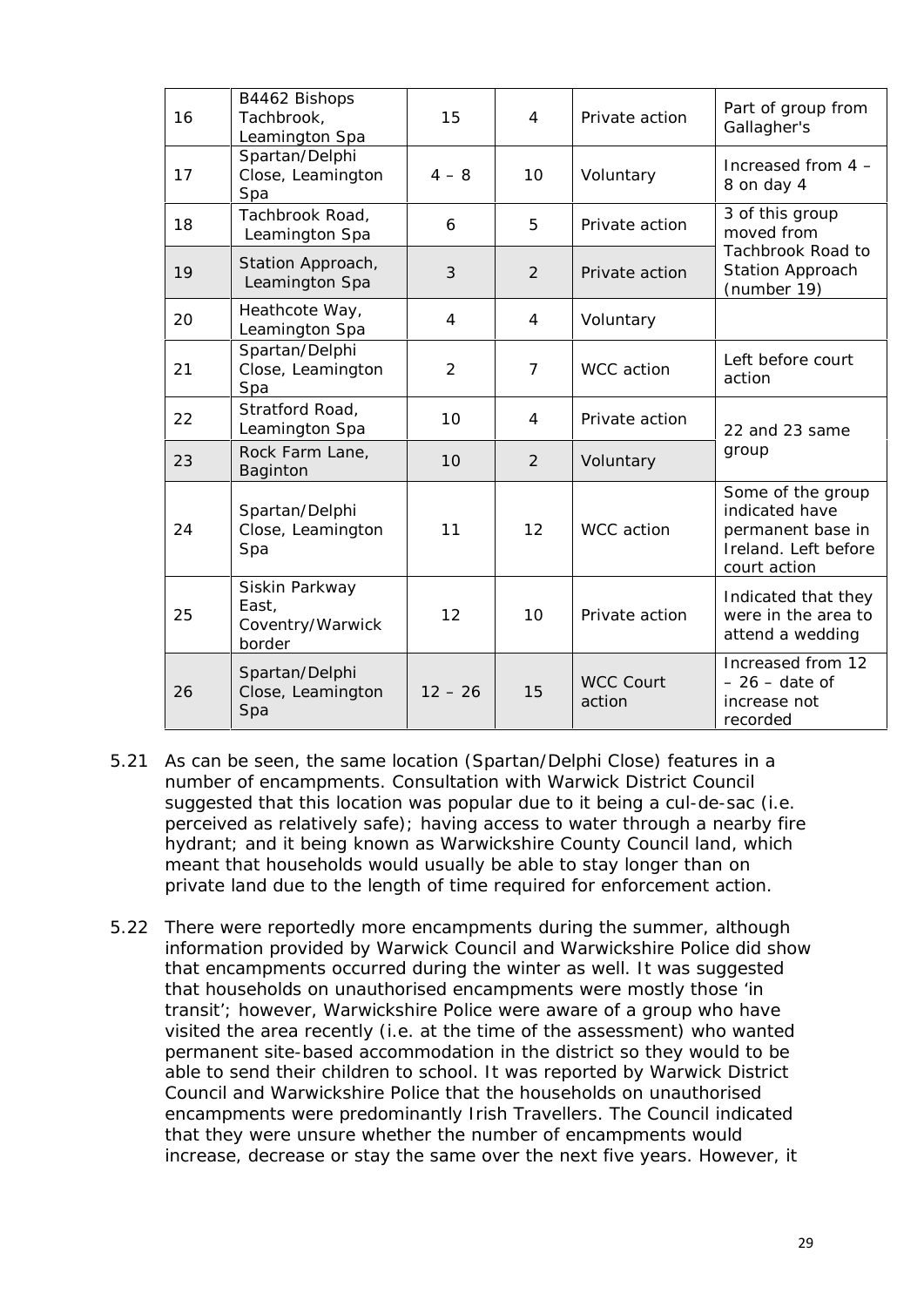was reported that the number and size of encampments had remained broadly the same over the last five years. Stakeholder consultation suggested that the issue of unauthorised encampments often raised concerns from the settled community and wa*s* perceived as an area of potential community tension. It was felt by a number of stakeholders that transit provision would reduce these tensions (Chapter 10 refers specifically to the issue of transit provision).

#### **Unauthorised encampments: survey findings**

- 5.23 A total of fifteen people were interviewed on two separate unauthorised encampments; all described themselves as Irish Travellers. Nearly all households were self employed. The majority of respondents indicated that they worked *"anywhere they can find work"*; however, six respondents said that they mostly worked within Warwick.
- 5.24 Eleven respondents had a single caravan (73%), while four respondents had two (27%). The average number of caravans to household was 1.3. One respondent currently travelled with some form of equipment. Thirteen respondents (87%) reported that they had enough space; the remaining two households did not provide a response.

*Previous accommodation experiences*

5.25 When asked what type of accommodation they had immediately before moving to their current encampment, twelve respondents (80%) indicated that they had moved from another unauthorised encampment. Eight respondents (67%) had been on an encampment in Carlisle, two in Rugby, one in Coventry and one could not remember the location of the previous encampment. With regards to the remaining respondents, one had come from a private site in Telford, one a transit site in Lutterworth and one a house, which their parents owned in Warrington (one of the reasons they had given for leaving this house was because they had got married). Table 5.3 below shows the reasons given for moving on to their current encampment. As can be seen, the only place they could find and eviction/being moved on from previous place were the most common responses.

| Reason                                | <b>No</b> | ℅  |
|---------------------------------------|-----------|----|
| Only place I could find               | 5         | 33 |
| Eviction/moved on from previous place | 3         | 20 |
| It was available                      | っ         | 13 |
| To be near family                     | ◠         | 13 |
| Moved here with family                |           |    |
| Work available in the area            |           |    |
| Holiday                               |           |    |
| Гоtal                                 | 15        |    |

|  | Table 5.3: Main reason for moving to current encampment |  |
|--|---------------------------------------------------------|--|

5.26 Three respondents (20%) reported having a base elsewhere in the UK, while the remainder indicated that they did not. With regards to the respondents who had a base elsewhere, one was in Derby, one in Hertfordshire and one in Leeds. With regards to the type of base, two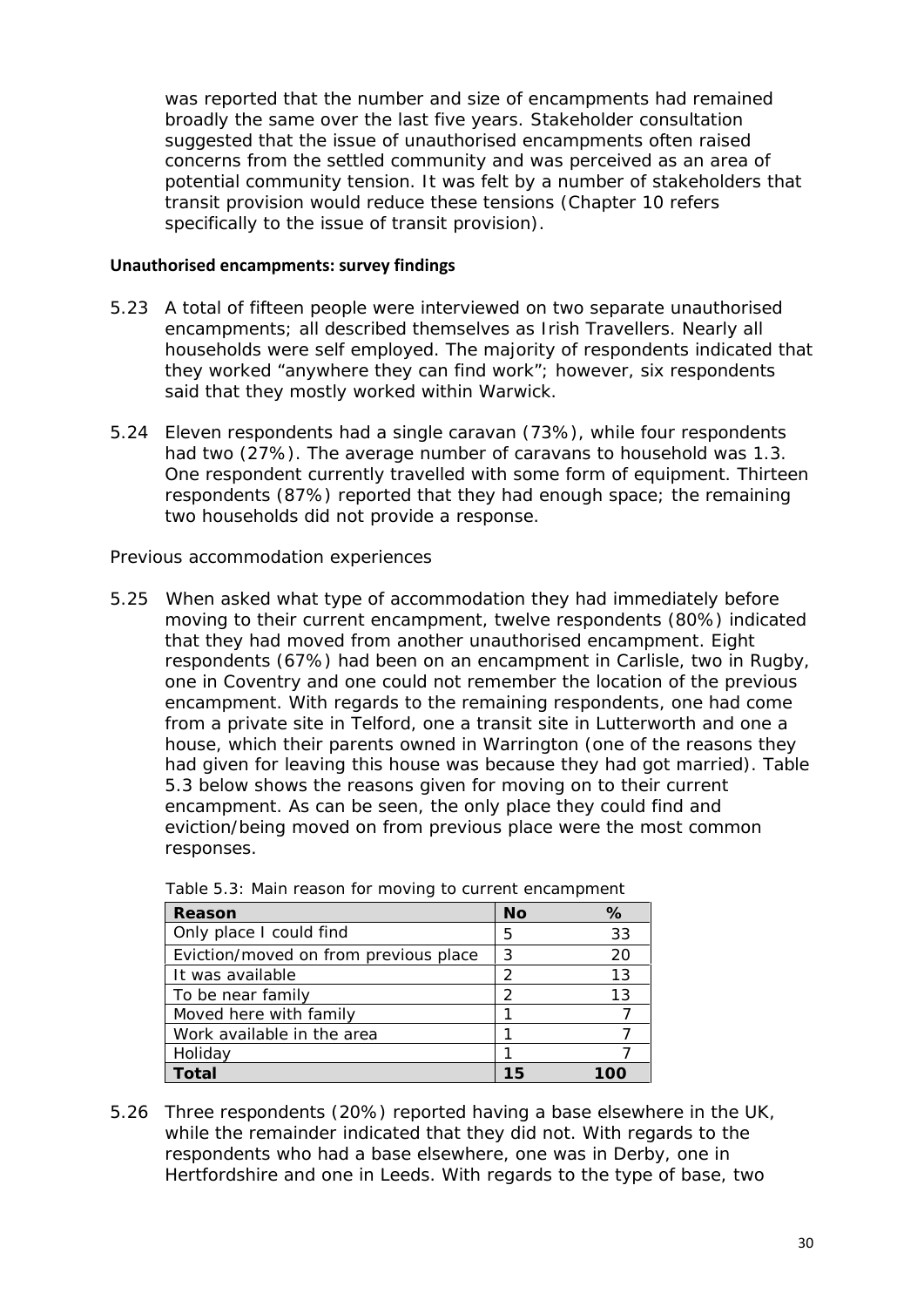respondents lived in bricks and mortar accommodation (one owner occupation and one socially rented) and one lived on a private site with planning permission. It was apparent through responses to other questions in relation to travelling that the majority of respondents travelled frequently during the summer months (see paragraphs 5.31 – 5.34 below).

5.27 Three respondents had experience of living in bricks and mortar accommodation. As highlighted above, two were currently living in houses. One rated this experience as good and one as neither good nor poor. The respondent who rated their experience as good made the following comment: *"we are pretty settled, we are different to some of the other Travellers"* (referring to the others on the encampment). The respondent who was ambivalent about living in a house had moved into bricks and mortar to look after a family member in older age.

*Length of time in the general area and on the encampment*

- 5.28 The majority of respondents (thirteen 87%) had been in the general area for less than a month. One respondent indicated that they had been in the area between one and six months and one had been in the area between six and twelve months. The main reasons for staying in the area, in order of frequency, were: only place I could find (ten respondents); work available in the area (nine respondents); having family in the area (seven respondents); lack of sites (four respondents); to look after a family member in older age (one respondent); availability of site/accommodation (one respondent); *"we follow the other Travellers"* (one respondent); no particular reason (one respondent); and *"we travel everywhere, this is just one area we have stopped"* (one respondent). When asked to select the main reason from this list, six respondents (40%) said it was the only place they could find. The remaining respondents made reference to individual reasons from the list above. With regards to length of time on that particular encampment, all respondents indicated that they had been there one week or less.
- 5.29 The respondents were asked how many weeks of the year they usually stayed in the Warwick area. Nine people (60%) indicated that they did not know; two respondents (13%) indicated that it was their first time in the area; and one respondent said they were *"never home"*. The remaining three households did not provide a response. When asked where they spent the remainder of the year, the majority of respondents indicated that they travelled around – often during the summer months – staying on any sites that were available. Three respondents made reference to travelling around specific locations: one indicated that they moved around this area, one moved around Coventry and Loughborough, and one made reference to Nuneaton, Derby and Carlisle.

#### *Travelling experiences*

5.30 With regards to how often the respondents currently travelled; nine respondents (60%) indicated that they travelled or moved every day, five respondents (33%) moved every week, and one respondent (7%)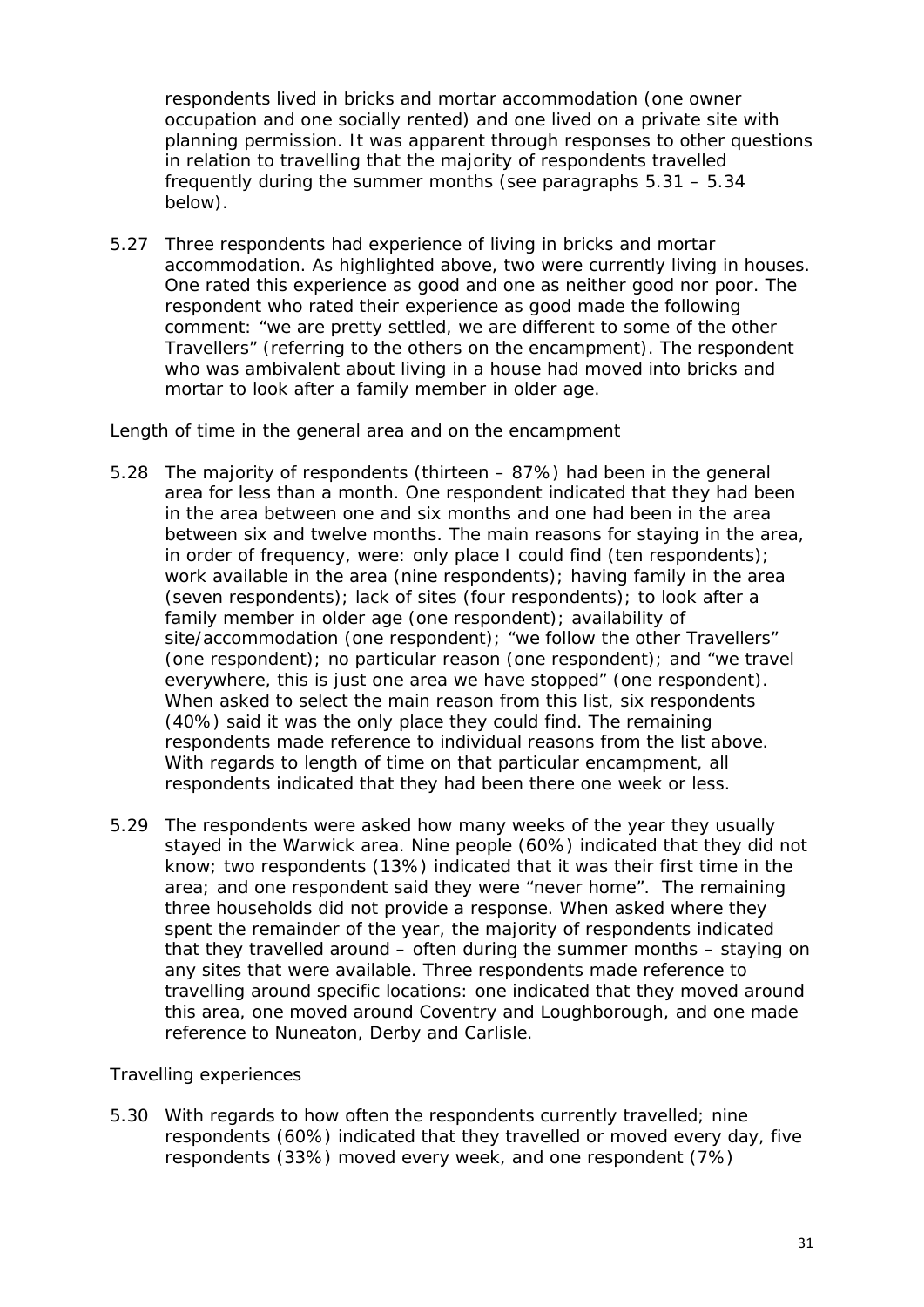travelled or moved a few times a year. When asked the main places they tended to travel people made reference to a range of individual places; however, the following were mentioned most frequently: Carlisle (six respondents) and Nuneaton (five respondents). There were a mix of respondents who travelled in the North of England (for example, Carlisle, Blackpool, Chester and Morecambe), those who travelled further afield (for example Ireland), and those who appeared to travel within the West Midlands and Warwickshire more specifically (for example, Nuneaton, Rugby and Warwick).

5.31 All of the respondents had travelled in the last twelve months (not including their current travelling). Table 5.4 below shows the main reason given for travelling in the last twelve months. As can be seen, being moved on or work opportunities were mentioned most frequently.

| Reason                | <b>No</b> | %  |
|-----------------------|-----------|----|
| Keep getting moved on |           | 33 |
| Work opportunities    | 4         | 27 |
| To visit relatives    |           | 20 |
| Family event          |           |    |
| Holiday               |           |    |
| Way of life           |           |    |
| Гоtal                 | 15        |    |

Table 5.4: Main reason for travelling in the last twelve months

- 5.32 With regards to where peopled had stayed while travelling in the last twelve months, all respondents indicated that they had stayed at the roadside in rural areas and twelve had also stayed at the roadside in urban areas. Following this, smaller numbers of respondents also made reference to stopping on private sites, transit sites, socially rented sites, farmers' fields and sites designated for fairs.
- 5.33 One respondent made the following comments in relation to stopping at the roadside specifically: *"[The Council] should provide skips, toilets, etc would be better for the Council if they did".*

*Access to health services*

5.34 As before, the respondents were asked if they had access to the following health services: GP/health centre; health visitor; maternity care; A & E; and dentist. From this list, the service that people most commonly indicated that they had access to was A & E (seven respondents  $-47\%$ ). Following A & E, just one respondent indicated that they had access to the other listed health services. Four respondents indicated that they had issues accessing health services. These respondents all made reference to issues relating to having no fixed address or not being in one place for long enough. The following are some of the comments that were made:

*"No address, so we just go to hospital if the kids get sick"*

*"We are never in a place long enough to get a permanent doctor"*

*"We haven't got a doctor here because we move all the time"*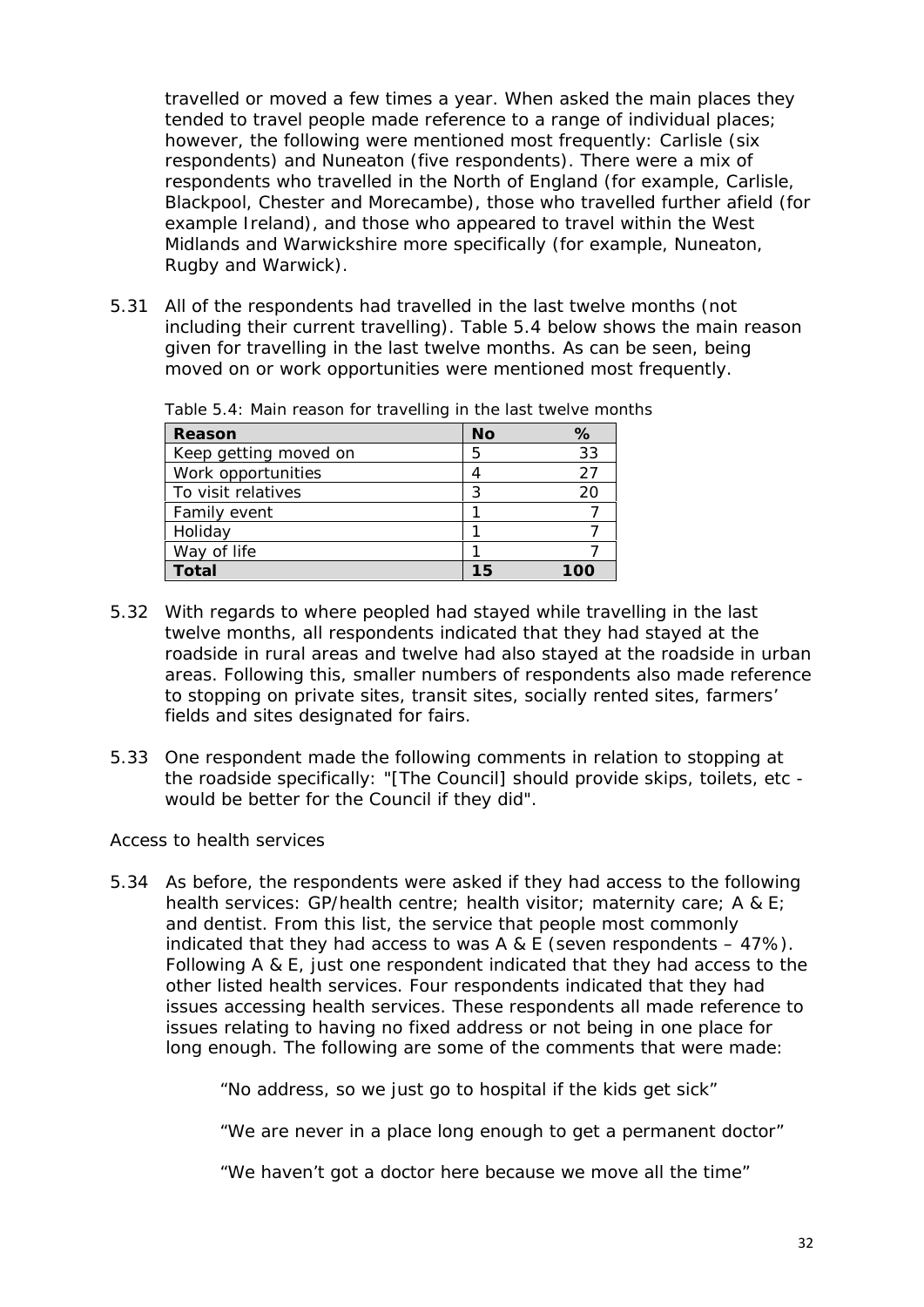# **6. Gypsies and Travellers in affordable and private bricks and mortar accommodation**

6.1 Nationally, it is recognised that the numbers of Gypsies and Travellers currently accommodated within bricks and mortar accommodation are unknown, but potentially large. Indeed, the Commission for Racial Equality's 2006 report, *Common Ground: Equality, good race relations and sites for Gypsies and Irish Travellers*, suggested that the housed population was around three times the number of trailer-based populations, while the CLG guidance on producing GTAAs suggested the housed population to be more than half of the total population<sup>20</sup>. However, it is widely acknowledged that there is very little secondary data available on the number of Gypsies and Travellers in bricks and mortar accommodation. Numbers can only be estimated, as Gypsies and Travellers are not counted as a separate group by most data sources $^{21}$ . Where they are included separately, Gypsies and Travellers may sometimes be reluctant to identify themselves for fear of reprisals $^{22}$ . Movement to and from housing is a major concern for the strategic approach, policies and working practices of local authorities in relation to the provision of new accommodation for Gypsy and Traveller communities.

### **Estimating the size of Gypsy and Traveller population in bricks and mortar housing**

- 6.2 Warwick District Council indicated the following:
	- Gypsies and Travellers are specifically referred to in its current housing and homelessness strategy.
	- Gypsies and Travellers are identified in ethnic monitoring records in relation to housing applications/allocations.
	- There was currently one household which ascribed as being a 'Gypsy' or Traveller' registered for affordable housing.
	- There were no households re-housed who ascribed as being a 'Gypsy' or Traveller' during 2011.
	- There were no homelessness applications ascribed as being a 'Gypsy or Traveller' over the last 12 months.

It was suggested that the number of Gypsies and Travellers moving into affordable housing had remained broadly the same over the last five years, and was anticipated to remain the same over the next five years.

6.3 In order to engage with households in bricks and mortar housing the Community Interviewers who worked as fieldworkers on the study deployed three main strategies. They utilised their own extensive social networks in order to find people who lived in houses in the study area; they asked people who they had interviewed in trailer-based

<sup>20</sup> CLG (2007) *Gypsy and Traveller Accommodation Needs Assessments – Guidance*, London: HMSO.

<sup>21</sup> Shelter (2008) *Good practice guide: Working with housed Gypsies and Travellers*, London: Shelter.

<sup>22</sup> CLG (2007) *Gypsy and Traveller Accommodation Needs Assessments – Guidance*, London: HMSO.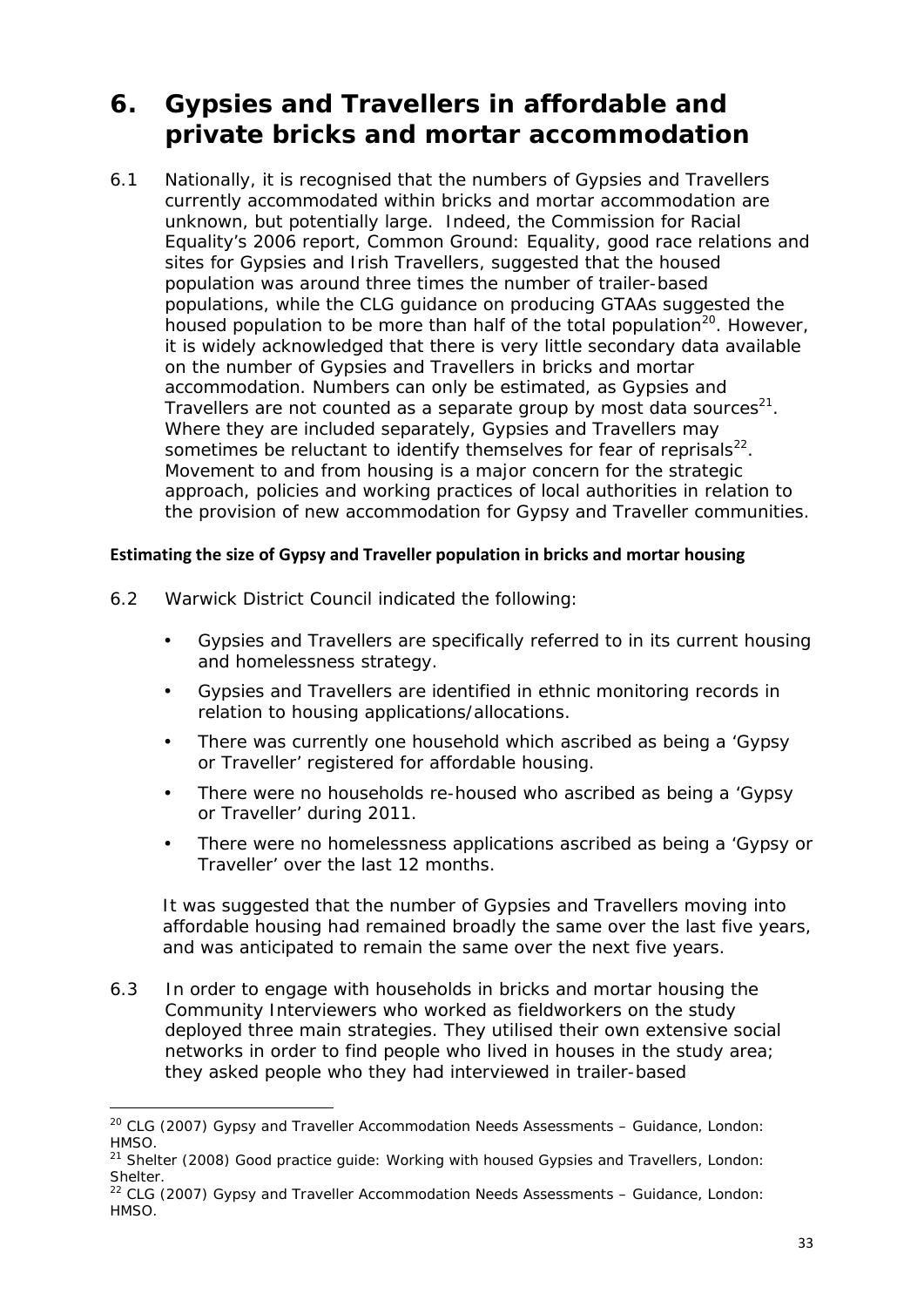accommodation if they knew of people in houses and if they would be happy to pass on their details; and they utilised snowball sampling where one respondent in housing recommended engaging with similar households.

- 6.4 None of the stakeholders that were consulted nor members of the local Gypsy and Traveller communities in the study area were able to accurately estimate the size of the Gypsy and Traveller population in bricks and mortar accommodation. As highlighted above, the Commission for Racial Equality's report suggested that the housed populations is around three times the trailer-based population. Using this multiplier may be excessive in the absence of definitive evidence of the size of the population. In the absence of accurate evidence, the estimate of the base population of Gypsies, Travellers and Travelling Showpeople living in houses is based on the assumption that the number of interviews with bricks and mortar households that were secured was a minimum of 75% of the housed population. In a number of GTAAs we have carried out in other areas, an assumption has been made that survey samples have included around 50% of the housed population. This has been based on a range of information, including that provided by stakeholders, as well as taking into account the fieldwork period and how many additional interviews the Community Interviewers could have achieved with more time. In relation to the fieldwork in Warwick district, the Community Interviewers indicated that they had exhausted achievable bricks and mortar interviews within the study area through site-based contacts and snowball sampling. However, it is recognised that the survey is unlikely to have captured all bricks and mortar residents. It is therefore reasonable to assume that the sample constitutes three quarters of the housed population.
- 6.5 It should be noted that we believe that this may be an understatement of the actual housed population, but it is based on the best information available at the time of the assessment. A more accurate estimation of the numbers of Gypsies, Travellers and Travelling Showpeople in houses will only be possible when a number of issues are resolved:
	- Monitoring forms allow for the ethnic groups as options.
	- The data from the Census 2011 is released.
	- Gypsies, Travellers and Travelling Showpeople feel able to disclose their ethnic group in monitoring forms.
	- Gypsies, Travellers and Travelling Showpeople feel able to disclose their ethnic group to the wider community.
- 6.6 Until some of the above issues are resolved, estimates based on the informal knowledge of stakeholders and the experiences of fieldworkers, such as those in this study, will be the only and best source of evidence. It is recommended that the issue of housed Gypsies and Travellers is revisited in more detail in future studies of this type.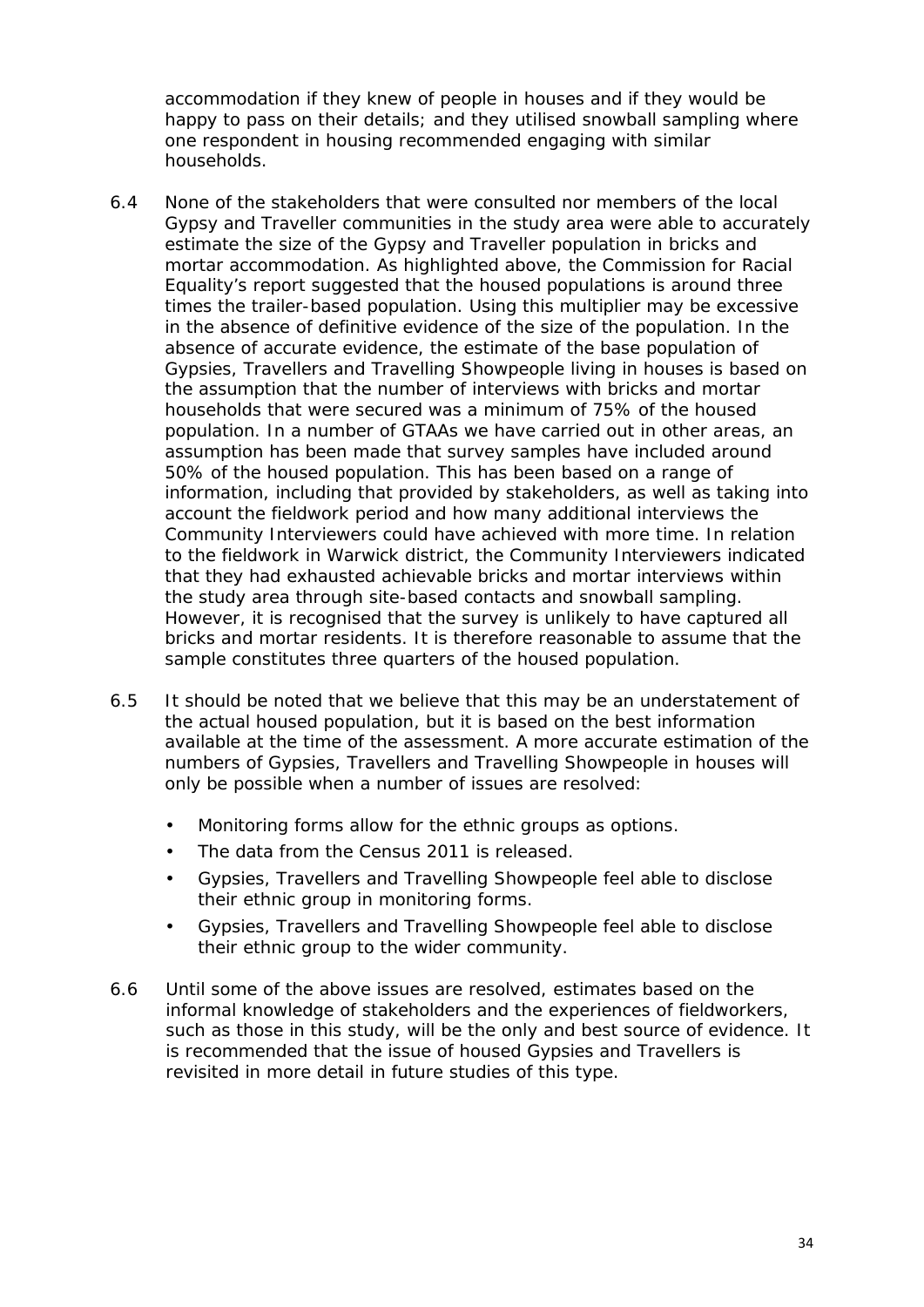#### **Living in bricks and mortar accommodation: survey findings**

6.7 As highlighted previously, a total of eighteen people were interviewed in bricks and mortar accommodation; twelve (67%) were living in affordable housing, four (22%) owned their house and two (11%) were in private rented accommodation. Ten respondents indicated that they owned one caravan. All of the respondents indicated that they were Romany Gypsies.

### *Views on size of property*

6.8 Sixteen respondents were living in three bedroom properties, and two were living in two bedroom properties. Two respondents (11%) reported that they did not have enough space in their current home; both were currently renting their properties (one living in affordable housing, one private rented). One respondent indicated that they would like a larger house, while the other respondent stated that they *"would like room for a small trailer"*. Just one respondent reported that visitors come to stay with them. They indicated that family members usually came at Christmas for a couple of weeks and brought a touring caravan with them. Four respondents indicated that hosting visitors was a problem for them; however, they did not elaborate on why it was a problem.

*Previous accommodation experiences*

6.9 When asked why they came to live in a house, people gave a variety of reasons (see Table 6.1 below). The most common reason was to be near family (56%).

| Reason                          | No | %  |
|---------------------------------|----|----|
| To be near family               | 10 | 56 |
| Lack of sites                   |    |    |
| There was a vacancy             |    |    |
| Children's education            |    |    |
| Own/family members health       |    |    |
| Evicted from last accommodation |    |    |
| ntal                            |    |    |

Table 6.1: Main reason for moving to the house

6.10 Table 6.2 below shows the type of accommodation they had immediately before their current house. As can be seen, a third of respondents had been in their current house all their adult life. The remaining respondents had moved from a range of accommodation types, with transit sites and unauthorised encampments being most common. With regards to where people had moved from, the respondents from the transit sites indicated that these sites had been in the following locations: Leicester, Nuneaton, Oxford, Stoke and Warwick (this respondent indicated that this had been a privately owned site in the study area; however, Warwick District Council is not aware of the existence of this site). With regards to the four respondents who had moved from unauthorised encampments, three had been on encampments within Warwick district, while one indicated within Warwickshire. The respondents who had moved from a socially rented site and a private site had both moved from outside the county. The respondent who had moved from another house had moved within Warwick district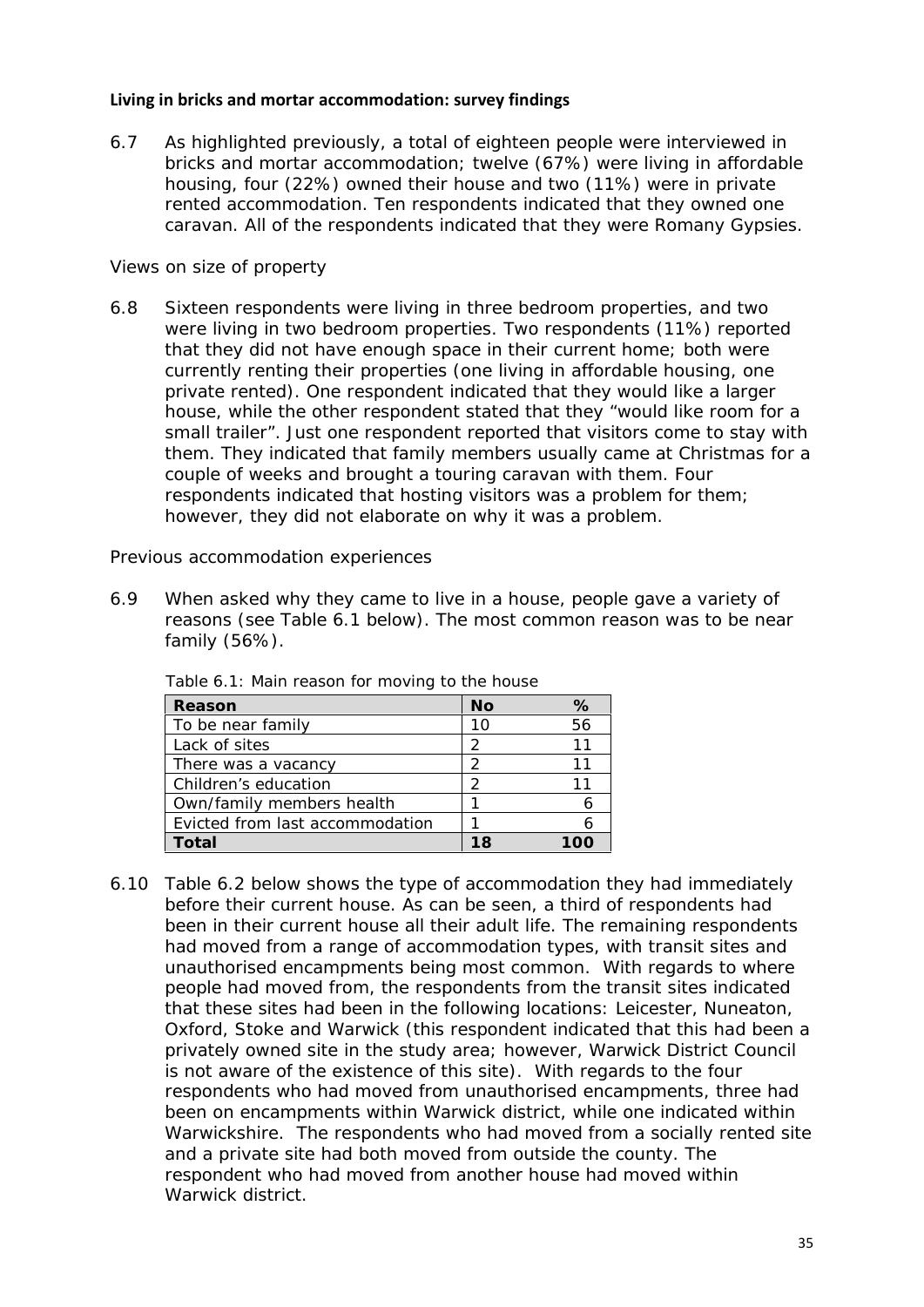Table 6.2: Previous accommodation

| Reason                  | No | ℅  |
|-------------------------|----|----|
| Been here all my life   | h  | 33 |
| Transit site            | 5  | 28 |
| Unauthorised encampment |    | 22 |
| Council site            |    |    |
| Private site            |    |    |
| Another house           |    |    |
| <sup>r</sup> otal       |    |    |

6.11 Three respondents had also lived in another house at some point during their life; two outside Warwick district and one within the study area (as highlighted above). Two respondents had moved into this other house with their family, including to look after a family member, while one indicated they had moved as the house had been available.

*Length of time in the general area and in the house*

6.12 Sixteen respondents (89%) indicated that they had lived in the area for ten years or more; the remaining two respondents had lived in the area between five and ten years. Table 6.3 below shows the main reasons given for staying in the study area. Family connections and being born/raised in the area were mentioned most frequently; these reasons were also highlighted as the most important reasons when asked to select one from the list. As can be seen, however, lack of sites was also mentioned by a number of respondents.

| Reason                                | <b>No</b> | %   |
|---------------------------------------|-----------|-----|
| Have family living in area            |           | 100 |
| Born/raised here                      |           | 67  |
| Children's education                  |           | 67  |
| Work available in the area            |           | 56  |
| Lack of sites                         |           | 39  |
| Only place I could find               | 6         | 33  |
| Availability of accommodation         |           | 17  |
| Look after family member in older age |           | 17  |
| Own/family member health              |           | 6   |

Table 6.3: Reasons for staying in study area

- 6.13 With regards to length of time in their current house, ten respondents (56%) indicated that they had lived there for ten years or more; four respondents (22%) had lived there for between five and ten years; two respondents had lived there between three and five years (11%); and two respondents between one and three years (11%).
- 6.14 One respondent reported having a base elsewhere. They were currently living in private rented accommodation. They indicated that they had a private site with planning permission near Leicester. The site was currently occupied by one of their children and they sometimes visited them on the site.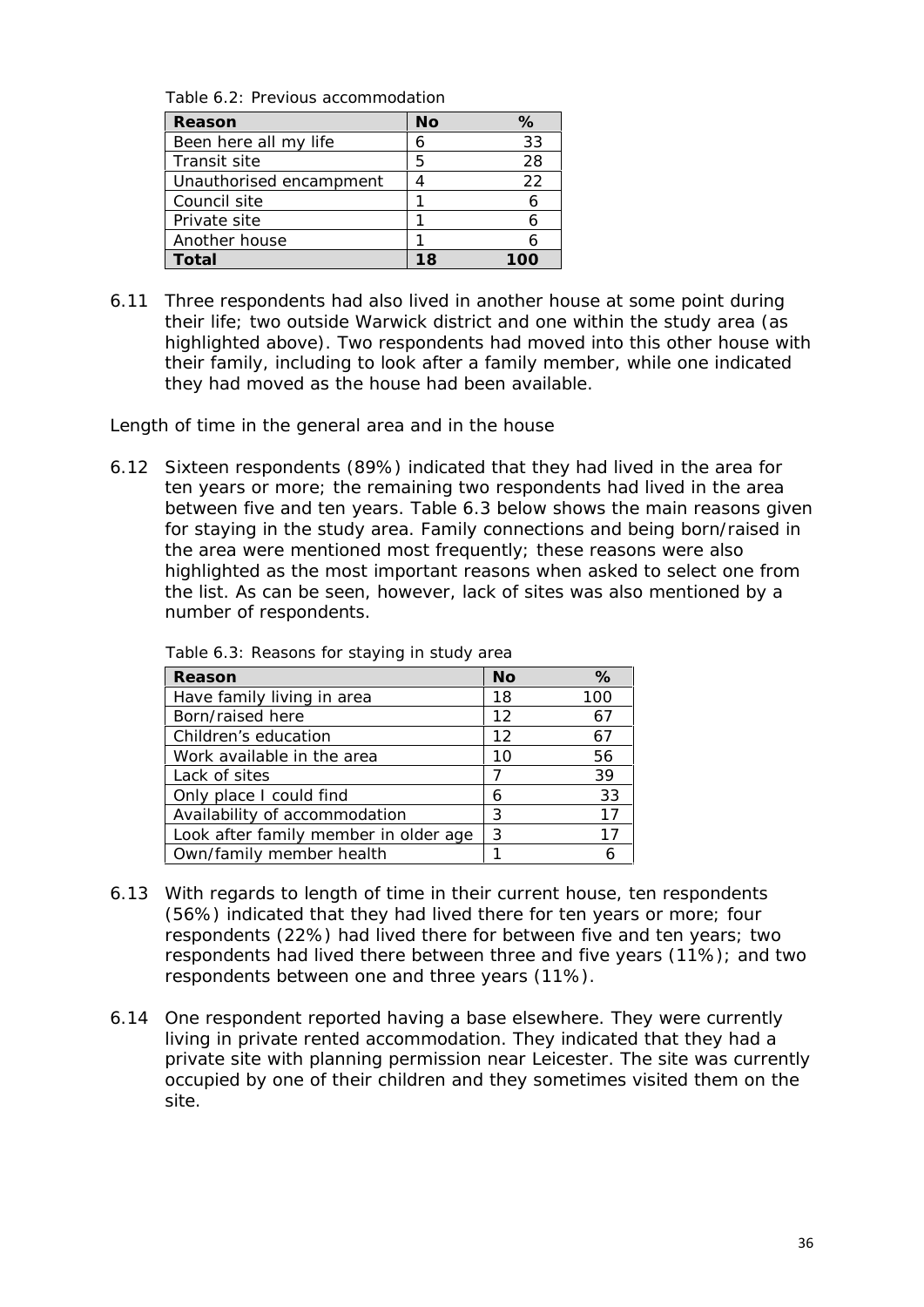## *Travelling experiences*

- 6.15 Ten respondents (56%) indicated that they never travelled. The most common reason was children's education (six respondents - 60%); however, respondents also made reference to older age (two respondents – 20%) as well as individual reasons relating to a need to settle down, lack of transport and more personal reasons. The last time people had travelled ranged from two to twelve years ago.
- 6.16 With regards to the eight respondents (44%) who did travel, four travelled a few times a year; three travelled once a year; and one indicated that they *"move when we need to"*. When asked where they tended to go to, four respondents made reference to travelling to the fairs (for example, Appleby and Stow). Following this, respondents gave individual responses with no specific geographic location featuring as most common. The responses included: Bournemouth; Devon; Kent; Leicester; Peterborough; Skegness; and Torquay. Five respondents travelled with one caravan; the remainder did not provide information on how many caravans they travelled with. One respondent indicated that they travelled with equipment (a horse box).
- 6.17 Five of the eight respondents (63%) had travelled in the last twelve months. People had travelled for a number of reasons, including work and holiday; however, the reason that was mentioned most frequently was to visit relatives/for family events seven respondents). With regards to where peopled stayed while travelling, one respondent made reference to staying at the roadside; however, the most common responses were staying at caravan parks or staying with family on their sites.

#### *Health services and issues*

6.18 The respondents were asked if they had access to the following health services: GP/health centre; health visitor; maternity care; A & E; and dentist. All respondents indicated that they had sufficient access to these services. No one indicated that they had any issues or problems with access to health services.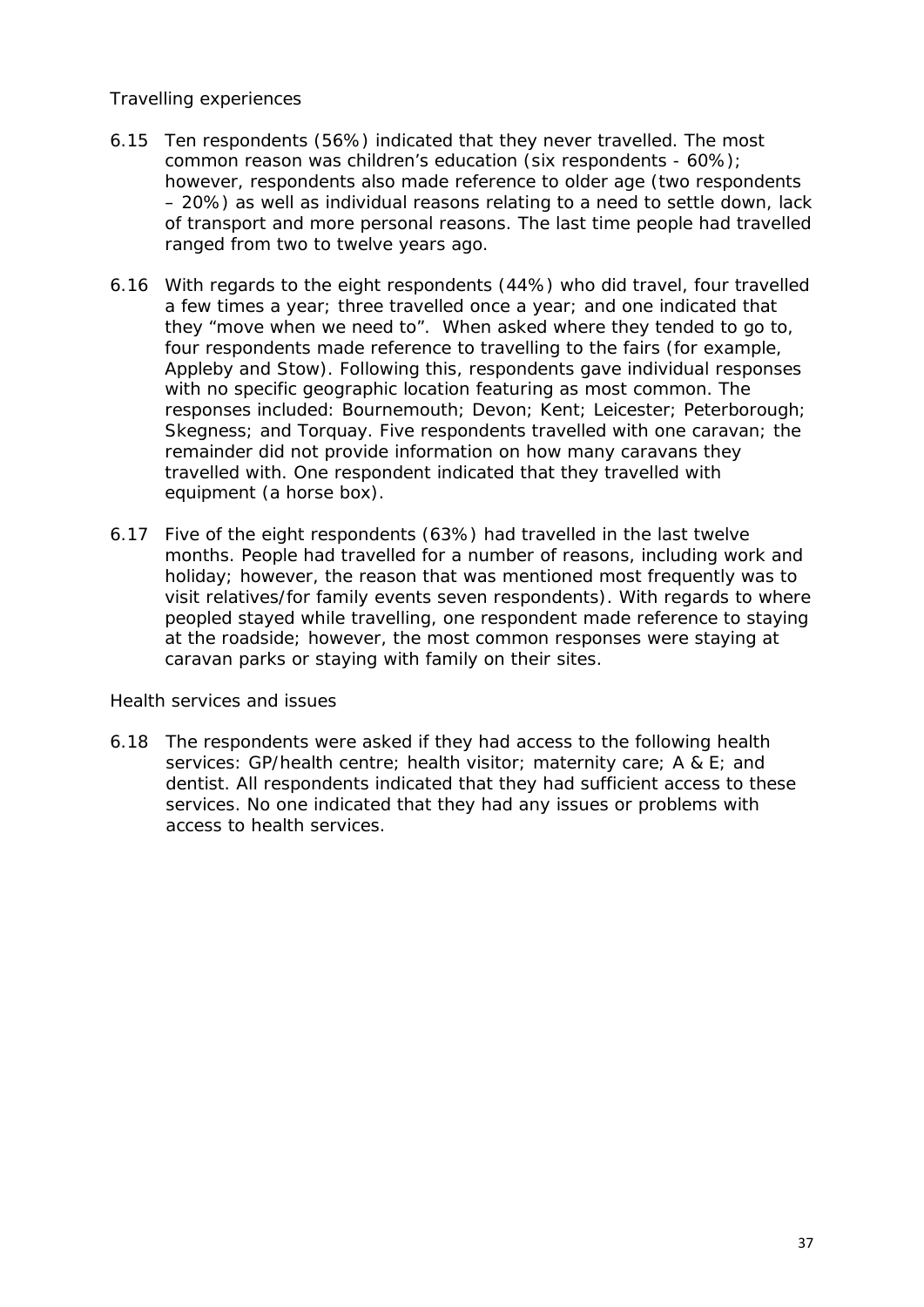# **7. Future accommodation, household formation and accommodation affordability**

7.1 This chapter looks at a range of issues including the movement intentions of the sample, the formation of new households and concealment of existing ones and the accommodation intentions of the Gypsy and Traveller population. These factors are key drivers in the assessment of accommodation need within Warwick district. The findings from the survey are presented here and how this then translates into 'need' is discussed in Chapter 9.

## **Future accommodation intentions**

7.2 Table 7.1 shows the movement intentions of the households interviewed in Warwick district. As can be seen, the majority of respondents (63% of the sample as a whole) indicated that they were going to stay in their current accommodation indefinitely. All of the respondents on the unauthorised development and the Travelling Showpeople site indicated definite intentions to stay.

| Intention                             | All       |                | Unauthorised<br>development |                          | <b>Bricks</b><br>and<br>mortar |                          | Unauthorised<br>encampments |                |           | Travelling<br>Showpeople |
|---------------------------------------|-----------|----------------|-----------------------------|--------------------------|--------------------------------|--------------------------|-----------------------------|----------------|-----------|--------------------------|
|                                       | <b>No</b> | %              | N <sub>O</sub>              | %                        | <b>No</b>                      | %                        | <b>No</b>                   | %              | <b>No</b> | %                        |
| Immediate<br>move                     | 3         | 7              | $\overline{\phantom{0}}$    | $\overline{\phantom{a}}$ | 1                              | 6                        | $\overline{2}$              | 13             |           | $\overline{\phantom{0}}$ |
| Stay<br>indefinitely                  | 27        | 63             | $\overline{7}$              | 100                      | 17                             | 94                       | $\overline{\phantom{a}}$    | -              | 3         | 100                      |
| Stay as long<br>as can/until<br>moved | 8         | 19             | $\overline{\phantom{0}}$    |                          |                                | $\overline{\phantom{0}}$ | 8                           | 53             |           | $\overline{\phantom{0}}$ |
| Don't know                            | 3         | $\overline{7}$ | $\overline{\phantom{a}}$    | $\overline{\phantom{a}}$ | $\overline{\phantom{a}}$       | $\overline{\phantom{0}}$ | 3                           | 20             |           | $\overline{\phantom{0}}$ |
| Other                                 | 1         | $\overline{2}$ | $\overline{\phantom{a}}$    | $\overline{\phantom{a}}$ | $\overline{\phantom{a}}$       | Ξ.                       |                             | 7              |           |                          |
| No response                           |           | 2              | $\overline{\phantom{a}}$    | $\qquad \qquad$          | $\overline{\phantom{a}}$       | $\overline{\phantom{0}}$ |                             | $\overline{7}$ |           | $\overline{\phantom{0}}$ |
| Total                                 | 43        | 100            | $\overline{7}$              | 100                      | 18                             | 100                      | 15                          | 100            | 3         | 100                      |

|  | Table 7.1: Movement intentions |  |
|--|--------------------------------|--|

7.3 Table 7.1 shows that three respondents needed to move immediately. The following provides further information about these three households:

> *HH1*: Lived in Warwick district for more than ten years. Living in bricks and mortar accommodation for between three and five years. They indicated that before moving to the house they had stayed on a private transit site within Warwick, which they had left due to overcrowding. However, there may be some confusion over the location of this previous accommodation as Warwick District Council indicates that to their knowledge there has never been a private transit site within the district. The main reason for being in the area was having family in the area. They needed to move to be on site based accommodation. They intended to stay in the area, and indicated that they were looking for their own site to develop with planning permission. They indicated that they were currently looking at land to buy. They made the following comments: *"I rent this*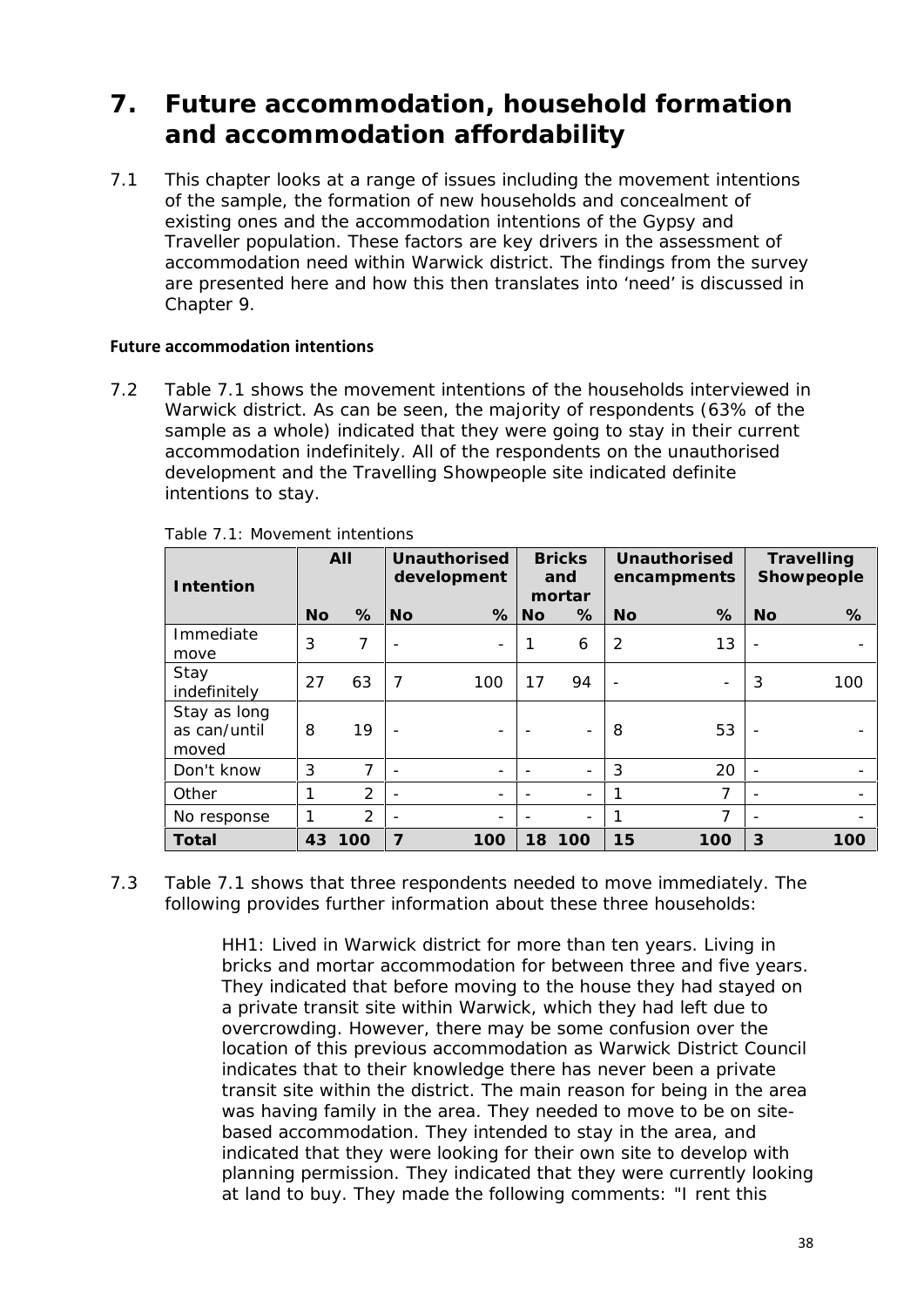*house off a friend and I am looking for land to make a home for my family. We need more sites round here. I want my kids to have a good education, but I want them to live the traditional Gypsy way"*.

*HH2*: Interviewed on an unauthorised encampment. Had been in the area less than a month. The main reason for being in Warwick district was availability of work. The main reason they needed to move was to travel (although they also made reference to work and to being moved on). They indicated that they did not know if they intended to stay in the area, but said that they were looking for a roadside/informal stopping place. They had a base elsewhere (a house in Leeds).

*HH3*: Interviewed on an unauthorised encampment. Had been in the area less than a month. The main reason for being in Warwick district was availability of work. The main reason they needed to move was for children's education (although they also made reference to eviction/being moved on and the need to move to a pitch on a preferred site). They indicated that they did not know if they intended to stay in the area but said that they were looking for a socially rented site. They did not specify where they wanted this site – when asked, they made the following comments: *"I'm not really sure. I do like this area, but it has no sites and I would like a nice site to stay on so I can get my kids in school"*. They had a base elsewhere (their parent's private site in Derby, where they always return to in winter).

7.4 Eight respondents indicated that they would stay until they were moved on – these were all staying on unauthorised encampments in the study area. Two of these respondents were looking for permanent site-based accommodation in the study area. The following provides further information about these households:

> *HH4*: Interviewed on an unauthorised encampment. Had been in the area less than a month. The main reason for being in Warwick district was it was the only place they could find. The main reason they needed to move was because they would be moved on shortly. They indicated that they intended to stay in the area and said that they were looking for their own site with planning permission. They were not aware of any accommodation available for them to move to. They made the following comments: *"Anywhere we can settle down and call home would be better than moving all the time".*

> *HH5:* Interviewed on an unauthorised encampment. Had been in the area less than a month. The main reason for being in Warwick district was lack of sites. The main reason they needed to move was because they would be moved on shortly. They indicated that they intended to stay in the area and said that they were looking for a permanent socially rented site. They were not aware of any accommodation available for them to move to. They made the following comments: *"We don't want to keep being moved on, we want a site to pull on...we like Warwick area the best".*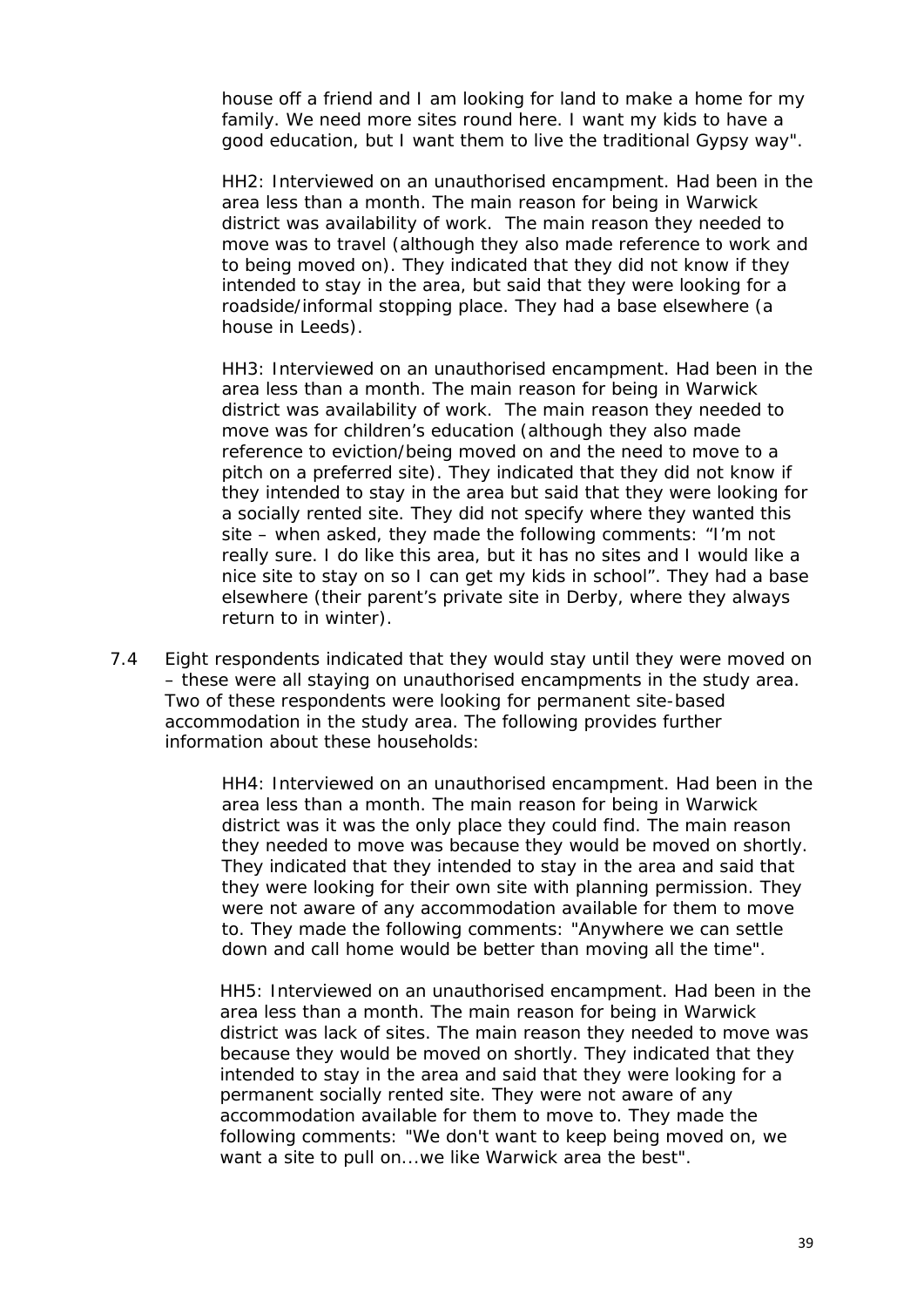The remaining six respondents did not know if they intended staying in the study area. Three of these were looking for permanent site-based accommodation in other parts of the UK; two of which stated that would go anywhere they would be allowed to stop, while the third respondent made reference to a specific place outside the study area. One respondent was looking for roadside/informal stopping places; again in any areas that would allow them to pull on. The remaining two respondents were both looking for their own site with planning permission. When asked where they needed to move to, one said *"Warwick, Nuneaton, Coventry - any of these places would suit us"*, while the other said: *"Nuneaton, Derby, anywhere at all"*. Neither of these respondents were aware of any accommodation available for them to move to.

- 7.5 A further three respondents on the unauthorised encampments indicated that they were not sure how long they would be there; one of whom stated that it would depend on work opportunities in the area. Two of these did not provide any further information on whether or not they intended to stay in the area. The remaining respondent did not intend staying in the area; they were looking for their own site with planning permission in the North West of England.
- 7.6 With regards to the respondent who indicated 'other', they were passing through on their way home (which was bricks and mortar accommodation outside the study area). They did not intend staying in the study area, nor were they looking for accommodation within the area.
- 7.7 As can be seen, one respondent on the unauthorised encampments did not provide any information about their intended length of stay. They did not know if they intended to stay in the study area; however, in a later question this respondent indicated that they were looking for their own site with planning permission within the district of Warwick.
- 7.8 None of the respondents across any of the accommodation types were currently on the waiting list for a site or a house.

#### **Household concealment**

7.9 None of the respondents across any of the accommodation types reported concealed households (i.e. separate households currently in need of accommodation and living with them).

#### **Household formation**

7.10 Respondents were also asked whether there were people living with them who were likely to need their own separate accommodation in the next five years (i.e. by 2017). Two respondents said yes. One was the households referred to in paragraph 7.5 above, who was stopping on an unauthorised encampment but looking for their own site in the North West of England. They indicated that they had one son who was likely to get married in the next five years. They did not know where he would need to be accommodated or the type of accommodation he would want. The second respondent was living in bricks and mortar accommodation in the study area. They indicated that they had a daughter who would be getting married in the next two to three years. They did not know where their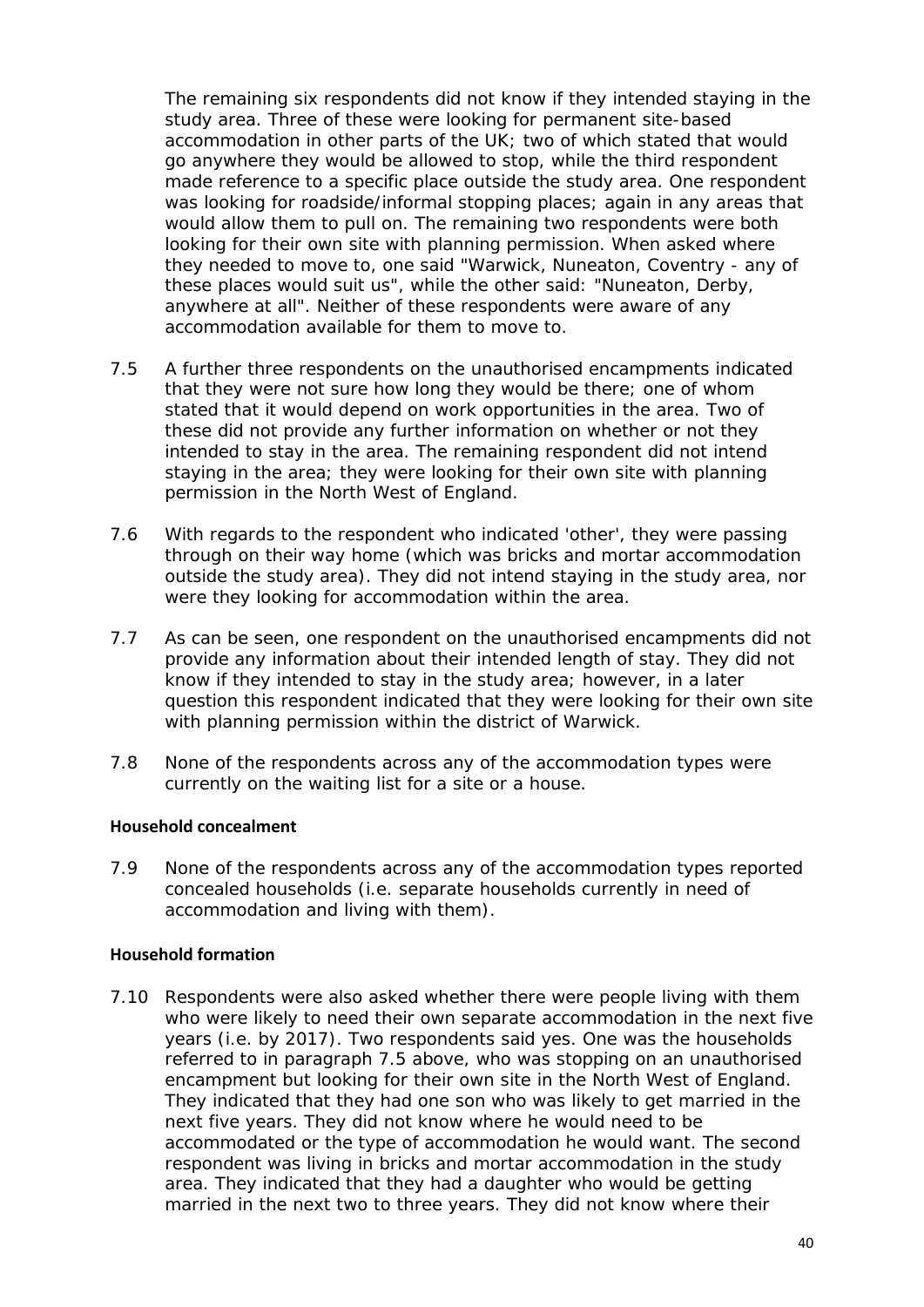daughter would move to (indicating that it would be *"up to her husband"*); however, they indicated that they would likely want to live on a private site. This household had been living in the area for ten years or more, had family in the area and still travelled. This respondent made the following comments about the lack of site-based provision for Gypsies and Travellers:

*"We need more sites for the young ones. There [are] more Travellers moving into houses in our village, but they would sooner have land for their family to all live together."*

#### **Accommodation affordability**

- 7.11 In order to explore issues of accommodation affordability we asked respondents if they could afford to purchase any of the following: a pitch on a private site with planning permission; pitch on a private site without planning permission; land to be developed into a site.
- 7.12 Eleven respondents (26%) indicated that they could currently afford to purchase land to be developed into a site; eight of these were currently stopping on unauthorised encampments, while three were living in bricks and mortar accommodation (all of which were renting their houses). Within these eleven households, three people could also afford to buy a pitch on a private site.
- 7.13 Respondents were also asked how much they paid per month in rent or mortgage for their current accommodation. In the study area, this question was only of relevance to those living in bricks and mortar accommodation as the respondents on the unauthorised encampments, unauthorised development and Travelling Showpeople site did not pay rent. The majority of respondents in bricks and mortar accommodation (72%) were paying between £60 and £89 per week. One respondent indicated that they were paying between £90 and £119 per week. The remaining respondents did not know, did not want to say or did not pay rent/mortgage.

*Note about affordability*

7.14 It is worth noting that a diversity of socio-economic situations is present amongst the Gypsy and Traveller communities, from the moderately wealthy to very poor families. Although obtaining empirical evidence on the economic circumstances of Gypsies and Travellers is very difficult it is well established that Gypsies and Travellers are amongst the most culturally, socially, physically and financially excluded in society. A number of families will always be able to afford to purchase or rent pitches at market rates. However, in line with the rest of society, other sections of the communities will be excluded from accommodation provided at market rates and will require additional support to access safe and secure accommodation in line with their cultural needs. The absence of a range of tenure to address this diversity of socio-economic circumstances may lead to a perpetuation and possible increase in hidden homelessness. One respondent in the survey commented on the general issue of affordability, but also the lack of sites in the area: *"I have two sons and when they get married there are no sites round here. Some of the travelling men who*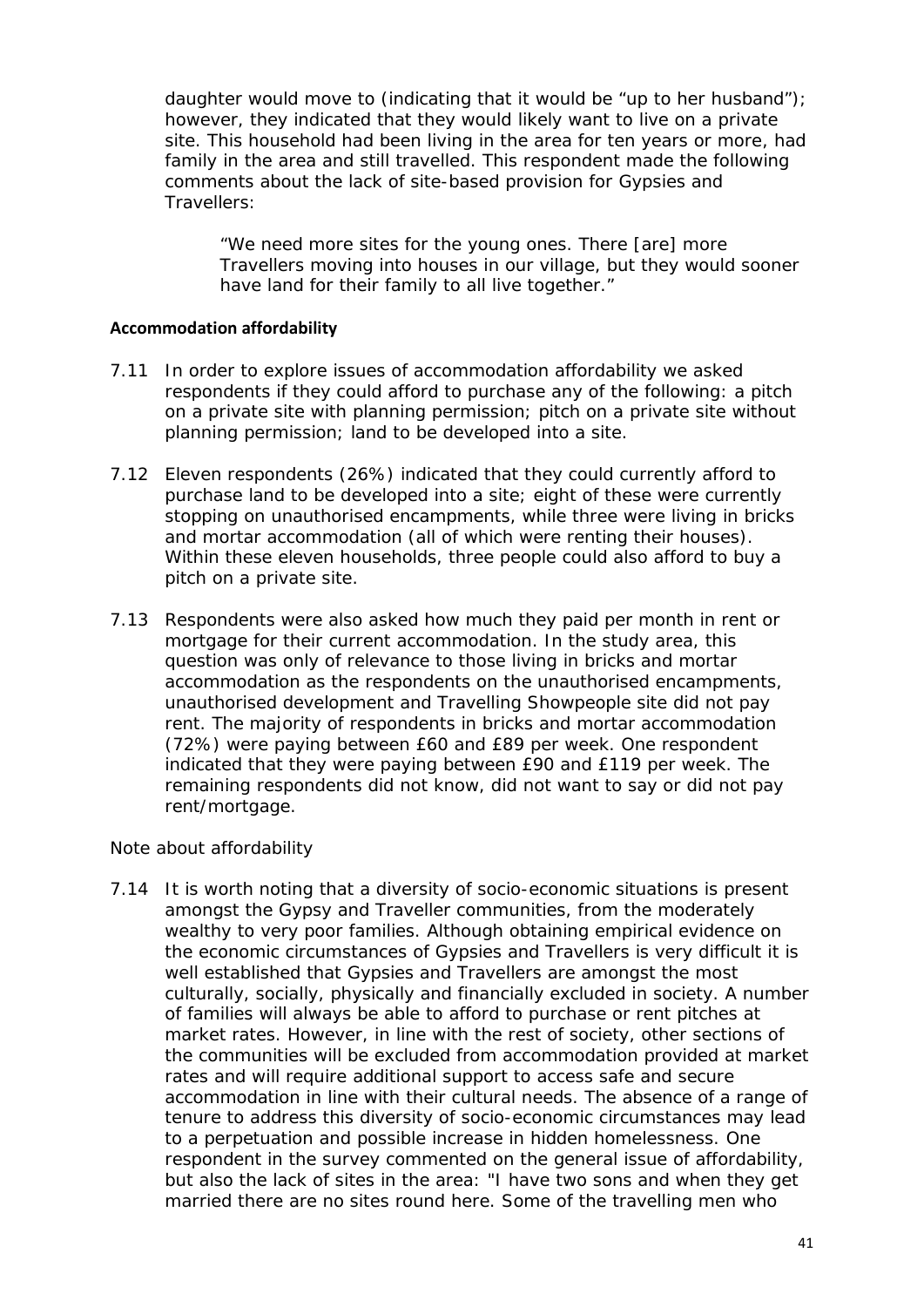*own sites want to charge too much rent, that's why we're in a house. We need more council sites".*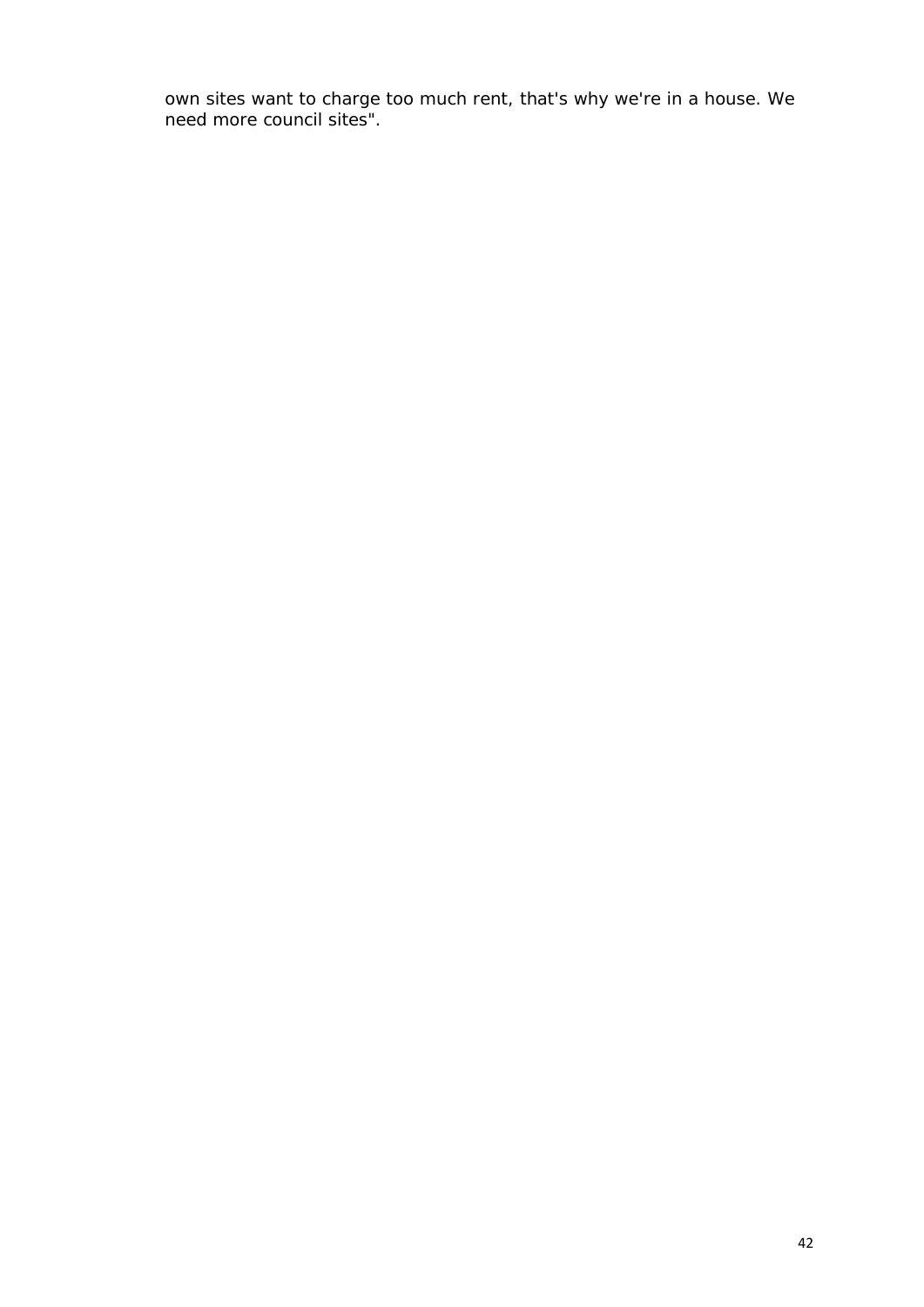## **8. An assessment of accommodation need**

8.1 Irrespective of the proposed change in policy targeted at resolving Gypsy and Traveller accommodation issues there are no signs that the growth in the Gypsy and Traveller population will slow significantly. Research from the Equalities and Human Rights Commission (EHRC) has indicated that around 6,000 additional pitches for Gypsies and Travellers are immediately required nationally to meet the current shortage of accommodation within England. $^{23}$ 

## **A note on the assessment of accommodation need**

- 8.2 Because of the historical inequalities in pitch provision, Gypsies and Travellers have constrained choices as to where and how they would choose to live if they had real choice. So while choices for the non- Travelling community are generally much wider - as there is affordable housing available in every authority in the country - there are no local authority sites in around a third of the local authorities in England. Few local authorities have more than one socially rented site and a significant number of authorities have no authorised private sites.
- 8.3 Despite all local authorities across England completing a first round of Gypsy and Traveller Accommodation Needs Assessments (GTAAs) over the 2006-2009 period, the methods of assessing and calculating the accommodation needs of Gypsies and Travellers are still developing. The model drawn upon here derives from a number of sources including:
	- The Guidance on Gypsy and Traveller Accommodation Assessments.<sup>24</sup>
	- Guidance for Regional Planning.  $25$
	- Knowledge and experience of assumptions featuring in other GTAAs and results of EiP tests of GTAAs
	- The emerging messages arising from the recent CLG consultation document '*Planning for Travellers'*; for example, establishing need from a robust evidence base, ensuring involvement of a range of key local stakeholders (see paragraph 2.12 for further details).
- 8.4 In a move from the first round of GTAAs this assessment has focussed more closely on two issues, the constitution of local and historic need and the need for site based accommodation in line with the planning definition (see Chapter 2). In terms of addressing local and historic need this assessment has measured this by:
	- Surveying households' resident within the study area, as opposed to extrapolating trends and findings from households' resident outside the district.

<sup>23</sup> See Brown, P., Henning, S. and Niner, P (2010) *Assessing local housing authorities' progress in meeting the accommodation needs of Gypsy and Traveller communities in England and Wales : Update 2010*. Equality and Human Rights Commission.

<sup>24</sup> CLG (2007) *Gypsy and Traveller Accommodation Assessments –* Guidance, London: HMSO. <sup>25</sup> http://www.communities.gov.uk/pub/209/PreparingRegionalSpatialStrategyreviewsonGypsiesan dTravellersbyregionalplannings\_id1508209.pdf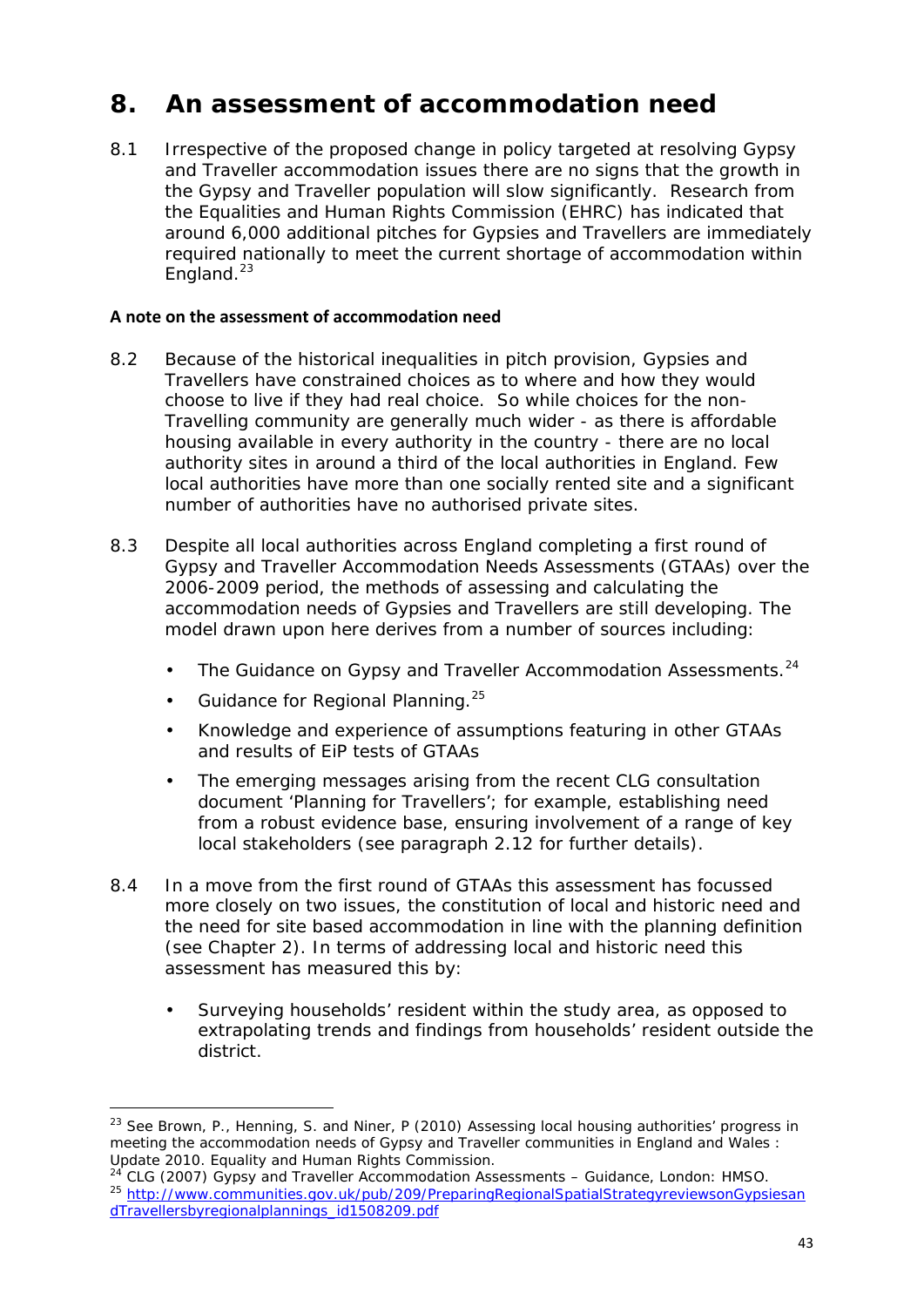- Drawing upon empirical primary research within the study area as opposed to developing projections based upon trends within the Caravan Count. Via a process of triangulation, records are brought together with survey responses on issues such as unauthorised sites, temporary consents and concealed households to develop a robust assessment of need. Similarly, an empirical assessment of local likely future needs is made possible via the comprehensive survey of households. Together these factors represent the latest position on historic demand.
- 8.5 In turn, the planning definition of Gypsies and Travellers as detailed in the new planning policy is operationalised by a refinement of accommodation need informed by the current mobility/nomadism of resident Gypsies and Travellers. In line with the sentiment of the definition of Gypsies and Travellers within the planning policy refinement of need is made possible by assessing the extent of travelling undertaken by households and whether travelling was no longer undertaken due to the specific reasons of needs associated with their, or a dependents, education, health or age.
- 8.6 This study has taken a thorough assessment of the need arising from all accommodation types present at the time of the survey. As such this assessment of need should be regarded as a reasonable and robust assessment of need upon which to base planning decisions going forward.
- 8.7 Table 8.1 below contains the requirements for net additional pitches that need to be developed to meet the measured need (please note that the accommodation needs of Travelling Showpeople are shown separately in Chapter 9). Accommodation need has been considered in this assessment by carefully exploring the following factors:

*Current residential supply*

- Socially rented pitches
- Private authorised pitch

*Residential need 2012–2016*

- Temporary planning permissions, which will end over the assessment period.
- Concealment of households.
- Allowance for family growth over the assessment period.
- Need for authorised pitches from families on unauthorised developments.
- Movement over the assessment period between sites and housing.
- Whether the closure of any existing sites is planned.
- Potential need for residential pitches in the area from families on unauthorised encampments.
- Movement between areas.

## *Additional supply, 2012–2016*

As there are no authorised pitches in the district; the supply of pitches between 2012 and 2016 is nil. The only other source of potential pitch supply would be any new sites that are planned.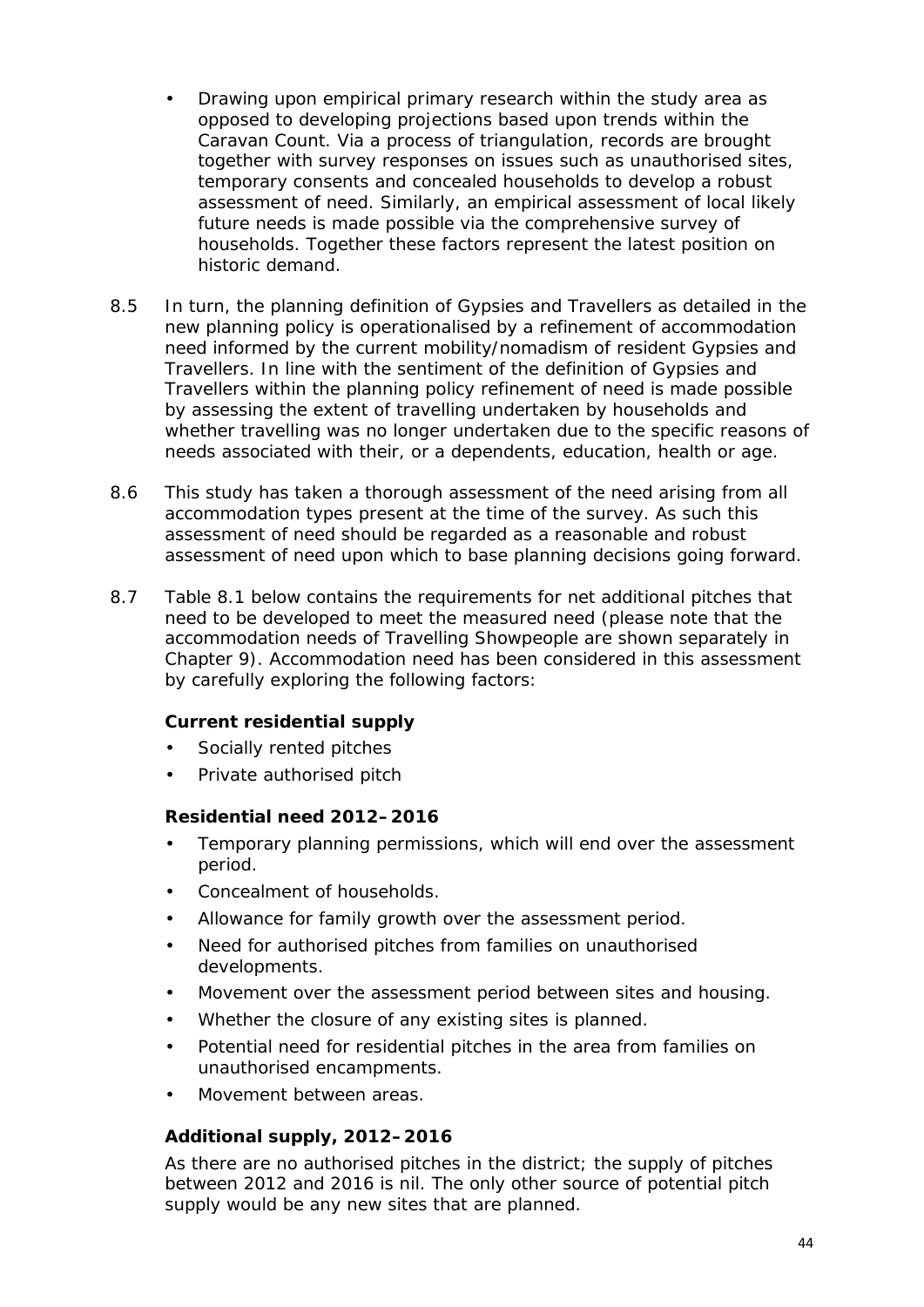8.8 The requirements are presented in summary form in Table 8.1 below. **All figures relate to pitches not sites.**

| Table 8.1: Summary of Gypsy and Traveller accommodation and pitch need |  |  |
|------------------------------------------------------------------------|--|--|
| (2012-2026)                                                            |  |  |

|                | Element of supply and need                      | Accommodation<br>Need/Supply Total<br>(households) |  |  |  |  |
|----------------|-------------------------------------------------|----------------------------------------------------|--|--|--|--|
|                | Current residential supply                      |                                                    |  |  |  |  |
| $\mathbf 1$    | Socially rented pitches                         | $\Omega$                                           |  |  |  |  |
| $\overline{2}$ | Private authorised pitches                      | 0                                                  |  |  |  |  |
| 3              | Total authorised Gypsy and Traveller<br>pitches | O                                                  |  |  |  |  |
|                | Residential pitch need 2012-2016                |                                                    |  |  |  |  |
| 4              | End of temporary planning permissions           | 0                                                  |  |  |  |  |
| 5              | Concealed households                            | $\Omega$                                           |  |  |  |  |
| 6              | New household formation                         | 1                                                  |  |  |  |  |
| 7              | Unauthorised developments                       | 7                                                  |  |  |  |  |
| 8              | Net Movement from housing to sites              | 1                                                  |  |  |  |  |
| 9              | Closure of sites                                | $\Omega$                                           |  |  |  |  |
| 10             | Unauthorised encampments                        | 16                                                 |  |  |  |  |
| 11             | Movement between areas                          | $\Omega$                                           |  |  |  |  |
| 12             | Residential pitch need (2012-2016)              | 25                                                 |  |  |  |  |
| 13             | Supply (2012-2016)                              | $\circ$                                            |  |  |  |  |
| 14             | Residential pitch need (2012-2016)              | 25                                                 |  |  |  |  |
| 15             | Residential pitch need (2017-2021)              | 3                                                  |  |  |  |  |
| 16             | Residential pitch need (2022-2026)              | 3                                                  |  |  |  |  |
| 17             | Total Residential pitch need (2012-<br>2026)    | 31                                                 |  |  |  |  |

Note: For pragmatic reasons these figures have been rounded

#### **Explanation of the need requirement elements**

*Current residential supply*

- 8.9 **Row 1**: The number of pitches on socially rented sites provided by local authority information. This was reported to be nil.
- 8.10 **Row 2:** The number of pitches on private authorised sites provided by local authority information. This was reported to be nil.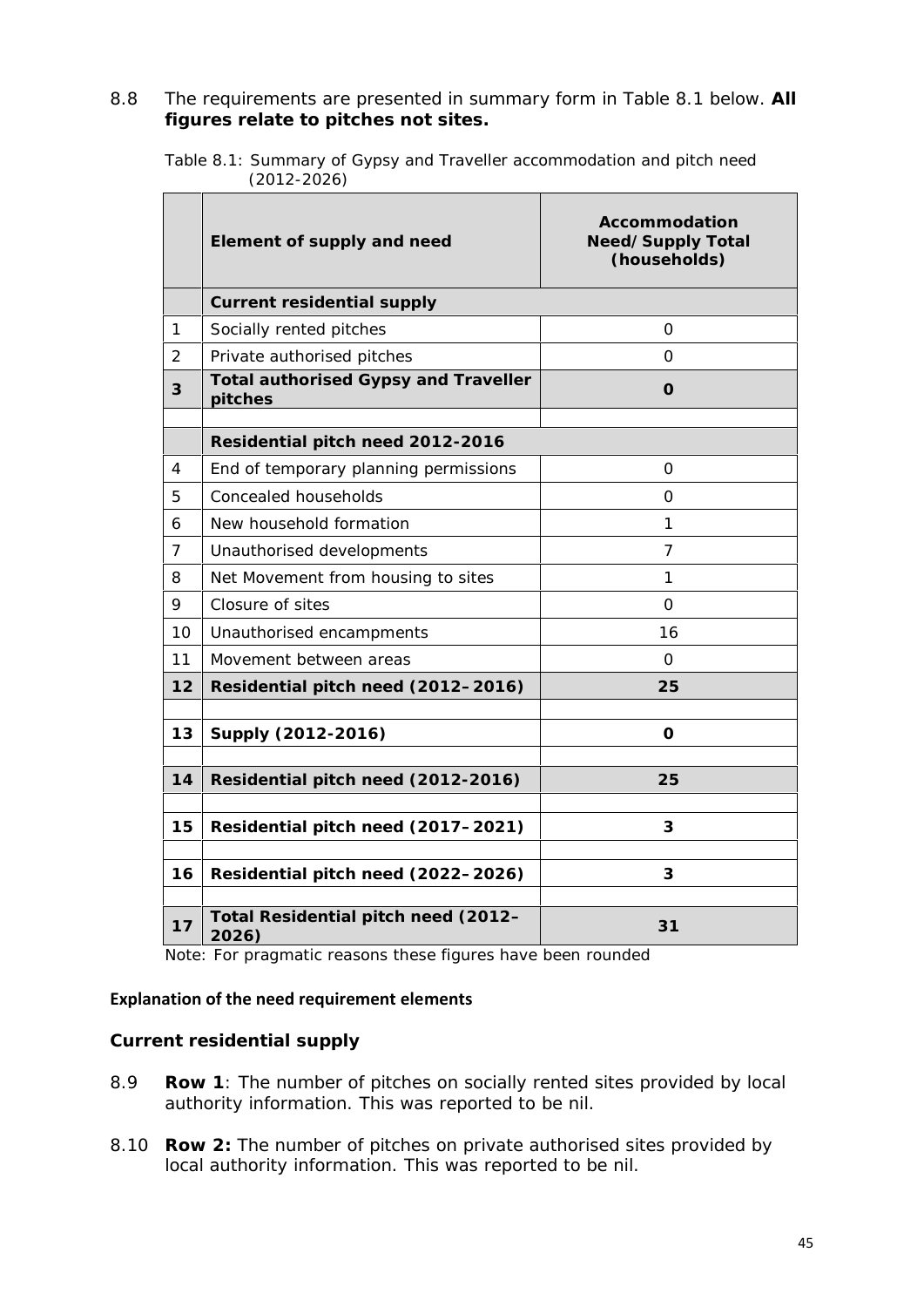8.11 **Row 3:** The total number of authorised pitches within the study area. This was reported to be nil.

*Residential pitch need 2012–2016*

- 8.12 **Row 4:** The number of pitches which have temporary planning permission due to expire within the assessment period. This was reported to be nil.
- 8.13 **Row 5**: The number of concealed households occupying existing accommodation who require independent accommodation within Warwick district. This was reported to be nil.
- 8.14 **Row 6:** The number of pitches required from new household formation.

*Pitch requirement from new households forming*

**Finding:** Drawing upon the information contained within paragraph 7.10, the survey showed that there were **two households** who required their own separate accommodation in the next five years:

- The two households were forming from two separate households.
- One was stopping on an unauthorised encampment. Their accommodation requirement was unknown, but the family was looking for a site in the North of England.
- One household was currently living in bricks and mortar. They had a daughter who would be getting married in the next two to three years. They were not sure of where she would move, but indicated that she was likely to need site-based accommodation.

**Assumptions:**

- The household from the unauthorised encampment is unlikely to require permanent accommodation in the study area. Although the interview suggested that their future requirements were unknown, the family was currently looking for their own site in the North West of England.
- The household from bricks and mortar accommodation is assumed to require permanent pitch-based accommodation within the study area. As above, a need for sites-based accommodation was suggested. While it was indicated that they did not know where their daughter would live, the family has lived in the study area for ten years or more, and has family connections in the area.

**Calculation**: One household is the equivalent to 6% of the bricks and mortar sample. Grossed to the estimated population in bricks and mortar accommodation = **1 household.**

- 8.15 **Row 7:** This is the level of need arising from current unauthorised developments. This was seven for the study area.
- 8.16 **Row 8:** This is the estimation of the flow from sites to houses and vice versa.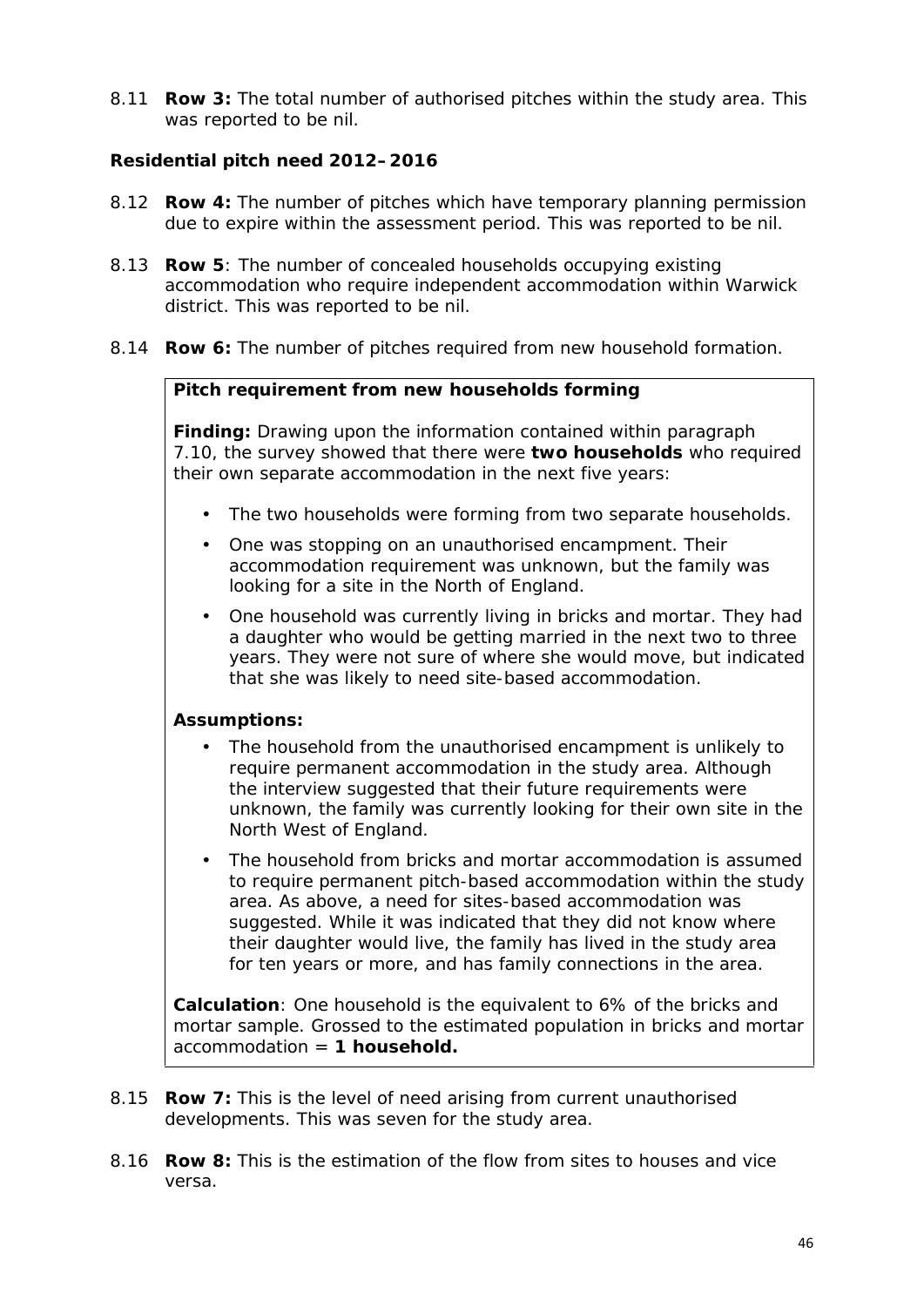*Movement between housing and sites*

**Movement from sites to housing:** No site-based households expressed an intention to move into bricks and mortar accommodation.

**Movement from housing to sites:** One respondent in bricks and mortar accommodation had firm intentions to move from their house to site-based accommodation (6% of the sample). They intended to stay in the study area and were looking for their own site to develop with planning permission (see HH1 in paragraph 7.3).

**Calculation**: 6% of the estimated bricks and mortar population. Grossed to the estimated population in bricks and mortar accommodation = **1 household**.

**Net movement from housing to sites = 1 household**

- 8.17 **Row 9:** Plans to close existing sites, which have been calculated within the supply of site accommodation, will ultimately displace a number of Gypsies and Travellers resulting in an increase in housing need. It is the understanding of the project team that there was no intention to close any residential site in the district. As highlighted in Chapter 5, the residents on the unauthorised development had been given until September 2012 to vacate the site; however, these residents have been factored into the need arising from unauthorised developments above. At the time of writing, the residents were still on the development.
- 8.18 **Row 10:** This provides an estimation of the need arising from households on unauthorised encampments that require a residential pitch in the study area.

*Families involved in unauthorised encampments*

**Findings:** Caravan Count shows potentially low numbers of unauthorised encampments for the study area as a whole. However, information provided by Warwick District Council indicates that during 2011 a total of eighteen encampments were recorded (see paragraph 5.20).

**Assumptions:**

- The average encampment size during 2011 was between seven and eight caravans (7.5 caravans). The survey showed an average of 1.3 caravans per household (see paragraph 5.24). This indicates there are approximately six families on each encampment (5.8, rounded up to the nearest whole number).
- Based on officer information, we have already removed known instances of the same families featuring on encampments (see paragraph 5.20). However, officer information suggests that it is reasonable to assume that some families who feature on the other unauthorised encampments are also repeat encampments (i.e. families make return visits to the local authority area throughout the year). We assume this to be the case in 25% of encampments.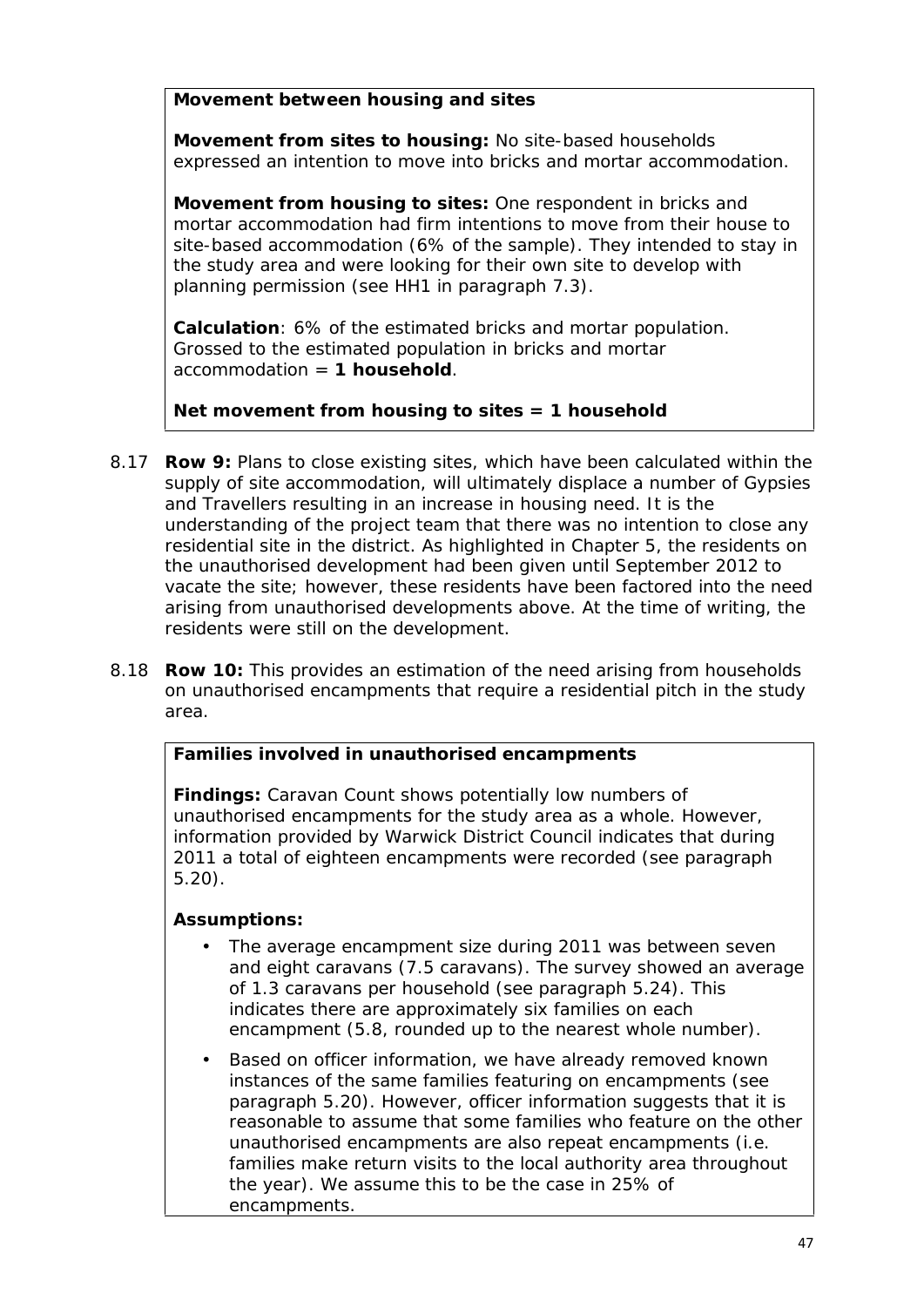**Calculation:** number of encampments (18) multiplied by average encampment size (in households -  $6$ ) = 108 separate households minus 25% = 81 separate households involved in unauthorised encampments.

*Need for residential pitches from unauthorised encampments*

**Finding:** Of the fifteen households interviewed on unauthorised encampments, five (33%) were interested in moving to a residential pitch in the study area. It must be noted that this is based on a relatively small sample size and therefore may not be reflective of the entire population who tend to feature as unauthorised encampments.

**Assumptions:**

- 33% is likely to be high because of the small sample size this is drawn from, possible over-claiming, likelihood of interest in other areas outside of the study area, and from what seems reasonable from experience of GTAAs elsewhere. Furthermore, a report produced by Warwick District Council in 2011<sup>[1]</sup> indicated that need from unauthorised encampments was often transitory in nature.
- Assume that need for residential pitches will be the equivalent to 20% of unauthorised encampments (1 in every 5). This figure has been applied in GTAAs carried out in other areas.
- This is treated as a single year element rather than a 'flow' of new families each year. Other households on unauthorised encampments should be incorporated into other GTAAs.

**Calculation:** 20% of households involved in unauthorised encampments = 20% of 81 = **16 households**.

- 8.19 **Row 11:** This is the level of movement of households between areas. The survey found no evidence to suggest that there is movement between areas. It is assumed that if movement does occur in-migration will balance out migration.
- 8.20 **Row 12:** This is the total gross residential need for pitches arising in the district between 2012-2016.
- 8.21 **Row 13:** There are no sites with any vacancies within the study area.
- 8.22 **Row 14:** The total net requirement for pitches in the district over the period 2012–2016.

<sup>[1]</sup> Planning Policy and Housing Strategy teams (2011) *Evidence of Local Needs and Historic Demand for Gypsy and Traveller Sites in Warwick District*, April 2011, Warwick District Council.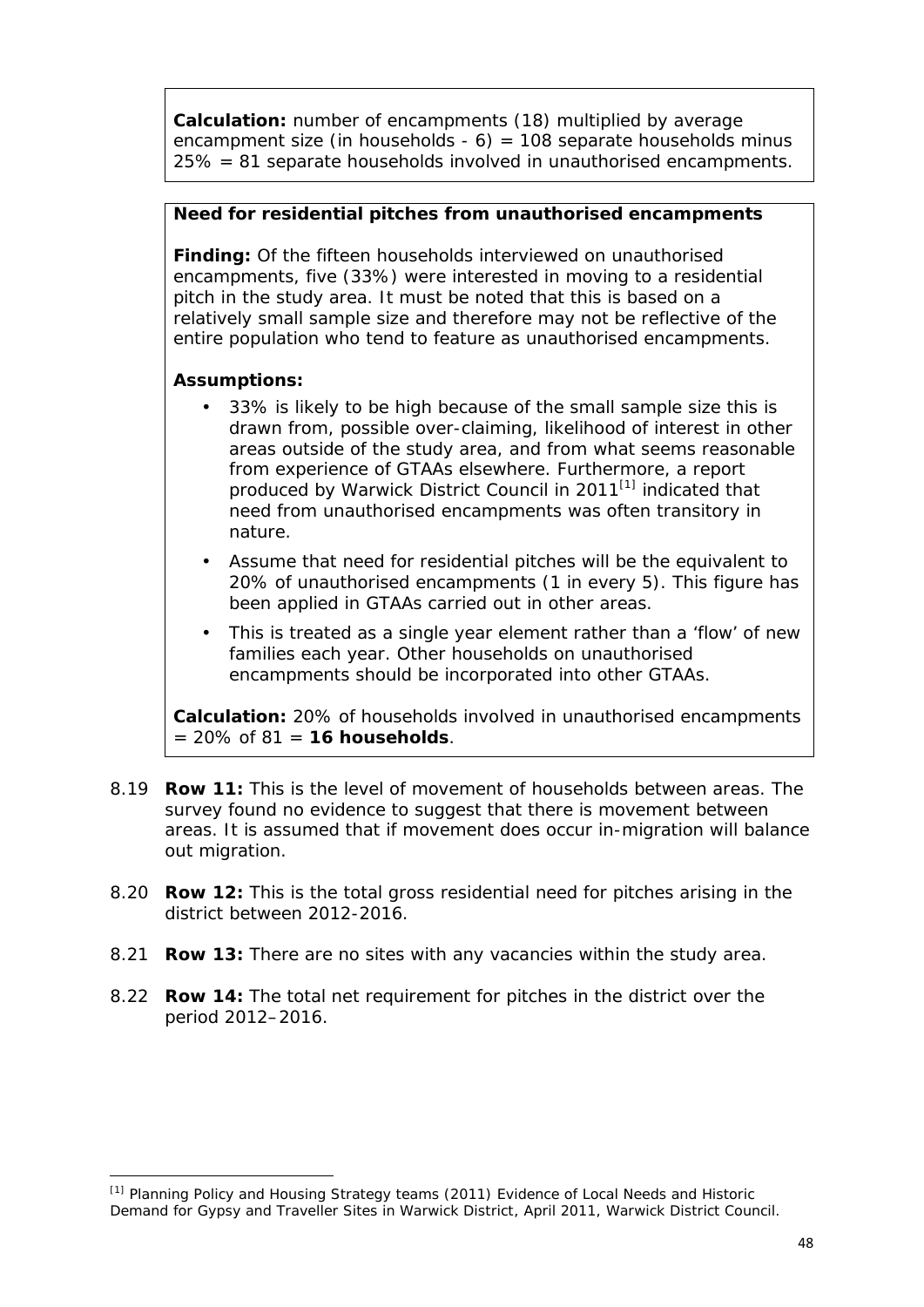*Permanent residential accommodation need over 2017–2021 and 2022- 2026*

- 8.23 The current shortage of sites and pitches for Gypsies and Travellers means that it is difficult to predict trends in living arrangements until the current lack of pitch based accommodation has been addressed at a national level. There is no means of knowing how Gypsies and Travellers will decide to live in the next decade.
- 8.24 However, it is necessary to plan for the long term and anticipate pitch need from Gypsy and Traveller households. In order to tackle the complexity of needs that may well occur over the next decade it is established practice in assessment of Gypsy and Traveller accommodation need to apply an assumed rate of household growth. It has been common in similar studies to employ a standard 3% per annum compound rate of household growth. This figure is then applied, minus an assumed ratio for pitch sharing of 1:0.75, to the projected number of pitches which should be available by 2016. All household growth is assumed to require a site based solution. The supply of pitches over the 2017–2026 period has been considered, but has been assumed to be zero. This is consistent with more recent GTAAs and implicitly compensates for not taking into account needs arising from drivers other than family growth. It is recommended that the rate of household growth is kept under review.
- 8.25 **Row 15**: The total requirement for pitches in the district over the period 2017-2021.
- 8.26 **Row 16**: The total requirement for pitches in the district over the period 2022-2026.
- 8.27 **Row 17:** The total overall requirement for pitches in the district over the period 2012-2026.

#### **In summary**

- 8.28 Analysis of data has shown that accommodation need will arise from the following factors:
	- New households due to form
	- Movement from housing to sites
	- Unauthorised encampments
	- Unauthorised developments

This analysis has shown that there is an accommodation need for **31 households** over the 2012-2026 period. These figures incorporate a household growth rate of 3% a year compound as applied to all current site based households in the area and all future households that should be accommodated on pitches by 2016 to estimate need in the period 2017- 2026.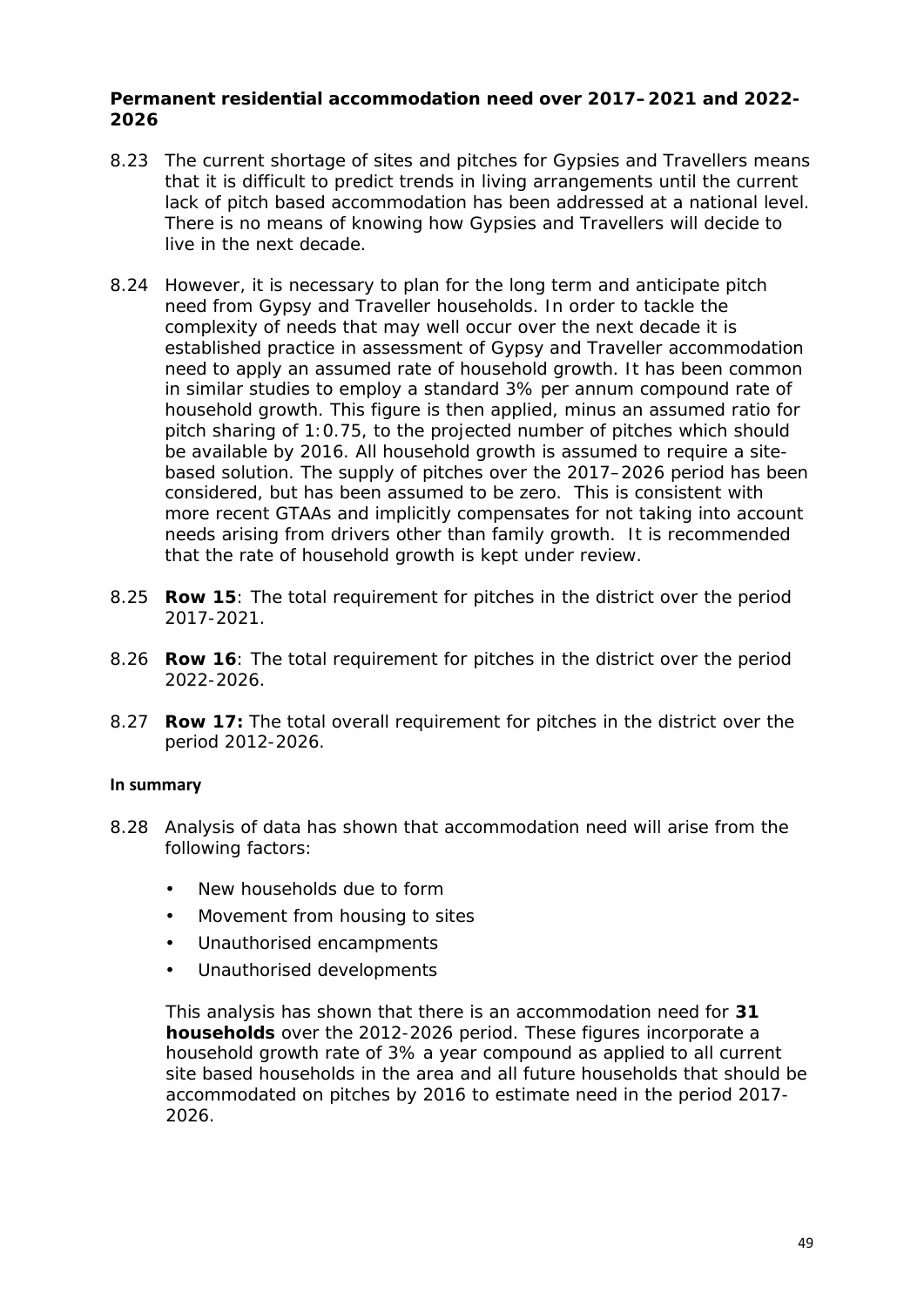# **9. Travelling Showpeople**

- 9.1 Travelling Showpeople occupy an unusual position in planning terms and a separate planning Circular, detailing the particular planning needs of Travelling Showpeople, was produced: Circular 04/07. As well as detailing the requirements for pitch identification and allocation for Travelling Showpeople, Circular 04/07 also required that the accommodation needs of Travelling Showpeople were included within the assessments of Gypsy and Traveller accommodation needs. Circular 04/07 has been replaced by the new planning policy<sup>26</sup>. However, it is clear that the accommodation needs of Travelling Showpeople should be included within the assessments of accommodation need for 'travellers' within this new framework.
- 9.2 The previous Gypsy and Traveller Accommodation Assessment carried out for the South Housing Market Area, identified one Travelling Showpeople site; however, it was vacant at the time of that assessment and no evidence of need for Travelling Showpeople was found. It was therefore suggested in the report that consideration should be given for using this site to meet the requirements for Gypsies and Travellers.
- 9.3 Consultation with Warwick District Council indicated that in previous years, the site only had permission as winter quarters. It is therefore possible that the households were away from the site for work during the previous assessment. However, the permission has since changed to allow permanent use all year round. The site has permission for five pitches and accommodates one family (including extended family).
- 9.4 Warwick District Council indicated that their current development plan did not include a policy towards sites for Travelling Showpeople. They indicated that the number of Travelling Showpeople sites in the district had remained static since 2006. The Council indicated that they did not expect the number of Travelling Showpeople sites to increase over the next five years. They had not experienced any unauthorised development, nor had any enforcement action been taken, in relation to the development of sites for Travelling Showpeople since 2006.
- 9.5 It should be noted that Travelling Showpeople remain distinct from Gypsies and Travellers and further work may need to be produced, across local authority boundaries, to accurately understand their accommodation needs. There may be a need for accommodation in the district from families working in the area but who live in adjacent or other authorities. A cross-boundary assessment in partnership with the Showmen's Guild would, most effectively, identify such shortage.

## **Travelling Showpeople: survey findings**

9.6 As highlighted above, at the time of the assessment, there was one Travelling Showpeople site in the study area. The Community Interviewers indicated that – during the fieldwork period – there were three households living on the site and three interviews were carried out. The respondents

<sup>26</sup> CLG (2012) *Planning for traveller sites*

http://www.communities.gov.uk/documents/planningandbuilding/pdf/2113371.pdf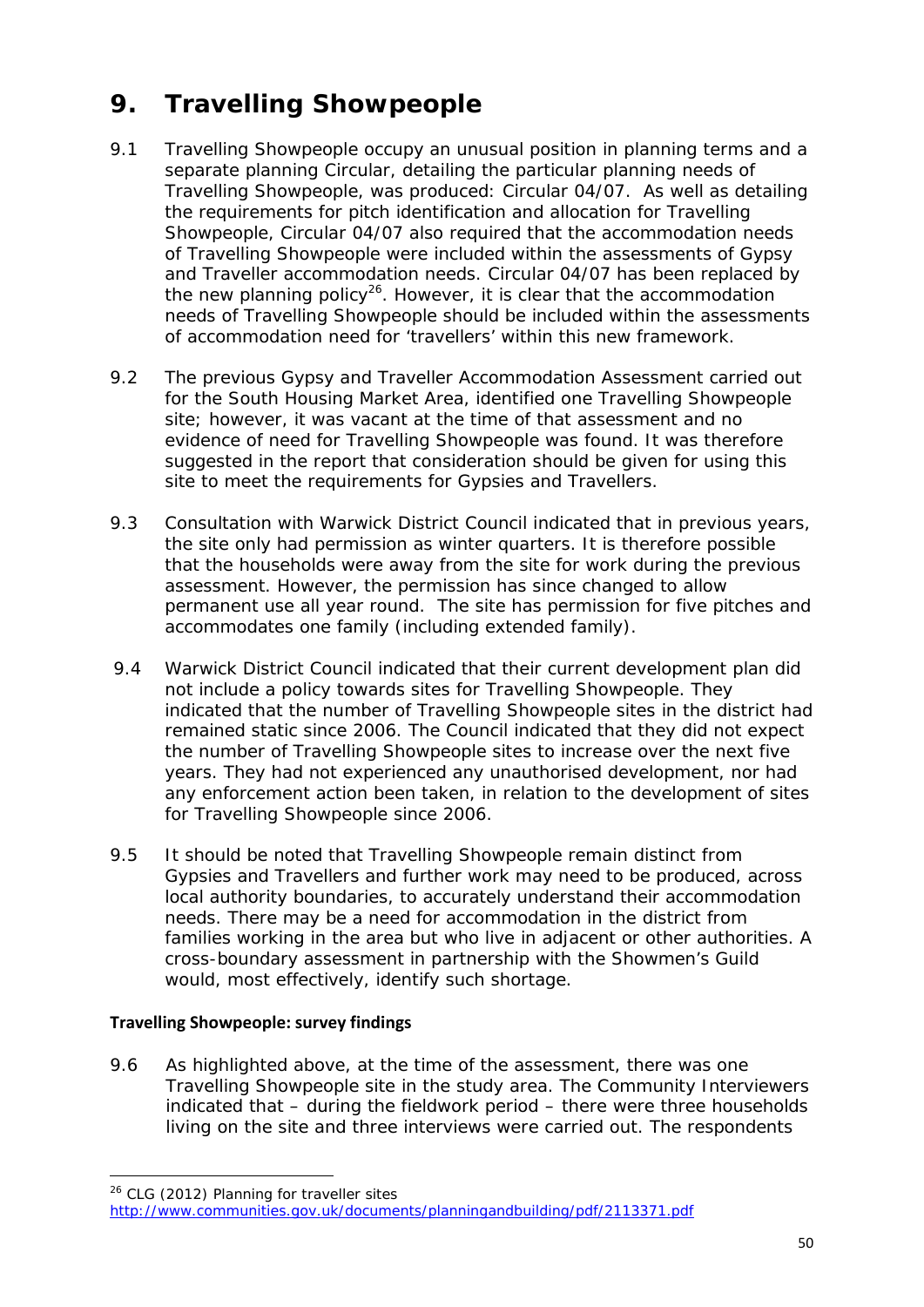indicated that the planning permission for the site was personal (i.e. for them and their family only).

*Views on size and facilities*

- 9.7 Each respondent owned a single caravan and each reported that they had enough space.
- 9.8 All of the households were self employed, working within the same local area as the site or within the district of Warwick. None of the respondents indicated that they had any equipment at present. None of the respondents indicated that they had any storage or site needs relating to work.
- 9.9 None of the respondents indicated that they had visitors who came to stay with them on the site and they all reported that hosting visitors is not a problem for them.

*Previous accommodation experiences*

9.10 When asked the main reason they had come to live on their current site, all three respondents indicated that they had been on the site all their adult life.

*Length of time in the general area and on the site*

- 9.11 All of the respondents had lived in the area and on the site for ten years or more. When asked to list the reasons for staying in the study area, the respondents made reference to being born/raised in the area; family living in the area; looking after family member in older age; children's education; work availability; and convenience for working pattern. Of these reasons, all three respondents selected being born/raised in the area as the most important reason.
- 9.12 None of the respondents reported having a base elsewhere.

*Travelling experiences*

9.13 Two of the respondents no longer travelled and had not travelled in the last twelve months. When asked why they did not travel, respondents made reference to older age. One respondent indicated that they travelled once a year, and this was to Appleby fair. However, they had not travelled in the last twelve months due to a family member's ill health.

*Access to health services*

9.14 The respondents were asked if they had access to the following health services: GP/health centre; health visitor; maternity care; A & E; and dentist. All respondents indicated that they had sufficient access to these services, with the exception of two respondents who indicated that health visitors and maternity care were not relevant to them. None of the respondents reported any issues or problems with access to health care services.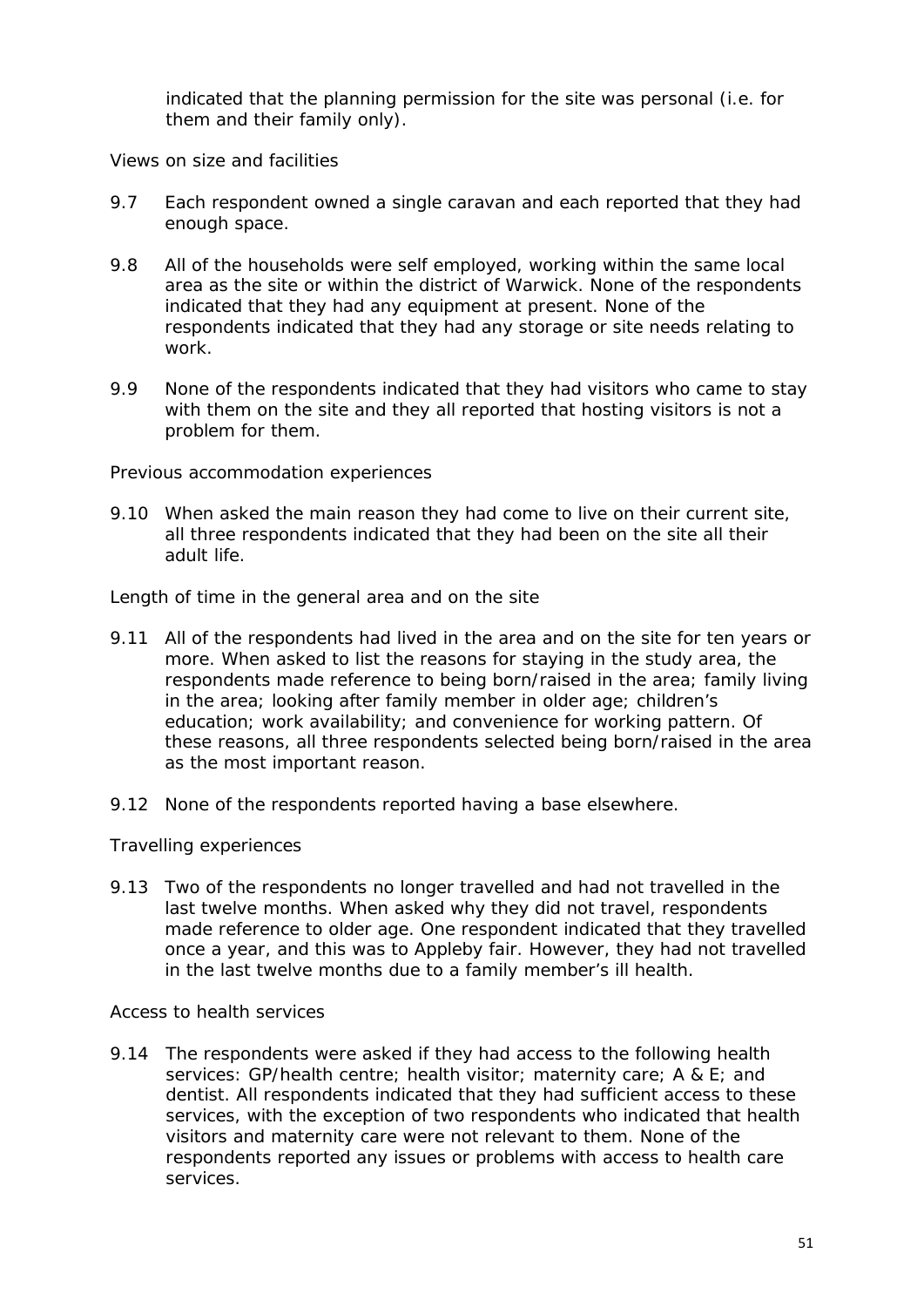## **Assessment of accommodation need for Travelling Showpeople**

9.15 As highlighted in paragraph 8.6, this study has taken a thorough assessment of the need arising from all accommodation types present at the time of the survey. Table 9.1 below contains the requirements for net additional pitches that need to be developed to meet the measured need of Travelling Showpeople in the study area. Accommodation need has been considered in this assessment by carefully exploring the following factors:

*Current residential supply*

- Socially rented pitches
- Private authorised pitch

*Residential need 2012–2016*

- Temporary planning permissions, which will end over the assessment period.
- Concealment of households
- Allowance for family growth over the assessment period.
- Need for authorised pitches from families on unauthorised developments.
- Whether the closure of any existing sites is planned
- Movement between areas.

## *Additional supply, 2012–2016*

The supply of pitches between 2012 and 2016 is two. The only other source of potential pitch supply would be any new sites that are planned.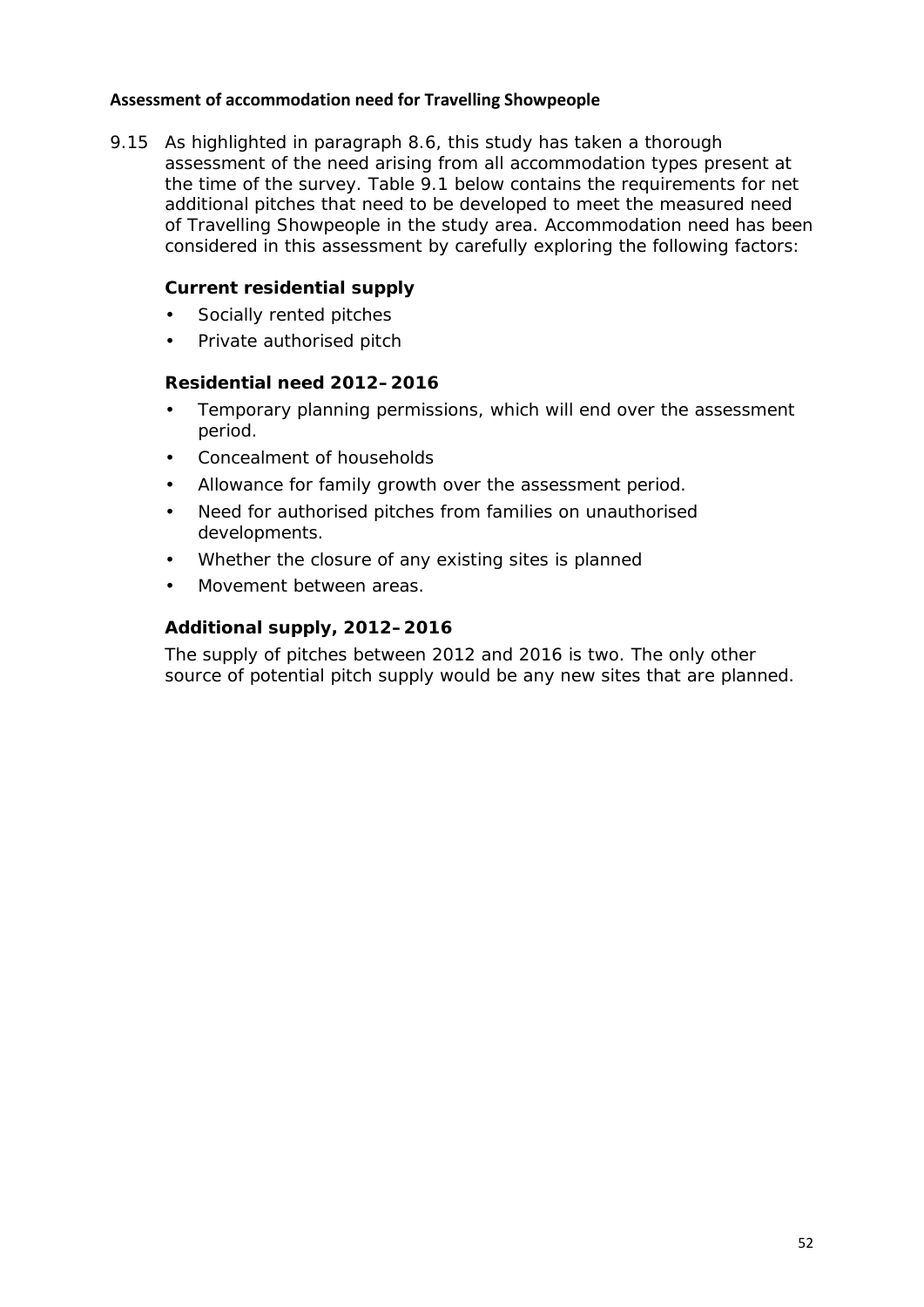|                 |  | Table 9.1: Summary of Travelling Showpeople accommodation and pitch need |  |
|-----------------|--|--------------------------------------------------------------------------|--|
| $(2012 - 2026)$ |  |                                                                          |  |

|                | Element of supply and need                   | Accommodation<br>Need/Supply Total<br>(households) |  |  |  |  |
|----------------|----------------------------------------------|----------------------------------------------------|--|--|--|--|
|                | Current residential supply                   |                                                    |  |  |  |  |
| 1              | Socially rented pitches                      | $\Omega$                                           |  |  |  |  |
| $\overline{2}$ | Private authorised pitches                   | 5                                                  |  |  |  |  |
| 3              | Total authorised pitches                     | 5                                                  |  |  |  |  |
|                | Residential pitch need 2012-2016             |                                                    |  |  |  |  |
| $\overline{4}$ | End of temporary planning permissions        | $\Omega$                                           |  |  |  |  |
| 5              | Concealed households                         | $\Omega$                                           |  |  |  |  |
| 6              | New household formation                      | $\Omega$                                           |  |  |  |  |
| $\overline{7}$ | Unauthorised developments                    | $\Omega$                                           |  |  |  |  |
| 8              | Closure of sites                             | $\Omega$                                           |  |  |  |  |
| 9              | Movement between areas                       | $\Omega$                                           |  |  |  |  |
| 10             | Residential pitch need (2012-2016)           | $\overline{O}$                                     |  |  |  |  |
|                |                                              |                                                    |  |  |  |  |
| 11             | Supply (2012-2016)                           | $\overline{2}$                                     |  |  |  |  |
| 12             | Residential pitch need (2012-2016)           | $\Omega$                                           |  |  |  |  |
| 13             | Residential pitch need (2017-2021)           | $\Omega$                                           |  |  |  |  |
| 14             | Residential pitch need (2022-2026)           | $\Omega$                                           |  |  |  |  |
| 15             | Total Residential pitch need (2012-<br>2026) | $\Omega$                                           |  |  |  |  |

#### **Explanation of the need requirement elements**

*Current residential supply*

- 9.16 **Row 1**: The number of pitches on socially rented sites provided by local authority information. This was reported to be nil.
- 9.17 **Row 2:** The number of pitches on private authorised sites provided by local authority information. This was reported to be five.
- 9.18 **Row 3:** The total number of authorised pitches within the study area.

*Residential pitch need 2012–2016*

9.19 **Row 4:** The number of pitches which have temporary planning permission due to expire within the assessment period. This was reported to be nil.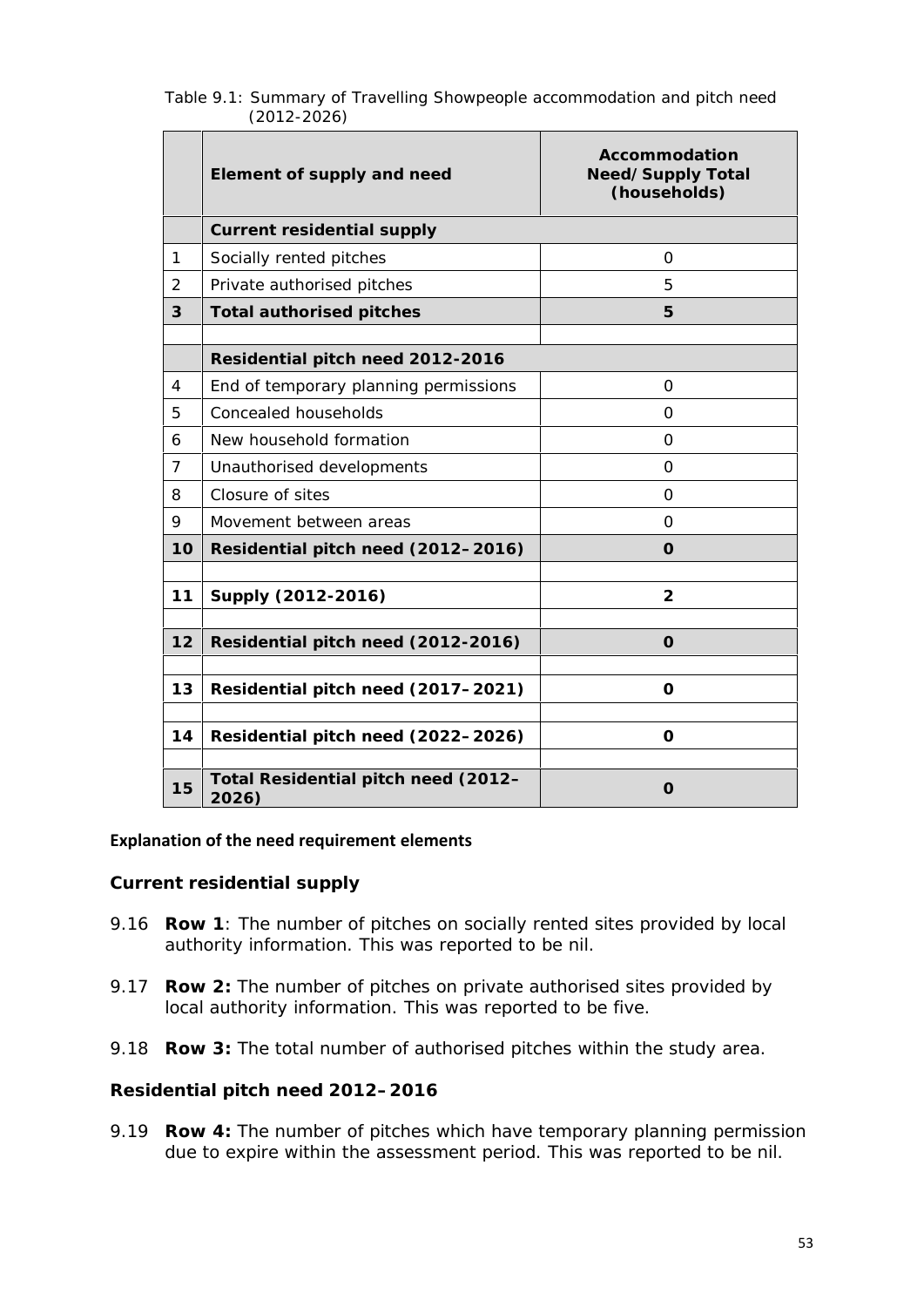- 9.20 **Row 5**: The number of concealed households occupying existing accommodation who require independent accommodation within Warwick district. This was reported to be nil.
- 9.21 **Row 6:** This is the number of pitches required from new household formation. This was reported to be nil. It is assumed that household formation can be accommodated on the existing site given that is has permission for five pitches but there are currently three separate households on the site.
- 9.22 **Row 7:** This is the level of need arising from current unauthorised developments. This was reported to be nil.
- 9.23 **Row 8:** It is the understanding of the project team that there was no intention to close the residential site.
- 9.24 **Row 9:** This is the level of movement of households between areas. The survey found no evidence to suggest that there is movement between areas.
- 9.25 **Row 10:** This is the total gross residential need for pitches arising in the district between 2012-2016
- 9.26 **Row 11:** At the time of the survey the site had permission for five pitches. There were three separate households living on the site; therefore a supply of two pitches has been assumed.
- 9.27 **Row 12:** The total net requirement for pitches in the district over the period 2012–2016.
- 9.28 **Row 13**: The total requirement for pitches in the district over the period 2017-2021.
- 9.29 **Row 14**: The total requirement for pitches in the district over the period 2022-2026.
- 9.30 **Row 15:** The total overall requirement for pitches in the district over the period 2012-2026.

#### **In summary**

9.31 Analysis of data has shown a nil accommodation need for Travelling Showpeople over the assessment period.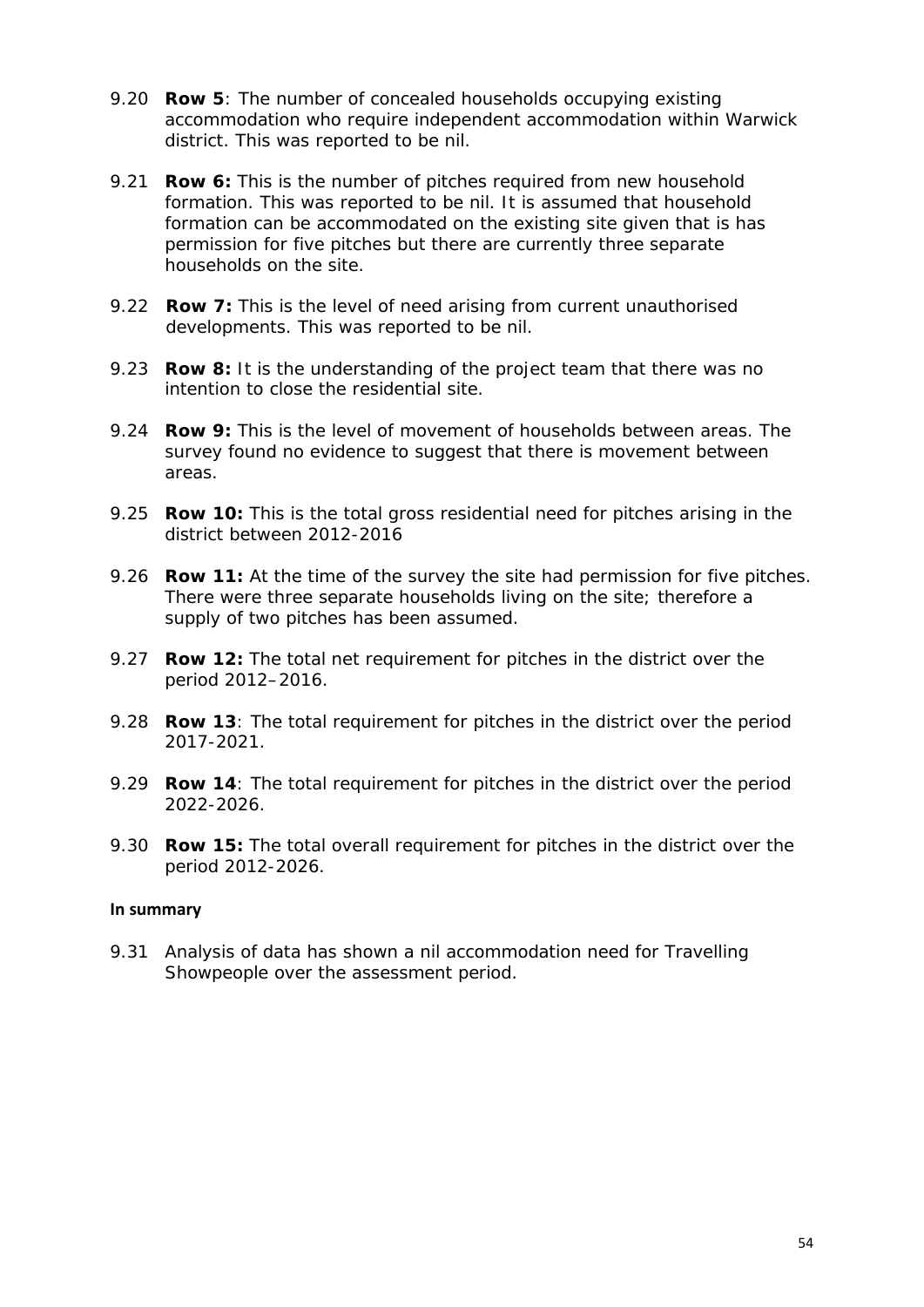## **10. An assessment of need for transit accommodation**

10.1 Although to a certain extent nomadism and travelling are currently restricted by a lack of sites nationally, this remains an important feature of Gypsy and Traveller identity and way of life, even if only to visit fairs or visit family. Some Gypsies and Travellers are still highly mobile without a permanent base, and others travel for significant parts of the year from a winter base. More Gypsies and Travellers might travel if it were possible to find places to stop without the threat of constant eviction. Nationally the worst living conditions are commonly experienced by Gypsies and Travellers living on unauthorised encampments who do not have easy access to water or toilet facilities and have difficulties in accessing education and health services.

#### **Need for transit sites and stopping places**

- 10.2 National policy is clear that there should be provision in order for Gypsies and Travellers who choose to travel to do so without resorting to stopping illegally or inappropriately.
- 10.3 Information provided by Warwick District Council and other stakeholders suggests that the study area does experience a number of encampments each year, and at the time of the survey there were a number of encampments in the study area. The presence of unauthorised encampments does indicate an unmet need for transit provision.

## **Case studies of transit provision**

10.4 As part of this assessment, Warwick District Council wanted to explore how transit need was being accommodated in other areas of England. In order to explore this issue, consultation was carried out with representatives from a number of local authorities who were providing some form of transit provision. The following case studies provide a brief overview of two more formal approaches to transit provision.

*Case study one - single large transit site*

*Size*

This local authority developed a single 20-pitch transit site, which also had additional space to accommodate an additional 20 households should any large encampments arise. The size of the site was based on the size of the encampments that were occurring in their area.

*Location*

The location was identified as an area that often experienced unauthorised encampments.

#### *Facilities*

Each pitch has an electricity hook up (with two sockets); a toilet; and a standpipe for water. Refuse collection is also provided.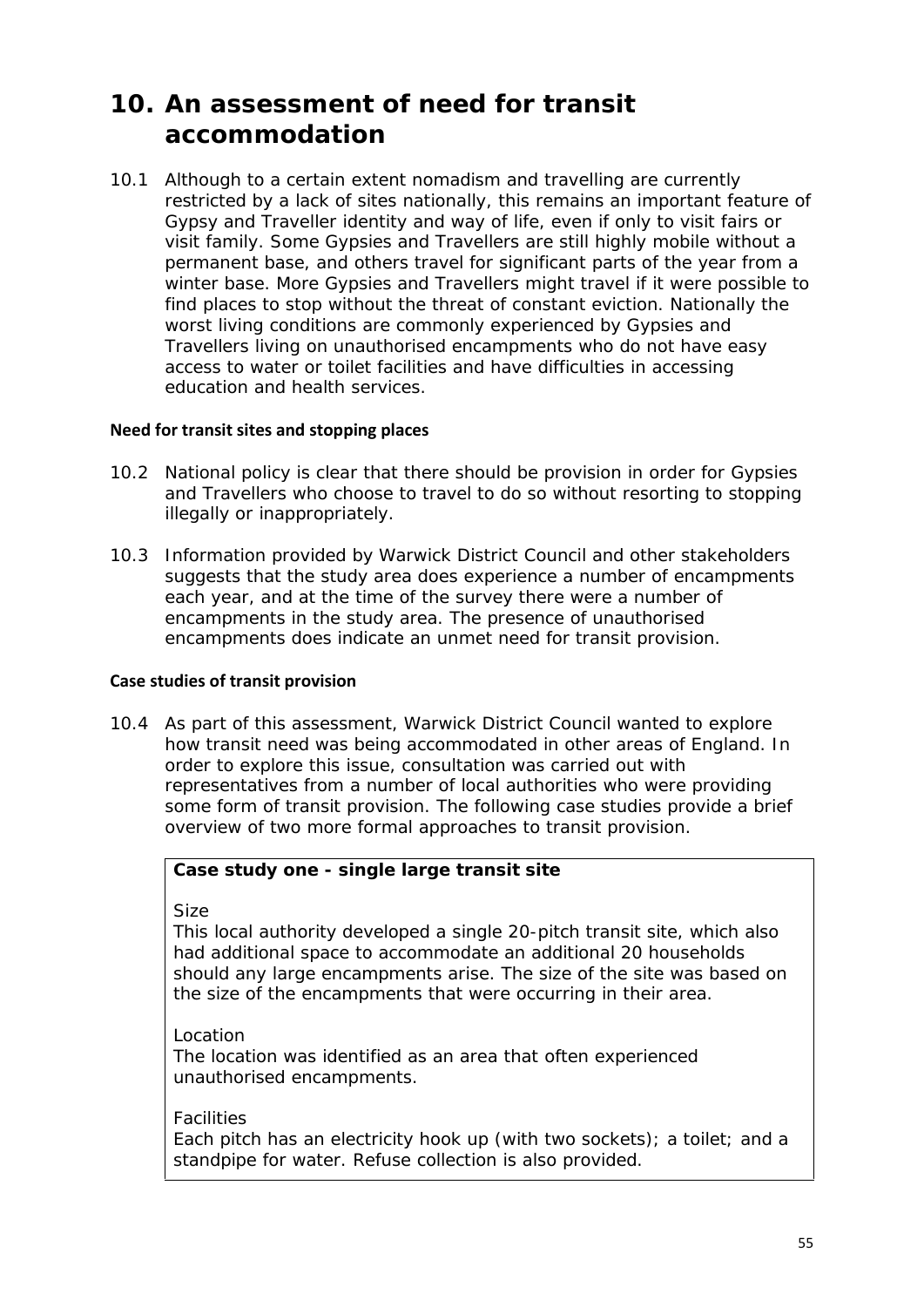*Occupancy levels/duration*

On average, there is usually less than one month per year when the site is empty. People are allowed up to three months on the site per year (either three months continuously or multiple visits equating to three months).

## *Management*

The site is managed in-house by a dedicated officer. This officer is highly trained in order to be able respond to a range of issues (ranging from welfare issues to dealing with aggression). There is a fee for staying on the site and ID is also required from those who are stopping on the site for insurance and licensing purposes. Since the development of the site, the authority has taken a no toleration response to unauthorised encampments. Any new encampments in the area are directed to the transit site and will not be tolerated at the roadside. In the first couple of years of opening the site, unauthorised encampments still arose from people who did not want to use the site because of the fee or the need to provide ID; however, once it was known that they would only be tolerated on the site, the issue has stopped.

## *Characteristics of occupants*

There is a mixture of Irish Travellers and Romany Gypsies using the site. The majority have a permanent base somewhere else, with only two or three per year being permanently nomadic.

## *Lessons learnt/other comments*

It was indicated that if transit provision was developed again in the area, they would develop two or three smaller sites rather than one big site, as there are issues round mixing of different families. They would also consider providing showers on the sites. The site has created a more positive relationship between the local authority and the Gypsy and Traveller community, and reduced the costs associated with unauthorised encampments.

## *Case study two - two smaller transit sites*

## *Size*

This local authority developed two 10-pitch temporary stopping places. The size was based on the average size of the encampments that were occurring in their area.

## *Location*

The locations were based on identifying areas which often experienced unauthorised encampments.

## *Facilities*

Both temporary stopping places have hard standings. Each pitch has water and a portable toilet. Refuse collection is also provided.

## *Occupancy levels/duration*

There are usually between two and four families on the sites at any one time. People are allowed up to three months on the sites per year. *Management*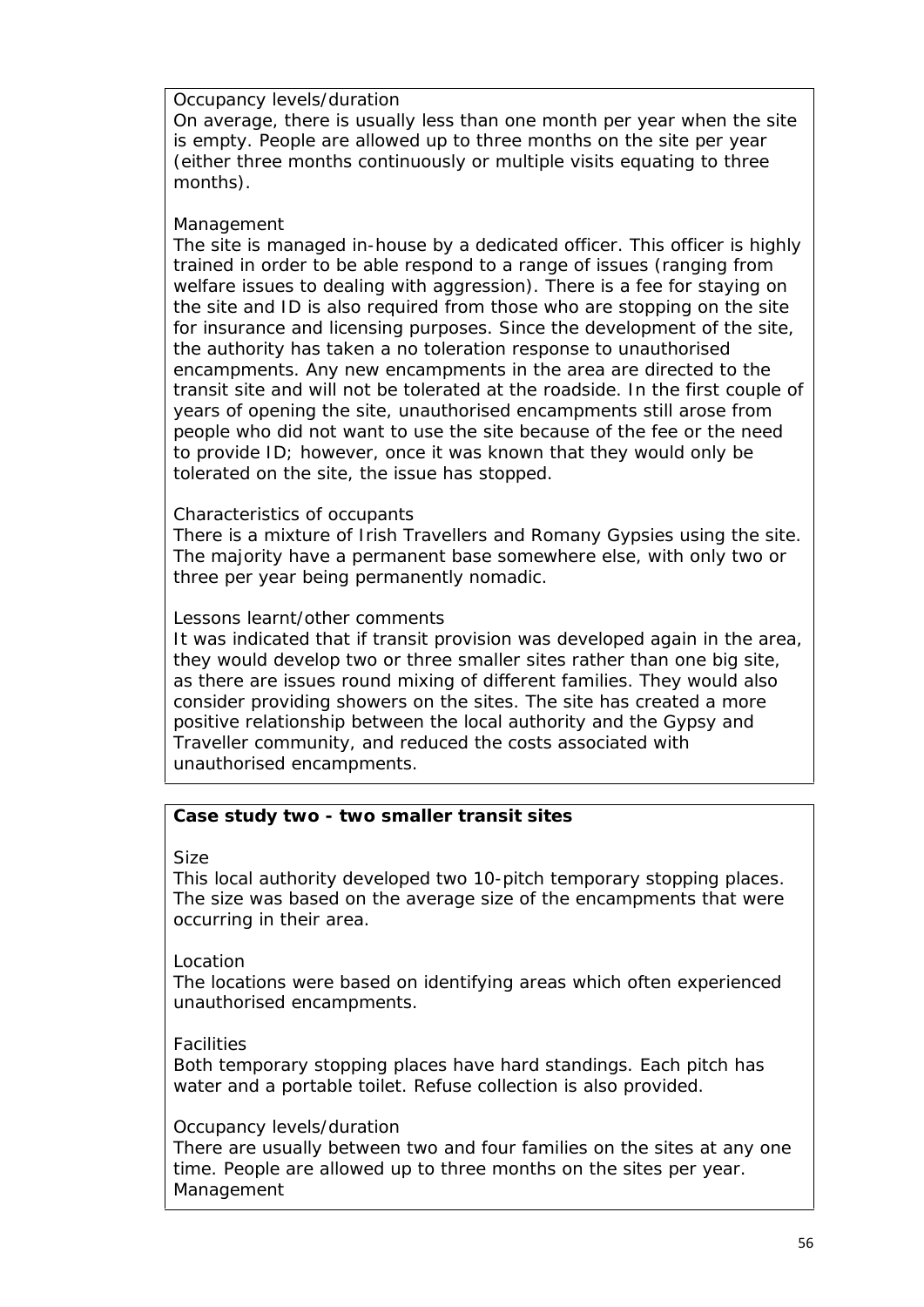The site is managed in-house. There is a fee for staying on the site and license agreements are required. The authority still operates a toleration policy in relation to unauthorised encampments (dependant on location and any associated welfare issues). They recognise that some people do not want to use the sites and will not enforce their use (although the continuation of unauthorised encampments has been raised as an issue by the settled community). The sites are used by those who want to avoid potentially being 'hassled' at the roadside.

*Characteristics of occupants*

There is a mixture of Irish Travellers and Romany Gypsies using the site. They are predominantly people who are passing through to and from festivals, fairs, etc or on their summer holidays.

*Lessons learnt/other comments* The authority advocates the development of a network of transit sites/stopping places with neighbouring authorities.

10.5 These examples are by no means exhaustive of the approaches that can be taken and both involved the creation of purpose made pitches/sites. Although transit need could be met by the creation of 'hard' purpose-made pitches/sites, it is also recommended that consideration is given to the need for the development of such 'hard' pitches along with the possibility of 'soft' transit pitches (i.e. designated stopping places). For example, another authority that was consulted made reference to 'accepted encampments' in designated areas, which provided refuse collection and toilets. While there were no formal licensing arrangements, residents were expected to follow a particular code of conduct while stopping on the designated area. Such 'softer' options would provide Gypsies and Travellers with somewhere authorised and more secure to stop whilst creating a minimal environmental impact. Such stopping places are sometimes favoured by Gypsy and Traveller households.

## **Assessing transit need in Warwick district**

10.6 The case studies above based the size of their transit provision on the average size of the unauthorised encampments that were occurring. As highlighted in paragraph 5.23, based on information provided for 2011, the average encampment size in the district of Warwick is between nine and eleven caravans (ten caravans). This figure was moderated for the calculation of residential accommodation need to remove large gatherings and multiple visits by the same households. This gave an average of between seven and eight caravans (7.5). The survey showed an average of 1.3 caravans per household (see paragraph 5.24). This indicates there are approximately six to eight families on each encampment (based on the range provided by the un-moderated and moderated average). Using an average encampment size approach would therefore suggest a transit requirement of **six to eight pitches**. However, this would not allow for large gatherings or multiple encampments (see discussion in paragraph 10.8 below).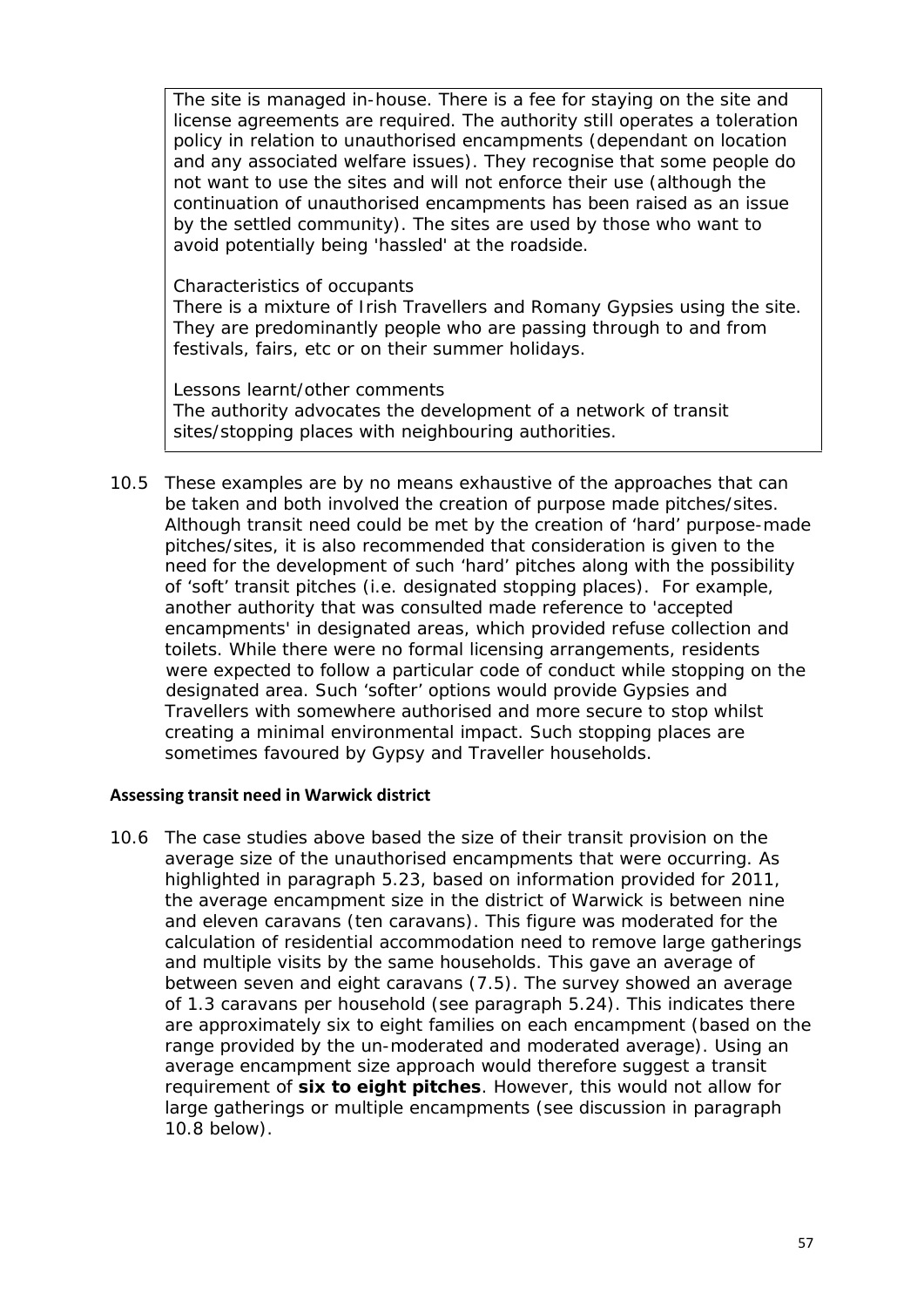- 10.7 In 2011, the Planning Policy and Housing Strategy teams at Warwick District Council produced a report on the local and historic demand for Gypsy and Traveller sites within the District. $27$  This report recommended provision of a transit site that could accommodate fifteen caravans. This figure was based on looking at the size of encampments occurring in the area but allowing space for slightly larger encampments. Using the average of 1.3 caravans per household indicates that transit provision for fifteen caravans would require **twelve pitches**. We would therefore recommend that Warwick District Council consider implementation of the transit provision they proposed in their 2011 report.
- 10.8 However, there are a number of issues for Warwick District Council to consider in relation to this transit provision:
	- While twelve transit pitches would help to address some transit need, there is a need to consider provision (whether formal or informal) for any larger encampments that occur (as detailed in Table 5.2);
	- The provision of a single twelve pitch transit site does not allow for more than one encampment in the area at the same time (on one of our fieldwork visits, for example, there were two separate encampments in different locations within the district).
	- A single transit site would force the mixing of differing groups (family and ethnic) and could lead to potential tensions.
	- The needs of the travelling groups often combines a mixture of motivations (i.e. work, family and holiday). A single transit site may not meet the differing requirements.
- 10.9 Finally, this assessment would support the approach of creating a **network of transit facilities across the wider region** to accommodate short term accommodation requirements. Such an approach is discussed in a regional study on transit need produced in 2009<sup>28</sup> and would require joint-working with neighbouring authorities and Warwickshire County Council.

<sup>27</sup> Planning Policy and Housing Strategy teams (2011) *Evidence of Local Needs and Historic Demand for Gypsy and Traveller Sites in Warwick District*, April 2011, Warwick District Council. <sup>28</sup> Niner, P. (2009) *South East England Regional Gypsy and Traveller Transit Study*, Final Report, Birmingham: University of Birmingham, October 2009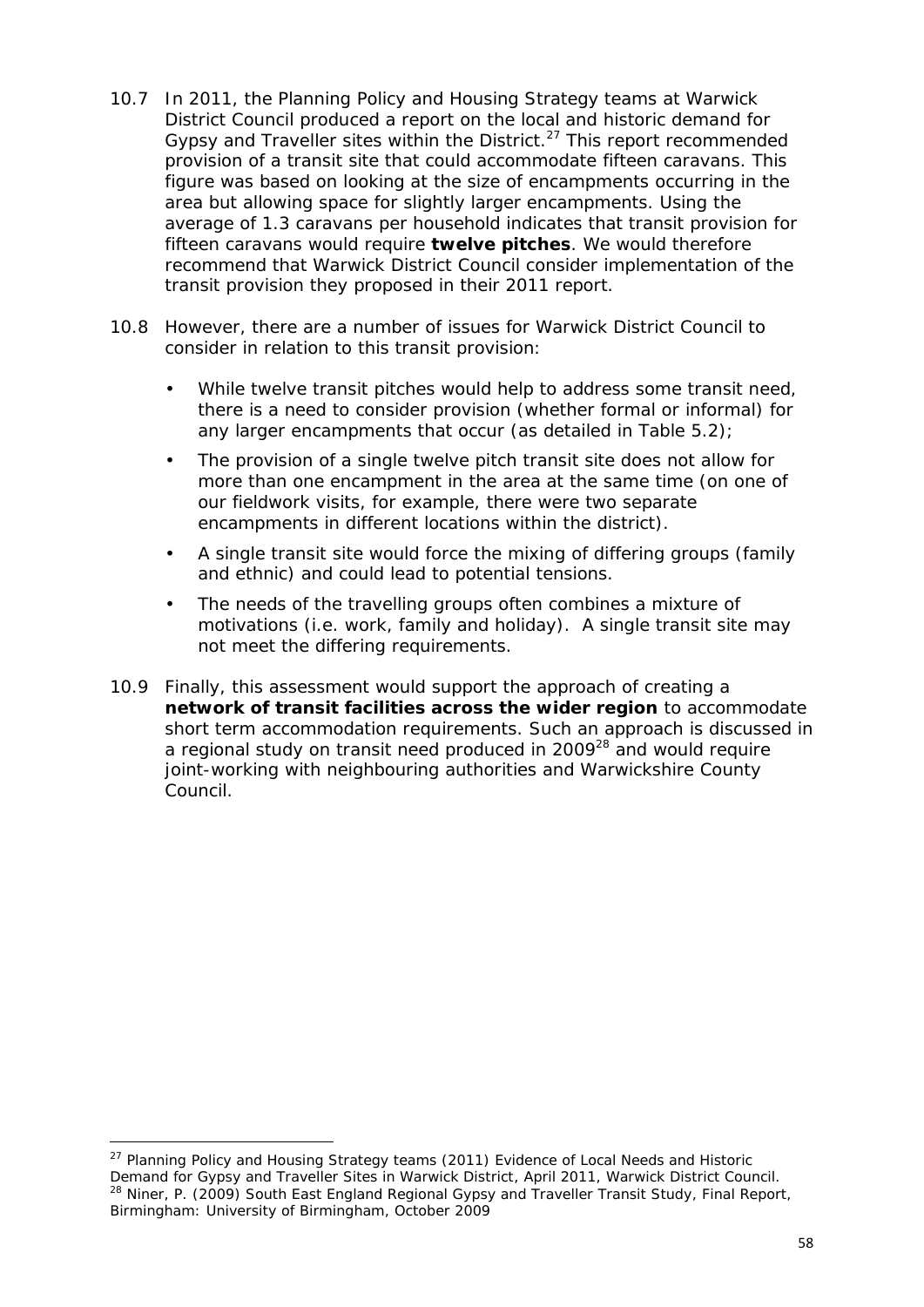# **11. Concluding comments**

- 11.1 This final chapter contains some concluding comments which aim to help Warwick District Council in understanding how the need arising within the study area may best be met.
- 11.2 It was evident that there was suppressed need from people living in bricks and mortar accommodation. While the majority of respondents indicated intentions to remain in their current accommodation indefinitely, for some, the lack of site provision had prompted their move into bricks and mortar in the first place. This lack of choice needs to be taken into consideration as it will only compound current inequalities in provision.
- 11.3 While household formation appeared to be small, this should be monitored as a number of older children will be of an age for household formation in the next period.
- 11.4 It is possible that a proportion of the accommodation need within the study area can met in the first five years (2012-2016) by regularising the existing unauthorised development. However, this would need to be balanced against the appropriateness of the site in relation to the current, or emerging, planning policy active in the area.
- 11.5 Steps should be taken to address the provision of affordable site-based accommodation for those who require it; for example, those who cannot afford to buy land to develop a site or buy a pitch on a private site.
- 11.6 There appears to be a nil need from Travelling Showpeople households and it is assumed that the existing site can accommodate household growth within the existing Travelling Showpeople family over the assessment period. However, it should be noted that Travelling Showpeople remain distinct from Gypsies and Travellers and further work may need to be produced, across local authority boundaries, to accurately understand their accommodation needs.
- 11.7 Although the pitch requirements over the 2012-2016 period should be seen as accurate as a result of utilising the best information available at the time of the study, pitch requirements for the 2017-2026 period should be seen as indicative due to the reliance on household growth figures. It is recommended that this assessment of accommodation need is repeated in due course (circa 5 years) to ensure this assessment remains as accurate as possible.
- 11.8 The long term accommodation needs arising from Gypsy and Traveller households in bricks and mortar accommodation continue to be largely unknown. Although this assessment has been successful in including a large proportion of this group more work needs to take place around estimating the size of the housed population and monitoring their accommodation need. Some of this may be made possible as a result of findings from Census 2011, which included the ethnicities of Romany Gypsy and Irish Traveller.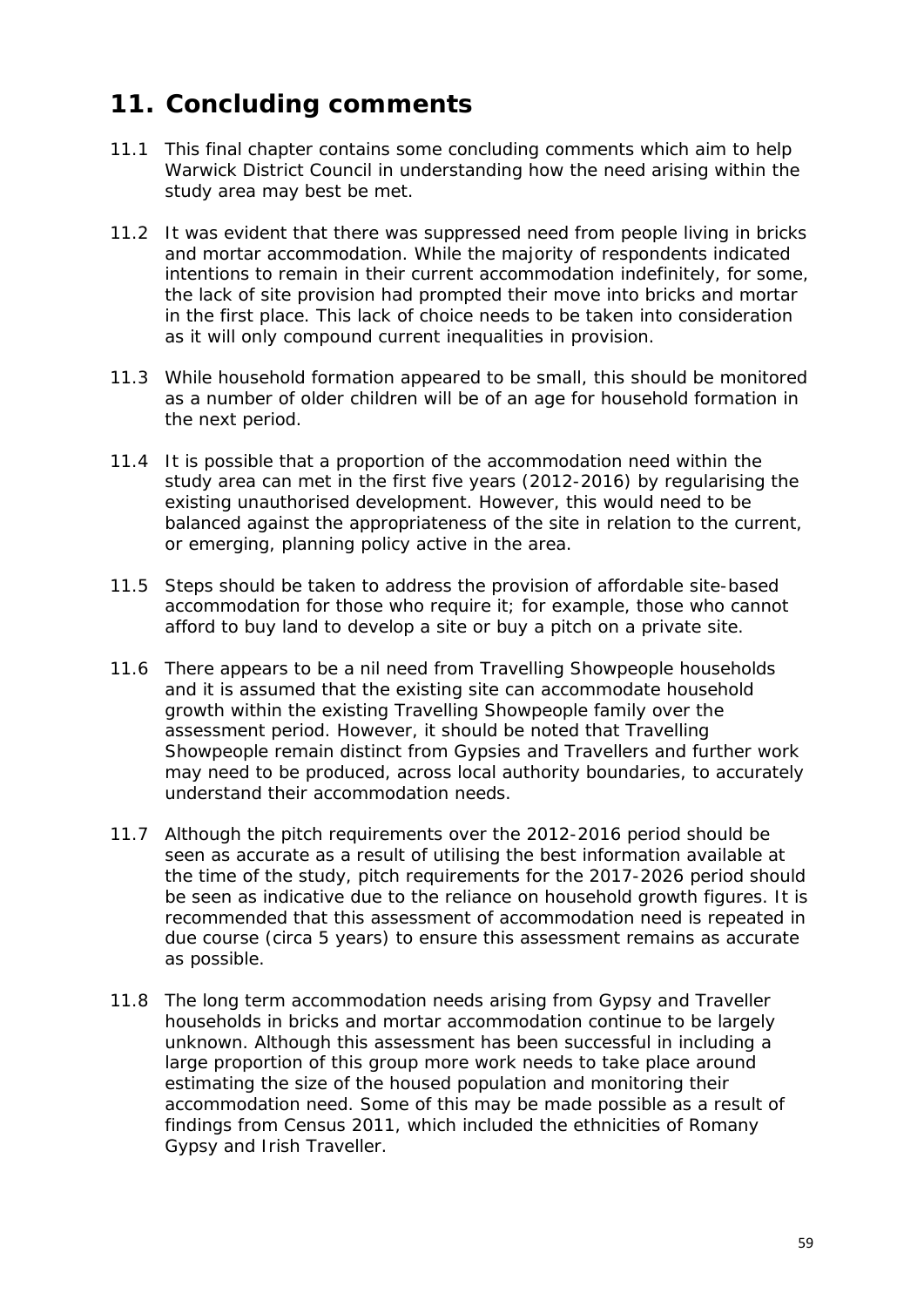- 11.9 Requirements for the provision of transit accommodation are difficult to quantify; however, it is apparent from this assessment and previous work carried out by Warwick District Council that there is a need for some form of transit provision within the district. This assessment suggests implementing the planned provision for fifteen caravans (twelve pitches) that were outlined in a previous report produced by Warwick District Council. As highlighted in paragraph 10.9, this assessment would support a network of transit facilities (either formal or informal) working in collaboration with neighbouring authorities/Warwickshire County Council. In order to 'future-proof' for need from visitors to the area, consideration should be given to ensuring the provision of short-stay pitches is embedded within the permission granted for residential pitch accommodation. Furthermore, continual monitoring is needed to review travelling patterns and the incidence of transient unauthorised encampments, and to assess provision and requirements.
- 11.10 Finally, it is imperative that progress is made to address the needs identified in this assessment. If no or little progress is made in meeting the accommodation needs of Gypsies and Travellers it is likely that this would result in:
	- A continuation, and possible increase, in suppressed need from people living in bricks and mortar accommodation; and
	- A continuation, and possible increase, in the number of unauthorised developments. It is likely that these will stimulate long processes of enforcement, appeals and inquiries. This could also lead to development of sites in inappropriate areas, without the necessary planning considerations.
- 11.11 The implications of the issues raised above are that:
	- New households which are forming will not be able to locate in appropriate accommodation;
	- The legal and other costs of accommodating or removing unauthorised sites will continue and may increase;
	- There may be greater conflict between the settled and Gypsy and Traveller populations as a result of unauthorised development in inappropriate areas; and
	- The Councils fail to meet the requirements of both the Housing Act 2004 and national planning policy, which outline the requirement for plans to be developed in order to meet the accommodation needs of Gypsies and Travellers.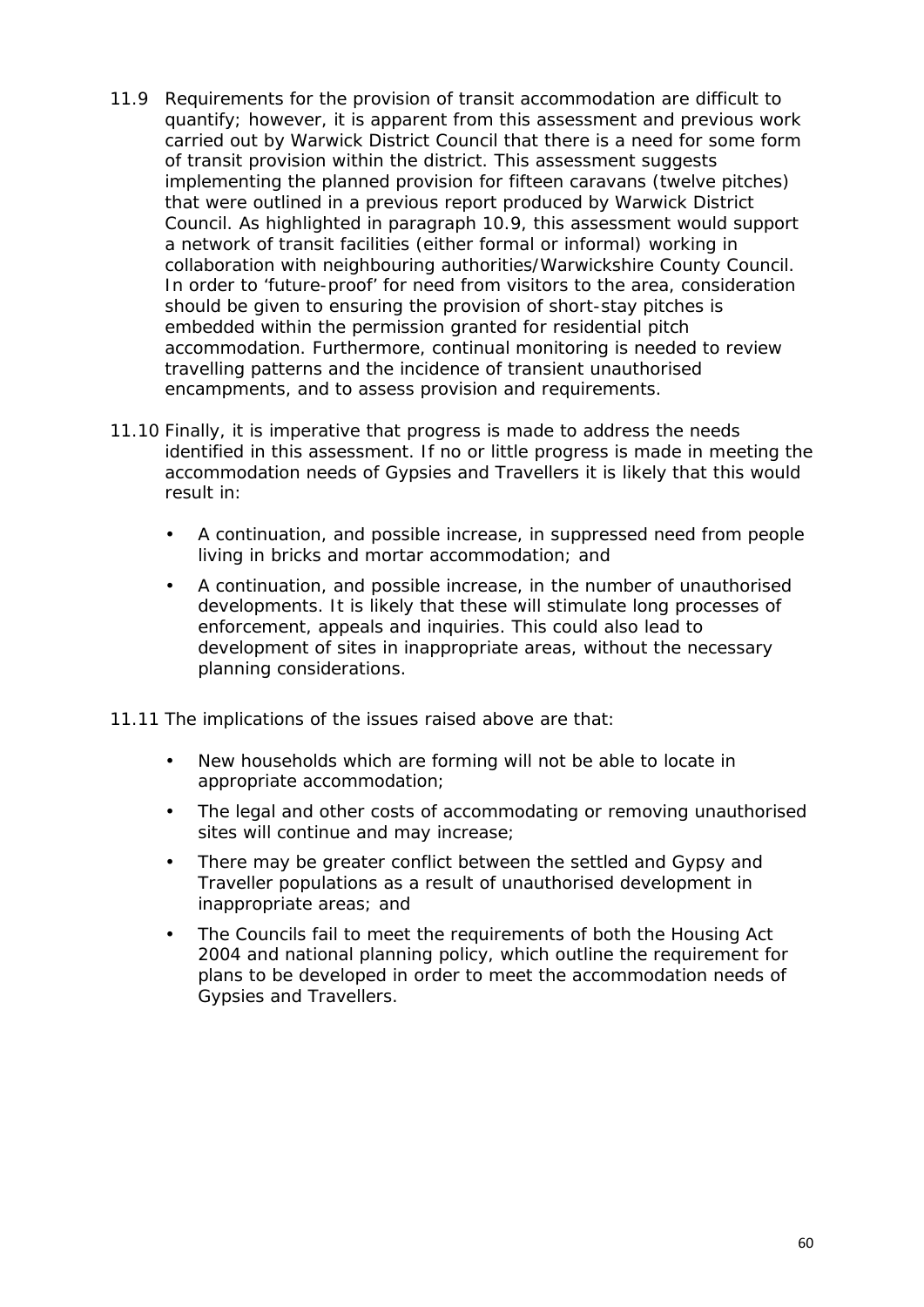- 11.12 Engaging with a broad array of partners will be essential in order to move Gypsy, Traveller and Travelling Showpeople accommodation provision forward. Effective partnership working should be developed with:
	- Internal staff and departments within the local authority to ensure a joined-up approach;
	- Elected Members:
	- Neighbouring local authorities/Warwickshire County Council;
	- Homes and Communities Agency;
	- Key stakeholders including health, education and training, the Police and residential social landlords;
	- Gypsies and Travellers (including the Showmen's Guild); and,
	- The general public more widely.

Only via effective partnership working can the accommodation needs identified here be addressed and have the best opportunity for long-term success.

11.13 Addressing the accommodation needs of Gypsies, Travellers and Travelling Showpeople is the shortest and quickest route to helping to ensure positive outcomes for members of this population. Research has shown that a lack of suitable accommodation and poor conditions is related to poor educational and health as well as being at the root of ill feeling between the non-Traveller community and Gypsies and Travellers. In addition, addressing accommodation need will, in the short and long-term, reduce the costs of maintaining the process that surrounds unauthorised encampments and developments and help achieve additional revenue where socially rented sites are developed. Permanent solutions will offer the best chance for positive outcomes for all concerned and create a platform where greater engagement and cohesion can be fostered and developed.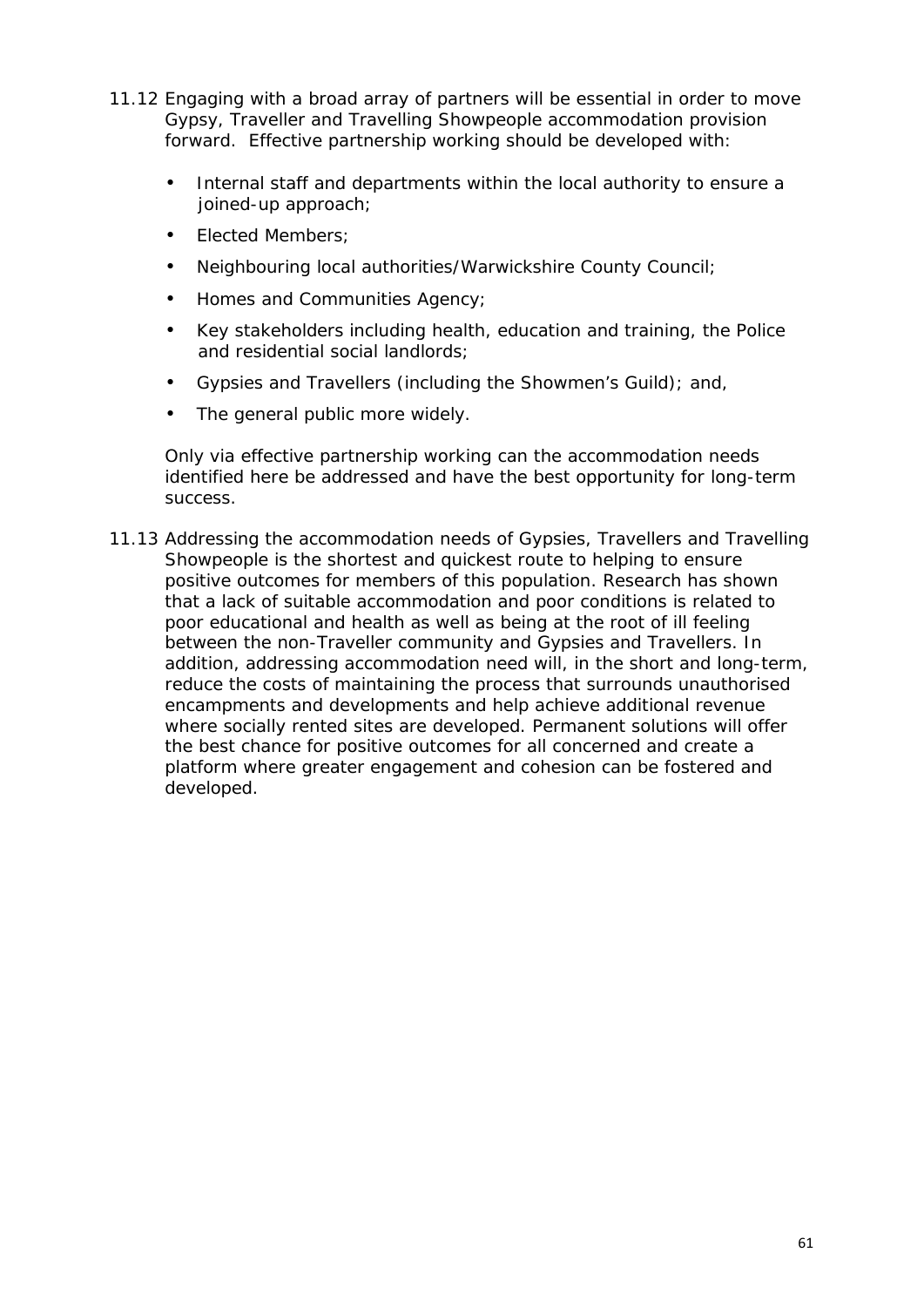# **Appendix 1:The assessment methodology**

Draft practice guidance for local authorities undertaking Gypsy and Traveller Accommodation Assessments was released by the ODPM (now CLG) in February 2006 with final guidance made available in October 2007. Specialised guidance and assessments were felt to be required as many local authority housing needs assessments were previously failing to assess or identify the needs of Gypsies and Travellers. The Guidance explains why assessments are needed, how authorities might go about conducting an assessment and issues to consider. The Guidance is non-prescriptive in terms of methods but suggests that Gypsy and Traveller Accommodation Assessments integrate a wide variety of evidence such as existing secondary information, views of selected stakeholders and the views of Gypsies, Travellers and Travelling Showpeople.

It is noted that the recent draft Planning Policy Statement 'Planning for traveller sites' (CLG, 2011) has proposed removing the need for dedicated Gypsy and Traveller Accommodation Needs Assessments (GTAAs) from any new guidance. It states,

*While the Government is keen that planning policy highlights the importance of ensuring that targets are based on robust evidence, it does not consider it necessary to prescribe to local planning authorities the type and volume of evidence required, especially as their conclusions will be tested through the process of consultation and Examination in Public of local plans. This also accords with the Government's "streamlining" objectives by removing policy that is already adequately covered by legislation. The proposed policy states that local planning authorities set their own evidence-based targets for the provision of pitches/plots. The policy does not dictate what targets local planning authorities should adopt. This is a matter for local planning authorities to decide themselves depending on the circumstances in their particular area.*

However, in the absence of alternative methodologies for assessing the accommodation needs of Gypsies and Travellers we have adopted a modified survey of the sort used in the first round of GTAAs.

This assessment was undertaken in three distinct stages. Each of these stages is described in more detail below.

- Stage one: collation and review of existing information
- Stage two: consultation with key stakeholders
- Stage three: survey with Gypsies, Travellers and Travelling Showpeople

**Stage one: Collation and review of existing secondary information**

This first stage comprised a review of the available literature and secondary sources available in relation to Gypsy and Traveller communities. This provided an historical, social and political overview to the situation of Gypsies and Travellers in the study areas. More specifically this included the collection, review and synthesis of: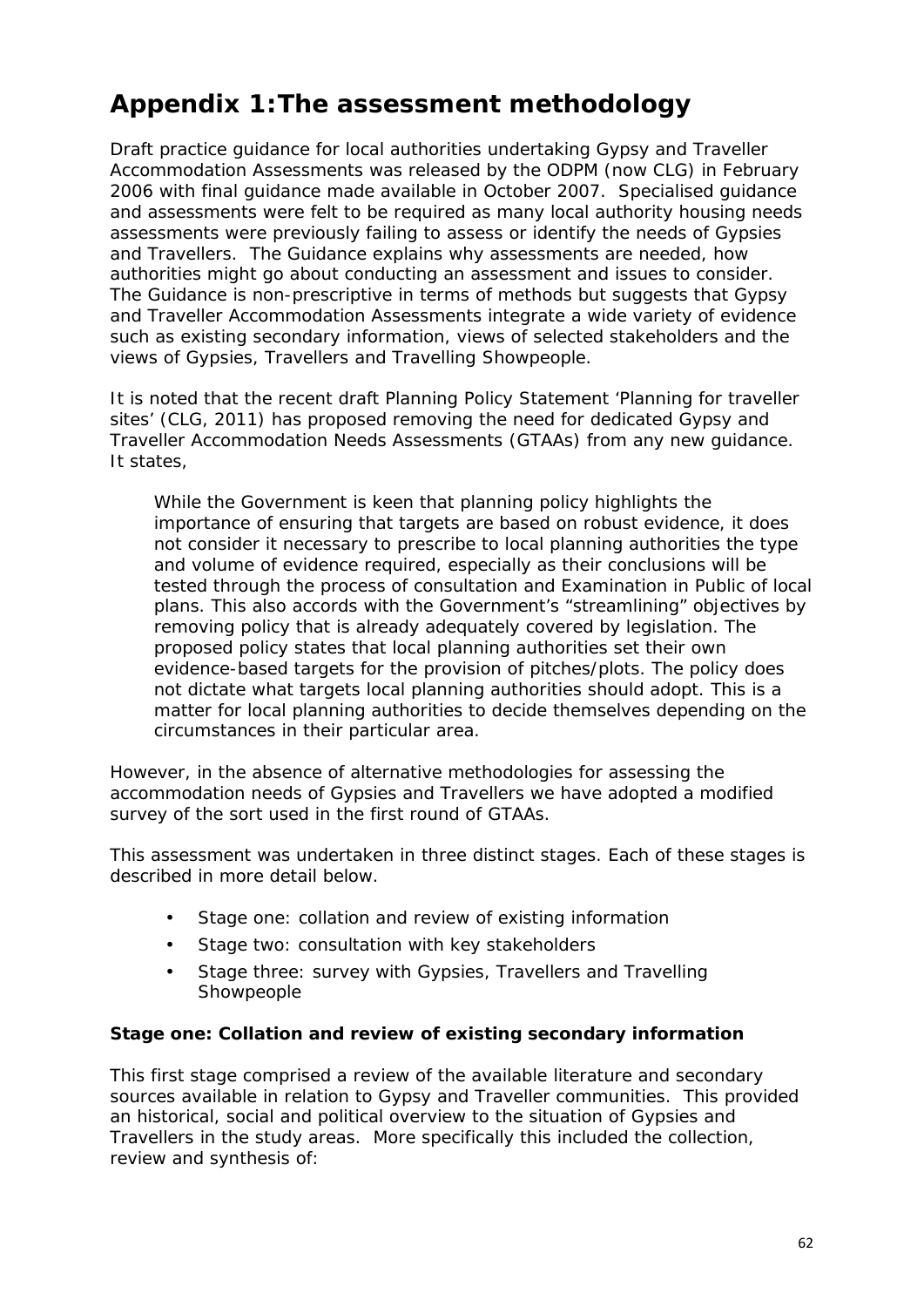- The bi-annual Count of Gypsy and Traveller Caravans.
- Records and data maintained and provided by the local authorities
- The previous GTAA produced in 2008
- The report produced by Warwick District Council in 2011

**Stage two: Consultation with key stakeholders**

The analysis and review of existing information was supported by engagement and consultation with a small number of key stakeholders. This consultation took the form of telephone interviews, which were tailored to the role of the individual. The aim of these interviews was to provide clarification on issues arising from existing data and provide an understanding of the context of current provision. Consultation was carried out with officers representing the following departments/roles/agencies: Warwick District Council; Warwickshire County Council; Warwickshire Police; Warwickshire Supporting People; and officers from other local authorities across England (focusing specifically on the issues of transit provision).

**Stage three: Survey with Gypsies, Travellers and Travelling Showpeople**

One of the most important aspects of the assessment was consulting with local Gypsies, Travellers and Travelling Showpeople; the fieldwork took place over an eight week period starting on  $29<sup>th</sup>$  May 2012. These consultations took the form of face-to-face interviews in order to gather information about their characteristics, experiences, accommodation and related needs and aspirations. The survey with Gypsies, Travellers and Travelling Showpeople is discussed below under three sections: sampling strategy and response rates; questionnaire design; and fieldwork and interviewers.

## *Sampling and response rates*

Sampling Gypsy and Traveller households for Gypsy and Traveller Accommodation Assessments is always problematic given the absence of accurate information concerning the size and location of the Travelling communities. As such the sampling technique for the assessment was purposive rather than purely random. The sampling strategy for the assessment differed depending upon the particular accommodation type currently inhabited by Gypsies, Travellers and Travelling Showpeople in the study area.<sup>29</sup>

- Information provided by Warwick District Council stated that there were two sites across the study area (one unauthorised development and one Travelling Showpeople site). The Community Interviewers were asked to interview every separate household currently on the sites.
- For households on unauthorised encampments, officers from Warwick District Council were asked to inform the fieldwork team when and where encampments occurred during the fieldwork period. The Community Interviewers and University research team visited these encampments wherever possible.

<sup>&</sup>lt;sup>29</sup> Such a sampling strategy coupled with the lack of knowledge about the overall size of the Gypsy and Traveller population means that discussing statistical issues such as sampling error and confidence intervals would be misleading.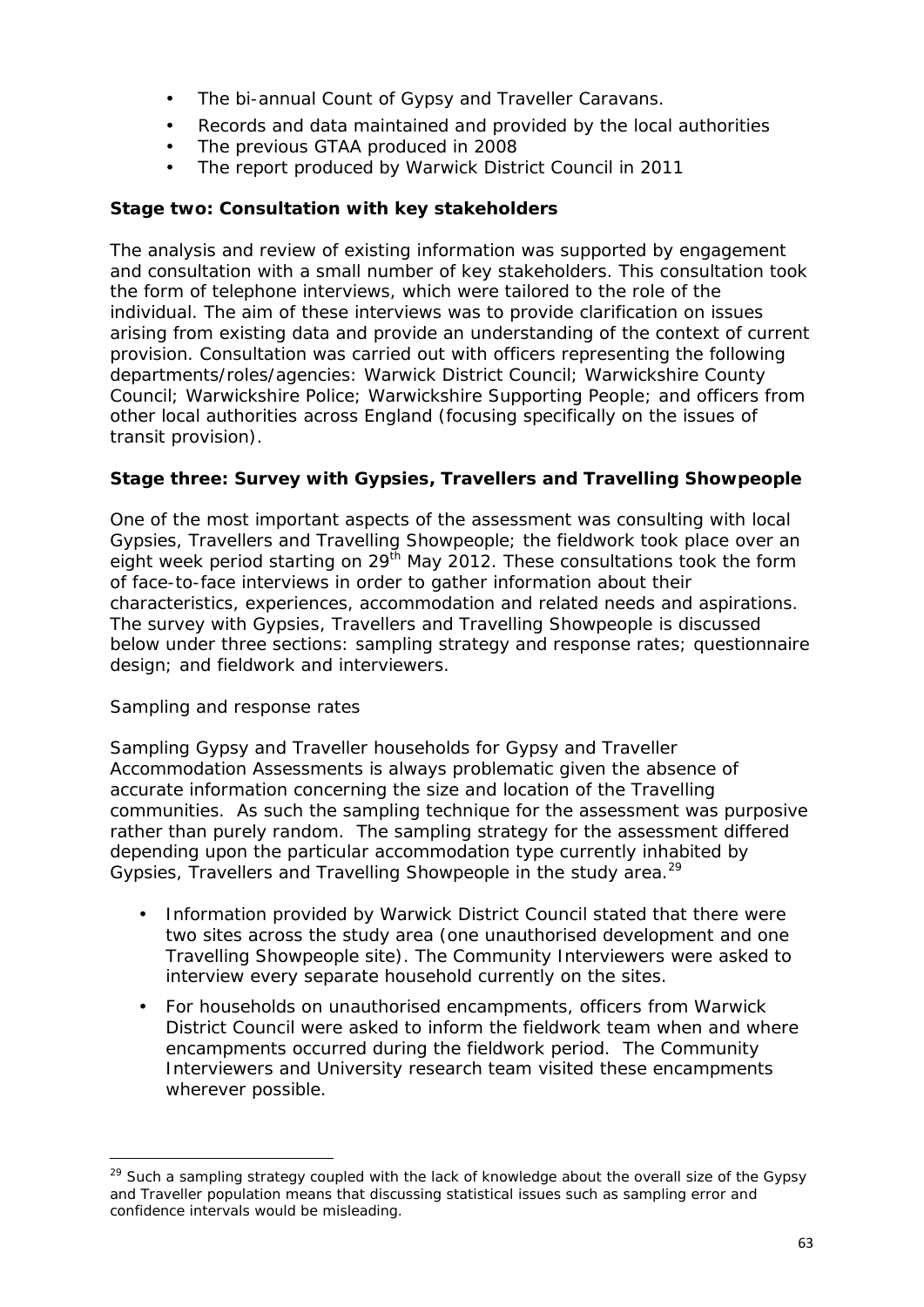As the population of Gypsies and Travellers in bricks and mortar housing is relatively hidden from official records there was no sample frame from which to identify people. Therefore, in order to engage with housed Gypsies and Travellers the fieldwork team relied on three main methods: contacts of Gypsies and Travellers who had already been interviewed as part of the assessment (i.e. on site-based accommodation); contacts of the Gypsy and Traveller Community Interviewers on the fieldwork team; and snowball sampling where one respondent in housing recommended engaging with similar households.

A total of 43 households were involved in the assessment. From an estimated base population of 33 resident households in Warwick district, we consulted with 28 households; 85% of the estimated resident Gypsy, Traveller and Travelling Showpeople community across the study area. We believe that the sample is as representative as can be reasonably expected. We have no reason to believe that those households included in the survey are untypical from the total population in the area. Overall, we believe that the findings for the assessment are based on reliable information from accommodation types within the study area.

#### *Questionnaire design*

All household interviews have utilised a structured questionnaire upon which questions were routed according to the appropriate accommodation type. Questions were a mixture of tick-box answers and open-ended questions. This mixed approach enabled us to gather quantifiable information, but also allowed for contextualisation and qualification by the more narrative responses. The survey contained the following sections:

- Current accommodation;
- Local and historic connection;
- Travelling;
- Previous housing experiences;
- Household details;
- Health services: and
- Future accommodation.

The questionnaire used in the assessment is available in Appendix 3.

#### *Fieldwork and interviewers*

In addition to the University fieldwork staff, and of crucial importance to engaging as effectively as possible with the Gypsy and Traveller population, was the involvement of Gypsy and Traveller Community Interviewers. In total, two members of the Gypsy and Traveller community were involved in the assessment as Community Interviewers. These interviewers had worked previously with the University team, were of Romany Gypsy background and lived outside the study area.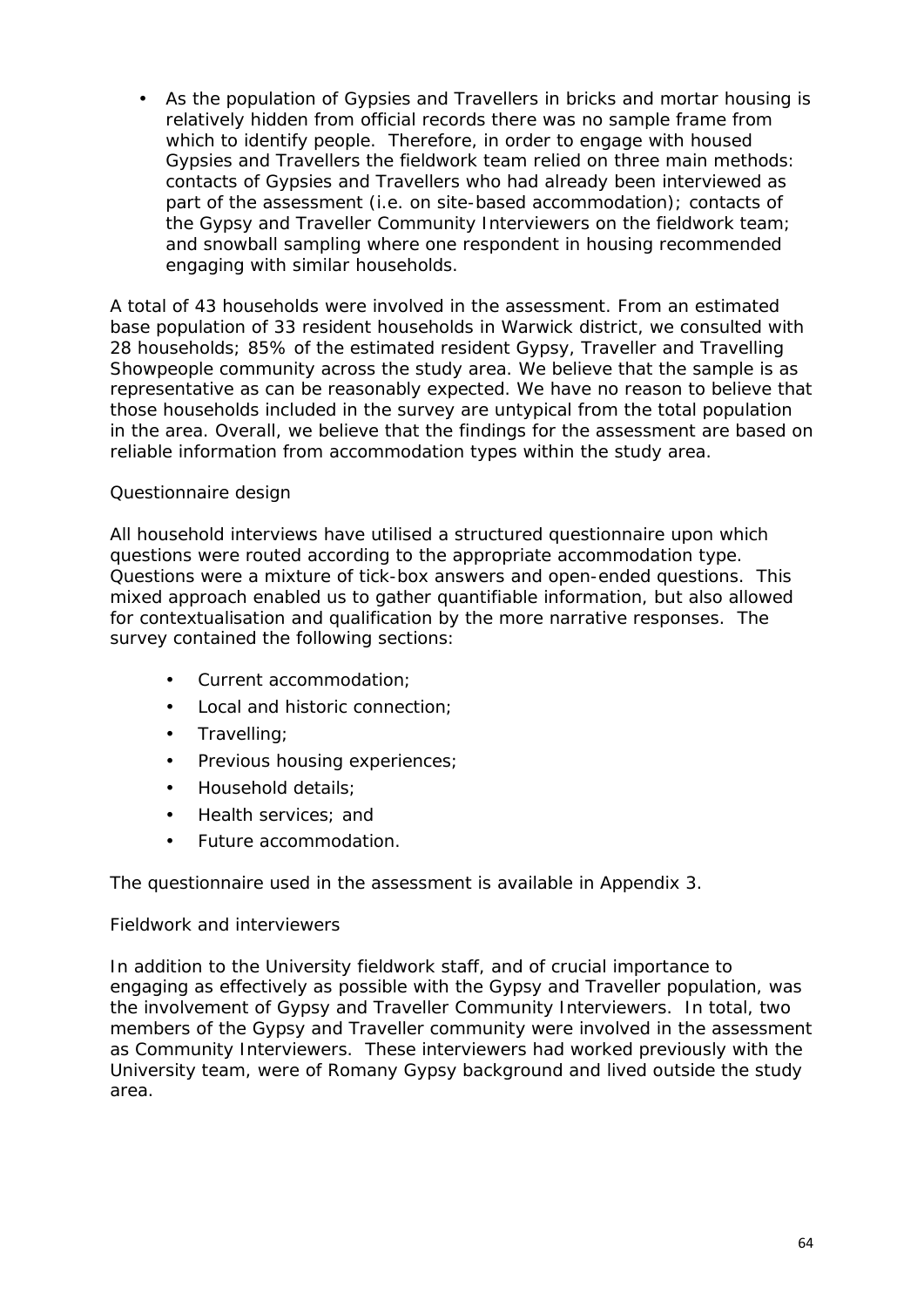The Community Interviewers were briefed on the assessment and the questionnaire prior to commencing fieldwork, and provided with support from the core study team members during their interviewing activity. Each questionnaire which was returned to us was subject to quality control and appropriate feedback was given to the interviewers. By taking this approach we found we were able to access a range of people that would not otherwise have been included in the assessment, such as 'hidden' members of the community (e.g. people living in bricks and mortar housing), and those people who were uncomfortable talking to non-Travellers.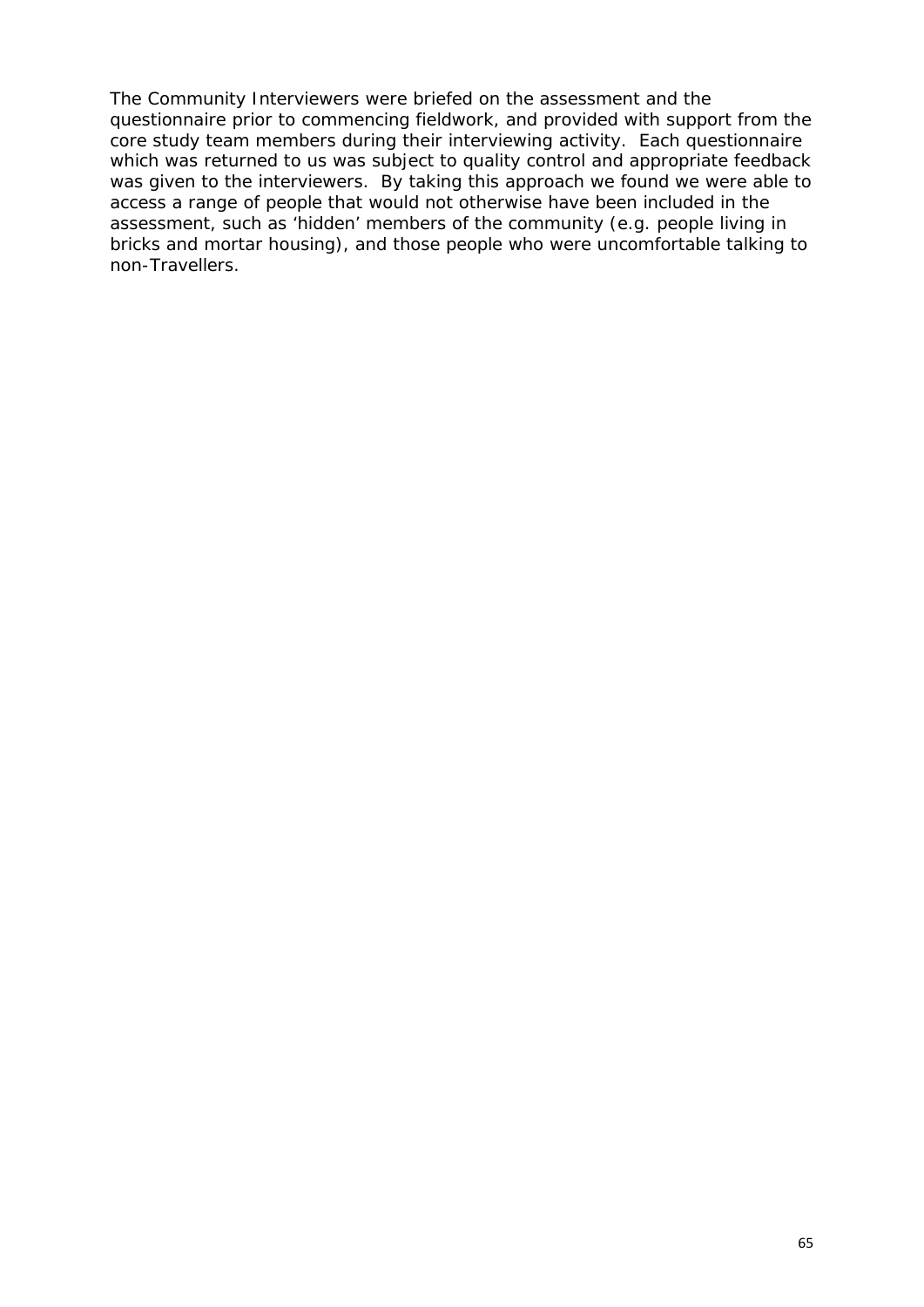# **Appendix 2:Demographics of the local Gypsy and Traveller population**

This section aims to provide some information on the demographics of the sample involved in this accommodation assessment within the district.

## **Demographic and household characteristics**

Characteristics of Gypsy, Traveller and Travelling Showpeople communities are often hidden or not widely known. Gypsy and Traveller Accommodation Assessments present an ideal opportunity to get to know more about the community at large, particularly in terms of living circumstances, age, Gypsy and Traveller groups and household composition. The following aims to provide some information about the Gypsy and Traveller households in the sample.

*Age and gender of interviewees*

The age profile of the sample can be seen from Table A2.1. The 25–39 and 40– 45 age groups were most consulted during the assessment, forming 47% and 28% of the total sample respectively.

| Age<br>group |                | AII  |                | Unauthorised<br>development |                | Travelling<br>Showpeople<br>site |                | <b>Bricks</b><br>and<br>mortar |           | Unauthorised<br>encampments |
|--------------|----------------|------|----------------|-----------------------------|----------------|----------------------------------|----------------|--------------------------------|-----------|-----------------------------|
|              | N <sub>O</sub> | $\%$ | <b>No</b>      | %                           | N <sub>O</sub> | %                                | N <sub>O</sub> | %                              | <b>No</b> | %                           |
| $17 - 24$    | 5              | 12   |                | 14                          |                | $\overline{\phantom{a}}$         |                | $\overline{\phantom{0}}$       | 4         | 27                          |
| $25 - 39$    | 20             | 47   | 3              | 43                          |                | 33                               | 8              | 44                             | -8        | 53                          |
| $40 - 49$    | 12             | 28   |                | 14                          |                | 33                               | 8              | 44                             | 2         | 13                          |
| $50 - 59$    | 4              | 9    |                | 14                          |                | $\overline{\phantom{a}}$         | 2              | 11                             |           |                             |
| $60 - 74$    | $\mathcal{P}$  | 5    |                | 14                          |                | 33                               |                |                                |           |                             |
| Total        | 43             | 100  | $\overline{ }$ | 100                         | 3              | 100                              | 18             | 100                            | 15        | 100                         |

Table A2.1: Age of interviewees

In terms of the gender split between interviewees, ten were male (23%) and thirty-three were female (77%). This reflects a commonly achieved gender distribution in GTAAs.

## *Household size*

In total, the survey sample accounts for 161 members of the Gypsy and Traveller community who were in Warwick district at the time of the assessment (including the respondents on unauthorised encampments). The average household size for the sample as a whole was 3.7; larger than the household size of the non- Traveller population. There appeared to be a difference in household size between the different accommodation types; for example, the average household size for those in bricks and mortar was 3.9, compared to 3.6 on the unauthorised development, 3.8 on the unauthorised encampments and 3 on the Travelling Showpeople site.

Table A2.2 below shows the number of children of different age cohorts across the sample.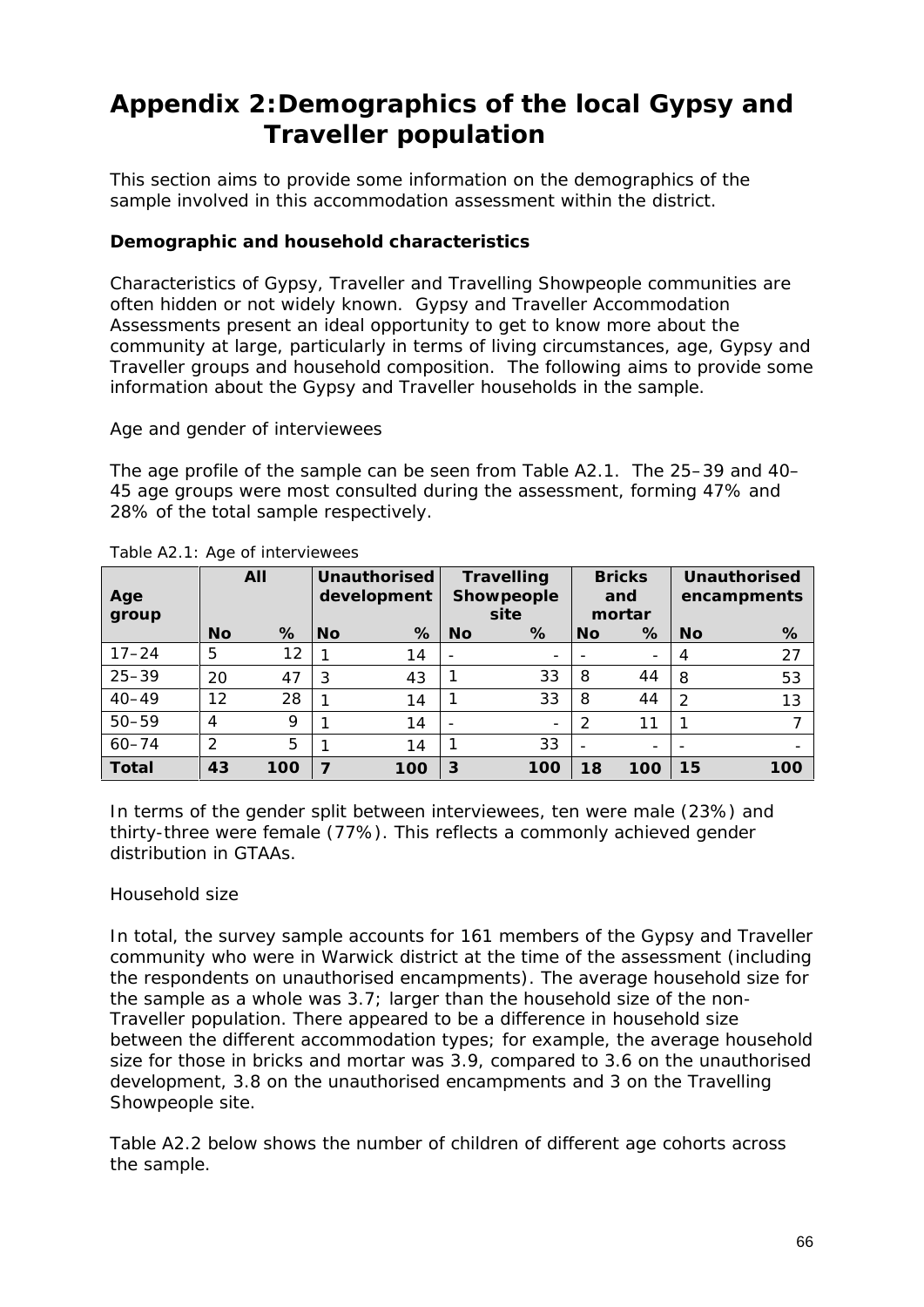|              | All       |    |   | Unauthorised<br>development |   | Travelling<br>Showpeople |      | Bricks and<br>mortar |    | Unauthorised<br>encampments |    |
|--------------|-----------|----|---|-----------------------------|---|--------------------------|------|----------------------|----|-----------------------------|----|
| Age<br>group |           |    |   |                             |   |                          | site |                      |    |                             |    |
|              | <b>No</b> |    | % | N <sub>O</sub>              | % | No                       | %    | <b>No</b>            | %  | <b>No</b>                   | %  |
| $0 - 5$      |           | 17 |   |                             |   |                          |      |                      |    |                             | 10 |
| $6 - 10$     | 35        |    |   |                             |   |                          | 15   |                      |    | 12                          |    |
| $11 - 16$    | 23        |    | 4 |                             |   |                          | 12   |                      |    |                             |    |
| Total        |           | 75 |   |                             |   |                          |      |                      | 33 |                             | 28 |

Table A2.2: Number of children in households by accommodation type

*Gypsy and Traveller groups*

The largest single group was Romany Gypsy (English) (twenty-five respondents - 58%). This was followed by Irish Traveller (fifteen respondents - 35%) and Travelling Showpeople (three respondents - 7%). The fifteen Irish Traveller households were all stopping on unauthorised encampments, while the Romany Gypsies were living on the unauthorised development and in bricks and mortar accommodation.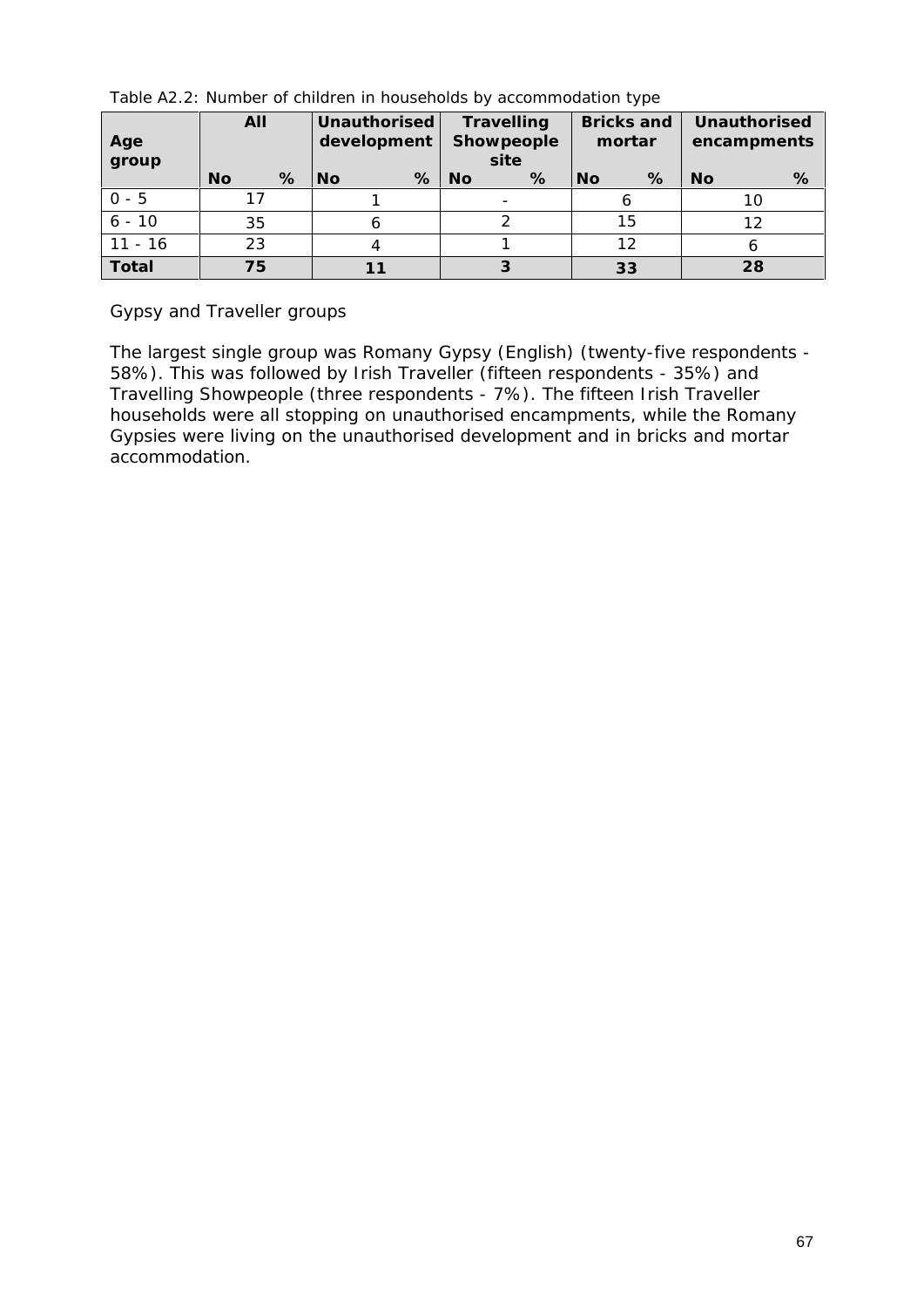# **Appendix 3:Questionnaire**

## **Warwick Gypsy, Traveller and Travelling Showpeople Study Questionnaire**

#### **Introduction**

My name is  $\lceil \;\; \rceil$  and I work for the University of Salford [show ID badge]. We have been asked by Warwick District Council to assess the accommodation needs of Gypsies, Travellers and Showpeople in this area. We're looking to speak with a number of people staying in the local area, in houses, on council sites, on private sites and on the roadside, to get a range of views. The views that we collect may help plan and improve accommodation, sites, planning and other services in the future.

We are completely independent of any local council or the government. Would you be willing to talk to me? If you agree it will probably take about 25 minutes. I have a number of questions I would like to ask but I would like to hear about anything else you feel is relevant. I will be writing down your answers, but the interview will be confidential. Therefore no one will be identified in any report that we write, and there is no way that anyone will be able to trace any particular answer back to you.

Would you be willing to talk to me? If it's not a good time I could arrange to come back later if that suits you better.

**CHECK!** Have you already been interviewed for this survey before? Do you have one of these (show pink sheet)?

| Address/Site: |  |
|---------------|--|
|               |  |

Date of Interview:

Interviewer name:

**If, during the interview a question comes up that you don't want to answer just say so and I'll move on**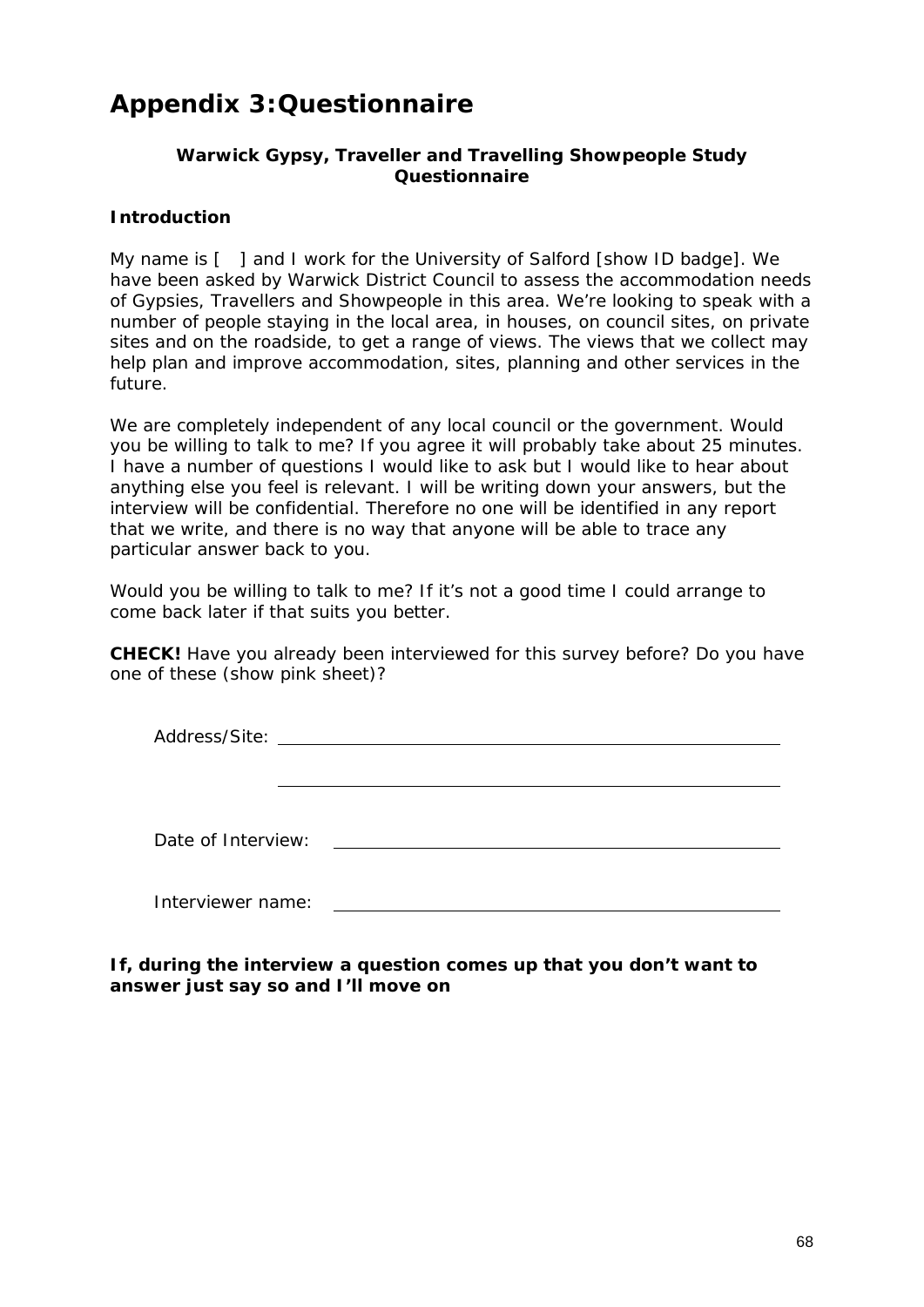## **SECTION A: CURRENT ACCOMMODATION**

## QA1. Type of accommodation (**Please tick one box only)**

| Unauthorised encampment                                                               | Go to QA5         |
|---------------------------------------------------------------------------------------|-------------------|
| Unauthorised development (own land no planning)                                       | Go to QA4         |
| Residential Council/site/yard                                                         | Go to QA4         |
| Residential Private site/yard with permanent planning permission                      | $\vert$ Go to QA3 |
| Residential Private site/yard with temporary planning permission                      | $\vert$ Go to QA4 |
| Bricks & Mortar (rented from the local authority or social landlord) $\Box$ Go to QA2 |                   |
| Bricks & Mortar (rented from a private landlord)                                      | Go to QA2         |
| Bricks & Mortar (owner occupier)                                                      | Go to QA2         |
| Other (please specify below)                                                          | Go to QA4         |
|                                                                                       |                   |

QA2. How many bedrooms do you have here? (**Please tick one box only)**

| One          | □ Go to QA6      |
|--------------|------------------|
| Two          | $\Box$ Go to QA6 |
| Three        | $\Box$ Go to QA6 |
| Four or more | □ Go to QA6      |

QA3. Is the permission 'personal' i.e. for you and your family only? (**Please tick one box only)**

| Yes        | Go to QA4        |
|------------|------------------|
| Nο         | $\Box$ Go to QA4 |
| Don't know | $\Box$ Go to QA4 |

QA4. Do you? (**Please tick one box only)**

| Don't know                   | □ Go to QA5      |  |
|------------------------------|------------------|--|
| Other (please specify below) | $\Box$ Go to QA5 |  |
| Rent your plot/pitch         | $\Box$ Go to QA5 |  |
| Own your plot/pitch          | $\Box$ Go to QA5 |  |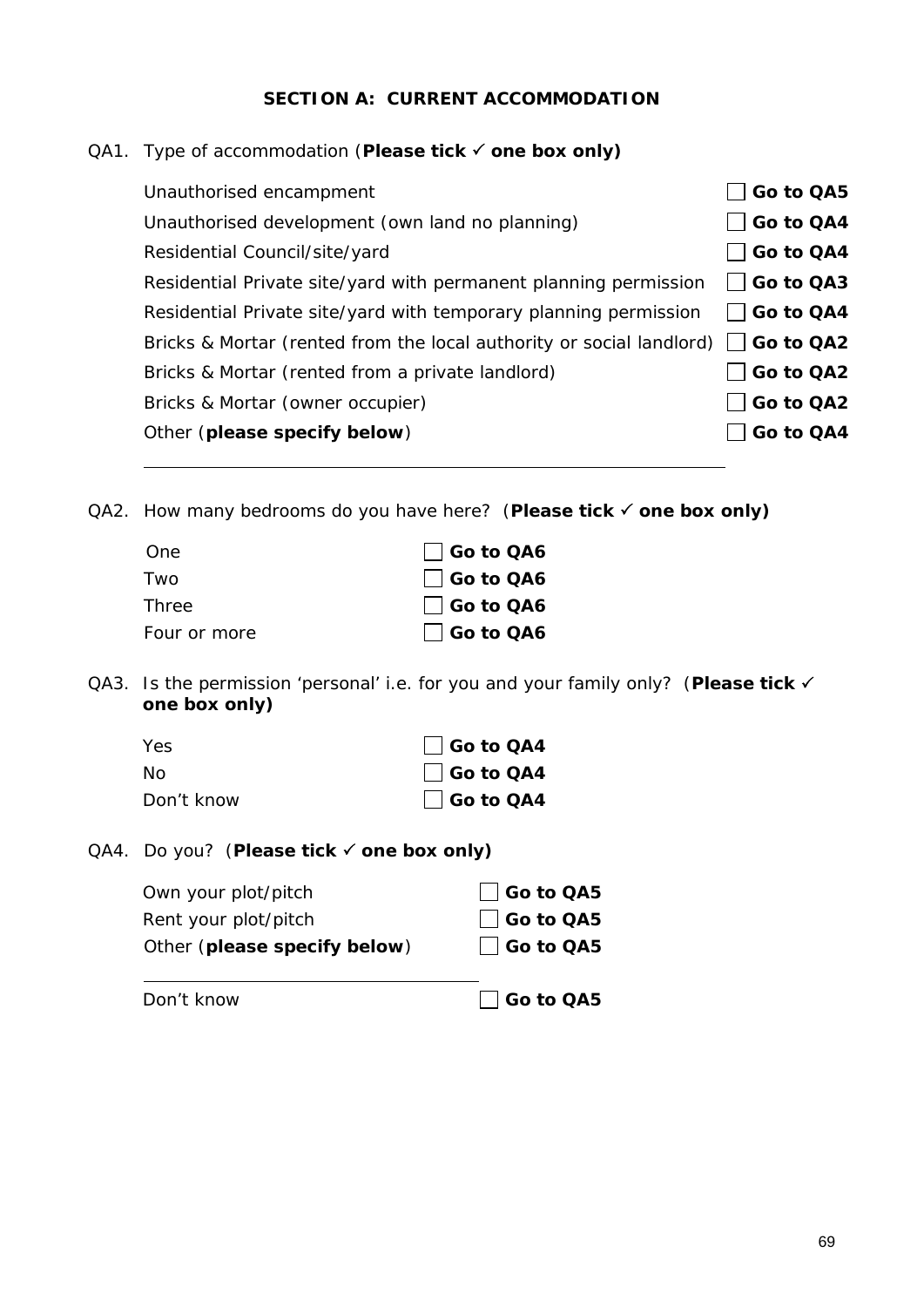QA5. Do you? (**Please tick one box only)**

| Own your trailer/chalets/units  |  |
|---------------------------------|--|
| Rent your trailer/chalets/units |  |
| Other (please specify below)    |  |
|                                 |  |
| Don't know                      |  |
|                                 |  |

- QA6. How many trailers/chalets/units…….. (**Please write in spaces provided)**
	- a. Do you have in total?
	- b. Are used as sleeping spaces?
	- c. Are used as living spaces (non-sleeping)?
	- d. Are used mainly for storage/occasional use?
- QA7. Would you say you have enough space for your household at its current size in this home / pitch? (**Please tick one box only)**

**(Interviewer: this relates not just to bedrooms but all of the dwelling / pitch)**

| Yes.       | $\Box$ Go to QA9 |
|------------|------------------|
| Nο         | Go to QA8        |
| Don't know | □ Go to QA9      |

| QA8. Do you feel that you need? | (Please tick $\checkmark$ all that apply) |
|---------------------------------|-------------------------------------------|
| A larger site/yard              |                                           |
| A larger pitch/plot             |                                           |
| More caravans/trailers/units    |                                           |
| Larger caravans/trailers/units  |                                           |
| More bedrooms or living space   |                                           |
| Other (please specify below)    |                                           |
|                                 |                                           |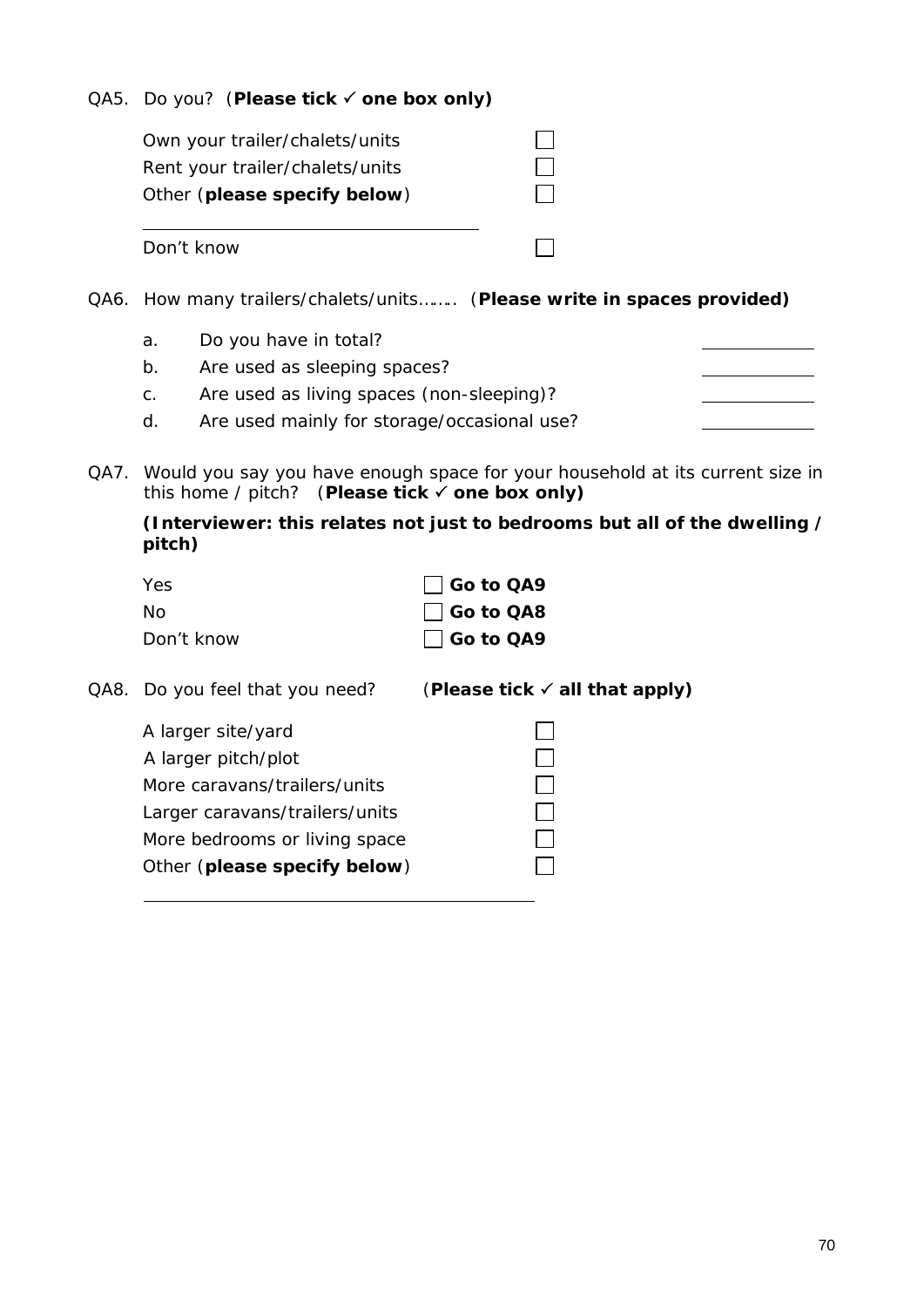QA9. What was the **main reason** for moving to this site/encampment/house/yard? (**Please tick one box only)**

| Moved there with parents/family (if known, detail family/parents reasons for<br>moving) |  |
|-----------------------------------------------------------------------------------------|--|
| Born/raised there (if known, detail family/parents reasons for moving)                  |  |
| Own health/family member or other dependent health reasons (please explain<br>below)    |  |
| To be near family/friends                                                               |  |
| To look after a family member / dependent in old age                                    |  |
| Evicted from last accommodation                                                         |  |
| Lack of sites                                                                           |  |
| Overcrowded in previous accommodation                                                   |  |
| For children's schooling/education                                                      |  |
| Work available in the area                                                              |  |
| Land/pitch was available to buy                                                         |  |
| There was a vacancy                                                                     |  |
| Convenient for working pattern (Showpeople only)                                        |  |
| Holiday                                                                                 |  |
| Family event                                                                            |  |
| Other (please specify below)                                                            |  |

#### **INTERVIEWER: GO TO SECTION B IF INTERVIEWING SOMEONE ON AN UNAUTHORISED ENCAMPMENT/ROADSIDE**

QA10.Do other Gypsies/Travellers/Showpeople (e.g. friends/family etc.) come to stay with you on a short-term/transit basis? (**Please tick one box only)**

| <b>Yes</b> | Go to QA11        |
|------------|-------------------|
| No.        | $\Box$ Go to QA12 |
| Don't know | $\Box$ Go to QA12 |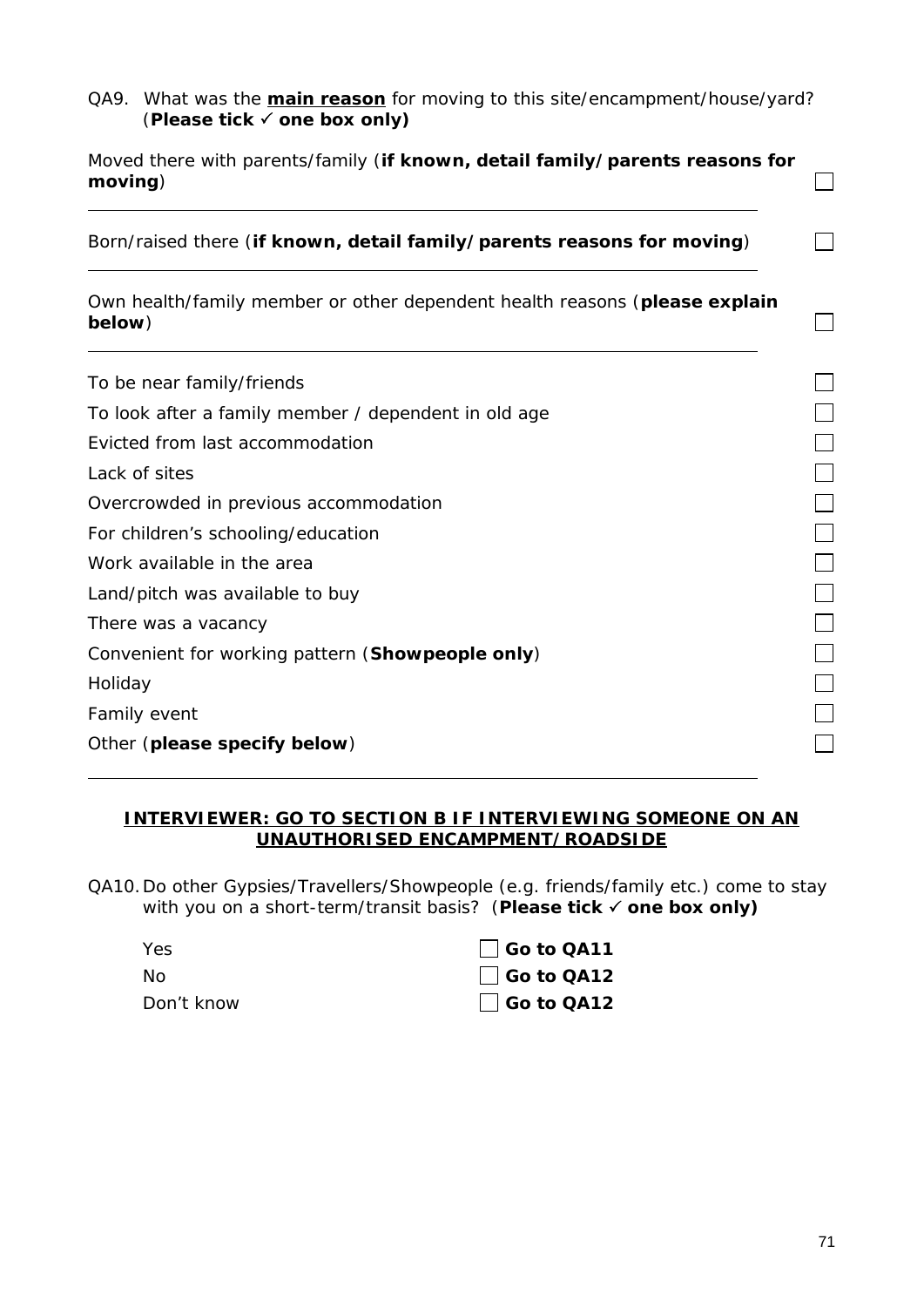QA11. Can you briefly describe who comes to stay, how often they come, how long they stay and how many trailers they bring (i.e. daughter, her husband and dependent children, twice a year for around 2 weeks each time, with 2 trailers.)? (**Interviewer: this is to explore how much transit need is being taken care of informally**)

| QA12. Is hosting visitors here? (Please tick √ one box only) |  |
|--------------------------------------------------------------|--|
| Not a problem for you                                        |  |
| A problem (please specify below)                             |  |
|                                                              |  |
| Other (please specify below)                                 |  |
|                                                              |  |
|                                                              |  |

QA13. **Specific question for Showpeople** What equipment do you have at present? (**Please list main items and number of pieces of equipment as well as issues regarding the storage of them)**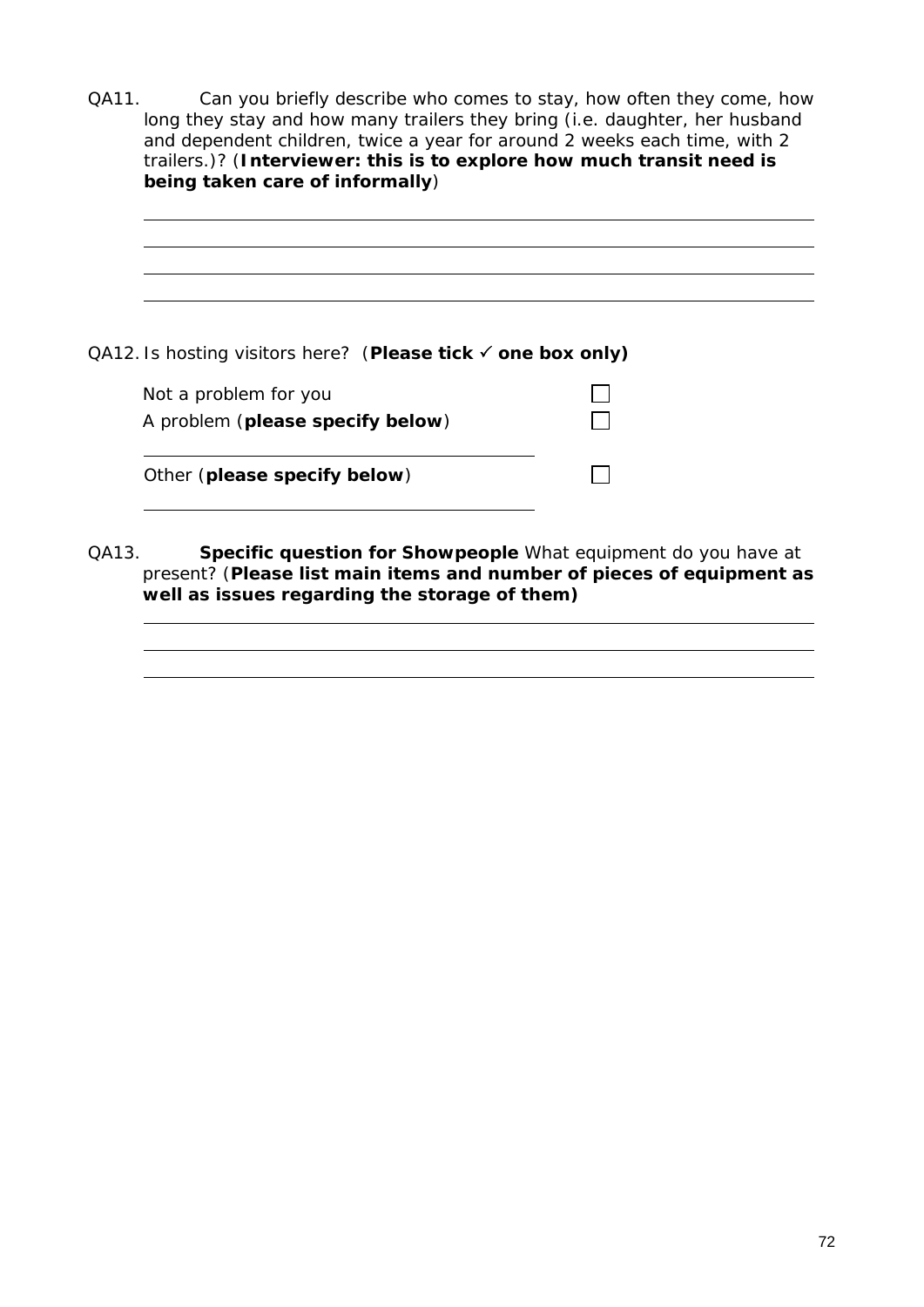## **SECTION B: LOCAL AND HISTORIC CONNECTION**

#### QB1. Are there particular reasons for staying in this area?

**(Interviewer: a. Tick all the reasons that apply**

**b. From the reasons they have given, ask them to choose the most important)**

|                                                 | a: Tick $\checkmark$<br>all that<br>apply | b: Tick<br>most<br>important<br>reason<br>(one only) |
|-------------------------------------------------|-------------------------------------------|------------------------------------------------------|
| Born/raised here                                |                                           |                                                      |
| Have family living in area                      |                                           |                                                      |
| Own/family/dependent health                     |                                           |                                                      |
| Look after a family member/dependent in old age |                                           |                                                      |
| Children's schooling/education                  |                                           |                                                      |
| Work available in the area                      |                                           |                                                      |
| Convenient for working pattern (Showpeople)     |                                           |                                                      |
| Availability of site(s)/accommodation           |                                           |                                                      |
| Lack of sites                                   |                                           |                                                      |
| Holiday                                         |                                           |                                                      |
| Family or community event                       |                                           |                                                      |
| Only place I could find                         |                                           |                                                      |
| Other (please specify below)                    |                                           |                                                      |

QB2. How long have you lived in this general area? (**Interviewer: ideally we are looking at the local authority area**) **(Please tick one box only)**

| Less than 1 month                 |  |
|-----------------------------------|--|
| Between 1 and 6 months            |  |
| 6 months or more but less than 12 |  |
| 1 years or more but less than 3   |  |
| 3 years or more but less than 5   |  |
| 5 years or more but less than 10  |  |
| 10 years or more                  |  |
| Don't know                        |  |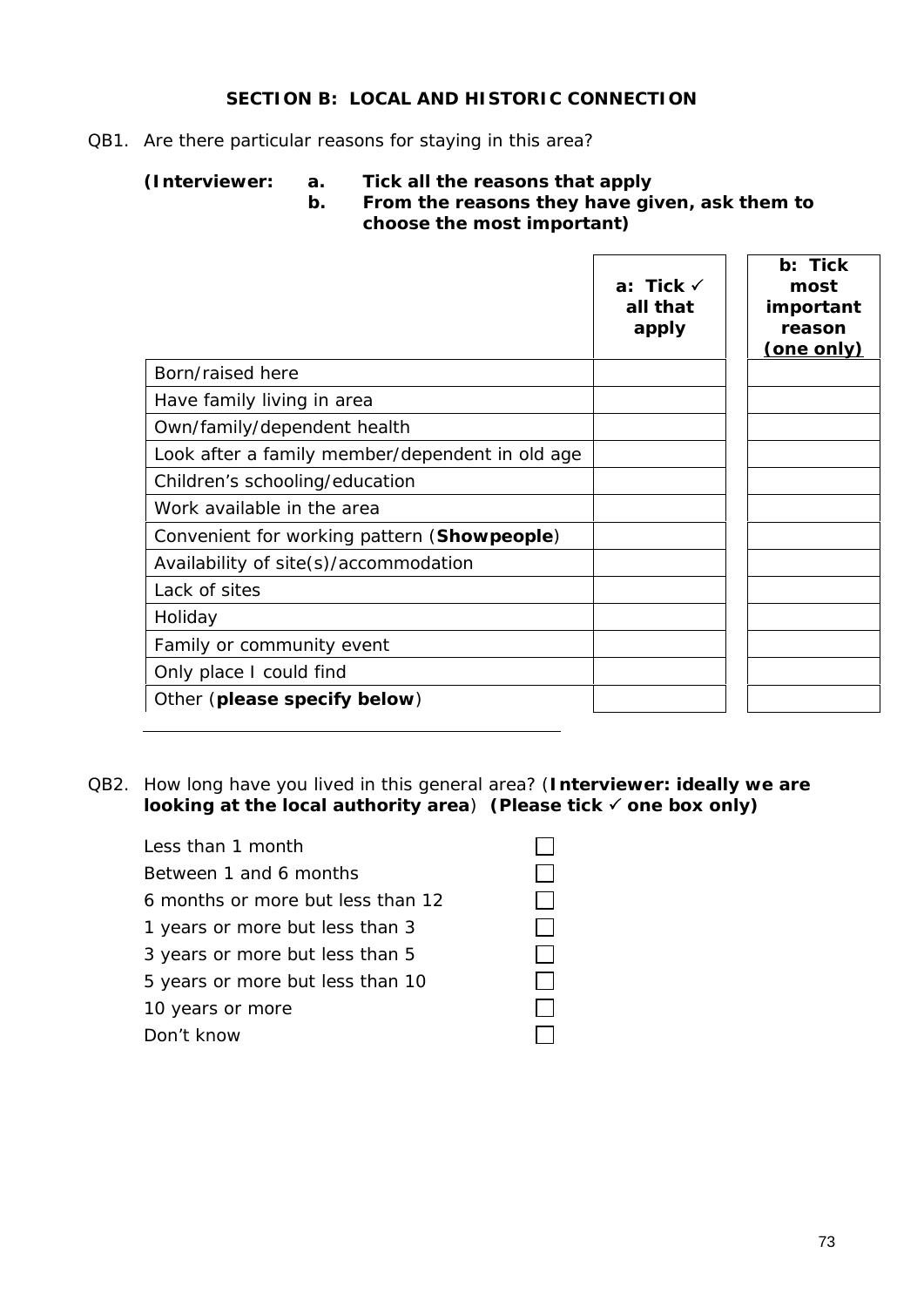QB3. How long have you been here on this site/encampment/house/yard? **(Please tick one box only)**

| Up to 1 week                             | Go to QB4    |
|------------------------------------------|--------------|
| 2-4 weeks                                | Go to QB4    |
| More than 1 month but less than 3 months | Go to QB4    |
| 3 months or more but less than 6 months  | Go to QB4    |
| 6 months or more but less than 12 months | Go to QB4    |
| 1 years or more but less than 3 years    | Go to QB4    |
| 3 years or more but less than 5 years    | Go to QB4    |
| 5 years or more but less than 10 years   | │ │Go to QB4 |
| 10 years or more                         | │ │Go to QB5 |
| Don't know                               | Go to QB4    |
|                                          |              |

QB4. If resided for less than 10 years at the site/encampment/house/yard please can you tell me where you have lived since late 2002?

| Dates (from -<br>to) starting<br>with 2002<br>onwards | Nearest town | Local authority (if<br>known) | Site type<br>(roadside, UD, LA<br>site, private site) |  |
|-------------------------------------------------------|--------------|-------------------------------|-------------------------------------------------------|--|
|                                                       |              |                               |                                                       |  |
|                                                       |              |                               |                                                       |  |
|                                                       |              |                               |                                                       |  |
|                                                       |              |                               |                                                       |  |
|                                                       |              |                               |                                                       |  |
|                                                       |              |                               |                                                       |  |
|                                                       |              |                               |                                                       |  |
|                                                       |              |                               |                                                       |  |
|                                                       |              |                               |                                                       |  |
|                                                       |              |                               |                                                       |  |
|                                                       |              |                               |                                                       |  |
|                                                       |              |                               |                                                       |  |
|                                                       |              |                               |                                                       |  |
|                                                       |              |                               |                                                       |  |
|                                                       |              |                               |                                                       |  |
|                                                       |              |                               |                                                       |  |
|                                                       |              |                               |                                                       |  |
|                                                       |              |                               |                                                       |  |
|                                                       |              |                               |                                                       |  |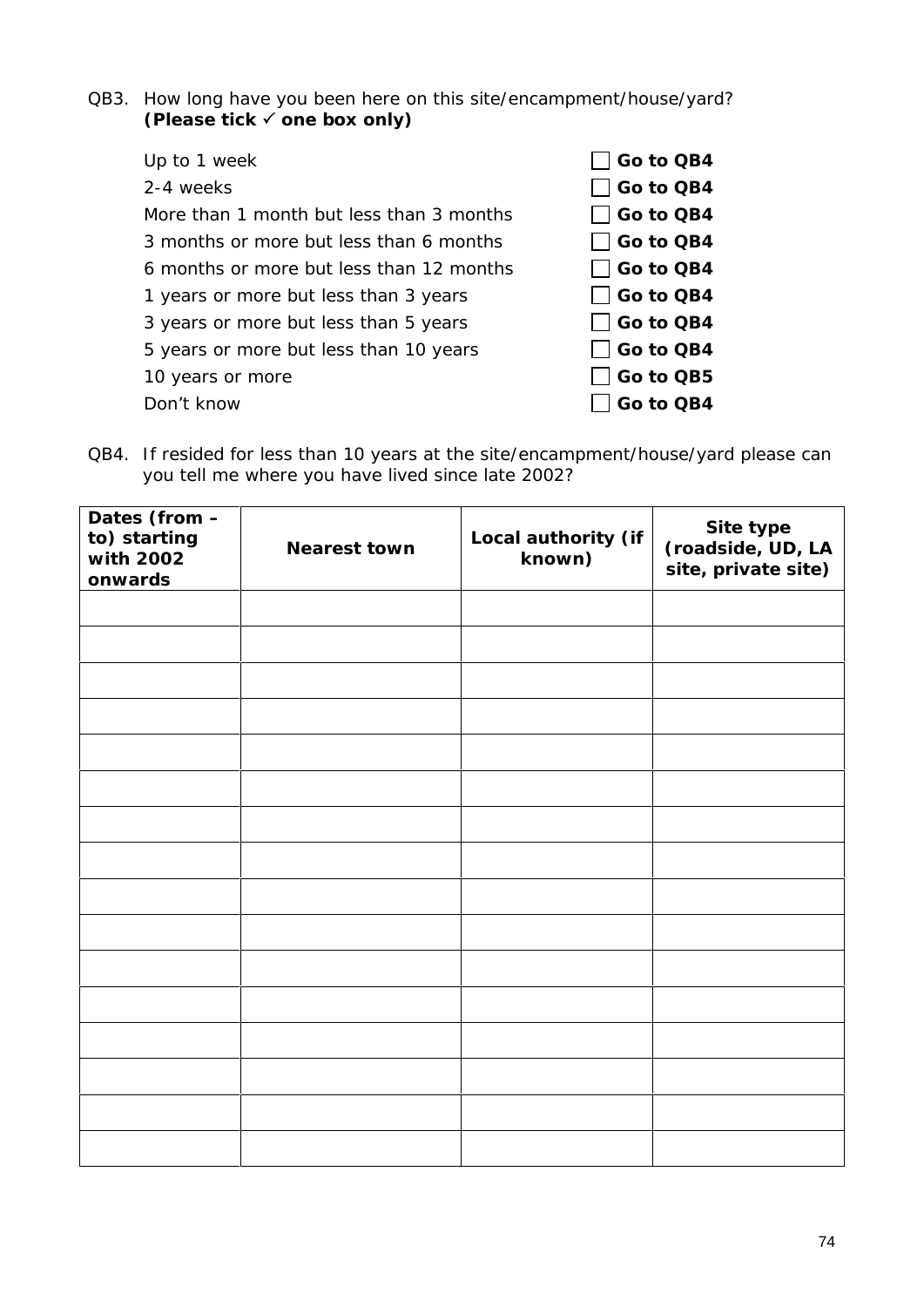QB5. Out of 52 weeks of the year how many weeks do you usually live in this area? (**Interviewer: we are looking at the local authority area**) **(Please tick one box only)**

| Between 1 and 10 weeks  | $\Box$ Go to QB6 |
|-------------------------|------------------|
| Between 11 and 20 weeks | $\Box$ Go to QB6 |
| Between 21 and 30 weeks | $\Box$ Go to QB6 |
| Between 31 and 40 weeks | $\Box$ Go to QB6 |
| Between 41 and 51 weeks | $\Box$ Go to QB6 |
| 52/Never leave          | $\Box$ Go to QB7 |
| Don't know              | $\Box$ Go to QB6 |

QB6. Where do you usually go for the other part of the year? (i.e. travel for x number of weeks during summer) **(Interviewer note: explore the general areas they go and why)**

QB7. Do you have a base somewhere else? **(Please tick one box only)**

| Yes        | Go to QB8              |
|------------|------------------------|
| - No       | $\Box$ Go to SECTION C |
| Don't know | Go to SECTION C        |

QB8. If **YES,** where is it and what type of base?

- a: Where is it? (**i.e. town/local authority**)
- b: What type of accommodation is it?

┓ Unauthorised development (own land no planning)  $\Box$ Residential Council/ site/yard Residential Private site/yard with permanent planning permission  $\Box$ Residential Private site/yard with temporary planning permission  $\Box$ Bricks & Mortar (rented from the local authority or social landlord)  $\Box$  $\Box$ Bricks & Mortar (rented from a private landlord)  $\Box$ Bricks & Mortar (owner occupier) Other (**please specify below**)

c: Who owns it? (**e.g. themselves, a friend, parent, etc.**)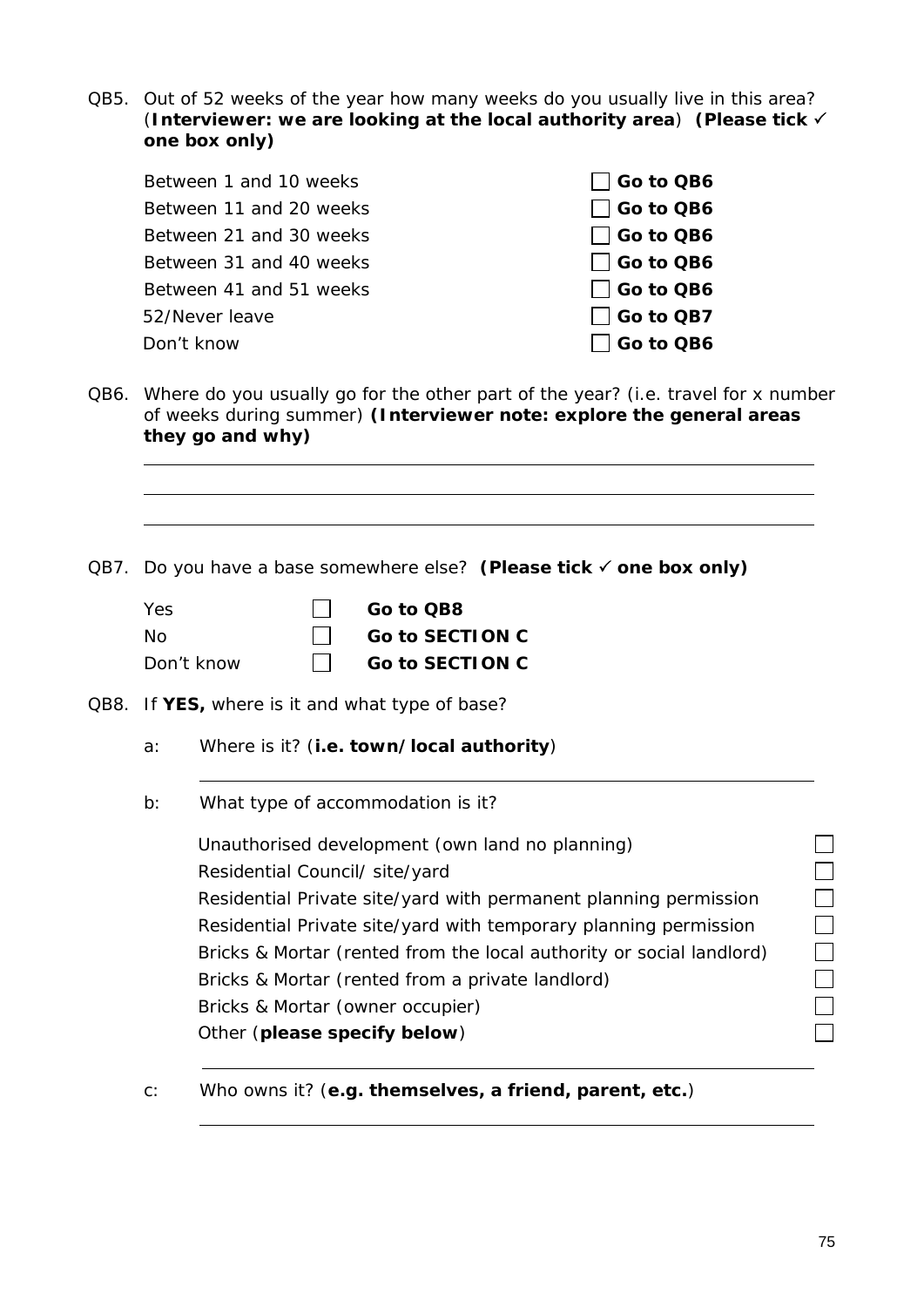QC1. How often do you travel or move at present? (**Travelling whilst living in a caravan or trailer**) (**Please tick the statement that most closely resembles your travelling patterns)**

| I/we travel or move every day or so     | $\Box$ Go to QC4 |
|-----------------------------------------|------------------|
| I we travel or move every week or so    | $\Box$ Go to QC4 |
| I/we travel or move every month or so   | $\Box$ Go to QC4 |
| I/ we travel or move a few times a year | $\Box$ Go to QC4 |
| I/we travel or move once a year only    | $\Box$ Go to QC4 |
| I/we never travel                       | $\Box$ Go to QC2 |

QC2. If NEVER, is this because of any of the following reasons? (Please tick √ all **that apply)**

|                                                         | Yes | Nο |
|---------------------------------------------------------|-----|----|
| Your, a family member or a dependents health            |     |    |
| Your, a family member or a dependents educational needs |     |    |
| Your, a family member or a dependents older age         |     |    |
| Other (please specify below)                            |     |    |

QC3. If **NEVER**, When did you last travel? (**Interviewer: ascertain number of months/years ago**)

#### **INTERVIEWER: IF NEVER TRAVEL, GO TO SECTION D**

QC4. Which places do you like to go? - **List 3 main areas** (**Note: Travelling Showpeople should indicate the 3 main areas their fairs/events take place**)

| 2. |                                                                                                   |  |
|----|---------------------------------------------------------------------------------------------------|--|
|    |                                                                                                   |  |
| 3. |                                                                                                   |  |
|    |                                                                                                   |  |
|    | QC5. How many trailers/caravans do you normally travel with?<br>(Interviewer: insert 0 if none)   |  |
|    | QC6. How many pieces of equipment do you normally travel with?<br>(Interviewer: insert 0 if none) |  |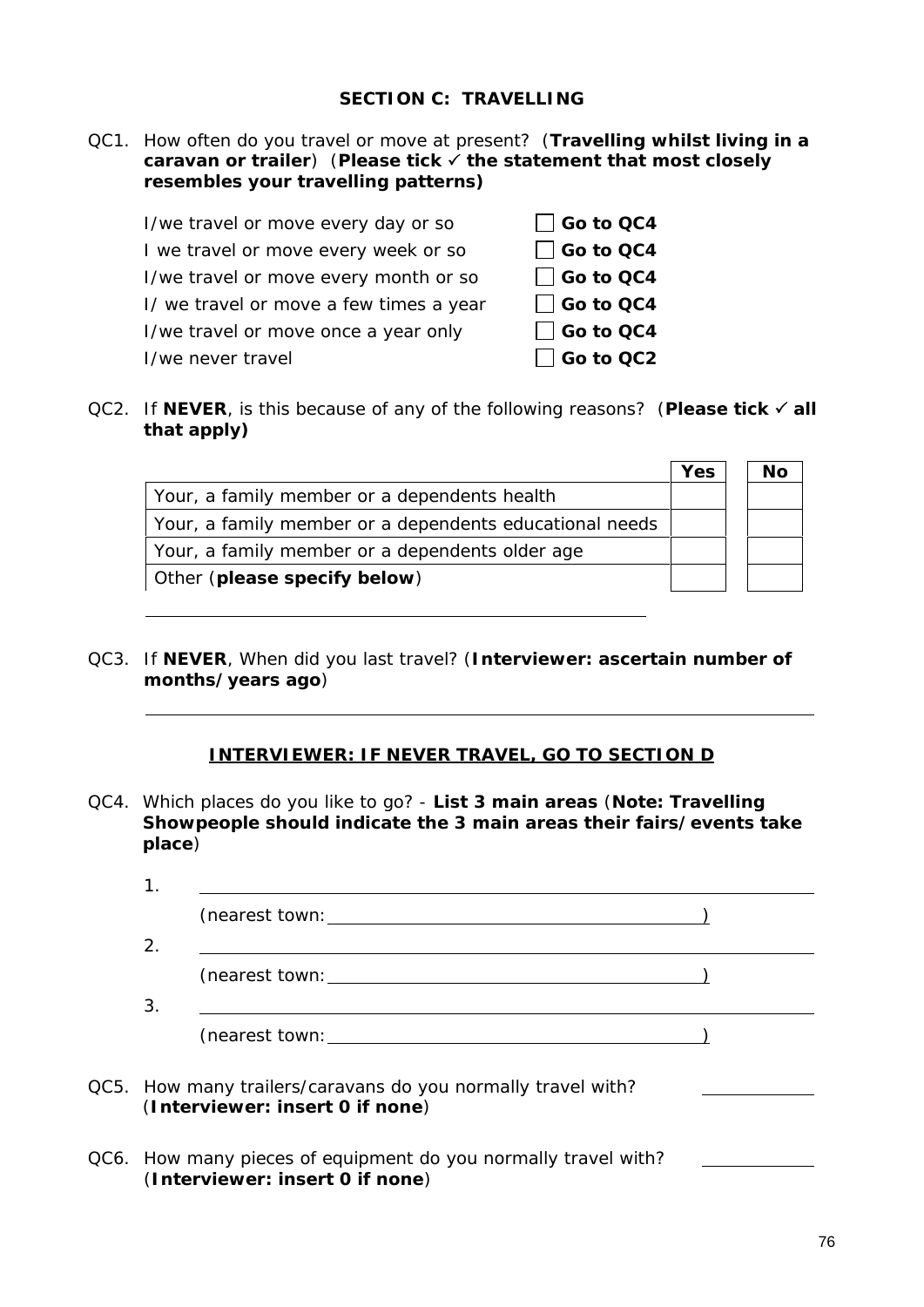QC7. Have you travelled in the last 12 months?

| Yes        | II Goto OC8     |
|------------|-----------------|
| No.        | Go to SECTION D |
| Don't know | Co to SECTION D |

QC8. In the last 12 months, did you travel for any of the following reasons?

**(Interviewer: a. Tick all the reasons that apply b. From the reasons they have given, choose one**

**that was most important)**

|                                     | a: Tick $\checkmark$<br>all that<br>apply | b: The<br>main<br>reason<br>(one only) |
|-------------------------------------|-------------------------------------------|----------------------------------------|
| Work opportunities                  |                                           |                                        |
| A holiday                           |                                           |                                        |
| Attend a fair (not working at fair) |                                           |                                        |
| To visit relatives                  |                                           |                                        |
| To attend family events             |                                           |                                        |
| To attend community events          |                                           |                                        |
| Other (please specify below)        |                                           |                                        |

QC9. In the last 12 months have you stayed at any of the following? (**Please tick all that apply)**

|                                               | Yes | Nο |  |
|-----------------------------------------------|-----|----|--|
| Roadside (countryside)                        |     |    |  |
| Roadside (town/city)                          |     |    |  |
| Caravan park (i.e. holiday park/campsite)     |     |    |  |
| With family/relatives on private sites        |     |    |  |
| With family/relatives on council/public sites |     |    |  |
| Public or private transit sites               |     |    |  |
| Farmer's fields                               |     |    |  |
| Designated fairground land for Showpeople     |     |    |  |
| Other Showpeople yards                        |     |    |  |
| Other (please specify below)                  |     |    |  |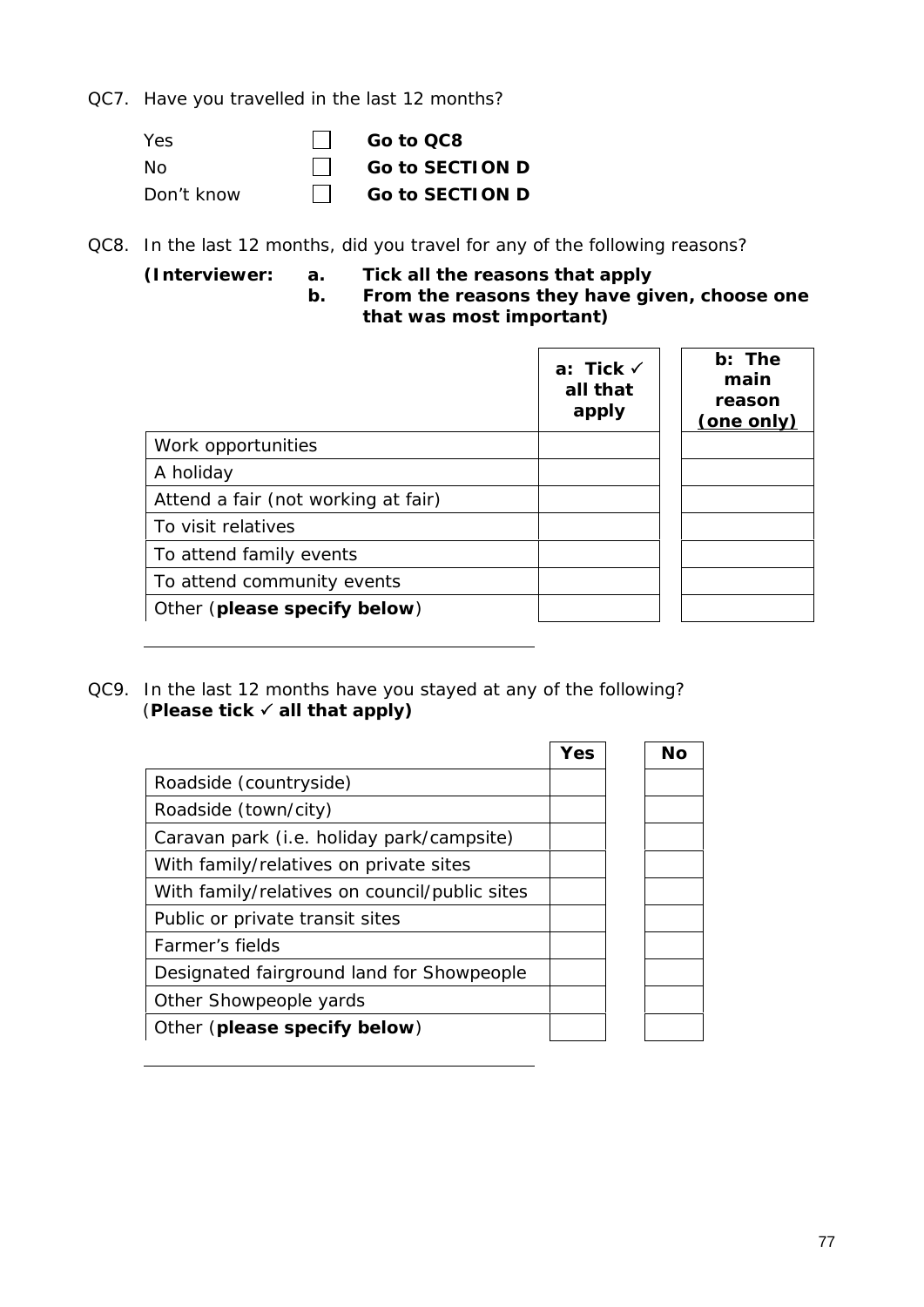### **SECTION D: PREVIOUS HOUSING EXPERIENCES**

QD1. What type of accommodation did you live in/on immediately before you came here? **(Please tick one box only)**

| Unauthorised encampment                                              | Go to QD2                 |
|----------------------------------------------------------------------|---------------------------|
| Unauthorised development (own land no planning)                      | Go to QD2                 |
| Residential Council/ site/yard                                       | Go to QD2                 |
| Residential Private site/yard with permanent planning permission     | Go to QD2                 |
| Residential Private site/yard with temporary planning permission     | Go to QD2                 |
| Transit site                                                         | Go to QD2                 |
| Bricks & Mortar (rented from the local authority or social landlord) | Go to QD2                 |
| Bricks & Mortar (rented from a private landlord)                     | Go to QD2                 |
| Bricks & Mortar (owner occupier)                                     | Go to QD2                 |
| Been here all my adult life                                          | Go to<br><b>SECTION E</b> |
| Other (please specify below)                                         | Go to QD2                 |
|                                                                      |                           |

QD2. Where was this? (**i.e. which town/local authority**)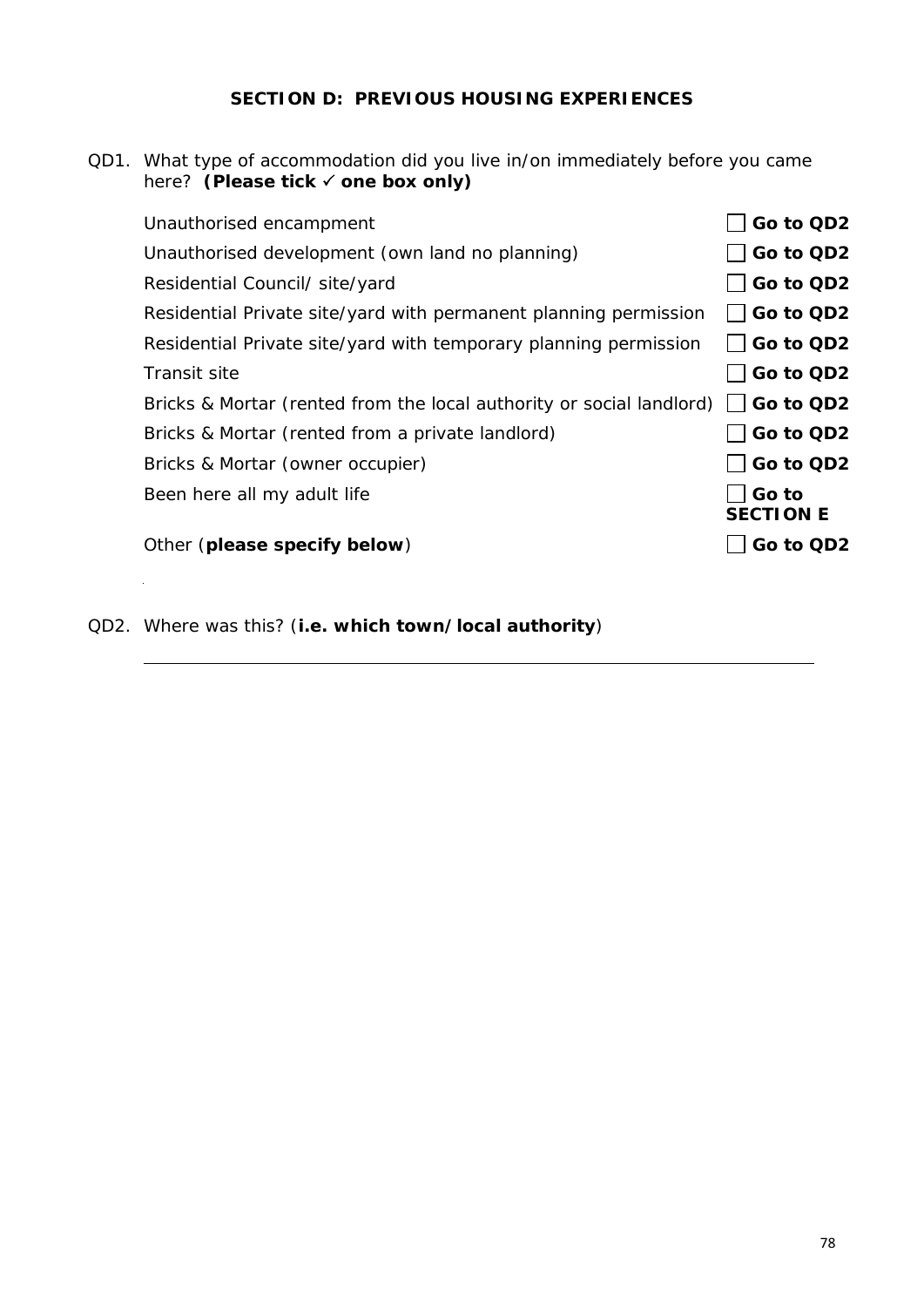QD3. What was the **main reason** for leaving there? (Please tick √ one box only)

| To be near family/friends                                  |                          |
|------------------------------------------------------------|--------------------------|
| Own health/family member or other dependent health reasons |                          |
| Evicted                                                    |                          |
| For children's schooling/education                         |                          |
| Harassment                                                 |                          |
| Land/pitch was available to buy here                       | $\Box$                   |
| There was a vacancy here                                   | $\Box$                   |
| Overcrowded conditions                                     | $\Box$                   |
| Fears over personal safety                                 | $\Box$                   |
| Site closure                                               | $\Box$                   |
| Planning problems                                          | $\Box$                   |
| Wanted independence                                        | $\vert \ \ \vert$        |
| Work reasons                                               | $\overline{\phantom{a}}$ |
| To travel                                                  |                          |
| Site/accommodation conditions                              |                          |
| Get married/live with partner                              |                          |
| No particular reason                                       |                          |
| Other (please specify below)                               |                          |
|                                                            |                          |

QD4. Have you ever lived in a house? (**Interviewer – if currently in a house this question asks about previous housing**) (**Please tick one box only)**

| Yes.       | II Goto QD5            |
|------------|------------------------|
| No.        | $\Box$ Go to SECTION E |
| Don't know | $\Box$ Go to SECTION E |

| QD5. What type of house?       | (Please tick $\checkmark$ one box only) |  |
|--------------------------------|-----------------------------------------|--|
| Council rented                 |                                         |  |
| Housing Association/RSL rented |                                         |  |
| Private rented                 |                                         |  |
| Privately owned                |                                         |  |
| Other (please specify below)   |                                         |  |
|                                |                                         |  |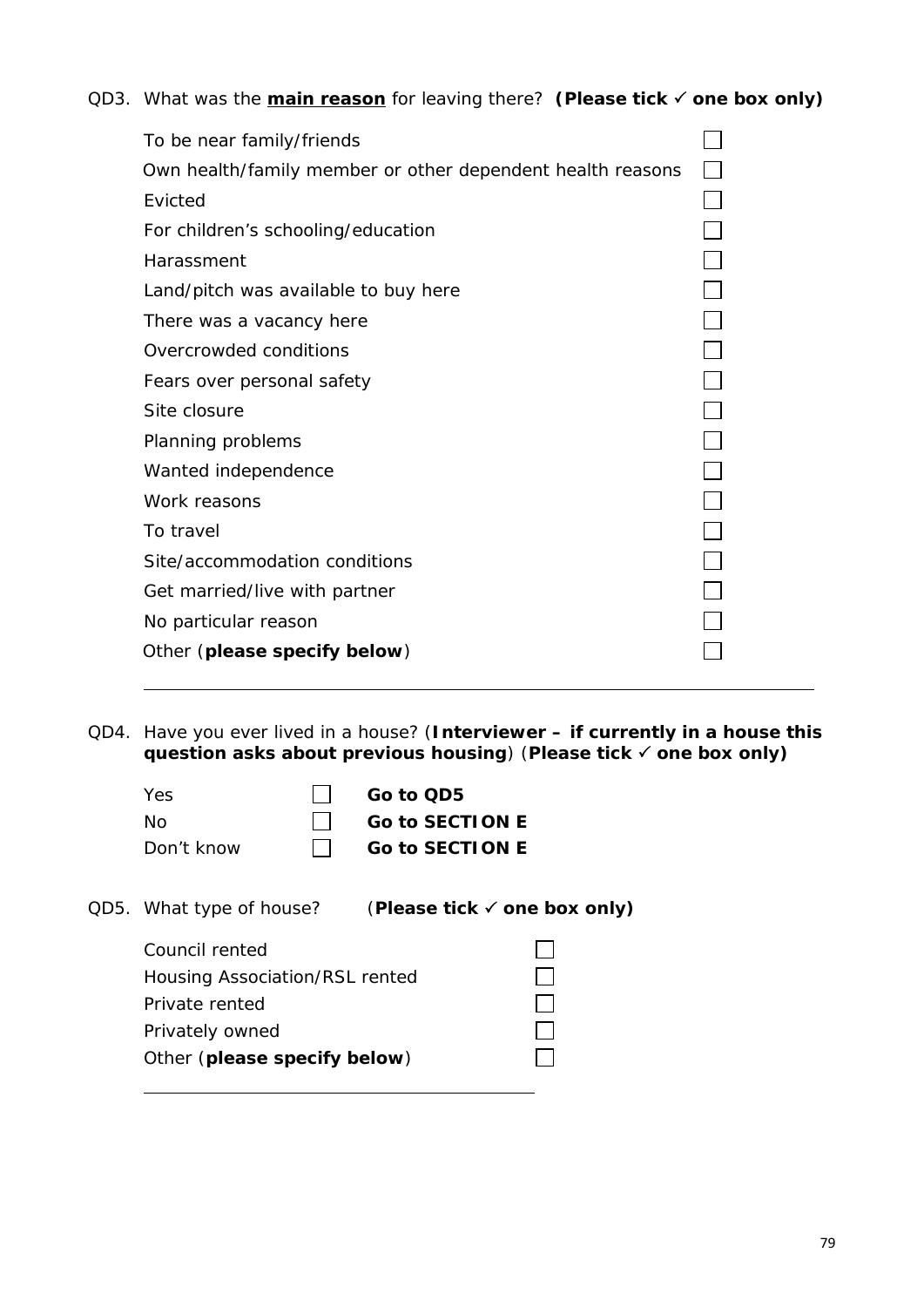QD7. What was the **main reason** for moving to that house? (**Please tick one box only)**

Moved there with parents/family (if known, detail family/parents reasons for moving)  $\Box$ 

Born/raised there (if known, detail family/parents reasons for moving)

Own health/family member or other dependent health reasons (please explain below)  $\Box$ 

| To be near family/friends                            |  |
|------------------------------------------------------|--|
| To look after a family member / dependent in old age |  |
| Evicted from last site                               |  |
| Lack of sites                                        |  |
| For children's schooling/education                   |  |
| Work available in the area                           |  |
| House was available to buy                           |  |
| House was available to rent                          |  |
| Convenient for working pattern (Showpeople)          |  |
| Other (please specify below)                         |  |
|                                                      |  |

QD8. How would you rate your experience of living in a house? **(Please tick one box only)**

| Very good             |  |
|-----------------------|--|
| Good                  |  |
| Neither good nor poor |  |
| Poor                  |  |
| Very poor             |  |
| Don't know            |  |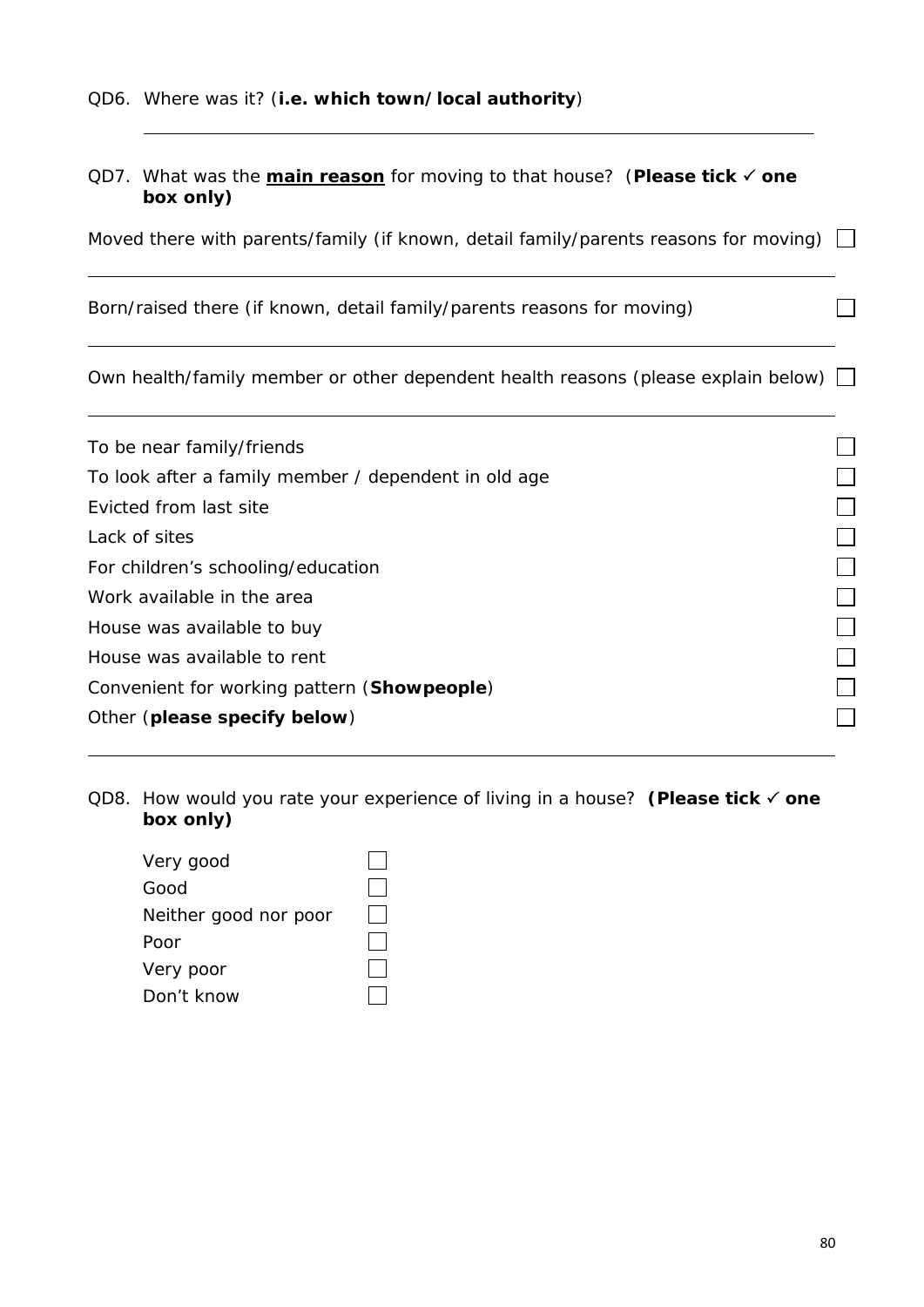QD9. What was the **main reason** for leaving the house? (**Please tick one box only)**

| To be near family/friends                                  |  |
|------------------------------------------------------------|--|
| Own health/family member or other dependent health reasons |  |
| <b>Fvicted</b>                                             |  |
| For children's schooling/education                         |  |
| Harassment                                                 |  |
| Land/pitch was available to buy here                       |  |
| There was a vacancy here                                   |  |
| Overcrowded conditions                                     |  |
| Fears over personal safety                                 |  |
| Wanted independence                                        |  |
| Work reasons                                               |  |
| To travel                                                  |  |
| Site/accommodation conditions                              |  |
| Get married/live with partner                              |  |
| No particular reason                                       |  |
| Other (please specify below)                               |  |
|                                                            |  |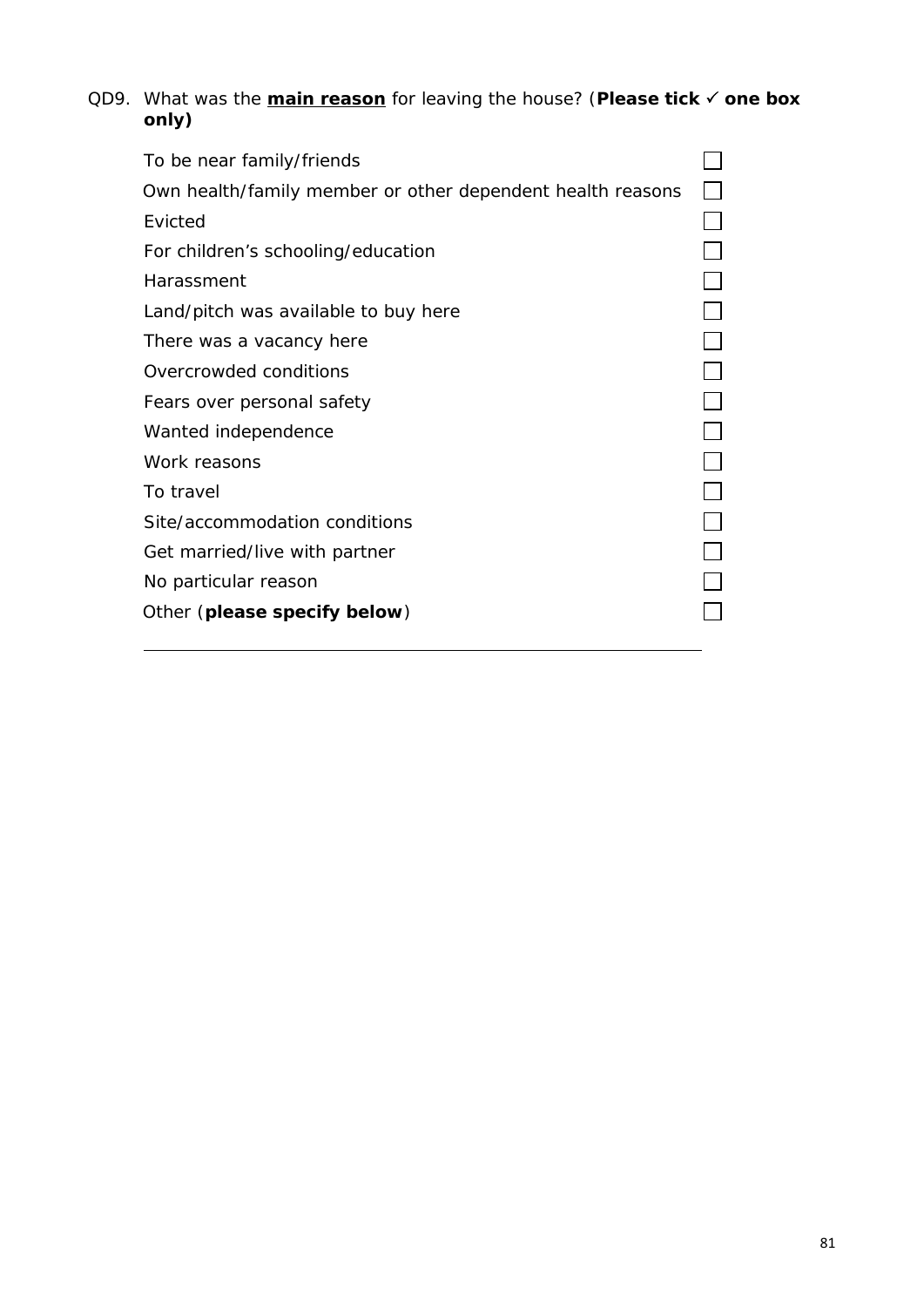# **SECTION E: HOUSEHOLD DETAILS**

QE1. Thinking about the people you live with, can you tell me their ages, whether they are male or female, their marital status and their relationship to you? (**Interviewer: Please note that the person you interview is always number 1. To avoid confusion, get all information for one household member, then move on to next household member**)

| HOUSEHOLD MEMBER    |   |                |   |                |   |   |                |   |   |    |    |
|---------------------|---|----------------|---|----------------|---|---|----------------|---|---|----|----|
| <b>AGE</b>          | 1 | $\overline{2}$ | 3 | $\overline{4}$ | 5 | 6 | $\overline{7}$ | 8 | 9 | 10 | 11 |
|                     |   |                |   |                |   |   |                |   |   |    |    |
| $0 - 5$ years       |   |                |   |                |   |   |                |   |   |    |    |
| $6 - 10$ years      |   |                |   |                |   |   |                |   |   |    |    |
| $11 - 16$ years     |   |                |   |                |   |   |                |   |   |    |    |
| $17 - 24$ years     |   |                |   |                |   |   |                |   |   |    |    |
| $25 - 39$ years     |   |                |   |                |   |   |                |   |   |    |    |
| $40 - 49$ years     |   |                |   |                |   |   |                |   |   |    |    |
| $50 - 59$ years     |   |                |   |                |   |   |                |   |   |    |    |
| $60 - 74$ years     |   |                |   |                |   |   |                |   |   |    |    |
| $75 - 84$ years     |   |                |   |                |   |   |                |   |   |    |    |
| 85 years +          |   |                |   |                |   |   |                |   |   |    |    |
|                     |   |                |   |                |   |   |                |   |   |    |    |
| <b>GENDER</b>       |   |                |   |                |   |   |                |   |   |    |    |
| Male                |   |                |   |                |   |   |                |   |   |    |    |
| Female              |   |                |   |                |   |   |                |   |   |    |    |
| MARITAL STATUS      |   |                |   |                |   |   |                |   |   |    |    |
| Married             |   |                |   |                |   |   |                |   |   |    |    |
| Single              |   |                |   |                |   |   |                |   |   |    |    |
| Living together     |   |                |   |                |   |   |                |   |   |    |    |
| Widowed             |   |                |   |                |   |   |                |   |   |    |    |
| Separated           |   |                |   |                |   |   |                |   |   |    |    |
| Divorced            |   |                |   |                |   |   |                |   |   |    |    |
|                     |   |                |   |                |   |   |                |   |   |    |    |
| <b>RELATIONSHIP</b> |   |                |   |                |   |   |                |   |   |    |    |
| Partner             |   |                |   |                |   |   |                |   |   |    |    |
| Son or daughter     |   |                |   |                |   |   |                |   |   |    |    |
| Sister/brother      |   |                |   |                |   |   |                |   |   |    |    |
| Uncle/aunt          |   |                |   |                |   |   |                |   |   |    |    |
| Cousin              |   |                |   |                |   |   |                |   |   |    |    |
| Grandparent         |   |                |   |                |   |   |                |   |   |    |    |
| Grandchild          |   |                |   |                |   |   |                |   |   |    |    |
| Other               |   |                |   |                |   |   |                |   |   |    |    |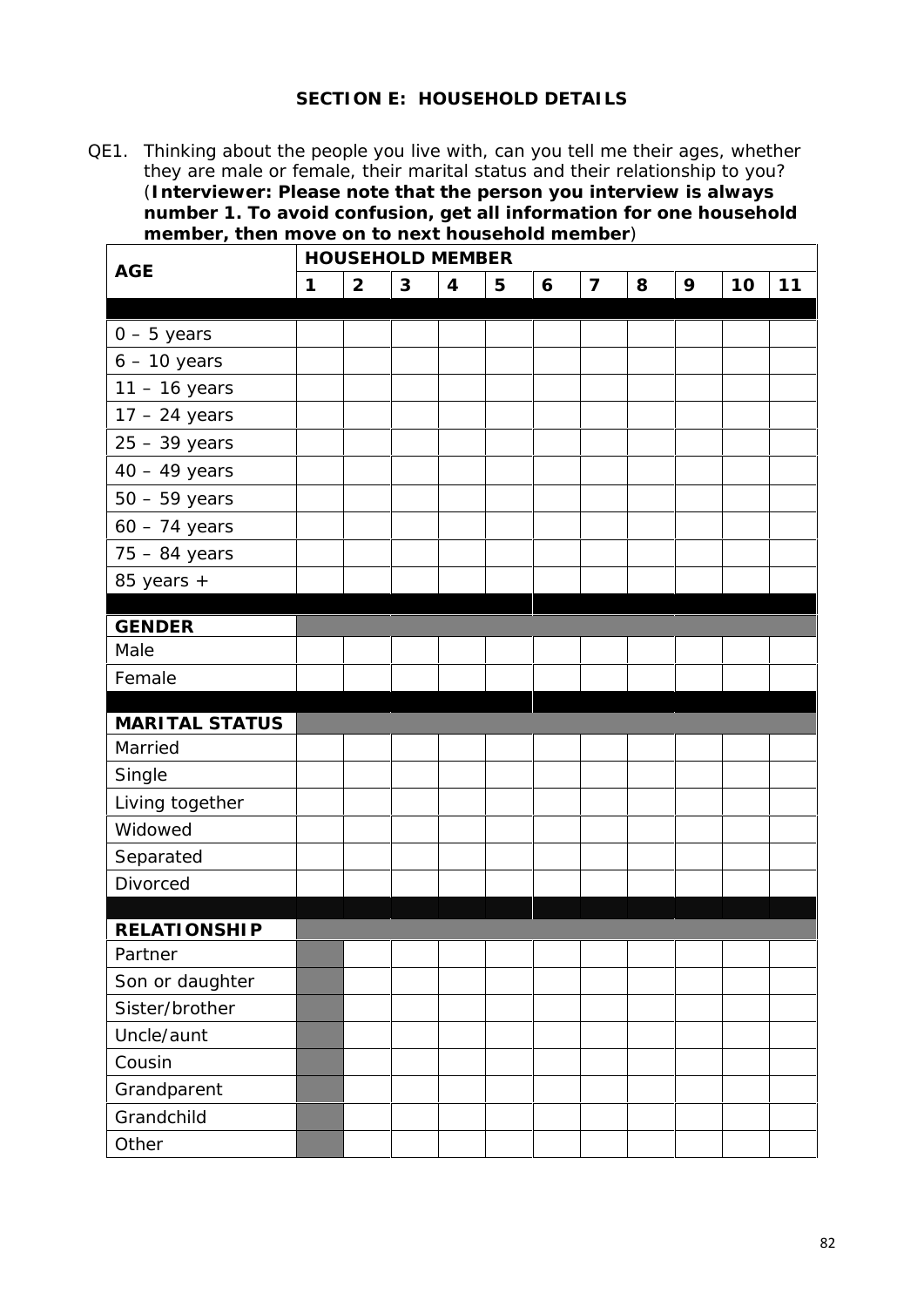| OFFICE USE ONLY |                                                                  |  |  |  |  |  |
|-----------------|------------------------------------------------------------------|--|--|--|--|--|
|                 | QE2. How many people are there in the household?                 |  |  |  |  |  |
|                 | QE3. How many adults are there in the household aged 60 or over? |  |  |  |  |  |
| QE4.            | How many children are there in the household aged:<br>None       |  |  |  |  |  |
|                 | $0 - 5$                                                          |  |  |  |  |  |
|                 | $6 - 10$                                                         |  |  |  |  |  |
|                 | $11 - 16$                                                        |  |  |  |  |  |

QE5. How do you think of yourself? **(Please tick one box only)**

| Romany/Gypsy (English)       |  |
|------------------------------|--|
| Welsh Gypsy/Traveller        |  |
| Scottish Gypsy/ Traveller    |  |
| Irish Traveller              |  |
| New Traveller                |  |
| Traveller (not specified)    |  |
| Showmen/Circus person        |  |
| Roma                         |  |
| Bargee/Boat dweller          |  |
| Other (please specify below) |  |
| Don't know                   |  |
| Refused                      |  |

QE6. How many members of your family **over the age of 16** are: **(Please write the number of people in the spaces below and ensure no double counting of individuals. If people fall into multiple categories explain situation in 'other')**

| Self employed                                   |  |
|-------------------------------------------------|--|
| Employed                                        |  |
| Both employed and self-employed                 |  |
| Retired                                         |  |
| Unemployed but looking for work                 |  |
| Not working and not looking for work            |  |
| In further education (e.g. college/ $6th$ form) |  |
| In higher education (e.g. University)           |  |
| Full time homemaker                             |  |
| Other (please explain)                          |  |
|                                                 |  |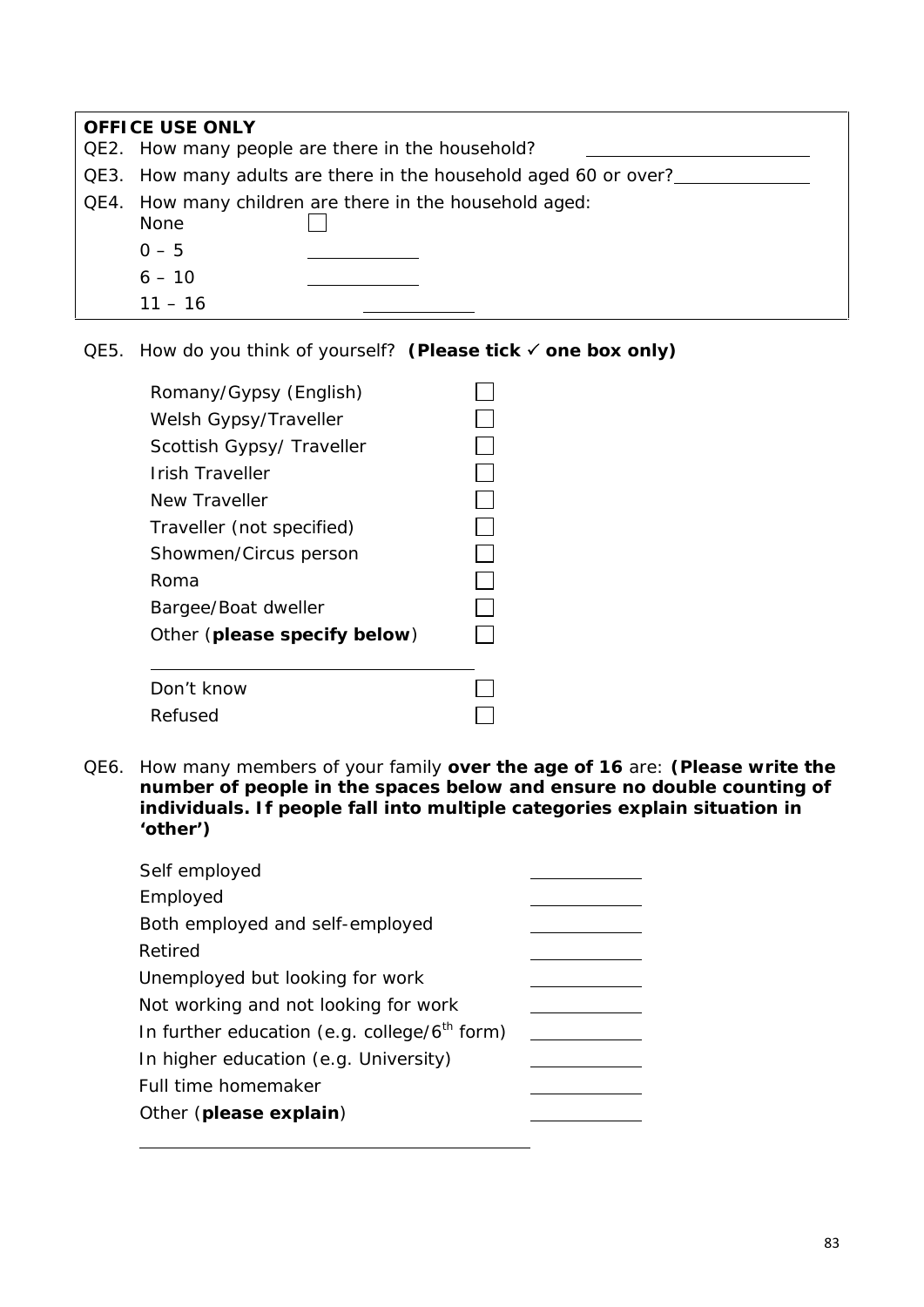QE7. Where do you/your family (mostly) work? **(Please tick one box only)**

| Within the same local area                           |  |
|------------------------------------------------------|--|
| Within Warwick                                       |  |
| (note: show map of district and include place below) |  |
| Within West Midlands                                 |  |
| Other parts of the UK                                |  |
| Abroad                                               |  |
| Other (please specify below)                         |  |
|                                                      |  |

**Interviewer prompt for a specific location (i.e. nearest town)**

QE8. Do you have any site/space needs relating to your work? **(Please tick one box only)**

| <b>Yes</b> | $\vert \vert$ Go to QE9  |
|------------|--------------------------|
| - No       | $\vert \vert$ Go to QE10 |
| Don't know | $\vert \vert$ Go to QE10 |

QE9. If **YES,** what needs?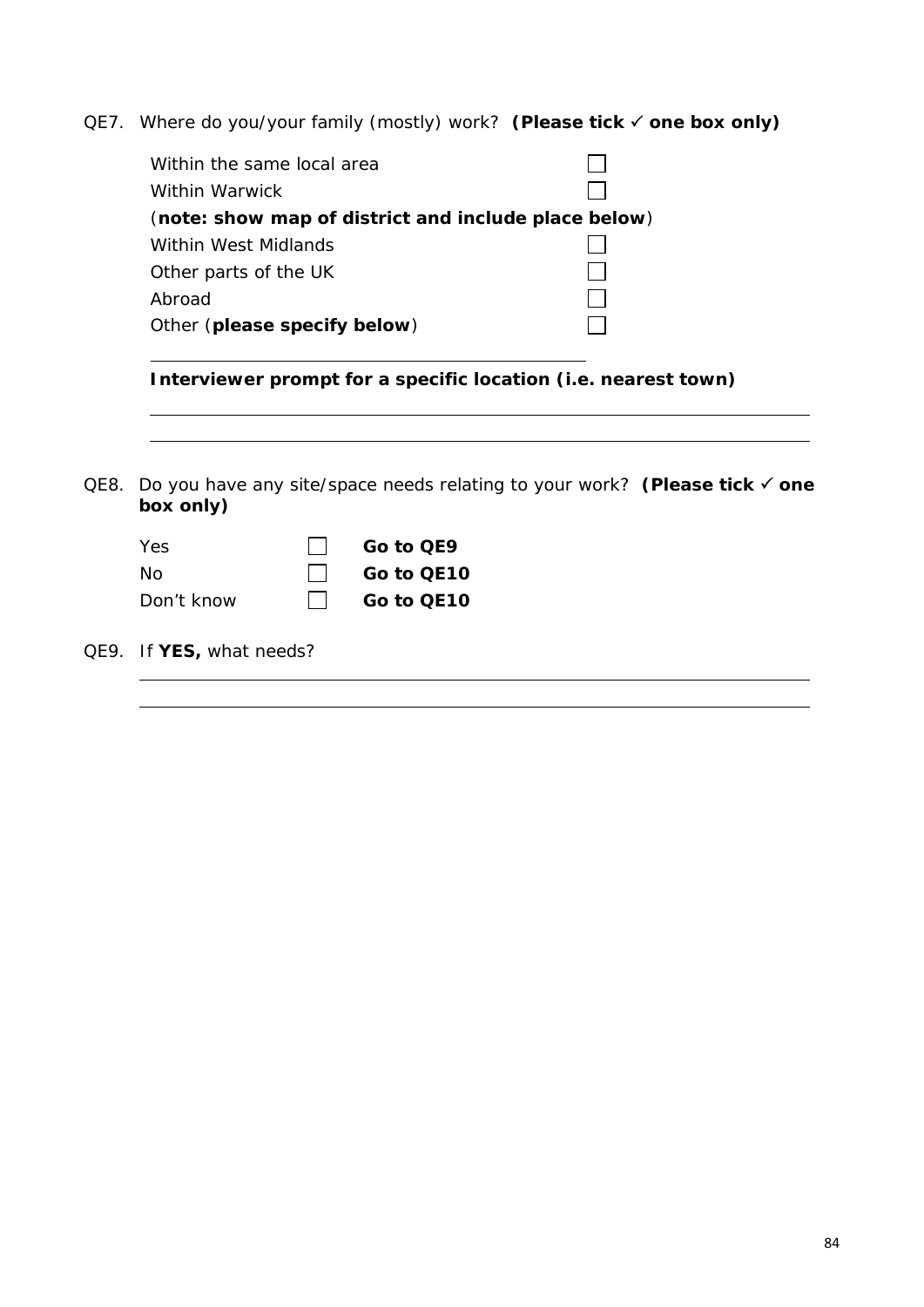## **SECTION F: HEALTH SERVICES**

I'd like to talk to you a little bit about what you think of the local health services.

QF1. Do you or your family feel that you have sufficient access to the following services?

|                  | Have access |           | <b>Not</b>   |
|------------------|-------------|-----------|--------------|
| Service          | Yes         | <b>No</b> | releva<br>nt |
| GP/health centre |             |           |              |
| Health visitor   |             |           |              |
| Maternity care   |             |           |              |
| A&E              |             |           |              |
| Dentist          |             |           |              |

- QF2. Is there anything that stops you from accessing any of the above? **(Please tick one box only)**
	- Yes <del>□</del> Go to QF3 No **Go to SECTION G** Don't know □ Go to SECTION G
- QF3. If **YES**, what? (**Interviewer: probe for issues such as transport, lack of awareness, etc)**

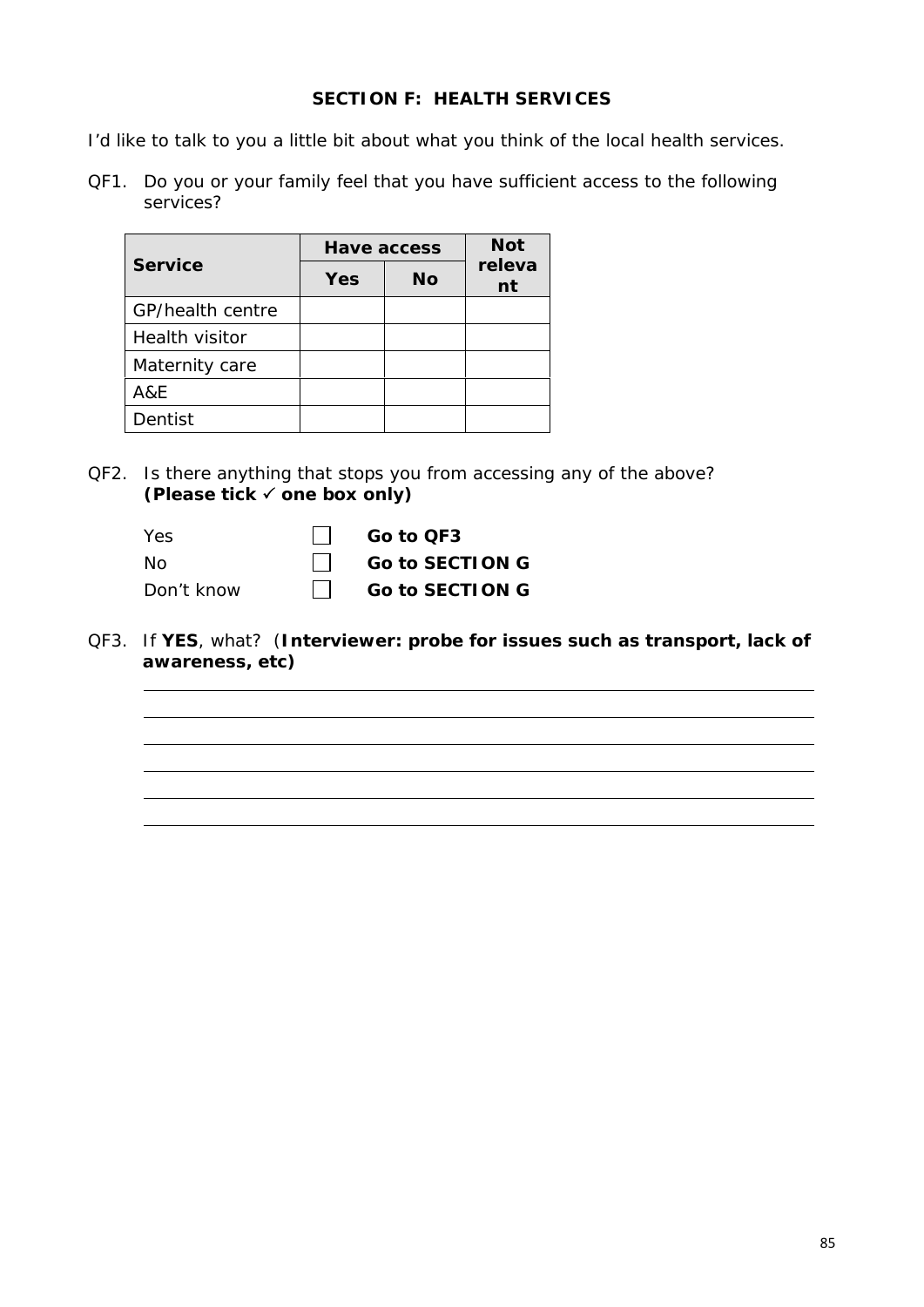### **SECTION G: FUTURE ACCOMMODATION**

QG1. Thinking about your current accommodation which of the following applies to you?

**(Please tick one box only)**

I would like to move immediately **Go to QG2** I would like to move in the next 12 months **Go to QG2** I would like to move in the next  $1 - 2$  years  $\Box$  Go to QG2 I would like to move in the next  $2 - 5$  years  $\Box$  Go to QG2 I would like to move in the next  $5 - 10$  years  $\Box$  Go to QG2 I am going to stay in this accommodation indefinitely **Go to QG8** Other (please describe below) **Go to QG2** 



- QG2. Why do you need to move?
	- **(Interviewer: a. Tick all the reasons that apply**
		- **b. From the reasons they have given, ask them to choose one that was most important)**

|                                                            | a: Yes<br>(Tick $\checkmark$<br>all that<br>apply) | b: The<br>most<br>important<br>reason<br>(Tick √ <u>one</u> |
|------------------------------------------------------------|----------------------------------------------------|-------------------------------------------------------------|
|                                                            |                                                    | only)                                                       |
| Own health/family member or other dependent health reasons |                                                    |                                                             |
| For children's schooling/education                         |                                                    |                                                             |
| To look after a family member / dependent in old age       |                                                    |                                                             |
| To be nearer to family/friends                             |                                                    |                                                             |
| Overcrowded living conditions                              |                                                    |                                                             |
| Overcrowded on site                                        |                                                    |                                                             |
| To move to a vacant pitch on a preferred site              |                                                    |                                                             |
| Going to buy own site/pitch                                |                                                    |                                                             |
| Being moved on (as encamped)                               |                                                    |                                                             |
| Eviction                                                   |                                                    |                                                             |
| Harassment                                                 |                                                    |                                                             |
| Fears over personal safety                                 |                                                    |                                                             |
| Site closure                                               |                                                    |                                                             |
| No planning permission                                     |                                                    |                                                             |
| Want independence                                          |                                                    |                                                             |
| Work reasons                                               |                                                    |                                                             |
| To travel                                                  |                                                    |                                                             |
| Site/accommodation conditions                              |                                                    |                                                             |
| Get married/live with partner                              |                                                    |                                                             |
| No particular reason                                       |                                                    |                                                             |
| Other (please specify below)                               |                                                    |                                                             |
|                                                            |                                                    |                                                             |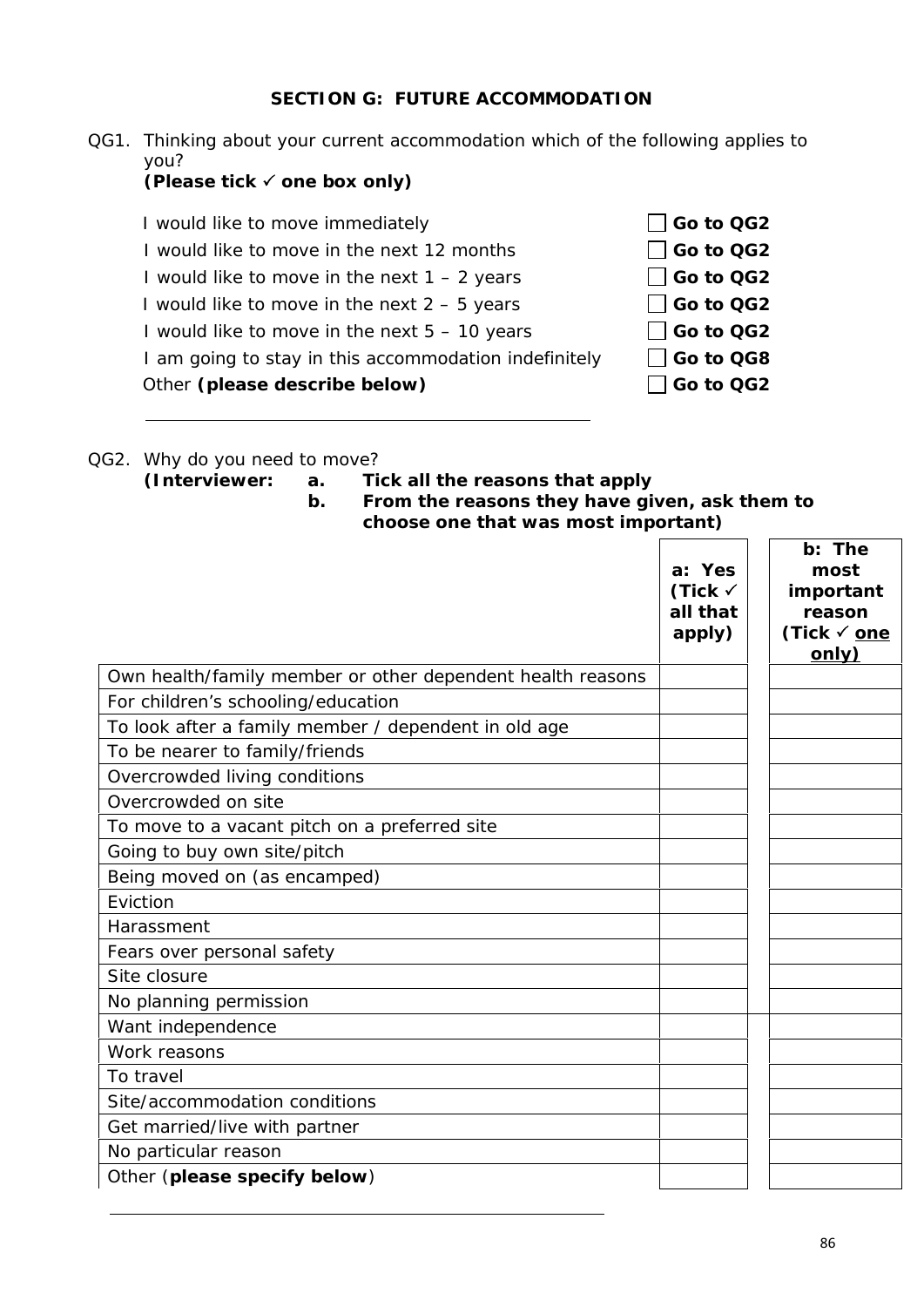QG3. Do you intend to stay in this area? (**Interviewer: the local authority area**) **(Please tick one box only)**

| Yes        |  |
|------------|--|
| No.        |  |
| Don't know |  |

QG4. What type of accommodation are you looking for?<br>(Interviewer: a. Tick all types that app)

- **(Interviewer: a. Tick all types that apply**
- **b. From types they have given, ask them to choose one main preference)**

|                                                    | a: Tick $\checkmark$<br>all that<br>apply | b: Main<br>preference<br>(Tick $\checkmark$<br>one only) |
|----------------------------------------------------|-------------------------------------------|----------------------------------------------------------|
| Roadside/informal stopping place                   |                                           |                                                          |
| Own site with planning permission                  |                                           |                                                          |
| Council owned site - permanent                     |                                           |                                                          |
| Council owned site - transit                       |                                           |                                                          |
| Private site owned by someone else                 |                                           |                                                          |
| Piece of land to buy (without planning permission) |                                           |                                                          |
| I already own a piece of land                      |                                           |                                                          |
| Bricks and mortar/another house                    |                                           |                                                          |
| Other (please specify below)                       |                                           |                                                          |

QG5. Where do you need to move to? (Please tick √ one box only)

| Within Warwick<br>(note: show map of district and include place below)  |  |
|-------------------------------------------------------------------------|--|
| Within West Midlands                                                    |  |
| Other parts of the UK                                                   |  |
| Abroad                                                                  |  |
| Interviewer prompt for a specific location (i.e. name of nearest town): |  |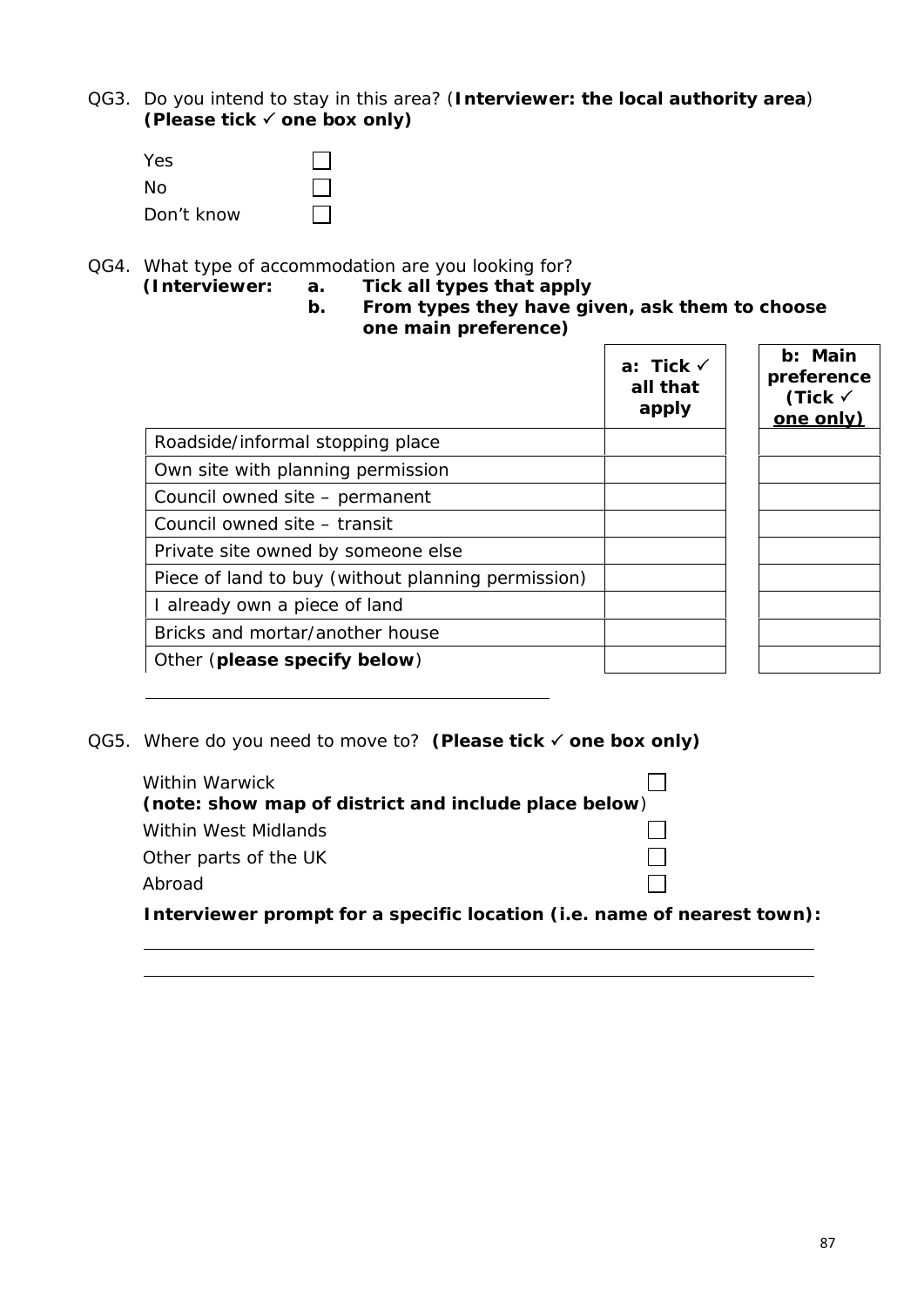QG6. Why this place?

**(Interviewer: a. Tick all the reasons that apply**

**b. From the reasons they have given, ask them to choose one that was most important)**

|                                                 | a: Tick $\checkmark$<br>all that<br>apply | b: The<br>most<br>important<br>reason<br>(Tick $\checkmark$<br>one only) |
|-------------------------------------------------|-------------------------------------------|--------------------------------------------------------------------------|
| Born/raised there                               |                                           |                                                                          |
| Have family living in area                      |                                           |                                                                          |
| Own/family/dependent health                     |                                           |                                                                          |
| Look after a family member/dependent in old age |                                           |                                                                          |
| Children's schooling/education                  |                                           |                                                                          |
| Work available in the area                      |                                           |                                                                          |
| Convenient for working pattern (Showpeople)     |                                           |                                                                          |
| Availability of site(s)/accommodation           |                                           |                                                                          |
| Lack of sites                                   |                                           |                                                                          |
| Holiday                                         |                                           |                                                                          |
| Family or community event                       |                                           |                                                                          |
| Only place I could find                         |                                           |                                                                          |
| Other (please specify below)                    |                                           |                                                                          |

QG7. Is there any accommodation available for you to move to? **(Please tick one box only)**

| Yes        |              |
|------------|--------------|
| No         | $\mathbf{1}$ |
| Don't know |              |

QG8. Is there anyone in your household who is in need of their own separate accommodation **immediately**? (i.e. grown up children, extended family members etc.)

**(Please tick one box only)**

| Yes.       | $\vert$ Go to QG9  |
|------------|--------------------|
| No.        | $\vert$ Go to QG15 |
| Don't know | Go to QG15         |

QG9. How many members of your household?

QG10.Who (**note: include ages at the time of the interview**)?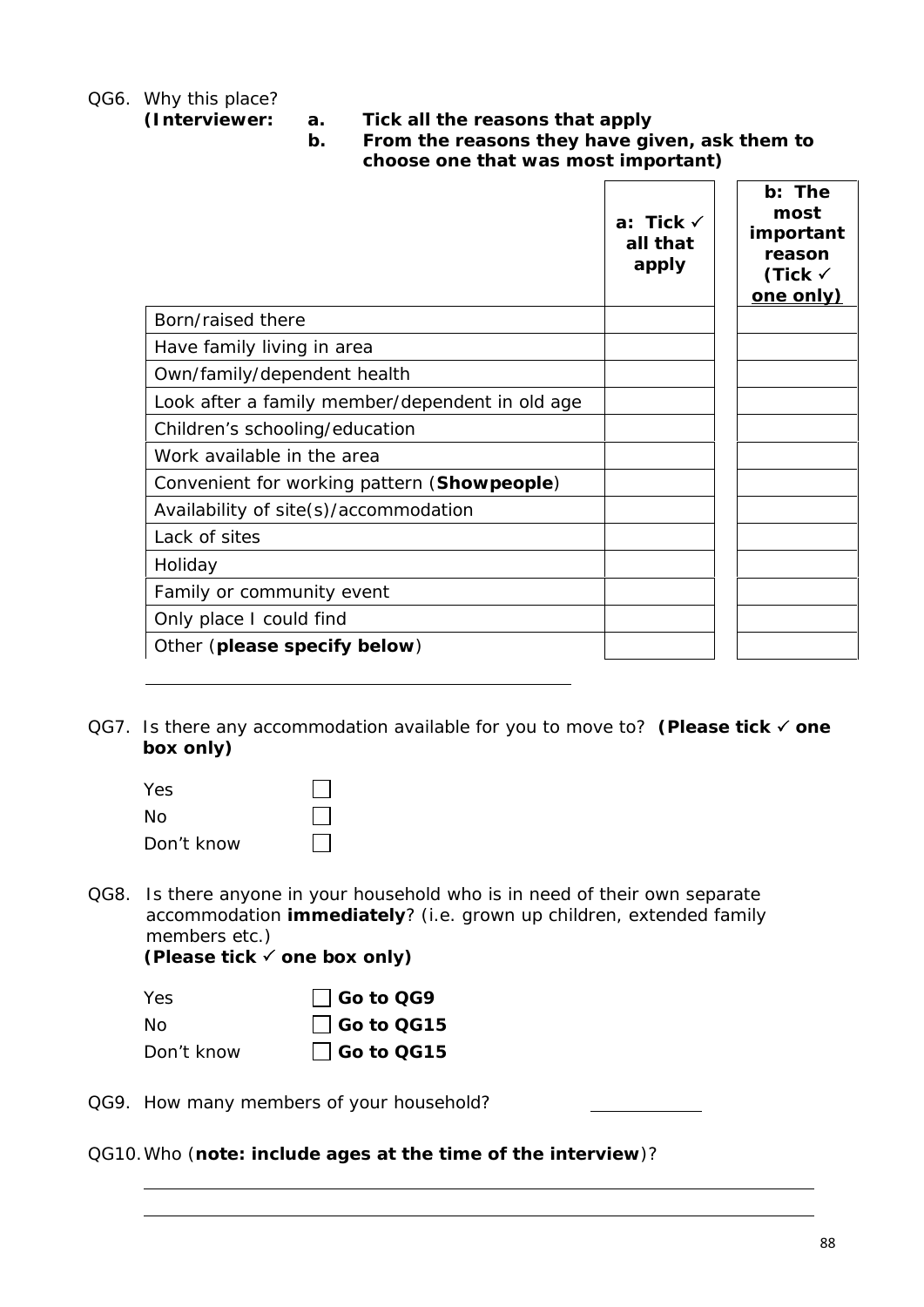QG11.Where do you expect them to move to? **(Please tick one box only)**

| Within the same local area                                              |  |
|-------------------------------------------------------------------------|--|
| Within Warwick                                                          |  |
| (note: show map of district and include place below)                    |  |
| Within West Midlands                                                    |  |
| Other parts of the UK                                                   |  |
| Abroad                                                                  |  |
| Don't know                                                              |  |
| Interviewer prompt for a specific location (i.e. name of nearest town). |  |

QG12. What sort of accommodation are they likely to need? (Please tick √ one box **only)**

| $\Box$ Go to QG15 |
|-------------------|
| $\Box$ Go to QG13 |
| $\Box$ Go to QG13 |
| $\Box$ Go to QG13 |
| $\Box$ Go to QG13 |
|                   |

QG13. How would they need to be accommodated? (Please tick √ one box only)

| A pitch on a council site                                | Go to QG15        |
|----------------------------------------------------------|-------------------|
| Live on this pitch with us                               | $\Box$ Go to QG14 |
| Live on this site                                        | $\Box$ Go to QG15 |
| Rent a pitch on a private site                           | $\Box$ Go to QG15 |
| Purchase a pitch on a private site                       | $\Box$ Go to QG15 |
| Purchase their own site/land to be developed into a site | □ Go to QG15      |
| Don't know                                               | Go to QG15        |
| Other (please specify below)                             | Go to QG15        |
|                                                          |                   |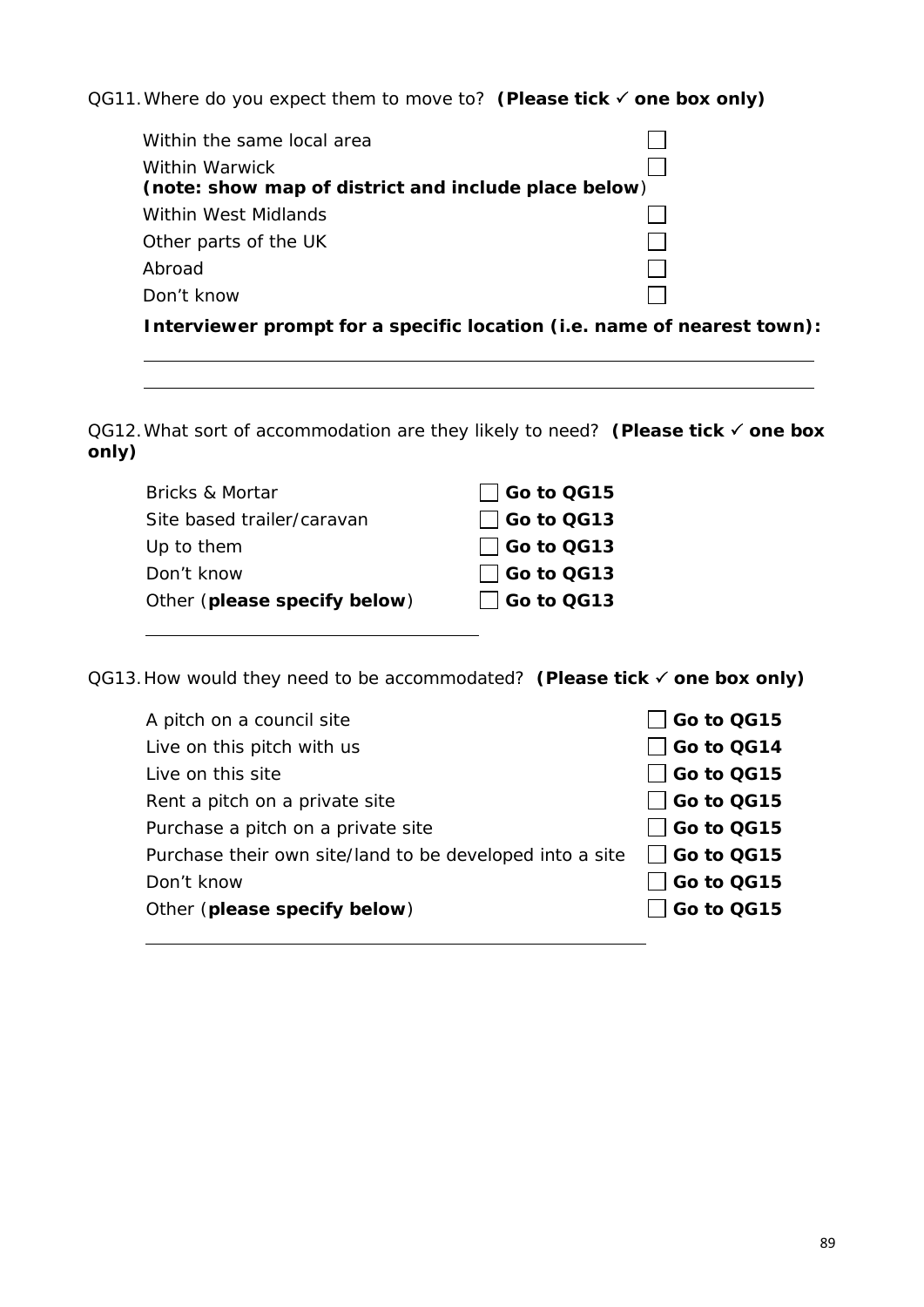QG14. Is there enough room on your pitch to accommodate them? **(Please tick one box only)**

| Yes, but likely to need planning permission            |  |
|--------------------------------------------------------|--|
| Yes, without needing planning permission               |  |
| Yes, but uncertain of the need for planning permission |  |
| Yes, but would need permission from the landlord       |  |
| No                                                     |  |
| Don't know                                             |  |
| Other (please specify below)                           |  |

QG15. Is there anyone in your household (e.g. son or daughter) who is likely to want their own separate accommodation **in the next 5 years (by 2017)**? **(Please tick one box only)**

| Yes.       | $\Box$ Go to QG16  |
|------------|--------------------|
| No.        | $\vert$ Go to QG22 |
| Don't know | $\Box$ Go to QG22  |

QG16.How many members of your household?

QG17.Who (**note: include ages at the time of the interview**)?

QG18.Where do you expect them to move to? **(Please tick one box only)**

| Within the same local area                                             |  |
|------------------------------------------------------------------------|--|
| Within Warwick<br>(note: show map of district and include place below) |  |
| Within West Midlands                                                   |  |
| Other parts of the UK                                                  |  |
| Abroad                                                                 |  |
| Don't know                                                             |  |
| Interviewer prompt for a specific location (i.e. nearest town):        |  |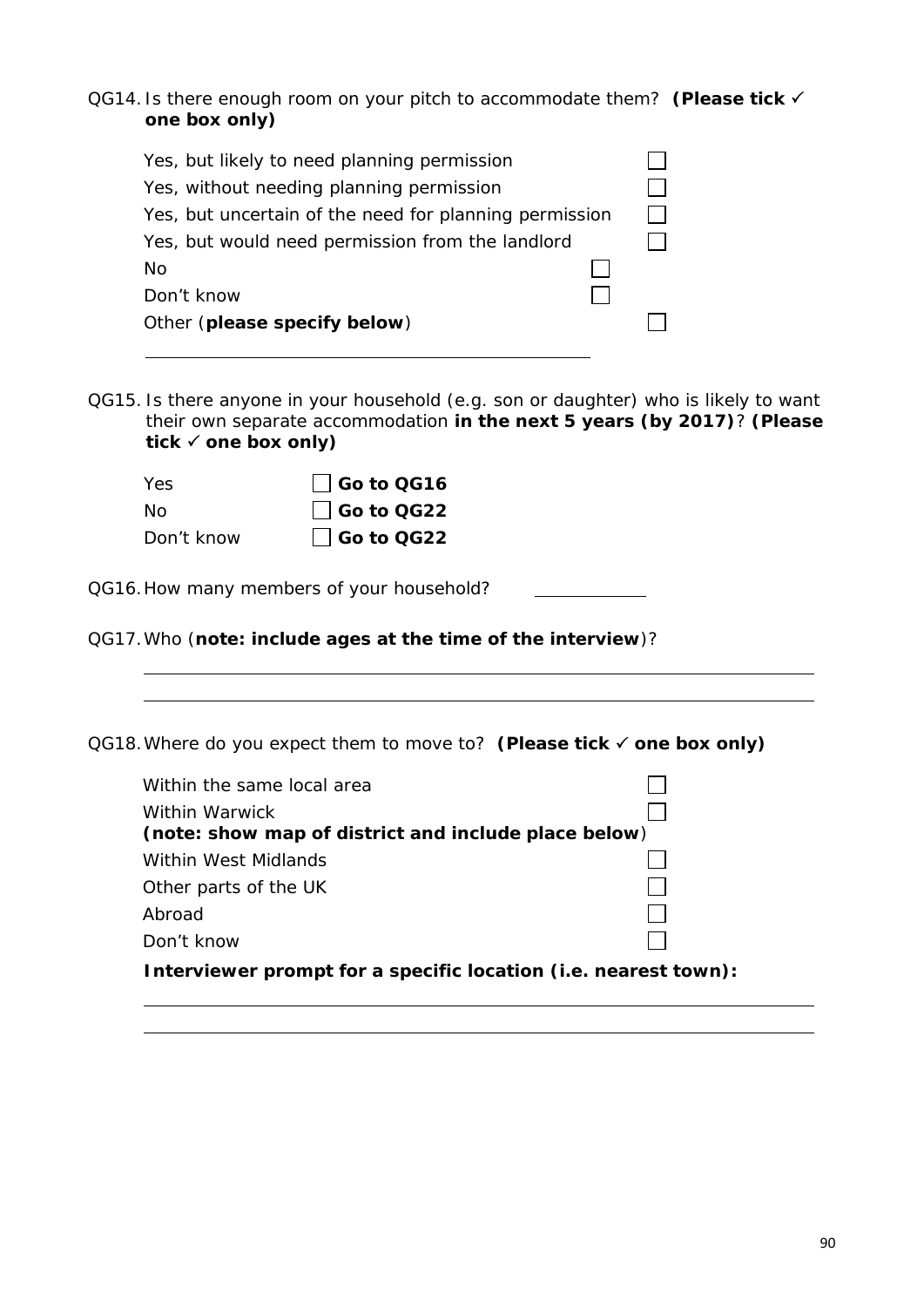QG19. What sort of accommodation are they likely to need? (Please tick √ one box **only)**

| Bricks & Mortar              | $\Box$ Go to QG22 |
|------------------------------|-------------------|
| Site based trailer/caravan   | □ Go to QG20      |
| Up to them                   | $\Box$ Go to QG20 |
| Don't know                   | $\Box$ Go to QG20 |
| Other (please specify below) | $\Box$ Go to QG20 |
|                              |                   |

QG20. How would they need to be accommodated? (Please tick √ one box only)

| A pitch on a council site                                | $\Box$ Go to QG22 |
|----------------------------------------------------------|-------------------|
| Live on this pitch with us                               | □ Go to QG21      |
| Live on this site                                        | $\Box$ Go to QG22 |
| Rent a pitch on a private site                           | $\Box$ Go to QG22 |
| Purchase a pitch on a private site                       | $\Box$ Go to QG22 |
| Purchase their own site/land to be developed into a site | $\Box$ Go to QG22 |
| Don't know                                               | $\Box$ Go to QG22 |
| Other (please specify below)                             | Go to QG22        |
|                                                          |                   |

QG21.Is there enough room on your pitch to accommodate them? **(Please tick one box only)**

| Yes, but likely to need planning permission        |  |
|----------------------------------------------------|--|
| Yes, without planning permission                   |  |
| Yes, uncertain of the need for planning permission |  |
| Yes, but would need permission from the landlord   |  |
| No                                                 |  |
| Don't know                                         |  |
| Other (please specify below)                       |  |
|                                                    |  |

QG22.Are you – or a member of your household – currently on a waiting list(s) for a site? (Please tick **✓** one box only)

| Yes        | $\Box$ Go to QG23 |
|------------|-------------------|
| No.        | Go to QG24        |
| Don't know | $\Box$ Go to QG24 |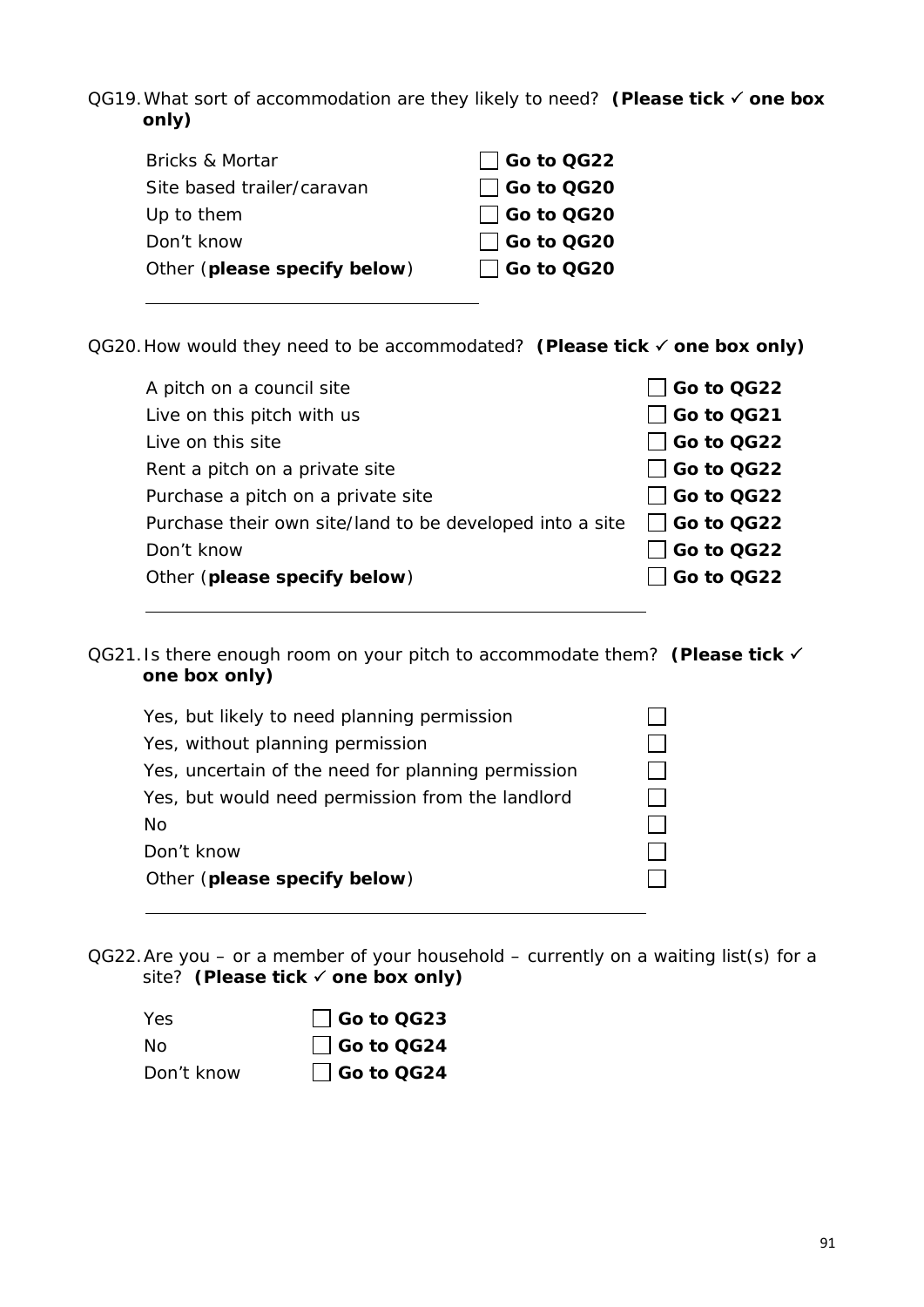QG23. Which site(s)? Where? Is it local authority site/private sites/etc.?

|                          | house? (Please tick √ one box only) |
|--------------------------|-------------------------------------|
| Yes                      | $\Box$ Go to QG25                   |
| <b>No</b>                | $\vert$ Go to QG26                  |
| Don't know               | │ │Go to QG26                       |
| QG25. Which list? Where? |                                     |

QG26. Could you currently afford to purchase any of the following? (Please tick √ all **that apply)**

| A pitch on a private site with planning permission    |  |
|-------------------------------------------------------|--|
| A pitch on a private site without planning permission |  |
| Land to be developed into a site                      |  |
| Cannot afford to purchase land or a pitch             |  |
| Not relevant (please specify below)                   |  |
|                                                       |  |